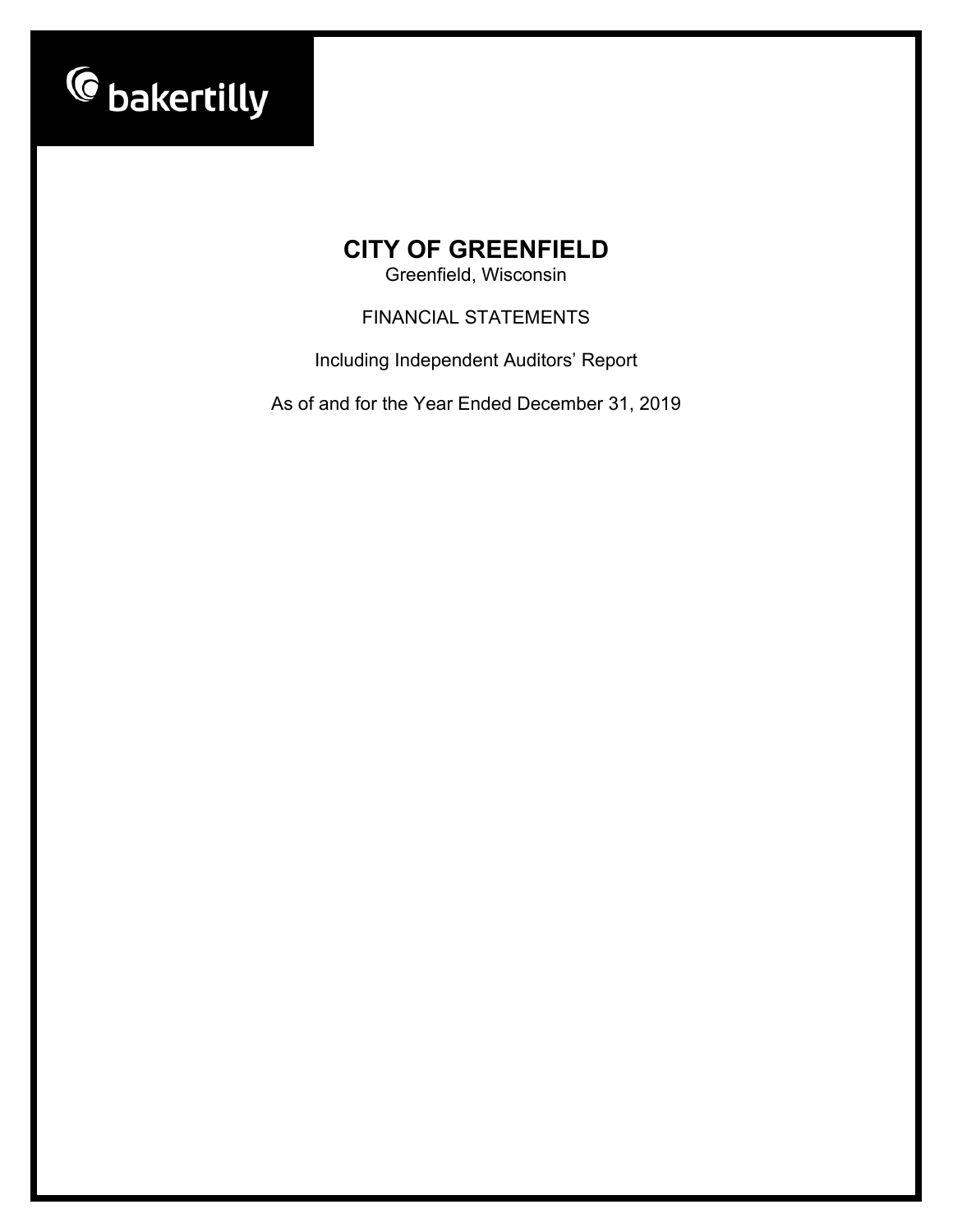### TABLE OF CONTENTS As of and for the Year Ended December 31, 2019

|                                                                                                                                               | Page(s)           |
|-----------------------------------------------------------------------------------------------------------------------------------------------|-------------------|
| Independent Auditors' Report                                                                                                                  | $1 - 2$           |
| Management's Discussion and Analysis (Required Supplementary Information)                                                                     | $3 - 10$          |
| <b>Basic Financial Statements</b>                                                                                                             |                   |
| Government-Wide Financial Statements                                                                                                          |                   |
| <b>Statement of Net Position</b>                                                                                                              | 11                |
| <b>Statement of Activities</b>                                                                                                                | $12 \overline{ }$ |
| <b>Fund Financial Statements</b>                                                                                                              |                   |
| <b>Balance Sheet - Governmental Funds</b>                                                                                                     | 13                |
| Reconciliation of the Balance Sheet of Governmental Funds<br>to the Statement of Net Position                                                 | 14                |
| Statement of Revenue, Expenditures, and Changes in Fund Balances -<br><b>Governmental Funds</b>                                               | 15                |
| Reconciliation of the Statement of Revenue, Expenditures and Changes in<br>Fund Balances of Governmental Funds to the Statement of Activities | 16                |
| Statement of Revenues, Expenditures, and Changes in Fund Balance -<br><b>Budget and Actual - General Fund</b>                                 | 17                |
| Statement of Net Position - Proprietary Funds                                                                                                 | 18                |
| Statement of Revenues, Expenses, and Changes in Net Position - Proprietary<br>Funds                                                           | 19                |
| Statement of Cash Flows - Proprietary Funds                                                                                                   | 20                |
| Statement of Fiduciary Net Position - Fiduciary Fund                                                                                          | 21                |
| Statement of Changes in Fiduciary Net Position - Fiduciary Fund                                                                               | 22                |
| Index to Notes to Financial Statements                                                                                                        | 23                |
| <b>Notes to Financial Statements</b>                                                                                                          | $24 - 69$         |
| Required Supplementary Information                                                                                                            |                   |
| Schedule of Revenues, Expenditures and Changes in Fund Balance - Budget<br>and Actual - Special Revenue Fund - Tax Incremental Districts Fund | 70                |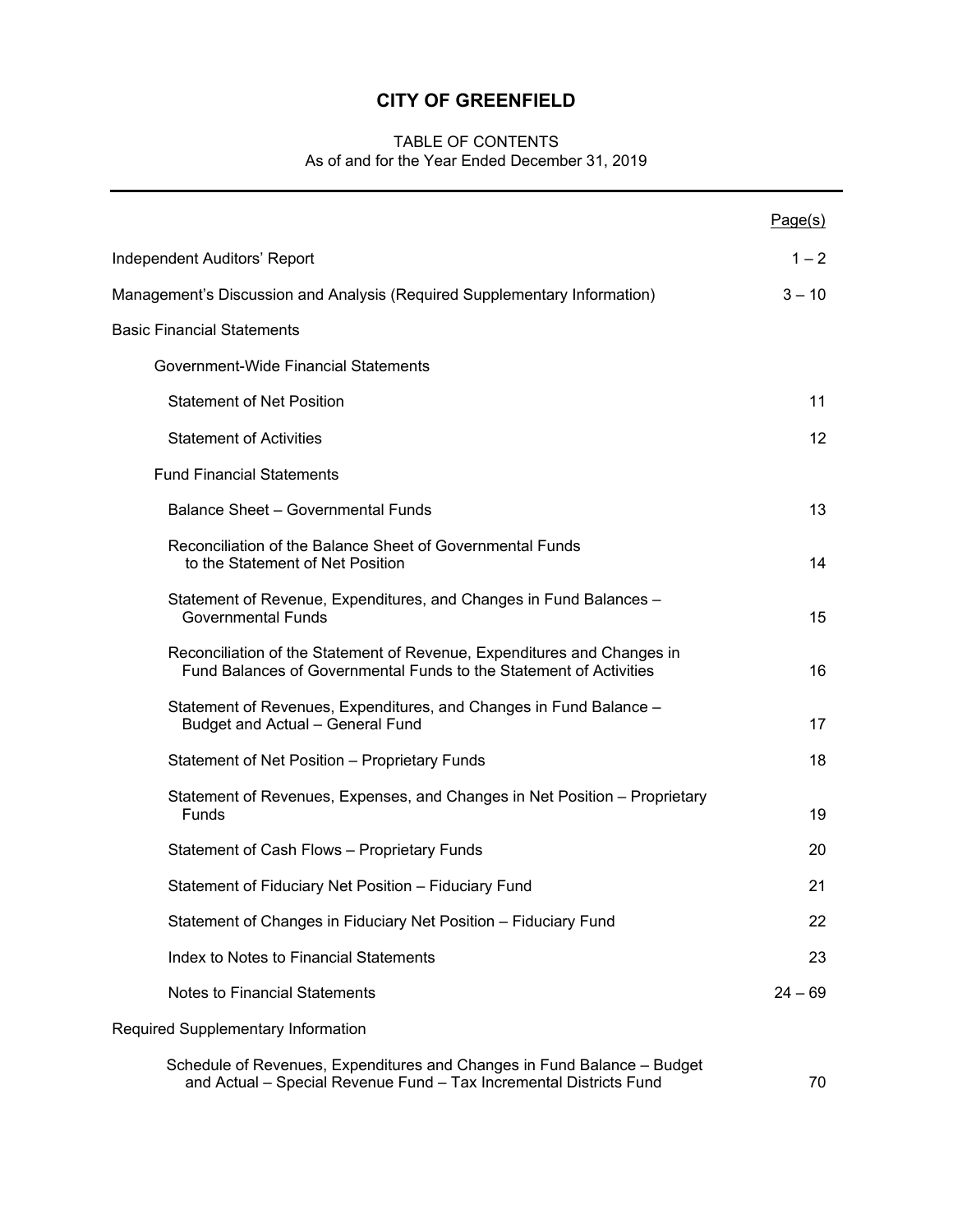### TABLE OF CONTENTS As of and for the Year Ended December 31, 2019

|                                                                                                                                                                                                                                                                                                                                                                                                                                                                                                                                                                                                                      | Page(s)                                                                                      |
|----------------------------------------------------------------------------------------------------------------------------------------------------------------------------------------------------------------------------------------------------------------------------------------------------------------------------------------------------------------------------------------------------------------------------------------------------------------------------------------------------------------------------------------------------------------------------------------------------------------------|----------------------------------------------------------------------------------------------|
| Schedule of Changes in the Total OPEB Liability and Related Ratios -<br>Health Insurance                                                                                                                                                                                                                                                                                                                                                                                                                                                                                                                             | 71                                                                                           |
| Schedule of Proportionate Share of the Net pension Liability (Asset)<br>and Schedule of Employer Contributions - Wisconsin Retirement System                                                                                                                                                                                                                                                                                                                                                                                                                                                                         | 72                                                                                           |
| Schedules of Proportionate Share of the Net OPEB Liability and Schedule<br>of Employer Contributions - Local Retiree Life Insurance Fund                                                                                                                                                                                                                                                                                                                                                                                                                                                                             | 73                                                                                           |
| Notes to Required Supplementary Information                                                                                                                                                                                                                                                                                                                                                                                                                                                                                                                                                                          | 74                                                                                           |
| Supplementary Information                                                                                                                                                                                                                                                                                                                                                                                                                                                                                                                                                                                            |                                                                                              |
| Combining Balance Sheet - Nonmajor Governmental Funds                                                                                                                                                                                                                                                                                                                                                                                                                                                                                                                                                                | $75 - 76$                                                                                    |
| Combining Statement of Revenues, Expenditures and Changes in Fund<br><b>Balances - Nonmajor Governmental Funds</b>                                                                                                                                                                                                                                                                                                                                                                                                                                                                                                   | $77 - 78$                                                                                    |
| General Fund - Detailed Schedule of Expenditures and Other Financing<br>Uses - Budget and Actual                                                                                                                                                                                                                                                                                                                                                                                                                                                                                                                     | $79 - 80$                                                                                    |
| Special Revenue Funds-<br>Schedule of Revenues, Expenditures and Changes in Fund Balance -<br><b>Budget and Actual:</b><br><b>Library Fund</b><br>Intergovernmental Service Fund<br><b>Hotel-Motel Fund</b><br><b>Storm Sewer Fund</b><br>Impact Fees Fund<br><b>Grant Fund</b><br>Law Enforcement Fund<br>Park, Recreation and Service Program Fund<br>Post Retirement Health Care Fund<br>Health Reimbursement (HRA) Fund<br>Park Community Center Fund<br>Business Improvement Districts 1 & 2 Fund<br>Farmers Market Fund<br>Quality of Life Fund<br><b>THE AMP Fund</b><br>Information Technology Services Fund | 81<br>82<br>83<br>84<br>85<br>86<br>87<br>88<br>89<br>90<br>91<br>92<br>93<br>94<br>95<br>96 |
| Debt Service Fund -<br>Schedule of Revenues, Expenditures and Changes in Fund Balance -<br><b>Budget and Actual</b>                                                                                                                                                                                                                                                                                                                                                                                                                                                                                                  | 97                                                                                           |
| Capital Projects Funds -<br>Combining Schedule of Revenues, Expenditures and Changes in Fund<br>Balance - Budget and Actual                                                                                                                                                                                                                                                                                                                                                                                                                                                                                          | 98                                                                                           |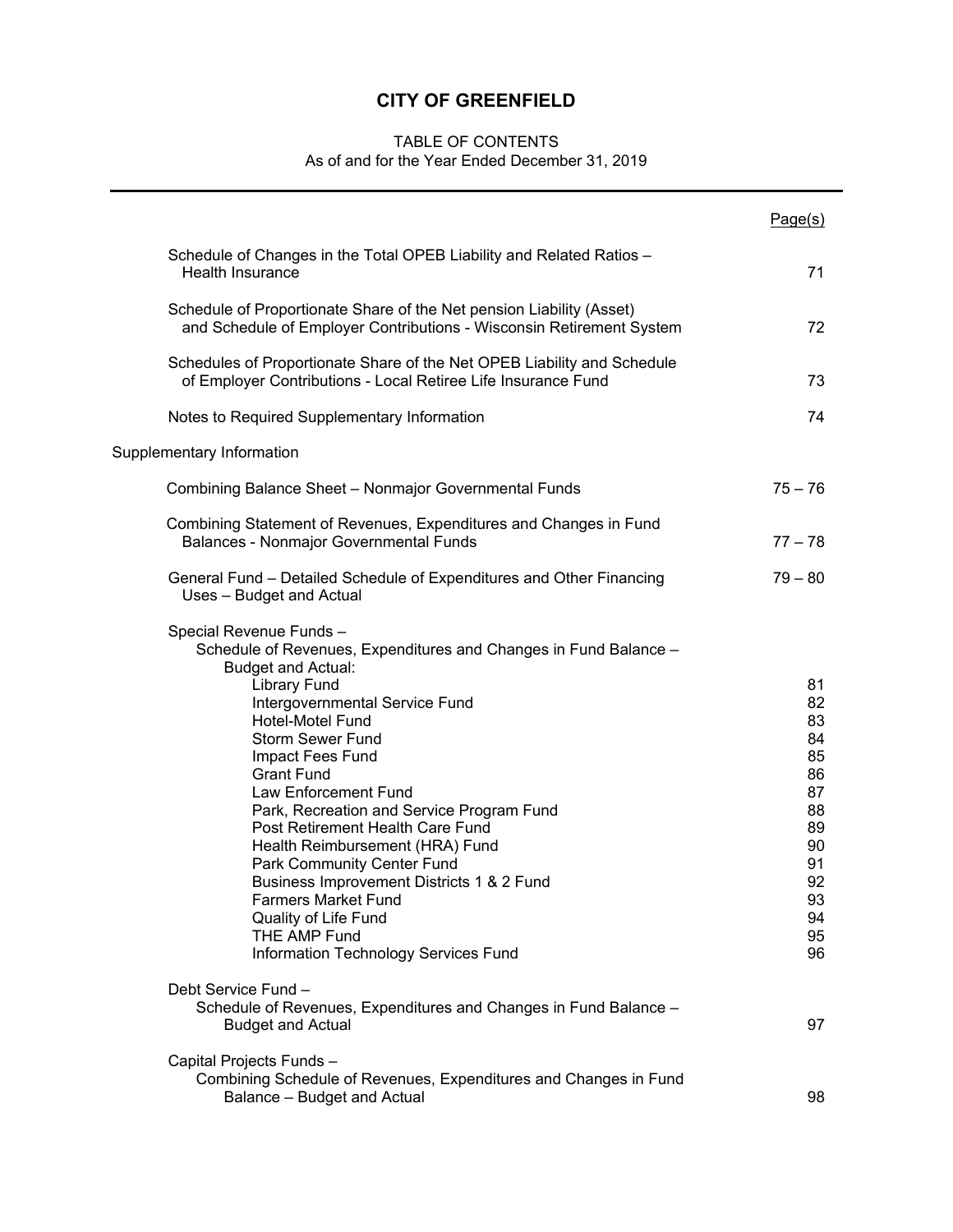### TABLE OF CONTENTS As of and for the Year Ended December 31, 2019

|                                                              | Page(s) |
|--------------------------------------------------------------|---------|
| Enterprise Funds -                                           |         |
| Schedule of Revenues, Expenses and Changes in Net Position - |         |
| Budget and Actual:                                           |         |
| Sanitary Sewer Service Enterprise Fund                       | 99      |
| Refuse and Recycling Enterprise Fund                         | 100     |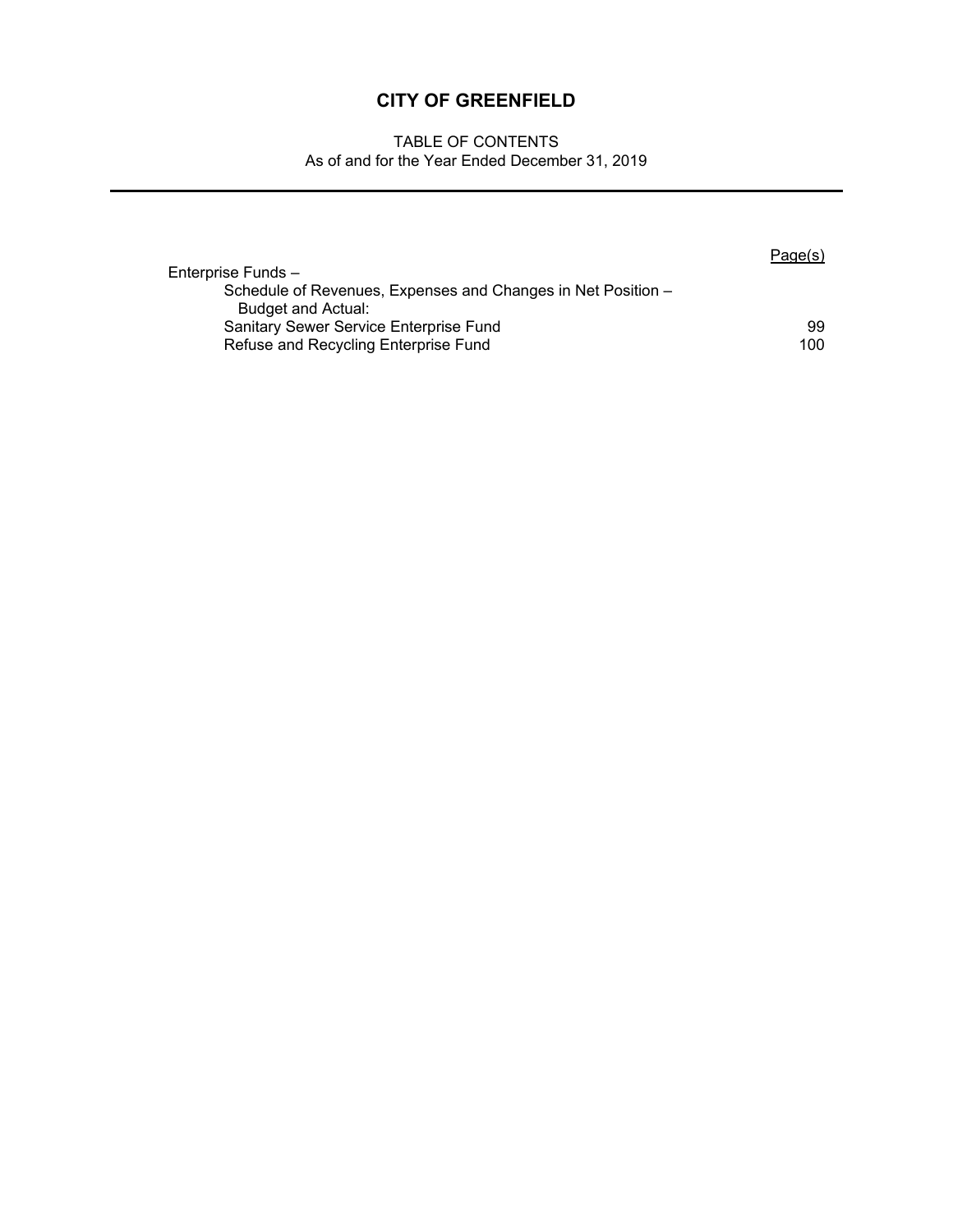

#### INDEPENDENT AUDITORS' REPORT

To the City Council City of Greenfield Greenfield, Wisconsin

#### **Report on the Financial Statements**

 We have audited the accompanying financial statements of the governmental activities, the business-type activities, each major fund, and the aggregate remaining fund information of the City of Greenfield, Wisconsin, as of and for the year ended December 31, 2019, and the related notes to the financial statements, which collectively comprise the City of Greenfield's basic financial statements as listed in the table of contents.

#### *Management's Responsibility for the Financial Statements*

Management is responsible for the preparation and fair presentation of these financial statements in accordance with accounting principles generally accepted in the United States of America; this includes the design, implementation, and maintenance of internal control relevant to the preparation and fair presentation of financial statements that are free from material misstatement, whether due to fraud or error.

#### *Auditors' Responsibility*

Our responsibility is to express opinions on these financial statements based on our audit. We conducted our audit in accordance with auditing standards generally accepted in the United States of America. Those standards require that we plan and perform the audit to obtain reasonable assurance about whether the financial statements are free from material misstatement.

An audit involves performing procedures to obtain audit evidence about the amounts and disclosures in the financial statements. The procedures selected depend on the auditors' judgment, including the assessment of the risks of material misstatement of the financial statements, whether due to fraud or error. In making those risk assessments, the auditor considers internal control relevant to the City of Greenfield's preparation and fair presentation of the financial statements in order to design audit procedures that are appropriate in the circumstances but not for the purpose of expressing an opinion on the effectiveness of the City of Greenfield's internal control. Accordingly, we express no such opinion. An audit also includes evaluating the appropriateness of accounting policies used and the reasonableness of significant accounting estimates made by management, as well as evaluating the overall presentation of the financial statements.

We believe that the audit evidence we have obtained is sufficient and appropriate to provide a basis for our audit opinions.

#### *Opinions*

In our opinion, the financial statements referred to above present fairly, in all material respects, the respective financial position of the governmental activities, the business-type activities, each major fund, and the aggregate remaining fund information of the City of Greenfield, Wisconsin, as of December 31, 2019 and the respective changes in financial position and, where applicable, cash flows thereof and the respective budgetary comparison for the General Fund for the year then ended in accordance with accounting principles generally accepted in the United States of America.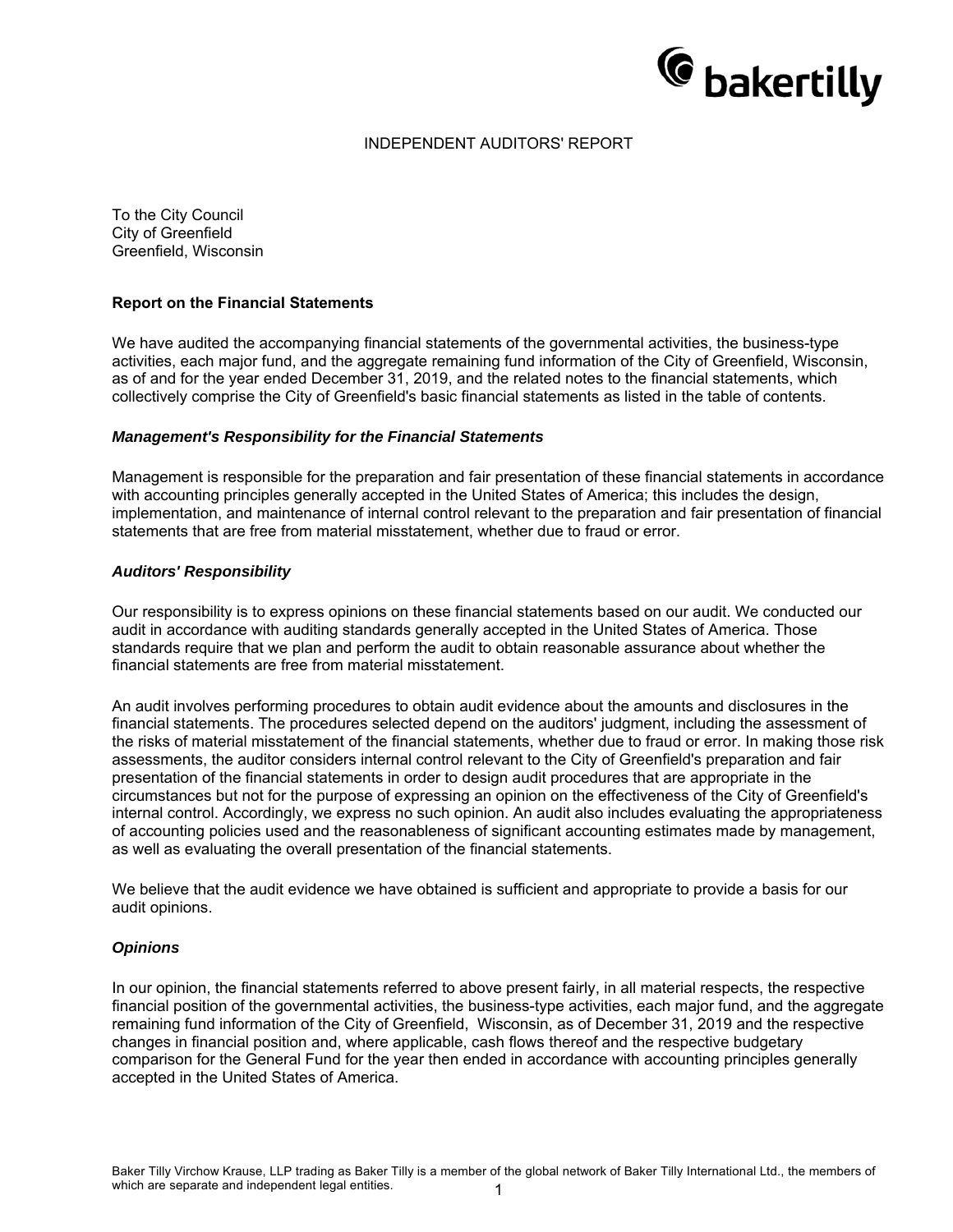To the City Council City of Greenfield

#### *Emphasis of Matters*

As discussed in Note I, City of Greenfield adopted the provisions of GASB Statement No. 84, *Fiduciary Activities,* effective January 1, 2019. Our opinions are not modified with respect to this matter.

As discussed in Note I, City of Greenfield adopted the provisions of GASB Statement No. 88, *Certain Disclosures Related to Debt, including Direct Borrowings and Direct Placements,* effective January 1, 2019. Our opinions are not modified with respect to this matter.

### *Other Matters*

#### *Required Supplementary Information*

Accounting principles generally accepted in the United States of America require that the required supplementary information as listed in the table of contents be presented to supplement the basic financial statements. Such information, although not a part of the basic financial statements, is required by the Governmental Accounting Standards Board who considers it to be an essential part of financial reporting for placing the basic financial statements in an appropriate operational, economic, or historical context. We have applied certain limited procedures to the required supplementary information in accordance with auditing standards generally accepted in the United States of America, which consisted of inquiries of management about the methods of preparing the information and comparing the information for consistency with management's responses to our inquiries, the basic financial statements, and other knowledge we obtained during our audit of the basic financial statements. We do not express an opinion or provide any assurance on the information because the limited procedures do not provide us with sufficient evidence to express an opinion or provide any assurance.

#### *Supplementary Information*

Our audit was conducted for the purpose of forming opinions on the financial statements that collectively comprise the City of Greenfield's basic financial statements. The supplementary information as listed in the table of contents is presented for purposes of additional analysis and is not a required part of the basic financial statements. Such information is the responsibility of management and was derived from and relates directly to the underlying accounting and other records used to prepare the basic financial statements. The information has been subjected to the auditing procedures applied in the audit of the basic financial statements and certain additional procedures, including comparing and reconciling such information directly to the underlying accounting and other records used to prepare the basic financial statements or to the basic financial statements themselves, and other additional procedures in accordance with auditing standards generally accepted in the United States of America. In our opinion, the supplementary information is fairly stated in all material respects, in relation to the basic financial statements as a whole.

Baker Tilly Virchaw Krause, 4P

Milwaukee, Wisconsin May 5, 2020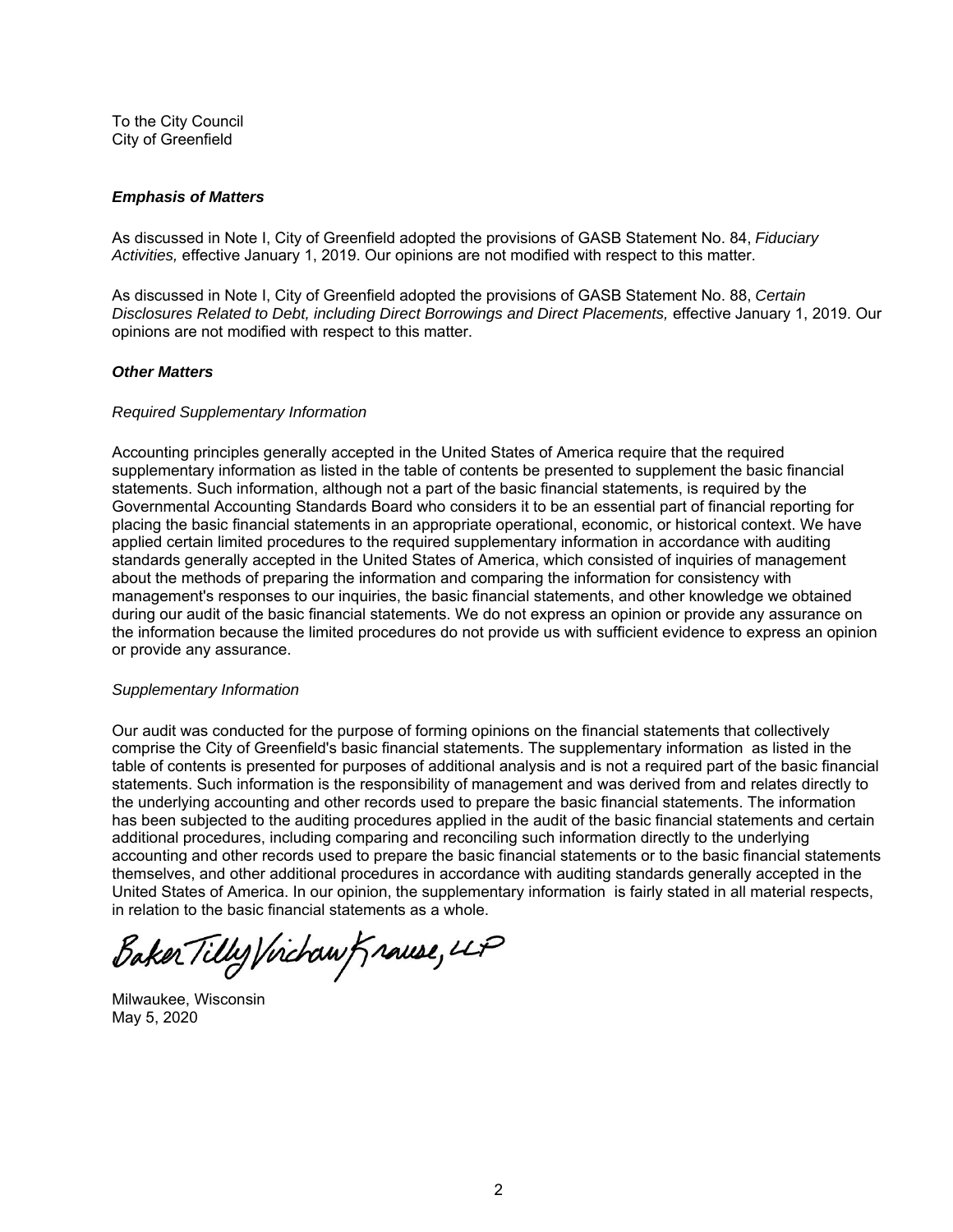# **MANAGEMENT'S DISCUSSION AND ANALYSIS (UNAUDITED)**

As of and for the Year Ended December 31, 2019

This section of the City of Greenfield's annual financial report presents our discussion and analysis of the City's financial performance for the year ended December 31, 2019. Please read it in conjunction with the City's financial statements, which follow this section.

# **FINANCIAL HIGHLIGHTS**

The assets and deferred outflows of the City of Greenfield exceeded it liabilities and deferred inflows as of December 31, 2019 by approximately \$56.9 million.

The City's total net position for 2019 increased by approximately \$7.1 million.

The City's total revenues for governmental activities increased approximately \$7.08 million compared to the prior year with increases in property taxes, charges for services, operating grants and contributions, capital grants and contributions, intergovernmental revenues, and investment income, offset with reductions in miscellaneous revenue. Total expenses for 2019 were approximately \$796,000 higher than 2018, with increases in general government, public safety, health and human services, and conservation and development, offset by decreases in public works, culture, recreation and education, and interest and fiscal charges.

In 2019, the City issued General Obligation debt of \$6,205,000 for street, sidewalk, and park improvements and refunding of the 2011 debt issue.

For the business-type activities, the City had an operating income of approximately \$826,000 compared to an operating income of approximately \$294,000 in 2018. Total revenues were approximately \$1.99 million more than in 2018 due to an increase in operating revenues in both the sanitary sewer and the refuse recycling fund and increases in grants, interest income, and capital contributions. Expenses were approximately \$391,000 lower compared to 2018.

# **OVERVIEW OF THE FINANCIAL STATEMENTS**

This annual report consists of a series of financial statements. The City of Greenfield's basic financial statements comprise of three components: 1) government-wide financial statements; 2) governmental funds financial statements; and, 3) notes to the financial statements. This report also contains other supplementary information in addition to the basic financial statements.

**Government-wide financial statements –** The government-wide financial statements are designed to provide readers with a broad overview of the City of Greenfield's finances in a manner similar to a private sector business.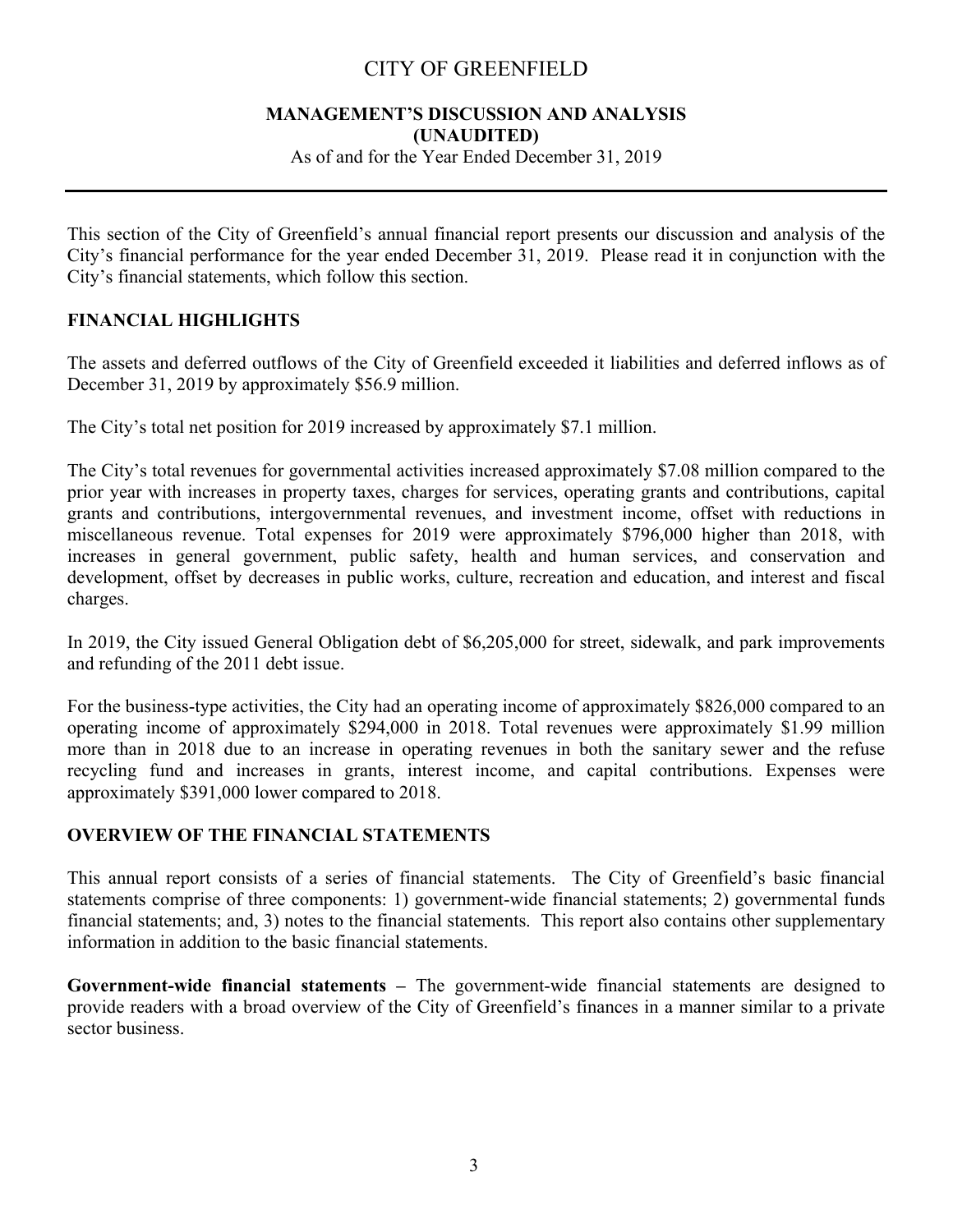## **MANAGEMENT'S DISCUSSION AND ANALYSIS (UNAUDITED)**  As of and for the Year Ended December 31, 2019

The *statement of net position* presents information on all of the City of Greenfield's assets/deferred outflows and liabilities/deferred inflows with the difference between the two reported as *net position*. Over time, increases or decreases in net position may serve as a useful indicator of whether the financial position of the City of Greenfield is improving or deteriorating.

The *statement of activities* provides information showing how the City's net position changed during the recent fiscal year. All of the current year's revenues and expenses are accounted for in the statement of activities regardless of when cash was received or paid.

Both of the government-wide financial statements distinguish functions of the City of Greenfield that are principally supported by taxes and intergovernmental revenues (*governmental activities*) from other functions that are intended to recover all or a significant portion of costs through user fees and other charges (*business-type activities*). The governmental activities of the City of Greenfield include general government, public safety, public works, health and human services, culture, recreation and education, and planning, conservation and development. The business activities of the City of Greenfield include the sanitary sewer and refuse and recycling funds.

**Fund financial statements** – The fund financial statements provide more detailed information about the City's most significant funds. Funds are accounting devices that the City uses to keep track of specific sources of funding and spending for particular purposes. The City has three kinds of funds, namely, governmental, proprietary and fiduciary.

**Governmental funds** – *Governmental funds* are used to account for essentially the same functions reported as *governmental activities* in the government-wide financial statements. However, unlike the governmentwide financial statements, governmental fund financial statements focus on *near-term inflows and outflows of spendable resources*, as well as on balances of spendable resources available at the end of the fiscal year. This information may be useful in evaluating the City's near-term financing requirements.

Because the focus of governmental funds is narrower than that of the government-wide financial statements, it is useful to compare information presented for the *governmental funds* with similar information presented for *governmental activities* in the government-wide financial statements. Both the governmental fund balance sheet and the governmental fund statement of revenues, expenditures, and changes in fund balances provide a reconciliation to facilitate the comparison between *governmental funds* and *governmental activities*.

The City of Greenfield maintains twenty-two individual governmental funds. Information is presented separately in the governmental fund balance sheet and in the governmental fund statement of revenues, expenditures, and changes in fund balances for the General, Debt Service, Capital Improvements, Capital Equipment, Special Assessment, and Tax Increment Districts Funds, all of which are considered to be major funds. Data from the other funds are combined into a single, aggregated presentation. Individual fund data for each of these non-major governmental funds is provided in the form of *combining statements* elsewhere in this report.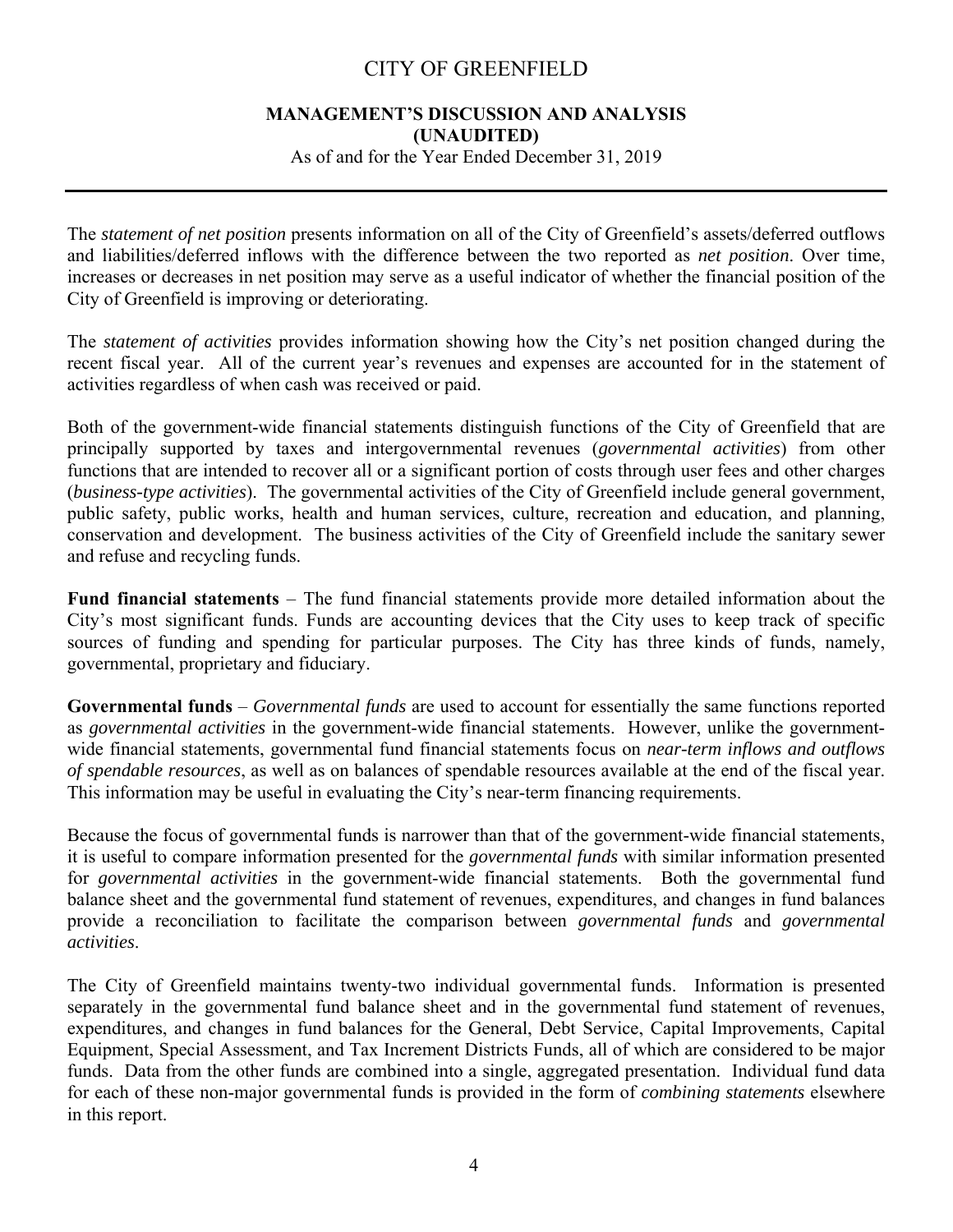# **MANAGEMENT'S DISCUSSION AND ANALYSIS (UNAUDITED)**

As of and for the Year Ended December 31, 2019

**Proprietary funds** – Services for which the City charges customers a fee are generally reported in proprietary funds. Proprietary funds are used to report the same activities presented as *business-type activities* in the government-wide statements. The City of Greenfield currently has two proprietary funds, Sanitary Sewer Service and the Refuse and Recycling.

**Fiduciary funds** – Fiduciary funds are used to account for resources held for the benefit of other parties. Fiduciary funds are not reflected in the government-wide financial statements since the resources of these funds are not available to finance any City operations. All of the City's fiduciary activities are reported in a separate financial statement included in the report.

**Notes to the financial statements** – The notes provide additional information that is essential to the full understanding of the data provided in the government-wide and fund financial statements.

**Other information** – In addition to the basic financial statements and accompanying notes, this report also presents certain required supplementary information plus supplementary information that contains budgetary comparison statements for all funds.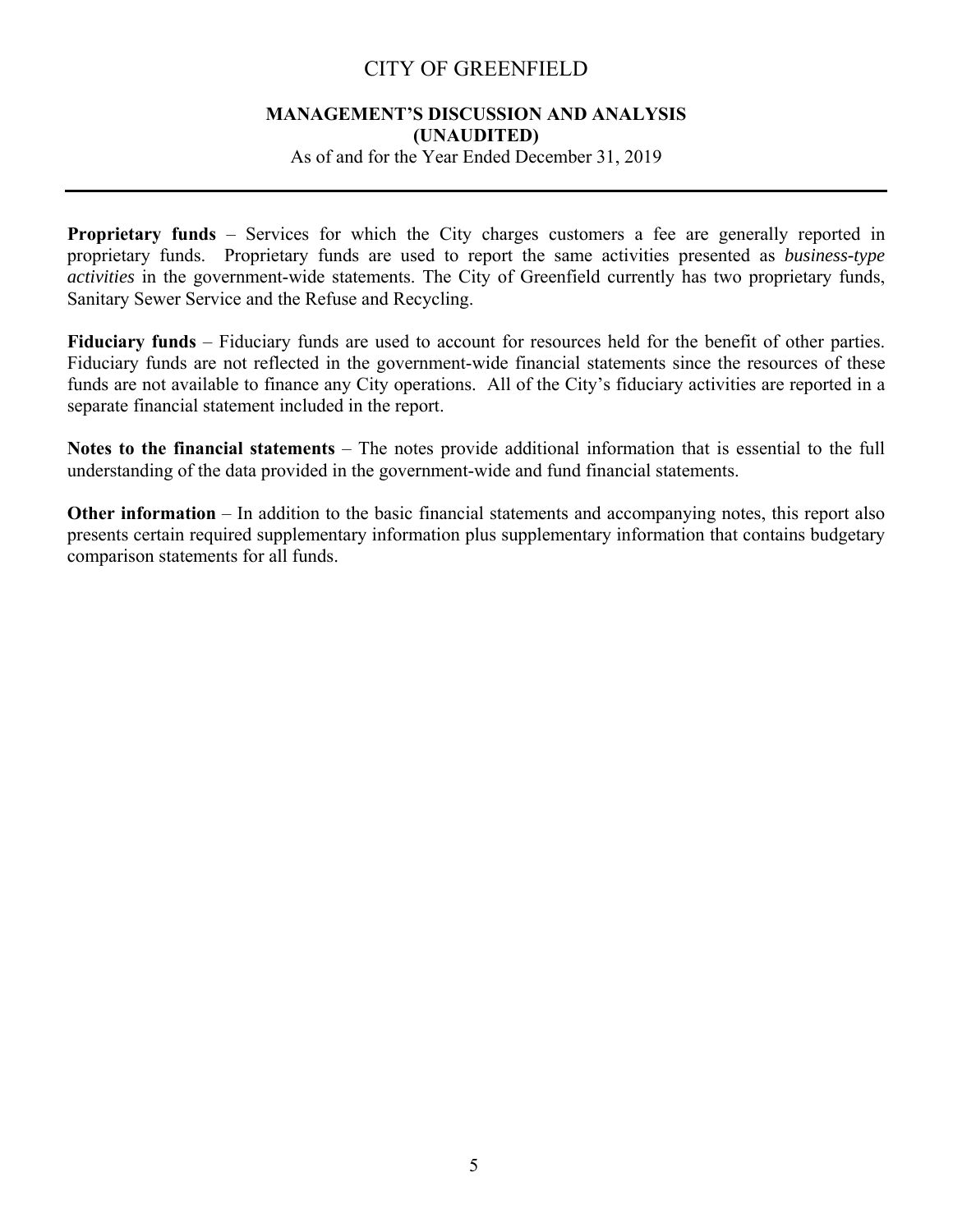# **MANAGEMENT'S DISCUSSION AND ANALYSIS (UNAUDITED)**

As of and for the Year Ended December 31, 2019

## **Government-wide Financial Analysis**

The City's combined net position increased approximately \$7.1 million from 2018.

|                                                                      | <b>City of Greenfield - Net Position</b> |                                |     |                         |     |                                   |    |                    |     |                          |              |                         |  |
|----------------------------------------------------------------------|------------------------------------------|--------------------------------|-----|-------------------------|-----|-----------------------------------|----|--------------------|-----|--------------------------|--------------|-------------------------|--|
|                                                                      |                                          | <b>Governmental Activities</b> |     |                         |     | <b>Business - type Activities</b> |    |                    |     |                          | <b>Total</b> |                         |  |
|                                                                      |                                          | 2019                           |     | 2018                    |     | 2019                              |    | 2018               |     | 2019                     |              | 2018                    |  |
| Current and other<br>assets                                          | \$                                       | 54,712,617                     | \$  | 54,549,863              |     | \$13,591,730                      | S. | 12,947,373         | \$  | 68,304,347               | \$           | 67,497,236              |  |
| Capital assets                                                       |                                          | 108,418,121                    |     | 105,214,593             |     | 17,106,453                        |    | 14,758,391         |     | 125,524,574              |              | 119,972,984             |  |
| <b>Total assets</b>                                                  |                                          | 163,130,738                    |     | 159,764,456             |     | 30,698,183                        |    | 27,705,764         |     | 193,828,921              |              | 187,470,220             |  |
| Deferred Outflows of resources<br>Total assets and deferred          |                                          | 15,916,312                     |     | 7,427,452               |     | 325,183                           |    | 153,172            |     | 16,241,495               |              | 7,580,624               |  |
| outflows of resources                                                | æ.                                       | 179,047,050                    | S.  | 167,191,908             | \$  | 31,023,366                        | \$ | 27,858,936         | \$  | 210,070,416              | \$.          | 195,050,844             |  |
| Long-term liabilities<br>Other liabilities                           | \$                                       | 102,017,941<br>9,096,195       | \$  | 96,718,348<br>8,326,094 | -\$ | 501,491<br>787,265                | \$ | 374,363<br>738,482 | \$. | 102,519,432<br>9,883,460 | \$           | 97,092,711<br>9,064,576 |  |
| Total liabilities                                                    |                                          | 111,114,136                    |     | 105,044,442             |     | 1,288,756                         |    | 1,112,845          |     | 112,402,892              |              | 106, 157, 287           |  |
| Deferred inflows of resources                                        |                                          | 38,873,335                     |     | 37,250,125              |     | 1,939,314                         |    | 1,907,031          |     | 40,812,649               |              | 39, 157, 156            |  |
| Net investment                                                       |                                          |                                |     |                         |     |                                   |    |                    |     |                          |              |                         |  |
| in capital assets                                                    |                                          | 29,106,156                     |     | 24,305,491              |     | 17,106,453                        |    | 14,758,391         |     | 46,212,609               |              | 39,063,882              |  |
| Restricted                                                           |                                          | 2,508,781                      |     | 5,585,289               |     |                                   |    | 78,351             |     | 2,508,781                |              | 5,663,640               |  |
| Unrestricted                                                         |                                          | (2, 555, 358)                  |     | (4,993,439)             |     | 10,688,843                        |    | 10,002,318         |     | 8,133,485                |              | 5,008,879               |  |
| Total net position                                                   |                                          | 29,059,579                     |     | 24,897,341              |     | 27,795,296                        |    | 24,839,060         |     | 56,854,875               |              | 49,736,401              |  |
| Total liabilities, deferred inflows<br>of resources and net position | \$                                       | 179,047,050                    | \$. | 167,191,908             | \$. | 31,023,366                        | \$ | 27,858,936         | \$  | 210,070,416              | \$           | 195,050,844             |  |

The largest portion of the City of Greenfield's net position, i.e., approximately 81% reflects its investment in capital assets net of related debt. For 2019, infrastructure investment net of accumulated depreciation was \$17.1 million for the sanitary sewer system and \$29.1 million for roads, equipment, buildings and storm sewers, net of accumulated depreciation in the governmental activities.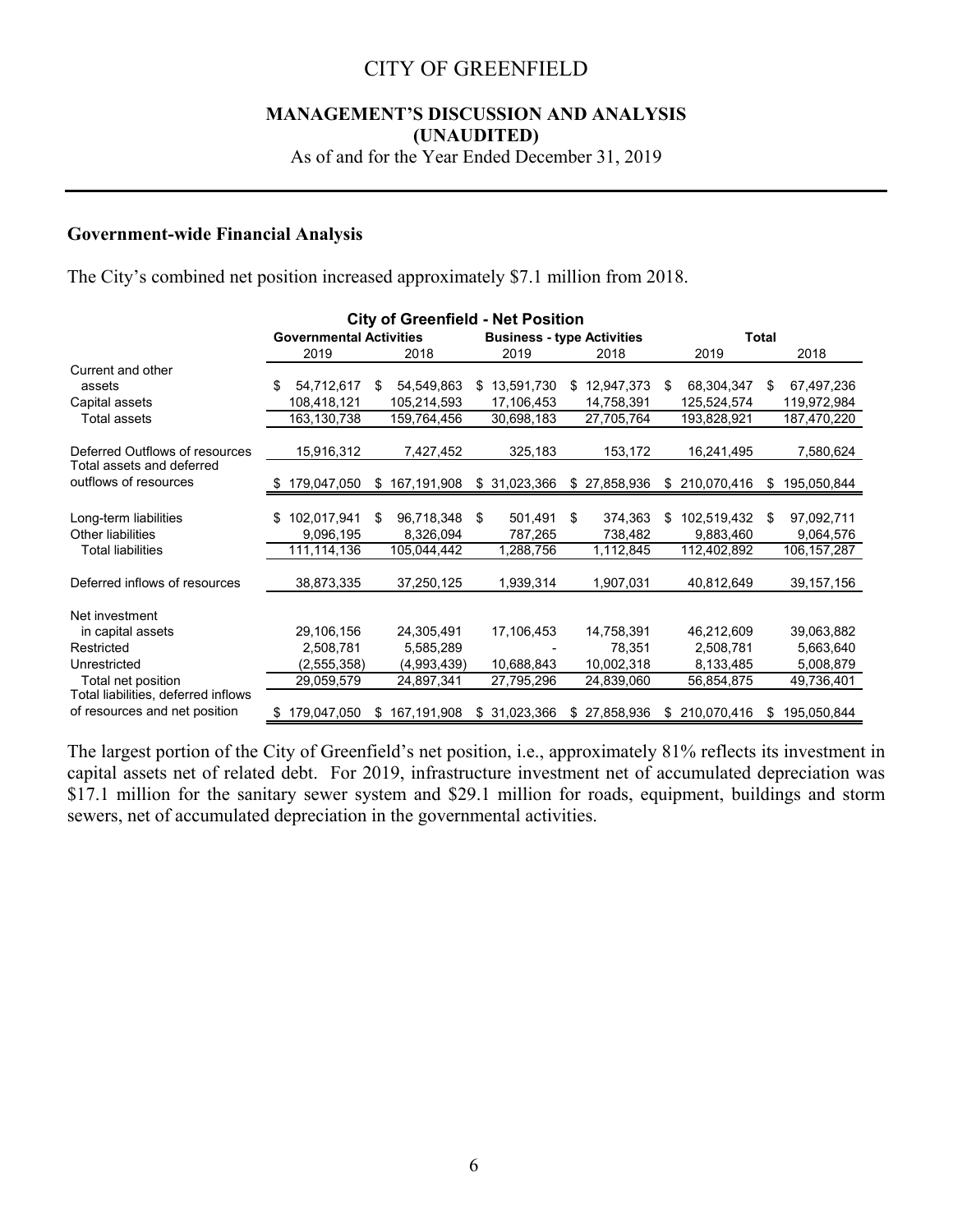# **MANAGEMENT'S DISCUSSION AND ANALYSIS (UNAUDITED)**

As of and for the Year Ended December 31, 2019

**Governmental Activities** – Governmental activities increased the City's net position by approximately \$4.16 million and business-type activities increased by approximately \$2.96 million. Major items for this change are as follows:

|                                  |                                | <b>City of Greenfield's Change in Net Position</b> |                                 |                  |                  |                  |  |  |  |
|----------------------------------|--------------------------------|----------------------------------------------------|---------------------------------|------------------|------------------|------------------|--|--|--|
|                                  | <b>Governmental Activities</b> |                                                    | <b>Business-type Activities</b> |                  | <b>Total</b>     |                  |  |  |  |
|                                  | 2019                           | 2018                                               | 2019                            | 2018             | 2019             | 2018             |  |  |  |
| <b>Revenues:</b>                 |                                |                                                    |                                 |                  |                  |                  |  |  |  |
| Program Revenues                 |                                |                                                    |                                 |                  |                  |                  |  |  |  |
| Charges for services             | \$<br>7,580,960                | 7,563,418<br>\$                                    | 6,096,351<br>\$                 | 6,033,987<br>\$  | \$13,677,311     | \$13,597,405     |  |  |  |
| Operating grants and             |                                |                                                    |                                 |                  |                  |                  |  |  |  |
| contributions                    | 2,470,756                      | 2,444,235                                          | 124,004                         | 123,968          | 2,594,760        | 2,568,203        |  |  |  |
| Capital grants and contributions | 4,708,641                      | 1,131,938                                          | 1,790,356                       |                  | 6,498,997        | 1,131,938        |  |  |  |
| <b>General Revenues</b>          |                                |                                                    |                                 |                  |                  |                  |  |  |  |
| Property and other taxes         | 29,183,442                     | 26,088,162                                         |                                 |                  | 29,183,442       | 26,088,162       |  |  |  |
| Intergovernmental revenues       | 1,933,111                      | 1,800,724                                          |                                 |                  | 1,933,111        | 1,800,724        |  |  |  |
| Investment income                | 789,105                        | 498,402                                            | 293,700                         | 157,002          | 1,082,805        | 655,404          |  |  |  |
| Other                            | 241,939                        | 366,937                                            |                                 |                  | 241,939          | 366,937          |  |  |  |
| <b>Total Revenues</b>            | 46,907,954                     | 39,893,816                                         | 8,304,411                       | 6,314,957        | 55,212,365       | 46,208,773       |  |  |  |
| <b>Expenses:</b>                 |                                |                                                    |                                 |                  |                  |                  |  |  |  |
| General government               | 4,363,742                      | 4,108,892                                          |                                 |                  | 4,363,742        | 4,108,892        |  |  |  |
| Public safety                    | 20,993,124                     | 20,698,752                                         |                                 |                  | 20,993,124       | 20,698,752       |  |  |  |
| Public works                     | 9,660,878                      | 9,802,074                                          |                                 |                  | 9,660,878        | 9,802,074        |  |  |  |
| Health and human services        | 857,284                        | 789,608                                            |                                 |                  | 857,284          | 789,608          |  |  |  |
| Culture, recreation &            |                                |                                                    |                                 |                  |                  |                  |  |  |  |
| education                        | 4,061,760                      | 4,083,153                                          |                                 |                  | 4,061,760        | 4,083,153        |  |  |  |
| Conservation &                   |                                |                                                    |                                 |                  |                  |                  |  |  |  |
| development                      | 801,951                        | 233,143                                            |                                 |                  | 801,951          | 233,143          |  |  |  |
| Interest and fiscal charges      | 2,074,736                      | 2,301,388                                          |                                 |                  | 2,074,736        | 2,301,388        |  |  |  |
| Sanitary sewer                   |                                |                                                    | 3,396,277                       | 3,897,550        | 3,396,277        | 3,897,550        |  |  |  |
| Refuse and recycling             |                                |                                                    | 1,884,139                       | 1,842,095        | 1,884,139        | 1,842,095        |  |  |  |
| <b>Total Expenses</b>            | 42,813,475                     | 42,017,010                                         | 5,280,416                       | 5,739,645        | 48,093,891       | 47,756,655       |  |  |  |
| <b>Transfers</b>                 | 67,759                         |                                                    | (67, 759)                       |                  |                  |                  |  |  |  |
| Change in net position           | 4,162,238                      | (2, 123, 194)                                      | 2,956,236                       | 575,312          | 7,118,474        | (1, 547, 882)    |  |  |  |
| Net position - beginning         | 24,897,341                     | 27,020,535                                         | 24,839,060                      | 24,263,748       | 49,736,401       | 51,284,283       |  |  |  |
| Net position - ending            | \$29,059,579                   | \$<br>24,897,341                                   | \$27,795,296                    | 24,839,060<br>\$ | \$<br>56,854,875 | \$<br>49,736,401 |  |  |  |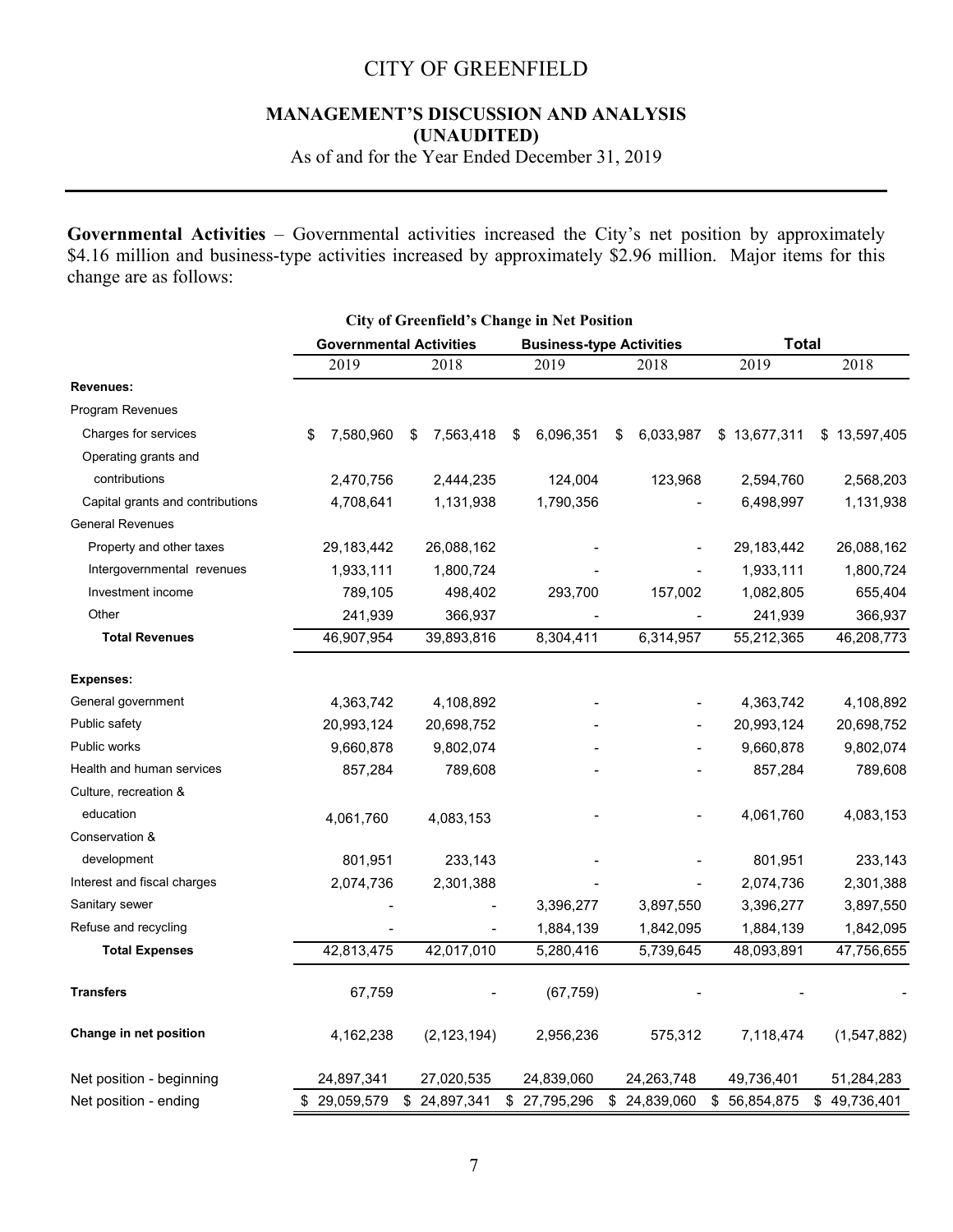## **MANAGEMENT'S DISCUSSION AND ANALYSIS (UNAUDITED)**

As of and for the Year Ended December 31, 2019

Total revenues for governmental activities increased approximately \$7.08 million from 2018. Property and other taxes increased approximately \$3.1 million. Operating grants and contributions was higher by approximately \$27,000 compared to 2018 due to an increase in public safety grant reimbursement, offset by a reduction in health and park and recreation contributions. Charges for services increased by approximately \$18,000 with increased revenues from park and recreation fees of approximately \$86,000 and storm sewer fees of approximately \$39,000. This increase was offset by decreased revenues in inspection permits of approximately \$55,000, court fines and penalties of over \$31,000, and ambulance bills of over \$25,000. The capital grants and contributions increased by approximately \$3.58 million due to a developer contribution in 2019 of the 84th South infrastructure of approximately \$4.1 million. This was offset by reductions in park and recreation capital contributions of approximately \$135,000 and in State funding related to Safe Routes to School of \$180,000.

Total expenses for governmental activities increased approximately \$796,000 compared to 2018. This increase was mainly due to conservation and development expenses related to capital outlay activity, offset by a decrease in interest and fiscal charges.

**Business-type activities** – Business-type activities increased the City's net position by approximately \$2.96 million. Operating revenues increased for both the sanitary sewer and the refuse and recycling fund for a combined increase of over \$62,000 compared to 2018. Grants and interest income increased about \$137,000 compared to 2018. In addition, there were capital contributions of approximately \$1.79 million in the sanitary sewer fund in 2019, compared to none in 2018. Operating expenses decreased by over \$511,000 for sanitary sewer and increased by over \$42,000 for refuse and recycling compared to 2018.

# **Financial Analysis of the City's Funds**

As of December 31, 2019, the City's governmental funds reported a combined fund balance of approximately \$18.58 million. This is an increase of approximately \$1.65 million in comparison with the prior year. Fund balances increased approximately \$921,000 in the City's major funds and the fund balances increased by approximately \$732,000 for the non-major funds.

The nonspendable portion of fund balance totaling approximately \$1.15 million includes prepayments and land held for resale. The restricted fund balance for approximately \$2.55 million includes debt service, tax incremental district purposes and impact fees. The assigned fund balance consists of approximately \$1.53 million from the general fund included for use in the 2020 budget and approximately \$557,000 for accrued compensated absences.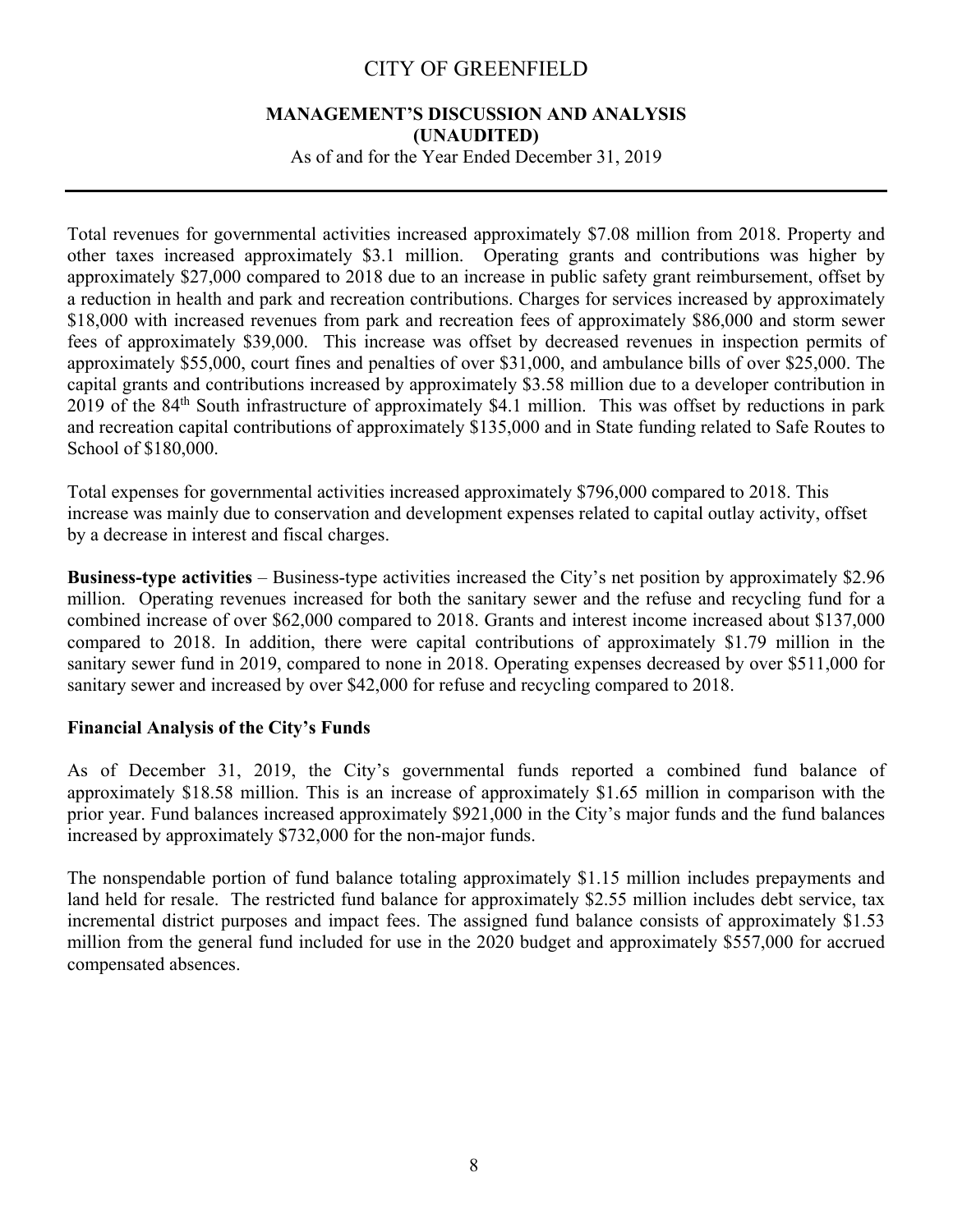### **MANAGEMENT'S DISCUSSION AND ANALYSIS (UNAUDITED)**

As of and for the Year Ended December 31, 2019

The general fund is the main operating fund of the City of Greenfield. As of December 31, 2019, the fund balance of the general fund was \$9,899,463. Of this fund balance just over \$86,000 is nonspendable consisting of non-current receivables, namely, delinquent personal property taxes and prepayments. From the approved 2020 budget \$1,526,370 is assigned for utilization. Additional \$556,842 is assigned for vacation benefits. The remaining unassigned balance can be categorized into working capital of \$7,149,645 and \$580,295 completely uncommitted. The unassigned balance of the general fund equals 27.03% of the 2020 general fund budget.

The total fund balance for the City's general fund increased by over \$190,000 during 2019.

**General fund budgetary highlights** – There were no revisions to the original budget during 2019. For 2019, revenues were greater than budgetary estimates by just over \$871,000. Expenditures were less than budgetary estimates by just under \$647,000. The planned 2019 budgetary use of reserves was \$1,368,865. Due to higher than expected revenues, the City did not use any reserves in 2019. The 2020 budget appropriated \$1,526,370 of the unreserved fund balance for general fund operations.

# **Capital Assets and Debt Administration**

**Capital Assets –** The City's investments in capital assets for its governmental and business-type activities as of December 31, 2019 amounts to \$125.5 million (net of accumulated depreciation). The City's capital assets are summarized below.

| <b>City of Greenfield's Capital Assets</b><br>(net of depreciation/amortization) |   |                                |    |             |      |                                 |     |                |    |             |   |             |  |
|----------------------------------------------------------------------------------|---|--------------------------------|----|-------------|------|---------------------------------|-----|----------------|----|-------------|---|-------------|--|
|                                                                                  |   | <b>Governmental Activities</b> |    |             |      | <b>Business-Type Activities</b> |     |                |    | Total       |   |             |  |
|                                                                                  |   | 2019                           |    | 2018        |      | 2019                            |     | 2018           |    | 2019        |   | 2018        |  |
| Land                                                                             | S | 2,620,972                      | \$ | 2,620,972   | - \$ | $\blacksquare$                  | \$  | $\blacksquare$ | \$ | 2,620,972   | S | 2,620,972   |  |
| Land Improvements                                                                |   | 1.869.341                      |    | 1.997.054   |      |                                 |     | $\blacksquare$ |    | 1,869,341   |   | 1,997,054   |  |
| <b>Buildings</b>                                                                 |   | 12,833,960                     |    | 12,818,472  |      |                                 |     | -              |    | 12.833.960  |   | 12,818,472  |  |
| Equipment                                                                        |   | 6.576.041                      |    | 7.061.826   |      | 283.061                         |     | 75.172         |    | 6,859,102   |   | 7,136,998   |  |
| Intangibles                                                                      |   | 300.305                        |    | 339.789     |      | 6.003                           |     | 18.013         |    | 306.308     |   | 357,802     |  |
| <b>Library Collection</b>                                                        |   | 350.440                        |    | 349.331     |      |                                 |     |                |    | 350.440     |   | 349,331     |  |
| Infrastructure                                                                   |   | 76.278.243                     |    | 73.095.010  |      | 16.192.389                      |     | 14.665.210     |    | 92.470.632  |   | 87,760,220  |  |
| Construction in progress                                                         |   | 7,588,819                      |    | 6,932,139   |      | 625,000                         |     |                |    | 8,213,819   |   | 6,932,139   |  |
| <b>Total</b>                                                                     |   | 108,418,121                    |    | 105.214.593 | \$.  | 17.106.453                      | \$. | 14.758.395     |    | 125,524,574 |   | 119,972,988 |  |

Additional information regarding the City's capital assets can be found in the Note IV.D. in this financial report.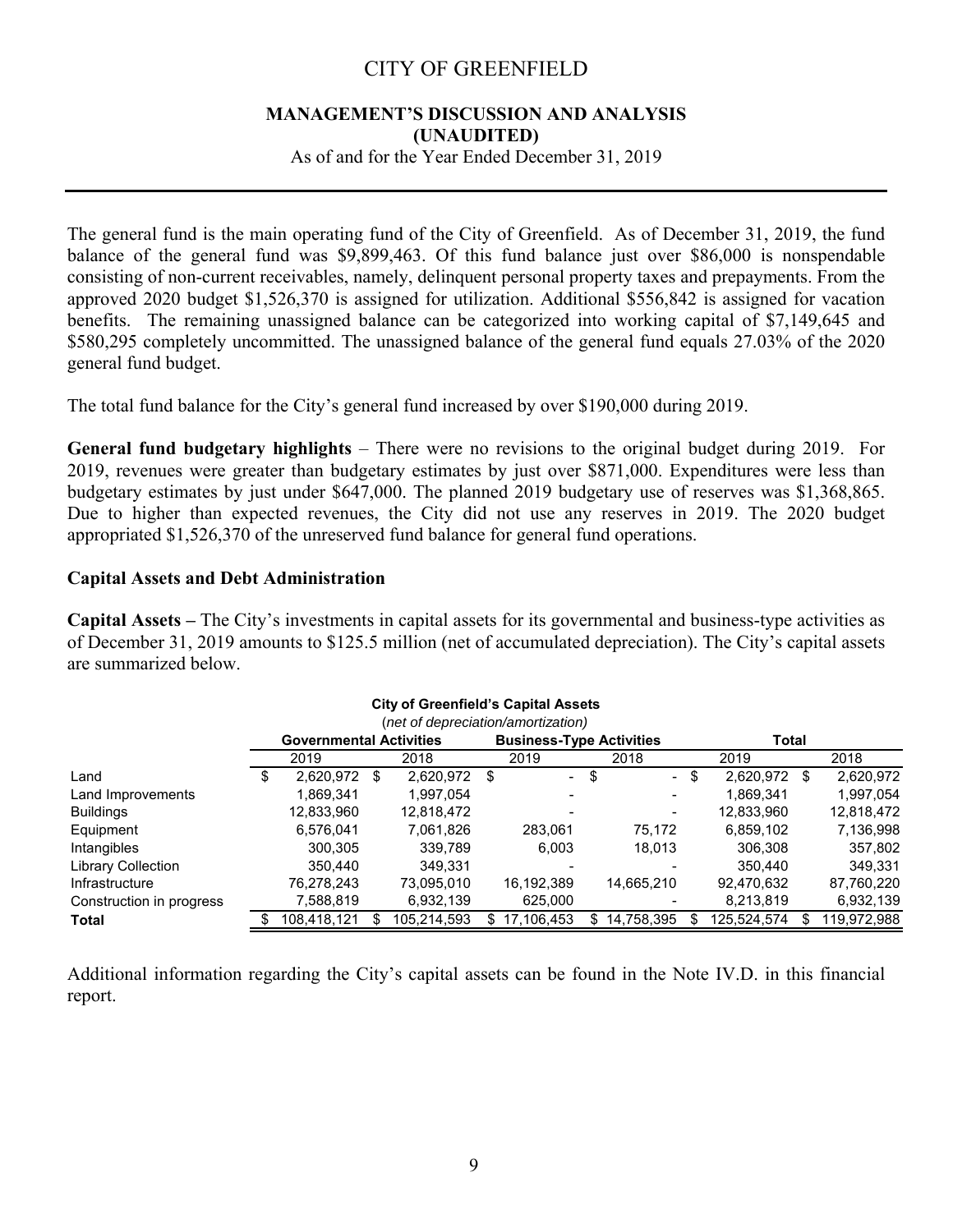# **MANAGEMENT'S DISCUSSION AND ANALYSIS (UNAUDITED)**

As of and for the Year Ended December 31, 2019

**Long-term debt** – As of the December 31, 2019, the City's general obligation debt was approximately \$79.90 million. In April 2019, the City issued general obligation debt for \$6,205,000 for street improvements, sidewalk improvement, park improvements, and refunding the 2011 debt issue. The City's OPEB liabilities was about \$20.15 million as of December 31, 2019. In addition, the City's net pension liability was approximately \$4.95 million as of December 31, 2019.

Wisconsin state statutes limit the amount of general obligation debt a government entity may issue to five percent of its total equalized valuation. The current debt limitation for the City is \$163,872,395. The City of Greenfield has an Aa2 rating from Moody's.

Additional information regarding the City's long-term debt can be found in the Note IV.F. in this financial report.

# **Economic Factors and Next Year's Budget and Rates**

Within the 2020 budget, \$1,526,370 of the fund balance in the general fund was appropriated for spending in 2020. It is intended that the use of available funds will lessen the required tax levy and still meet the City's desire to maintain a minimum unassigned fund balance of not less than 20% of the budgeted general fund expenditures.

The City's 2019 budget did not qualify the City to receive the Expenditure Restraint Shared Revenue (ERP) payment, due to a referendum that was passed in the fall election of 2018 to exceed the levy limit by \$975,000. The additional levy dollars were used to fund 5 police officers and 2 fire personnel. It is expected that the 2020 budget will qualify for the ERP payment. The City's past experience demonstrates a continuing reduction in State of Wisconsin aids for shared revenues and transportation, as well as other restrictive measures, such as, property tax levy limits.

# **Requests for Information**

This financial report is designed to provide a general overview of the City of Greenfield's finances for all those with an interest in the City's finances. Questions concerning any of the financial information provided in this report should be addressed to the Finance Director, City of Greenfield, 7325 W Forest Home Ave, Greenfield, WI 53220 or email paulas@greenfieldwi.us.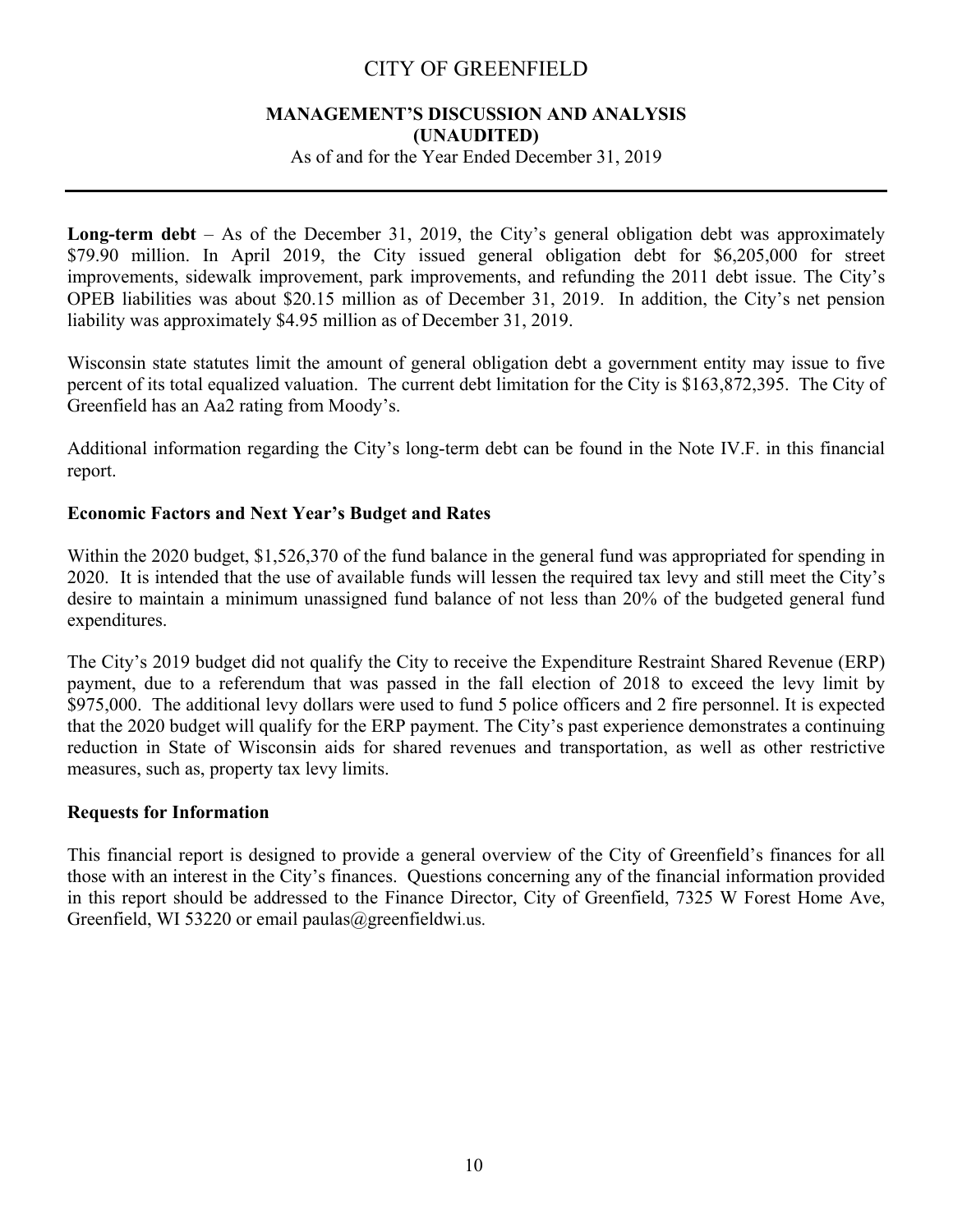### STATEMENT OF NET POSITION As of December 31, 2019

|                                                        | Governmental<br>Activities | Business-<br>type<br>Activities | <b>Totals</b>       |
|--------------------------------------------------------|----------------------------|---------------------------------|---------------------|
| <b>ASSETS</b>                                          |                            |                                 |                     |
| Cash and investments                                   | \$<br>34,970,803           | \$<br>11,346,750                | \$<br>46,317,553    |
| Restricted cash and investments                        | 82,922                     |                                 | 82,922              |
| Internal balances                                      | (1, 160, 375)              | 1,160,375                       |                     |
| Receivables (net)<br>Land - held for resale            | 19,708,462<br>1,068,600    | 1,084,605                       | 20,793,067          |
| Prepaid items                                          | 42,205                     |                                 | 1,068,600<br>42,205 |
| Capital assets:                                        |                            |                                 |                     |
| Land and land improvements                             | 2,920,972                  |                                 | 2,920,972           |
| Construction in progress                               | 7,588,819                  | 625,000                         | 8,213,819           |
| Other capital assets, net of depreciation/amortization | 97,908,330                 | 16,481,453                      | 114,389,783         |
| <b>Total Assets</b>                                    | 163,130,738                | 30,698,183                      | 193,828,921         |
| DEFERRED OUTFLOWS OF RESOURCES                         |                            |                                 |                     |
| Deferred Outflow - WRS Pension                         | 13,415,395                 | 274,114                         | 13,689,509          |
| Deferred Outflow - LRLIF                               | 98,873                     | 5,153                           | 104,026             |
| Deferred Outflow - OPEB                                | 2,402,044                  | 45,916                          | 2,447,960           |
| <b>Total Deferred outflows</b>                         | 15,916,312                 | 325,183                         | 16,241,495          |
| <b>LIABILITIES</b>                                     |                            |                                 |                     |
| Accounts payable and accrued liabilities               | 2,922,526                  | 787,265                         | 3,709,791           |
| Accrued interest payable                               | 599,408                    |                                 | 599,408             |
| Deposits                                               | 681,973                    |                                 | 681,973             |
| Noncurrent liabilities:                                |                            |                                 |                     |
| Due within one year                                    | 4,892,288                  |                                 | 4,892,288           |
| Due in more than one year                              | 102,017,941                | 501,491                         | 102,519,432         |
| <b>Total Liabilities</b>                               | 111,114,136                | 1,288,756                       | 112,402,892         |
| DEFERRED INFLOWS OF RESOURCES                          |                            |                                 |                     |
| Deferred Inflows - WRS Pension                         | 6,860,941                  | 141,056                         | 7,001,997           |
| Deferred Inflows - LRLIF                               | 171,168                    | 9,025                           | 180,193             |
| Unearned revenues                                      | 31,841,226                 | 1,789,233                       | 33,630,459          |
| <b>Total Deferred Inflows of Resources</b>             | 38,873,335                 | 1,939,314                       | 40,812,649          |
| <b>NET POSITION</b>                                    |                            |                                 |                     |
| Net investment in capital assets                       | 29,106,156                 | 17,106,453                      | 46,212,609          |
| Restricted                                             |                            |                                 |                     |
| Impact fees                                            | 83,064                     |                                 | 83,064              |
| TID purposes                                           | 2,425,717                  |                                 | 2,425,717           |
| Unrestricted (deficit)                                 | (2,555,358)                | 10,688,843                      | 8,133,485           |
| <b>TOTAL NET POSITION</b>                              | \$<br>29,059,579           | \$<br>27,795,296                | \$<br>56,854,875    |

See accompanying notes to financial statements.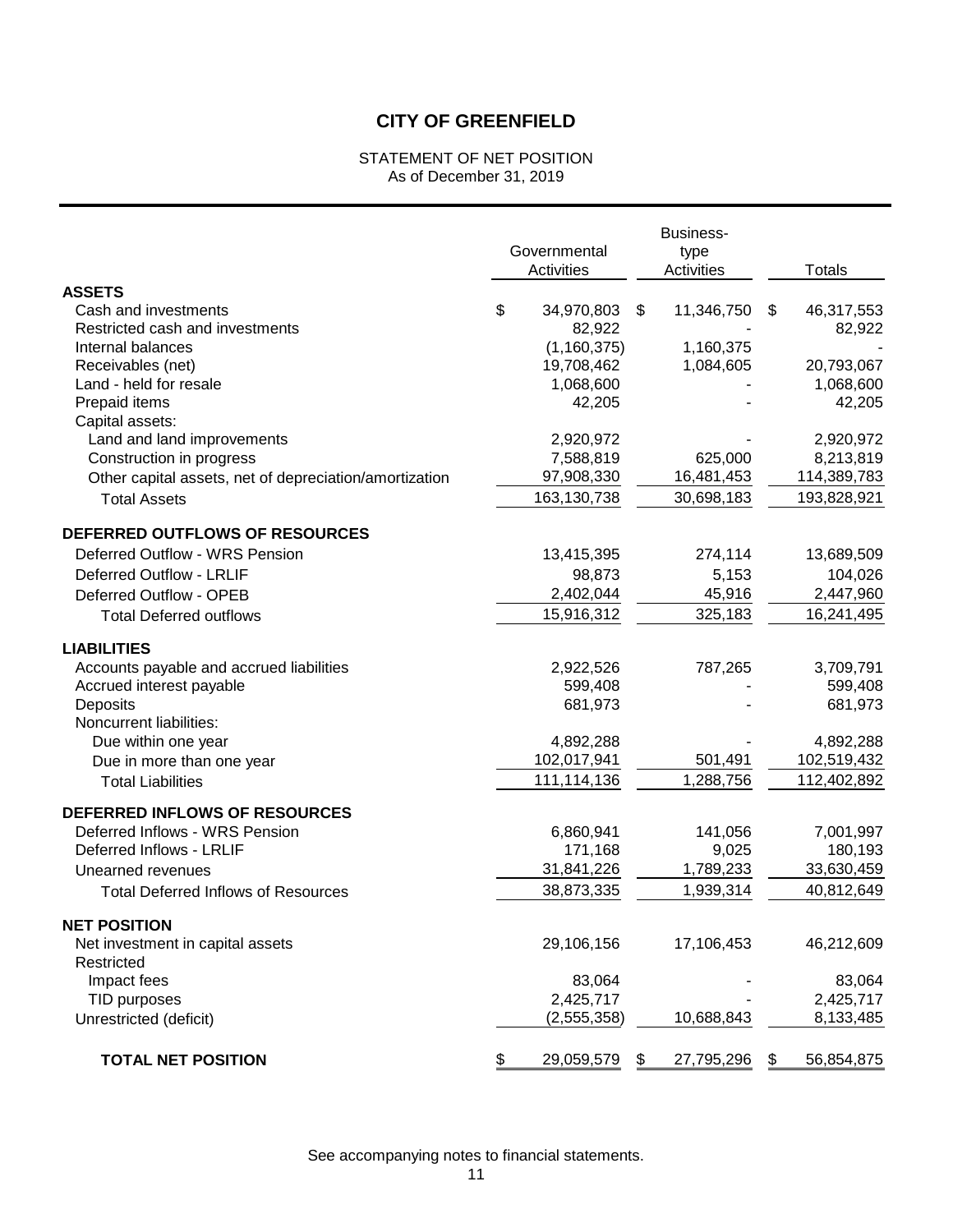### STATEMENT OF ACTIVITIES For the Year Ended December 31, 2019

|                                                             |                                                                |                                             | Program Revenues                         |                                        | Changes in Net Position    | Net (Expenses) Revenues and |                           |  |  |  |
|-------------------------------------------------------------|----------------------------------------------------------------|---------------------------------------------|------------------------------------------|----------------------------------------|----------------------------|-----------------------------|---------------------------|--|--|--|
| <b>Functions/Programs</b>                                   | Expenses                                                       | Charges for<br>Services                     | Operating<br>Grants and<br>Contributions | Capital<br>Grants and<br>Contributions | Governmental<br>Activities | Business-type<br>Activities | Totals                    |  |  |  |
| <b>Governmental Activities</b>                              |                                                                |                                             |                                          |                                        |                            |                             |                           |  |  |  |
| General government                                          | \$<br>4,363,742 \$                                             | 791,590 \$                                  | 30,556 \$                                |                                        | $(3,541,596)$ \$<br>SS.    |                             | (3,541,596)<br>\$         |  |  |  |
| Public safety                                               | 20,993,124                                                     | 2,811,032                                   | 201,646                                  | 4,788                                  | (17, 975, 658)             |                             | (17, 975, 658)            |  |  |  |
| Public works                                                | 9,660,878                                                      | 2,619,446                                   | 2,069,635                                | 4,585,106                              | (386, 691)                 |                             | (386, 691)                |  |  |  |
| Health and human services                                   | 857,284                                                        | 179,390                                     | 114,739                                  |                                        | (563, 155)                 |                             | (563, 155)                |  |  |  |
| Culture, education and recreation                           | 4,061,760                                                      | 1,179,502                                   | 54,180                                   | 118,747                                | (2,709,331)                |                             | (2,709,331)               |  |  |  |
| Conservation and development<br>Interest and fiscal charges | 801,951<br>2,074,736                                           |                                             |                                          |                                        | (801, 951)<br>(2,074,736)  |                             | (801, 951)<br>(2,074,736) |  |  |  |
| <b>Total Governmental Activities</b>                        | 42,813,475                                                     | 7,580,960                                   | 2,470,756                                | 4,708,641                              | (28,053,118)               | $\overline{\phantom{a}}$    | (28,053,118)              |  |  |  |
|                                                             |                                                                |                                             |                                          |                                        |                            |                             |                           |  |  |  |
| <b>Business-type Activities</b>                             |                                                                |                                             |                                          |                                        |                            |                             |                           |  |  |  |
| <b>Sanitary Sewer Service</b>                               | 3,396,277                                                      | 4,337,186                                   |                                          | 1,790,356                              |                            | 2,731,265                   | 2,731,265                 |  |  |  |
| Refuse and Recycling                                        | 1,884,139                                                      | 1,759,165                                   | 124,004                                  |                                        |                            | (970)                       | (970)                     |  |  |  |
| <b>Total Business-type Activities</b>                       | 5,280,416                                                      | 6,096,351                                   | 124,004                                  | 1,790,356                              |                            | 2,730,295                   | 2,730,295                 |  |  |  |
| <b>Totals</b>                                               | 48,093,891                                                     | \$13,677,311                                | 2,594,760<br>S.                          | 6,498,997<br>\$                        | (28,053,118)               | 2,730,295                   | (25, 322, 823)            |  |  |  |
|                                                             | <b>General Revenues</b>                                        |                                             |                                          |                                        |                            |                             |                           |  |  |  |
|                                                             | Taxes                                                          |                                             |                                          |                                        |                            |                             |                           |  |  |  |
|                                                             |                                                                | Property taxes, levied for general purposes |                                          |                                        | 24,654,371                 |                             | 24,654,371                |  |  |  |
|                                                             |                                                                | Property taxes, levied for debt service     |                                          |                                        | 4,519,884                  |                             | 4,519,884                 |  |  |  |
|                                                             | Other taxes                                                    |                                             |                                          |                                        | 9,187                      |                             | 9,187                     |  |  |  |
|                                                             | Intergovernmental revenues not restricted to specific programs |                                             |                                          |                                        | 1,933,111                  |                             | 1,933,111                 |  |  |  |
|                                                             | Investment income                                              |                                             |                                          |                                        | 789,105                    | 293,700                     | 1,082,805                 |  |  |  |
|                                                             | Miscellaneous                                                  |                                             |                                          |                                        | 241,939                    |                             | 241,939                   |  |  |  |
|                                                             | <b>Transfers</b>                                               |                                             |                                          |                                        | 67,759                     | (67, 759)                   |                           |  |  |  |
|                                                             |                                                                | <b>Total General Revenues and Transfers</b> |                                          |                                        | 32,215,356                 | 225,941                     | 32,441,297                |  |  |  |
|                                                             | Change in net position                                         |                                             | 4,162,238                                | 2,956,236                              | 7,118,474                  |                             |                           |  |  |  |
|                                                             |                                                                | NET POSITION - Beginning of Year            |                                          | 24,897,341                             | 24,839,060                 | 49,736,401                  |                           |  |  |  |
|                                                             |                                                                | <b>NET POSITION - END OF YEAR</b>           |                                          | 29,059,579                             | 27,795,296<br>\$           | 56,854,875<br>\$            |                           |  |  |  |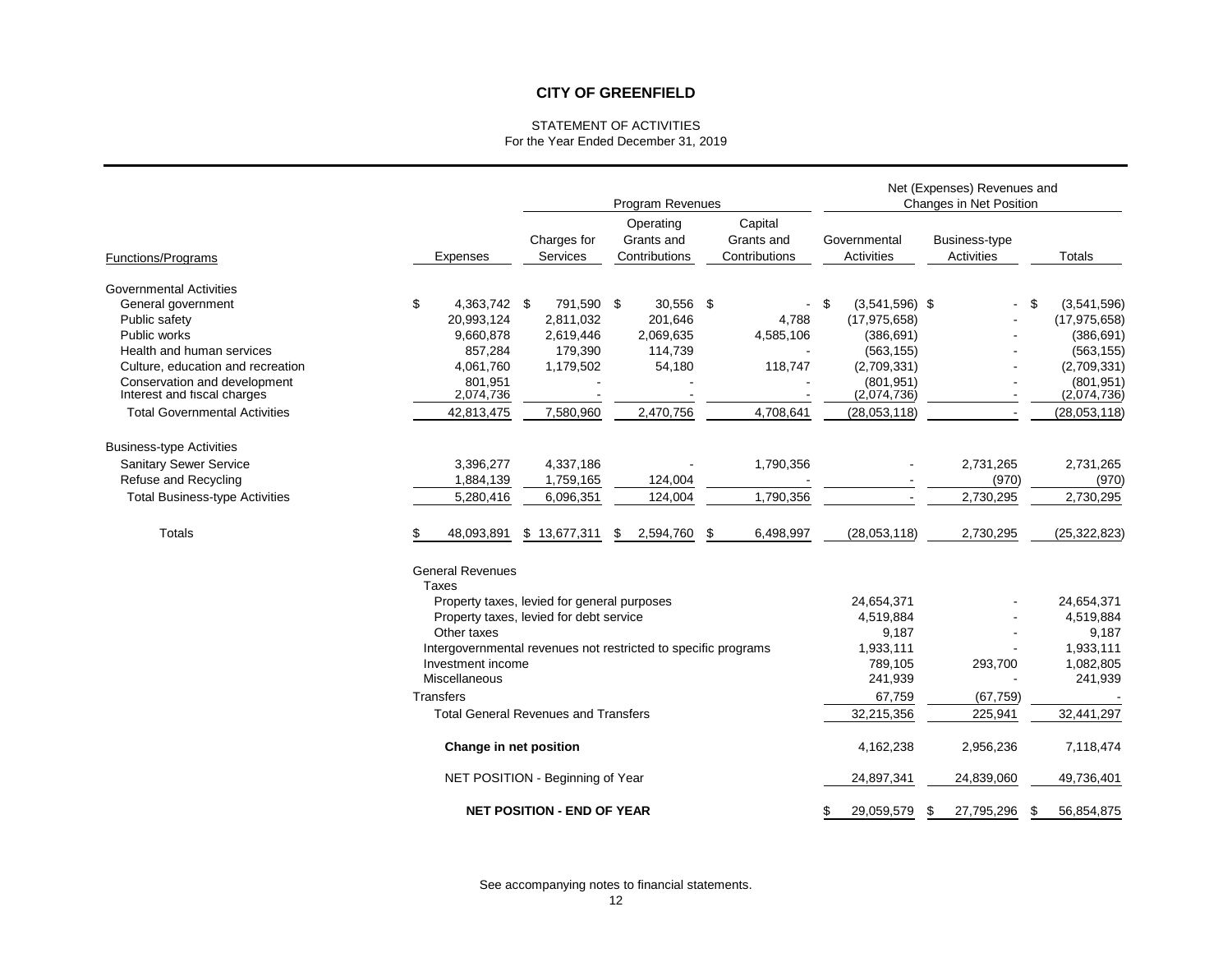### BALANCE SHEET GOVERNMENTAL FUNDS As of December 31, 2019

|                                                                               |                  |      |                 |    |                         |    | <b>Capital Projects</b> |      |                      |                                   | Special Revenue |      | Nonmajor              | Total |                       |  |  |
|-------------------------------------------------------------------------------|------------------|------|-----------------|----|-------------------------|----|-------------------------|------|----------------------|-----------------------------------|-----------------|------|-----------------------|-------|-----------------------|--|--|
|                                                                               | General          |      | Debt<br>Service |    | Capital<br>Improvements |    | Special<br>Assessment   |      | Capital<br>Equipment | Tax Increment<br><b>Districts</b> |                 |      | Governmental<br>Funds |       | Governmental<br>Funds |  |  |
| <b>ASSETS</b>                                                                 |                  |      |                 |    |                         |    |                         |      |                      |                                   |                 |      |                       |       |                       |  |  |
| Cash and investments                                                          | \$<br>12,737,822 | - \$ | 4,823,766       | \$ | 1,550,479 \$            |    | 626,269                 | - \$ | 2,557,211 \$         |                                   | 7,356,800       | - \$ | 5,318,456             | -\$   | 34,970,803            |  |  |
| Restricted cash and investments                                               |                  |      |                 |    |                         |    |                         |      |                      |                                   |                 |      | 82,922                |       | 82,922                |  |  |
| Receivables                                                                   |                  |      |                 |    |                         |    |                         |      |                      |                                   |                 |      |                       |       |                       |  |  |
| <b>Taxes</b>                                                                  | 18,053,987       |      |                 |    |                         |    |                         |      |                      |                                   |                 |      |                       |       | 18,053,987            |  |  |
| Accounts (net)                                                                | 430,146          |      |                 |    |                         |    |                         |      | 20,173               |                                   |                 |      | 400,418               |       | 850,737               |  |  |
| Due from other governments                                                    |                  |      |                 |    |                         |    |                         |      |                      |                                   |                 |      | 76,157                |       | 76,157                |  |  |
| Special assessments                                                           |                  |      |                 |    |                         |    | 683,372                 |      |                      |                                   |                 |      |                       |       | 683,372               |  |  |
| Interest                                                                      | 18,489           |      |                 |    | 3,176                   |    | 1,075                   |      | 4,388                |                                   | 9,343           |      | 7,738                 |       | 44,209                |  |  |
| Prepaid items                                                                 | 42,205           |      |                 |    |                         |    |                         |      |                      |                                   |                 |      |                       |       | 42,205                |  |  |
| Land - Held for resale                                                        |                  |      |                 |    | 1,068,600               |    |                         |      |                      |                                   |                 |      |                       |       | 1,068,600             |  |  |
| <b>TOTAL ASSETS</b>                                                           | 31,282,649       |      | 4,823,766       | S  | 2,622,255               | \$ | 1,310,716               | \$   | 2,581,772            | \$                                | 7,366,143       | \$   | 5,885,691             | \$    | 55,872,992            |  |  |
| <b>LIABILITIES, DEFERRED INFLOWS OF RESOURCES</b><br><b>AND FUND BALANCES</b> |                  |      |                 |    |                         |    |                         |      |                      |                                   |                 |      |                       |       |                       |  |  |
| Liabilities                                                                   |                  |      |                 |    |                         |    |                         |      |                      |                                   |                 |      |                       |       |                       |  |  |
| Accounts payable                                                              | 445,672          |      |                 |    | 185,145                 |    |                         |      | 32,529               |                                   | 1,140           |      | 80,901                |       | 745,387               |  |  |
| <b>Accrued liabilities</b>                                                    | 1,517,505        |      |                 |    |                         |    |                         |      |                      |                                   |                 |      | 63,921                |       | 1,581,426             |  |  |
| Due to other taxing units                                                     | 38,871           |      |                 |    |                         |    |                         |      |                      |                                   |                 |      |                       |       | 38,871                |  |  |
| Accrued compensated absences                                                  | 556,842          |      |                 |    |                         |    |                         |      |                      |                                   |                 |      |                       |       | 556,842               |  |  |
| Deposits                                                                      | 580,394          |      |                 |    |                         |    |                         |      |                      |                                   |                 |      | 101,579               |       | 681,973               |  |  |
| Advance from other funds                                                      |                  |      |                 |    | 1,160,375               |    |                         |      |                      |                                   |                 |      |                       |       | 1,160,375             |  |  |
| <b>Total Liabilities</b>                                                      | 3,139,284        |      |                 |    | 1,345,520               |    |                         |      | 32,529               |                                   | 1,140           |      | 246,401               |       | 4,764,874             |  |  |
| Deferred Inflows of Resources                                                 |                  |      |                 |    |                         |    |                         |      |                      |                                   |                 |      |                       |       |                       |  |  |
| Unearned revenues                                                             | 18,243,902       |      | 4,781,987       |    | 80,000                  |    |                         |      | 624,113              |                                   | 4,939,286       |      | 3,171,938             |       | 31,841,226            |  |  |
| Unavailable revenues                                                          |                  |      |                 |    |                         |    | 686,818                 |      |                      |                                   |                 |      |                       |       | 686,818               |  |  |
| <b>Total Deferred Inflows of Resources</b>                                    | 18,243,902       |      | 4,781,987       |    | 80,000                  |    | 686,818                 |      | 624,113              |                                   | 4,939,286       |      | 3,171,938             |       | 32,528,044            |  |  |
| <b>Fund Balances</b>                                                          |                  |      |                 |    |                         |    |                         |      |                      |                                   |                 |      |                       |       |                       |  |  |
| Nonspendable                                                                  | 86,311           |      |                 |    | 1,068,600               |    |                         |      |                      |                                   |                 |      |                       |       | 1,154,911             |  |  |
| Restricted                                                                    |                  |      | 41,779          |    |                         |    |                         |      |                      |                                   | 2,425,717       |      | 83,064                |       | 2,550,560             |  |  |
| Committed                                                                     |                  |      |                 |    | 128,135                 |    | 623,898                 |      | 1,925,130            |                                   |                 |      | 2,384,288             |       | 5,061,451             |  |  |
| Assigned                                                                      | 2,083,212        |      |                 |    |                         |    |                         |      |                      |                                   |                 |      |                       |       | 2,083,212             |  |  |
| Unassigned                                                                    | 7,729,940        |      |                 |    |                         |    |                         |      |                      |                                   |                 |      |                       |       | 7,729,940             |  |  |
| <b>Total Fund Balances</b>                                                    | 9,899,463        |      | 41,779          |    | 1,196,735               |    | 623,898                 |      | 1,925,130            |                                   | 2,425,717       |      | 2,467,352             |       | 18,580,074            |  |  |
| TOTAL LIABILITIES, DEFERRED INFLOWS OF                                        |                  |      |                 |    |                         |    |                         |      |                      |                                   |                 |      |                       |       |                       |  |  |
| <b>RESOURCES AND FUND BALANCES</b>                                            | 31,282,649       |      | 4,823,766       | \$ | 2,622,255               | S, | 1,310,716               | \$   | 2,581,772            | S,                                | 7,366,143       | \$   | 5,885,691             | \$    | 55,872,992            |  |  |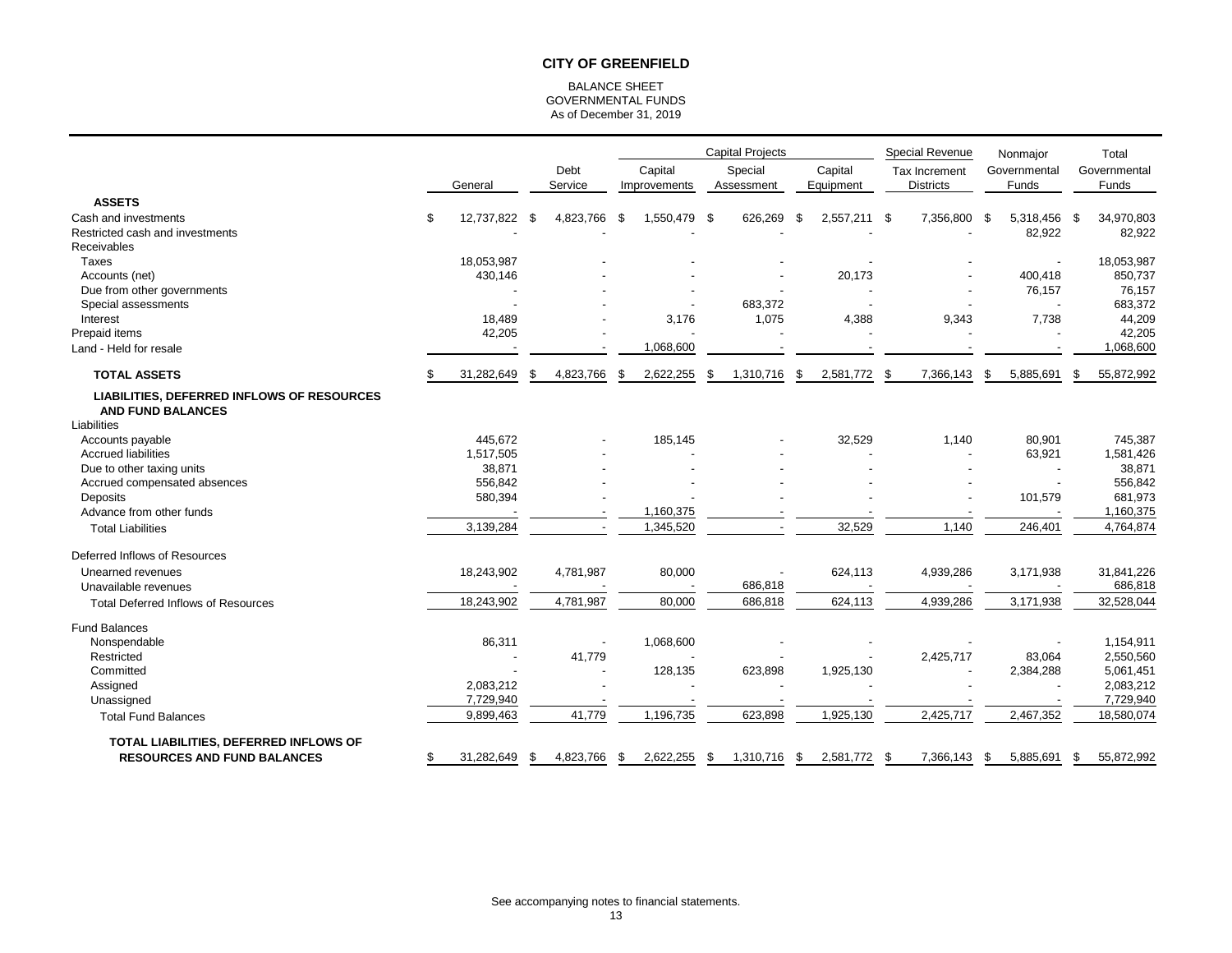# RECONCILITATION OF THE BALANCE SHEET OF GOVERNMENTAL FUNDS TO THE STATEMENT OF NET POSTION As of December 31, 2019

| <b>Total Fund Balances - Governmental Funds</b>                                                                                                                                                                                         | \$18,580,074    |
|-----------------------------------------------------------------------------------------------------------------------------------------------------------------------------------------------------------------------------------------|-----------------|
| Amounts reported for governmental activities in the statement of net position are different because:<br>Capital assets used in governmental funds are not financial resources and therefore are not reported in the funds. See Note II. | 108,418,121     |
| Some receivables that are not currently available are reported as deferred revenue in the fund financial statements<br>but are recognized as revenue when earned In the government-wide statements. See Note IV.B.                      | 686,818         |
| The net pension liability does not relate to current financial resources and is not reported in the governmental funds.                                                                                                                 | (4,946,624)     |
| Deferred inflows of resources related to pensions do not relate to current financial resources and are not reported<br>in the governmental funds.                                                                                       | (6,860,941)     |
| Deferred inflows of resources related to LRLIF do not relate to current financial resources and are not reported<br>in the governmental funds.                                                                                          | (171, 168)      |
| Deferred outflows of resources related to pensions do not relate to current financial resources and are not reported<br>in the governmental funds.                                                                                      | 13,415,395      |
| Deferred outflows of resources related to LRLIF do not relate to current financial resources and are not reported<br>in the governmental funds.                                                                                         | 98,873          |
| Deferred outflows of resources related to OPEB's do not relate to current financial resources and are not reported<br>in the governmental funds.                                                                                        | 2,402,044       |
| Some liabilities, including long-term debt, are not due and payable in the current period and therefore are not<br>reported in the funds. See Note II.                                                                                  | (102, 563, 013) |
| <b>NET POSITION OF GOVERNMENTAL ACTIVITIES</b>                                                                                                                                                                                          | \$ 29,059,579   |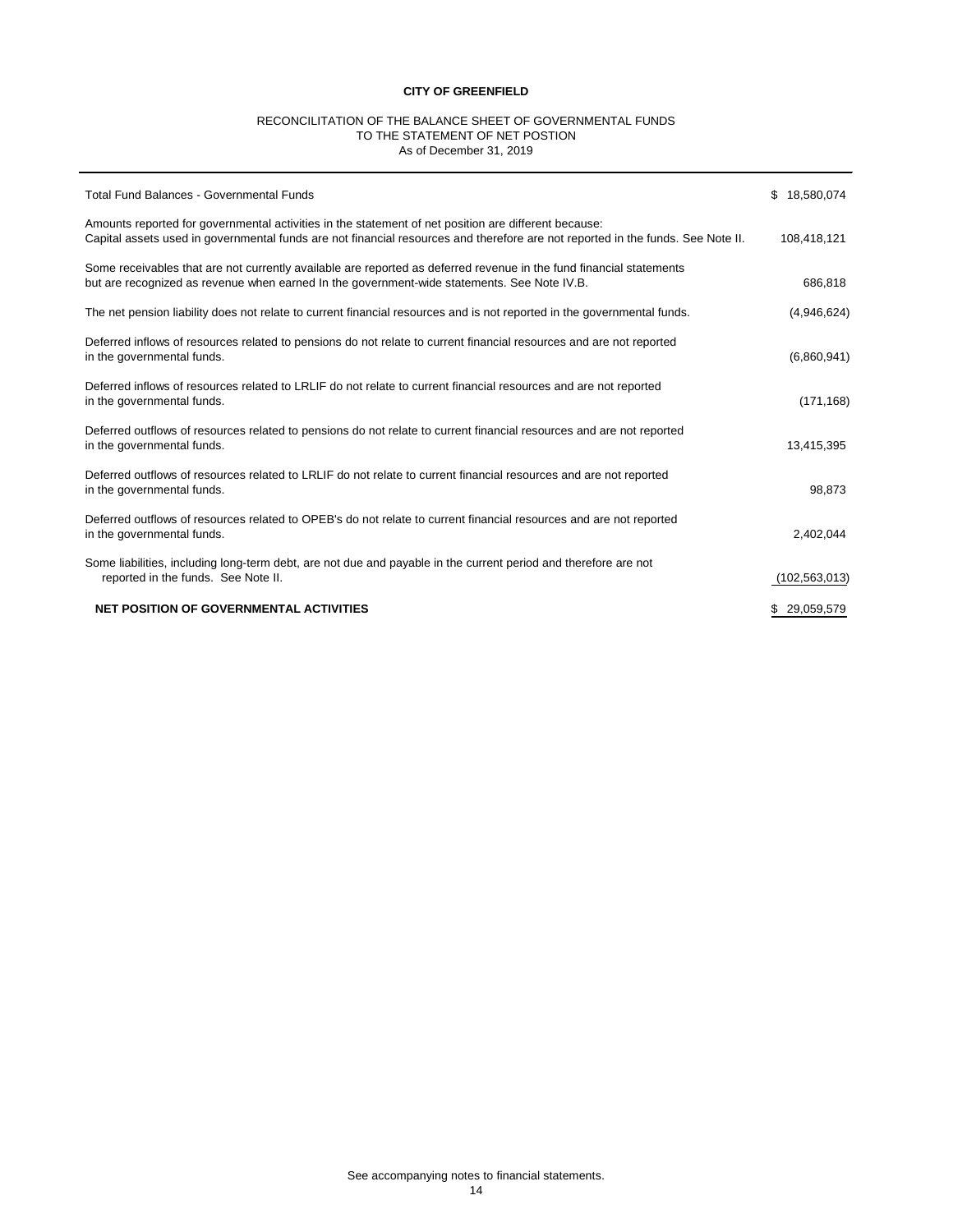## STATEMENT OF REVENUES, EXPENDITURES, AND CHANGES IN FUND BALANCES - GOVERNMENTAL FUNDS For the Year Ended December 31, 2019

|                                             |            |                                                                 | <b>Capital Projects Funds</b> |                         |    |                       |    |                      | Special Revenue                          | Nonmajor |                       |                       | Total        |
|---------------------------------------------|------------|-----------------------------------------------------------------|-------------------------------|-------------------------|----|-----------------------|----|----------------------|------------------------------------------|----------|-----------------------|-----------------------|--------------|
|                                             | General    | Debt<br>Service                                                 |                               | Capital<br>Improvements |    | Special<br>Assessment |    | Capital<br>Equipment | <b>Tax Increment</b><br><b>Districts</b> |          | Governmental<br>Funds | Governmental<br>Funds |              |
| <b>REVENUES</b>                             |            |                                                                 |                               |                         |    |                       |    |                      |                                          |          |                       |                       |              |
| <b>Taxes</b>                                | 18,076,763 | \$<br>4,519,884                                                 | \$                            | 65,000 \$               |    |                       | \$ | 618,892 \$           | 3,264,358                                | -\$      | 2,638,545             | S                     | 29,183,442   |
| Intergovernmental                           | 3,963,255  |                                                                 |                               | 13,795                  |    |                       |    |                      | 13,391                                   |          | 326,003               |                       | 4,316,444    |
| Licenses and permits                        | 1,331,631  |                                                                 |                               |                         |    |                       |    |                      |                                          |          |                       |                       | 1,331,631    |
| Fines, forfeitures and penalties            | 597,174    |                                                                 |                               |                         |    |                       |    |                      |                                          |          | 39,202                |                       | 636,376      |
| Public charges for services                 | 1,646,493  |                                                                 |                               |                         |    |                       |    |                      |                                          |          | 2,636,346             |                       | 4,282,839    |
| Intergovernmental and interdepartmental     |            |                                                                 |                               |                         |    |                       |    |                      |                                          |          |                       |                       |              |
| charges for services                        | 1,199,854  |                                                                 |                               |                         |    |                       |    |                      |                                          |          | 113,294               |                       | 1,313,148    |
| Special assessments                         |            |                                                                 |                               |                         |    | 279,406               |    |                      |                                          |          |                       |                       | 279,406      |
| Commercial revenues                         | 487,528    | 60                                                              |                               | 374,056                 |    | 43,003                |    | 189,642              | 107,838                                  |          | 307,693               |                       | 1,509,820    |
| <b>Total Revenues</b>                       | 27,302,698 | 4,519,944                                                       |                               | 452,851                 |    | 322,409               |    | 808,534              | 3,385,587                                |          | 6,061,083             |                       | 42,853,106   |
| <b>EXPENDITURES</b>                         |            |                                                                 |                               |                         |    |                       |    |                      |                                          |          |                       |                       |              |
| Current:                                    |            |                                                                 |                               |                         |    |                       |    |                      |                                          |          |                       |                       |              |
| General government                          | 3,784,289  |                                                                 |                               |                         |    |                       |    |                      |                                          |          | 210,160               |                       | 3,994,449    |
| Public safety                               | 17,634,588 |                                                                 |                               |                         |    |                       |    |                      |                                          |          | 1,112,956             |                       | 18,747,544   |
| Public works                                | 3,799,935  |                                                                 |                               |                         |    |                       |    |                      | 912,022                                  |          | 1,128,000             |                       | 5,839,957    |
| Health and human services                   | 700,906    |                                                                 |                               |                         |    |                       |    |                      |                                          |          | 114,739               |                       | 815,645      |
| Culture, recreation and education           | 974,758    |                                                                 |                               |                         |    |                       |    |                      |                                          |          | 2,446,675             |                       | 3,421,433    |
| Conservation and development                | 264,222    |                                                                 |                               |                         |    |                       |    |                      |                                          |          | 55,345                |                       | 319,567      |
| <b>Capital Outlay</b>                       |            |                                                                 |                               | 3,917,882               |    |                       |    | 1,208,785            |                                          |          |                       |                       | 5,126,667    |
| Debt Service                                |            |                                                                 |                               |                         |    |                       |    |                      |                                          |          |                       |                       |              |
| Principal                                   |            | 7,209,569                                                       |                               |                         |    |                       |    |                      |                                          |          |                       |                       | 7,209,569    |
| Interest and fiscal charges                 |            | 2,433,982                                                       |                               |                         |    |                       |    |                      |                                          |          |                       |                       | 2,433,982    |
| <b>Total Expenditures</b>                   | 27,158,698 | 9,643,551                                                       |                               | 3,917,882               |    |                       |    | 1,208,785            | 912,022                                  |          | 5,067,875             |                       | 47,908,813   |
| Excess (deficiency) of revenues             |            |                                                                 |                               |                         |    |                       |    |                      |                                          |          |                       |                       |              |
| over expenditures                           | 144,000    | (5, 123, 607)                                                   |                               | (3,465,031)             |    | 322,409               |    | (400, 251)           | 2,473,565                                |          | 993,208               |                       | (5,055,707)  |
| <b>OTHER FINANCING SOURCES (USES)</b>       |            |                                                                 |                               |                         |    |                       |    |                      |                                          |          |                       |                       |              |
| Proceeds from the sale of capital assets    |            |                                                                 |                               |                         |    |                       |    | 33,722               |                                          |          |                       |                       | 33,722       |
| Premium on debt issued                      |            | 402,518                                                         |                               |                         |    |                       |    |                      |                                          |          |                       |                       | 402,518      |
| Debt issued                                 |            | 3,000,000                                                       |                               | 3,205,000               |    |                       |    |                      |                                          |          |                       |                       | 6,205,000    |
| Transfers in                                | 207,003    | 1,643,376                                                       |                               | 715,700                 |    |                       |    | 66,500               |                                          |          | 89,300                |                       | 2,721,879    |
| Transfers out                               | (160, 700) |                                                                 |                               |                         |    | (500,000)             |    |                      | (1,643,376)                              |          | (350, 044)            |                       | (2,654,120)  |
| <b>Total Other Financing Sources (Uses)</b> | 46,303     | 5,045,894                                                       |                               | 3,920,700               |    | (500,000)             |    | 100,222              | (1,643,376)                              |          | (260, 744)            |                       | 6,708,999    |
| <b>Net Change in Fund Balance</b>           | 190,303    | (77, 713)                                                       |                               | 455,669                 |    | (177, 591)            |    | (300, 029)           | 830,189                                  |          | 732,464               |                       | 1,653,292    |
| FUND BALANCES - Beginning of Year           | 9,709,160  | 119,492                                                         |                               | 741,066                 |    | 801,489               |    | 2,225,159            | 1,595,528                                |          | 1,734,888             |                       | 16,926,782   |
| <b>FUND BALANCES - END OF YEAR</b>          | 9,899,463  | \$<br>41,779<br>See accompanying notes to financial statements. | \$                            | 1,196,735               | \$ | 623,898               |    | \$1,925,130          | \$<br>2,425,717                          | S.       | 2,467,352             |                       | \$18,580,074 |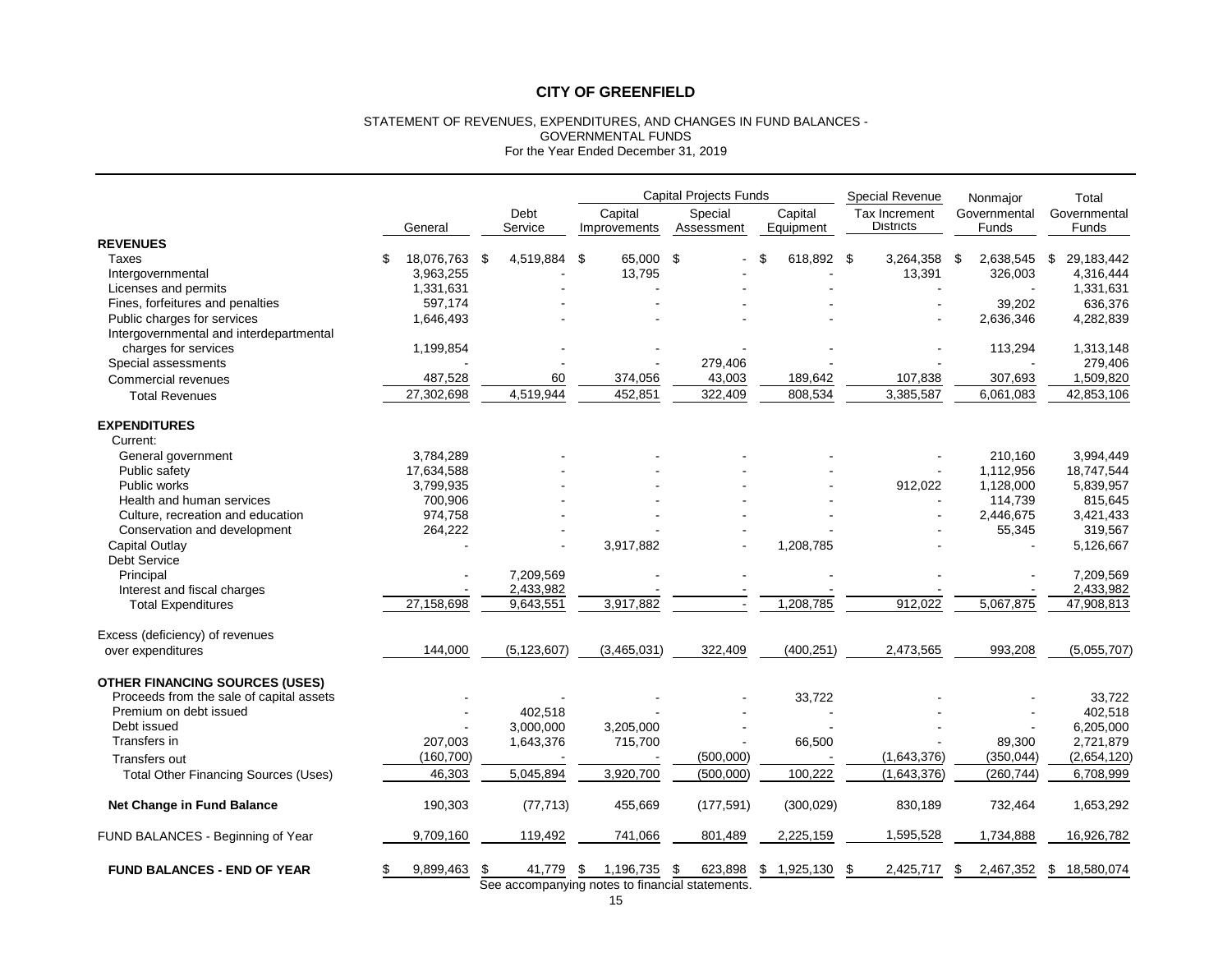### RECONCILIATION OF THE STATEMENT OF REVENUES, EXPENDITURES AND CHANGES IN FUND BALANCES OF GOVERNMENTAL FUNDS For the Year Ended December 31, 2019 TO THE STATEMENT OF ACTIVITIES

| Net change in fund balances - total governmental funds                                                                                                                                                                                                                                                                                                                                             | \$<br>1,653,292                                                  |
|----------------------------------------------------------------------------------------------------------------------------------------------------------------------------------------------------------------------------------------------------------------------------------------------------------------------------------------------------------------------------------------------------|------------------------------------------------------------------|
| Amounts reported for governmental activities in the statement of activities are<br>different because:                                                                                                                                                                                                                                                                                              |                                                                  |
| Governmental funds report capital outlays as expenditures. However in the<br>statement of net position the cost of these assets is capitalized and<br>they are depreciated over their estimated useful life and reported<br>as depreciation expense in the statement of activities.                                                                                                                |                                                                  |
| Capital outlay reported as an expenditure in the fund financial statements<br>but is capitalized in the government-wide financial statements<br>Some items reported as capital outlay were not capitalized<br>Some items capitalized are reported as current expenditures<br>Depreciation/amortization is reported in the government-wide financial statements<br>Net book value of assets retired | 5,126,667<br>(1,802,894)<br>363,049<br>(4,303,653)<br>(292, 869) |
| Contributed capital assets are reported as revenue in the government-wide<br>financial statements.                                                                                                                                                                                                                                                                                                 | 4,113,228                                                        |
| Receivables not currently available are reported as revenue when collected or<br>currently available in the fund financial statements but are recognized as<br>revenue when earned in the government-wide financial statements<br>Special assessments                                                                                                                                              | (92, 102)                                                        |
| Debt issued provides current financial resources to governmental funds,<br>but issuing debt increases long-term liabilities in the statement of net<br>position. Repayment of debt principal is an expenditure in the governmental<br>funds, but the repayment reduces long-term liabilities in the statement of                                                                                   |                                                                  |
| net position.<br>Debt issued<br>Principal repaid                                                                                                                                                                                                                                                                                                                                                   | (6,205,000)<br>7,209,569                                         |
| Some expenses in the statement of activities do not require the use of<br>current financial resources and, therefore, are not reported as expenditures<br>in the governmental funds.                                                                                                                                                                                                               |                                                                  |
| Net pension liability                                                                                                                                                                                                                                                                                                                                                                              | (8,909,243)                                                      |
| Deferred outflows related to pensions                                                                                                                                                                                                                                                                                                                                                              | 6,095,115                                                        |
| Deferred inflows related to pensions                                                                                                                                                                                                                                                                                                                                                               | 994,290                                                          |
| Net OPEB - LRLIF                                                                                                                                                                                                                                                                                                                                                                                   | 109,483                                                          |
| Deferred outflows related to LRLIF                                                                                                                                                                                                                                                                                                                                                                 | (8, 299)                                                         |
| Deferred inflows related to LRLIF                                                                                                                                                                                                                                                                                                                                                                  | (160, 865)                                                       |
| <b>Total OPEB Health</b>                                                                                                                                                                                                                                                                                                                                                                           | (1,992,884)                                                      |
| Deferred outflows related to OPEB's                                                                                                                                                                                                                                                                                                                                                                | 2,402,044                                                        |
| Vested compensated absences                                                                                                                                                                                                                                                                                                                                                                        | (93, 418)                                                        |
| Accrued interest on debt                                                                                                                                                                                                                                                                                                                                                                           | (43, 272)                                                        |
| <b>CHANGE IN NET POSTION OF GOVERNMENTAL ACTIVITIES</b>                                                                                                                                                                                                                                                                                                                                            | \$<br>4,162,238                                                  |

See accompanying notes to financial statements.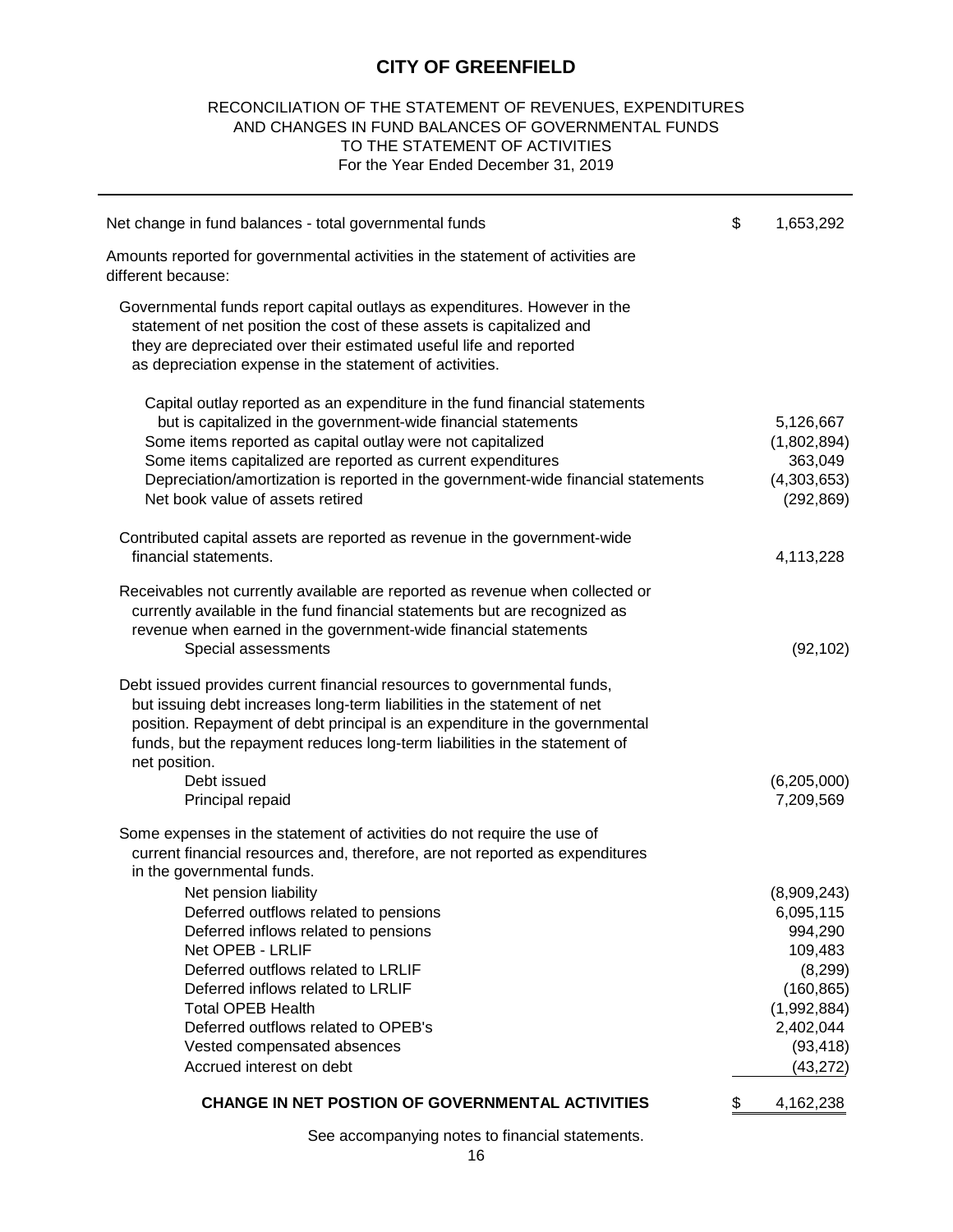### STATEMENT OF REVENUES, EXPENDITURES, AND CHANGES IN FUND BALANCE - BUDGET AND ACTUAL For the Year Ended December 31, 2019 GENERAL FUND

|                                                   | Original<br>and Final<br><b>Budget</b> | Actual           | Variance with<br><b>Final Budget</b> |
|---------------------------------------------------|----------------------------------------|------------------|--------------------------------------|
| <b>REVENUES</b>                                   |                                        |                  |                                      |
| Taxes                                             | \$<br>18,067,484                       | \$<br>18,076,763 | \$<br>9,279                          |
| Intergovernmental                                 | 3,237,913                              | 3,963,255        | 725,342                              |
| Licenses and permits                              | 1,368,475                              | 1,331,631        | (36, 844)                            |
| Fines, forfeitures and penalties                  | 663,000                                | 597,174          | (65, 826)                            |
| Public charges for services                       | 1,566,250                              | 1,646,493        | 80,243                               |
| Intergovernmental charges for services            | 1,249,533                              | 1,199,854        | (49, 679)                            |
| Commercial revenues                               | 278,900                                | 487,528          | 208,628                              |
| <b>Total Revenues</b>                             | 26,431,555                             | 27,302,698       | 871,143                              |
| <b>EXPENDITURES</b>                               |                                        |                  |                                      |
| Current:                                          |                                        |                  |                                      |
| General government                                | 4,227,102                              | 3,784,289        | 442,813                              |
| Public safety                                     | 17,766,217                             | 17,634,588       | 131,629                              |
| Public works                                      | 3,715,576                              | 3,799,935        | (84, 359)                            |
| Health and human services                         | 800,568                                | 700,906          | 99,662                               |
| Culture, recreation and education                 | 1,043,022                              | 974,758          | 68,264                               |
| Planning, conservation and development            | 252,935                                | 264,222          | (11, 287)                            |
| <b>Total Expenditures</b>                         | 27,805,420                             | 27,158,698       | 646,722                              |
| Excess (deficiency) of revenues over expenditures | (1,373,865)                            | 144,000          | 1,517,865                            |
| <b>OTHER FINANCING SOURCES (USES)</b>             |                                        |                  |                                      |
| Transfers in                                      | 20,000                                 | 207,003          | 187,003                              |
| <b>Transfers out</b>                              | (15,000)                               | (160, 700)       | (145, 700)                           |
| <b>Total Other Financing Sources (Uses)</b>       | 5,000                                  | 46,303           | 41,303                               |
| <b>Net Change in Fund Balances</b>                | \$<br>(1,368,865)                      | 190,303          | \$<br>1,559,168                      |
| FUND BALANCE - BEGINNING OF YEAR                  |                                        | 9,709,160        |                                      |
| <b>FUND BALANCE - END OF YEAR</b>                 |                                        | \$<br>9,899,463  |                                      |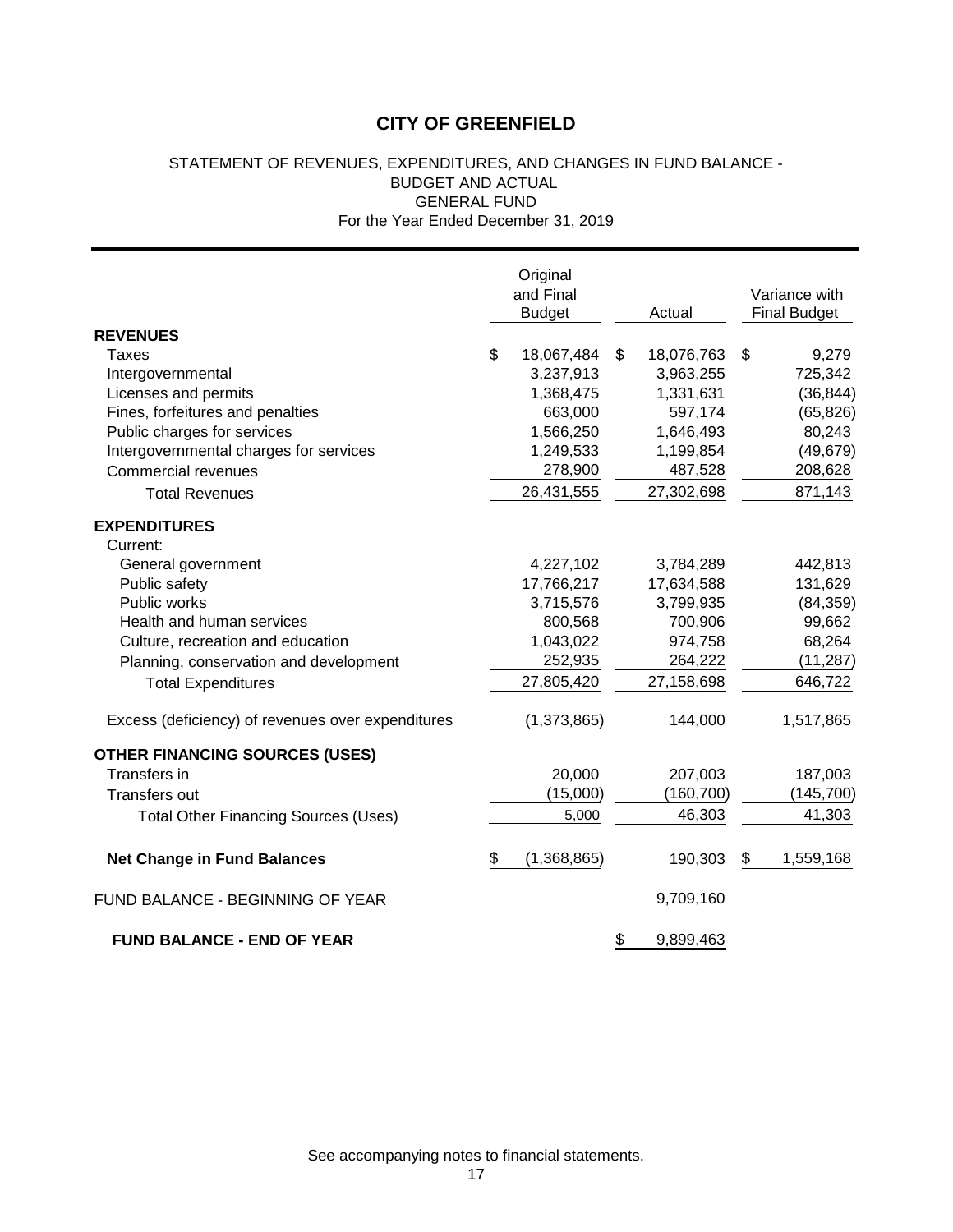## STATEMENT OF NET POSITION PROPRIETARY FUNDS As of December 31, 2019

|                                                                |                   |                     | <b>Business-type Activities - Enterprise Funds</b> |    |                     |
|----------------------------------------------------------------|-------------------|---------------------|----------------------------------------------------|----|---------------------|
|                                                                | Sanitary<br>Sewer |                     | Refuse<br>and                                      |    |                     |
|                                                                |                   | Service             | Recycling                                          |    | <b>Totals</b>       |
| <b>ASSETS</b>                                                  |                   |                     |                                                    |    |                     |
| <b>Current Assets</b>                                          |                   |                     |                                                    |    |                     |
| Cash and investments                                           | \$                | 9,166,849           | \$<br>2,179,901                                    | \$ | 11,346,750          |
| Receivables:                                                   |                   |                     |                                                    |    |                     |
| Accounts                                                       |                   | 1,064,597<br>15,976 | 190<br>3,842                                       |    | 1,064,787<br>19,818 |
| Interest<br><b>Total Current Assets</b>                        |                   | 10,247,422          | 2,183,933                                          |    | 12,431,355          |
| <b>Non-Current Assets</b>                                      |                   |                     |                                                    |    |                     |
| <b>Capital Assets</b>                                          |                   |                     |                                                    |    |                     |
| Machinery and equipment                                        |                   | 748,206             | 18,641                                             |    | 766,847             |
| Utility system                                                 |                   | 24,870,862          |                                                    |    | 24,870,862          |
| Intangibles                                                    |                   | 60,043              |                                                    |    | 60,043              |
| Construction in progress                                       |                   | 625,000             |                                                    |    | 625,000             |
| Less: Accumulated depreciation/amortization                    |                   | (9,205,580)         | (10, 719)                                          |    | (9,216,299)         |
| <b>Net Capital Assets</b>                                      |                   | 17,098,531          | 7,922                                              |    | 17,106,453          |
| Advance to other funds                                         |                   | 1,160,375           |                                                    |    | 1,160,375           |
| <b>Total Non-Current Assets</b>                                |                   | 18,258,906          | 7,922                                              |    | 18,266,828          |
| <b>Total Assets</b>                                            |                   | 28,506,328          | 2,191,855                                          |    | 30,698,183          |
| DEFERRED OUTFLOWS OF RESOURCES                                 |                   |                     |                                                    |    |                     |
| Deferred outflow - Pension                                     |                   | 219,295             | 54,819                                             |    | 274,114             |
| Deferred outflow - LRLIF                                       |                   | 4,104               | 1,049                                              |    | 5,153               |
| Deferred outflows - OPEB Health                                |                   | 36,733              | 9,183                                              |    | 45,916              |
| <b>Total Assets &amp; Deferred Outflows of Resources</b>       | \$                | 28,766,460          | \$<br>2,256,906                                    | \$ | 31,023,366          |
|                                                                |                   |                     |                                                    |    |                     |
| <b>LIABILITIES</b>                                             |                   |                     |                                                    |    |                     |
| <b>Current Liabilities</b>                                     | \$                |                     |                                                    |    | 780,153             |
| Accounts payable                                               |                   | 650,739<br>6,418    | \$<br>129,414<br>694                               | \$ | 7,112               |
| <b>Accrued liabilities</b><br><b>Total Current Liabilities</b> |                   | 657,157             | 130,108                                            |    | 787,265             |
|                                                                |                   |                     |                                                    |    |                     |
| <b>Non-Current Liabilities</b>                                 |                   |                     |                                                    |    |                     |
| Net pension liability                                          |                   | 75,799              | 18,950                                             |    | 94,749              |
| <b>Total OPEB - Health</b>                                     |                   | 299,167             | 74,791                                             |    | 373,958             |
| Net OPEB - LRLIF                                               |                   | 26,227              | 6,557                                              |    | 32,784              |
| <b>Total Non-Current Liabilities</b>                           |                   | 401,193             | 100,298                                            |    | 501,491             |
| <b>Total Liabilities</b>                                       |                   | 1,058,350           | 230,406                                            |    | 1,288,756           |
| DEFERRED INFLOWS OF RESOURCES                                  |                   |                     |                                                    |    |                     |
| Deferred inflow - Pension                                      |                   | 112,846             | 28,210                                             |    | 141,056             |
| Deferred inflow - LRLIF                                        |                   | 7,220               | 1,805                                              |    | 9,025               |
| Unearned revenues - Property taxes receivable                  |                   |                     | 1,789,233                                          |    | 1,789,233           |
| <b>Total Deferred Inflows of Resources</b>                     |                   | 120,066             | 1,819,248                                          |    | 1,939,314           |
| Total Liabilities & Deferred Inflows of Resources              |                   | 1,178,416           | 2,049,654                                          |    | 3,228,070           |
| <b>NET POSITION</b>                                            |                   |                     |                                                    |    |                     |
| Net investment in capital assets                               |                   | 17,098,531          | 7,922                                              |    | 17,106,453          |
| Unrestricted                                                   |                   | 10,489,513          | 199,330                                            |    | 10,688,843          |
| <b>TOTAL NET POSITION</b>                                      | \$                | 27,588,044          | \$<br>207,252                                      | \$ | 27,795,296          |

See accompanying notes to financial statements.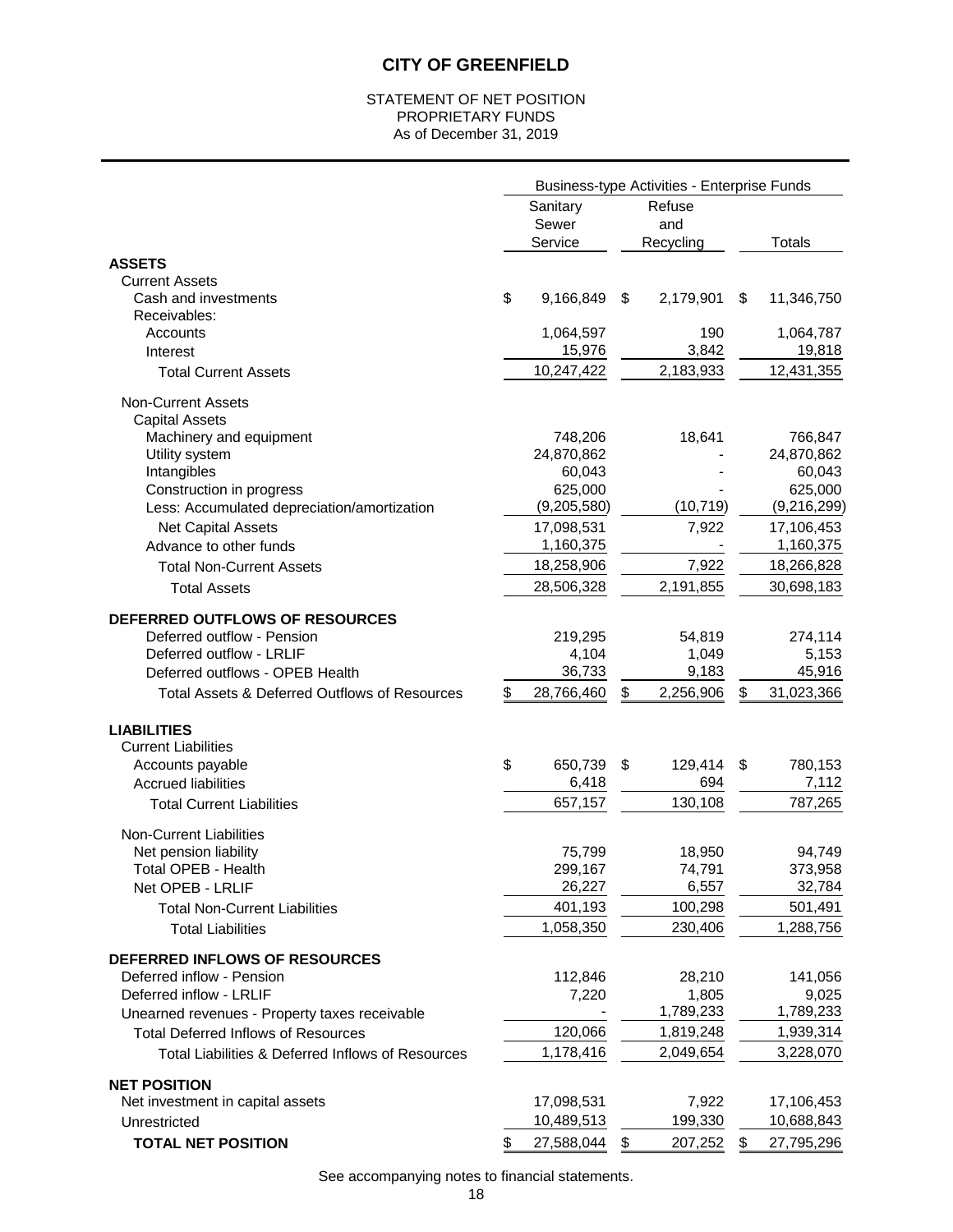## STATEMENT OF REVENUES, EXPENSES AND CHANGES IN NET POSITION - PROPRIETARY FUNDS For the Year Ended December 31, 2019

|                                                   |          | Business-type Activies - Enterprise Funds |    |            |    |               |
|---------------------------------------------------|----------|-------------------------------------------|----|------------|----|---------------|
|                                                   | Sanitary |                                           |    | Refuse     |    |               |
|                                                   |          | Sewer                                     |    | and        |    |               |
|                                                   |          | Service                                   |    | Recycling  |    | <b>Totals</b> |
| <b>OPERATING REVENUES</b>                         |          |                                           |    |            |    |               |
| Sewage collection charges                         | \$       | 4,228,035                                 | \$ |            | \$ | 4,228,035     |
| Refuse and recycling collection charges           |          |                                           |    | 1,759,165  |    | 1,759,165     |
| Miscellaneous revenues                            |          | 109,151                                   |    |            |    | 109,151       |
| <b>Total Operating Revenues</b>                   |          | 4,337,186                                 |    | 1,759,165  |    | 6,096,351     |
| <b>OPERATING EXPENSES</b>                         |          |                                           |    |            |    |               |
| Operation and maintenance                         |          | 3,087,483                                 |    | 1,883,207  |    | 4,970,690     |
| Depreciation                                      |          | 298,911                                   |    | 932        |    | 299,843       |
| <b>Total Operating Expenses</b>                   |          | 3,386,394                                 |    | 1,884,139  |    | 5,270,533     |
| Operating Income (Loss)                           |          | 950,792                                   |    | (124, 974) |    | 825,818       |
| <b>NONOPERATING REVENUES</b>                      |          |                                           |    |            |    |               |
| Intergovernmental grants                          |          |                                           |    | 124,004    |    | 124,004       |
| Investment income                                 |          | 246,888                                   |    | 46,812     |    | 293,700       |
| <b>Total Nonoperating Revenues</b>                |          | 246,888                                   |    | 170,816    |    | 417,704       |
| <b>NONOPERATING EXPENSES</b>                      |          |                                           |    |            |    |               |
| Loss on disposal of fixed asset                   |          | 9,883                                     |    |            |    | 9,883         |
| Income Before Capital Contributions and Transfers |          | 1,187,797                                 |    | 45,842     |    | 1,233,639     |
| <b>CAPITAL CONTRIBUTIONS</b>                      |          | 1,790,356                                 |    |            |    | 1,790,356     |
| <b>TRANSFERS OUT</b>                              |          | (67, 759)                                 |    |            |    | (67, 759)     |
| <b>Change in Net Position</b>                     |          | 2,910,394                                 |    | 45,842     |    | 2,956,236     |
| NET POSITION - Beginning of Year                  |          | 24,677,650                                |    | 161,410    |    | 24,839,060    |
| <b>NET POSITION - END OF YEAR</b>                 | \$       | 27,588,044                                | \$ | 207,252    | \$ | 27,795,296    |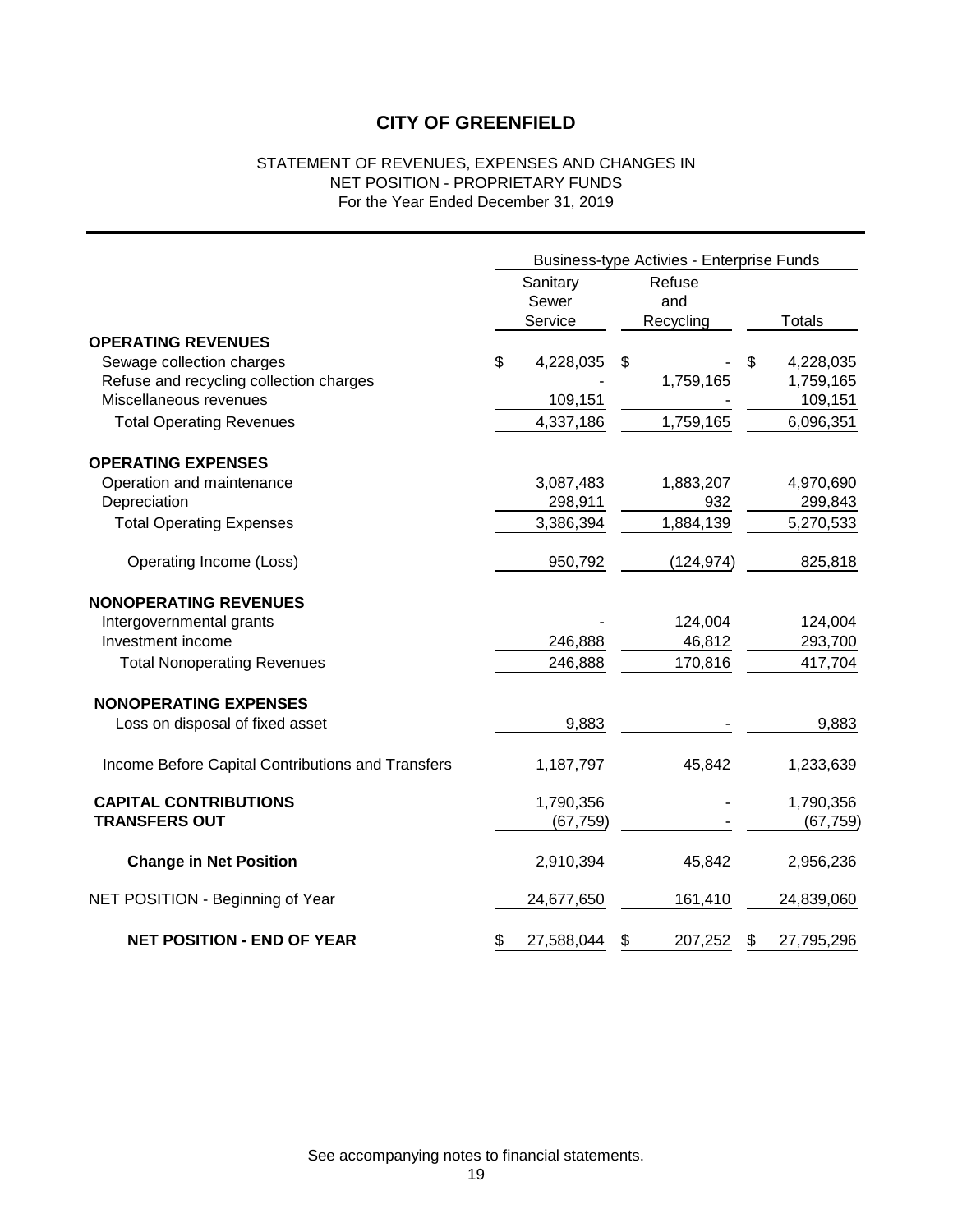### For the Year Ended December 31, 2019 STATEMENT OF CASH FLOWS PROPRIETARY FUNDS

|                                                                                                     |    |                              |            | <b>Business-type Activities - Enterprise Funds</b> |          |                        |
|-----------------------------------------------------------------------------------------------------|----|------------------------------|------------|----------------------------------------------------|----------|------------------------|
|                                                                                                     |    | Sanitary<br>Sewer<br>Service |            | Refuse<br>and<br>Recycling                         |          | <b>Totals</b>          |
| <b>CASH FLOWS FROM OPERATING ACTIVITIES</b>                                                         |    |                              |            |                                                    |          |                        |
| Received from customers                                                                             | \$ | 4,324,956                    | \$         | 1,792,135                                          | - \$     | 6,117,091              |
| Payments to suppliers for goods and services                                                        |    | (2,529,291)                  |            | (1,702,140)                                        |          | (4,231,431)            |
| Payments to employees for services                                                                  |    | (486, 282)                   |            | (171, 392)                                         |          | (657, 674)             |
| Net Cash Flows From Operating Activities                                                            |    | 1,309,383                    |            | (81, 397)                                          |          | 1,227,986              |
| <b>CASH FLOWS FROM NONCAPITAL FINANCING ACTIVITIES</b>                                              |    |                              |            |                                                    |          |                        |
| Transfer from other funds                                                                           |    | (67, 759)                    |            |                                                    |          | (67, 759)              |
| Grant funds received                                                                                |    |                              |            | 124,004                                            |          | 124,004                |
| Net Cash Flows From Noncapital Financing Activities                                                 |    | (67, 759)                    |            | 124,004                                            |          | 56,245                 |
| <b>CASH FLOWS FROM CAPITAL AND FINANCING ACTIVITIES</b>                                             |    |                              |            |                                                    |          |                        |
| Acquisition and construction of capital assets                                                      |    | (867, 432)                   |            |                                                    |          | (867, 432)             |
| <b>CASH FLOWS FROM INVESTING ACTIVITIES</b>                                                         |    |                              |            |                                                    |          |                        |
| Investment income                                                                                   |    | 242,531                      |            | 45,811                                             |          | 288,342                |
| Net Change in Cash and Cash Equivalents                                                             |    | 616,723                      |            | 88,418                                             |          | 705,141                |
| CASH AND CASH EQUIVALENTS - Beginning of Year                                                       |    | 8,550,126                    |            | 2,091,483                                          |          | 10,641,609             |
| CASH AND CASH EQUIVALENTS - END OF YEAR                                                             | S  | 9,166,849                    | \$         | 2,179,901                                          | S.       | 11,346,750             |
| RECONCILIATION OF OPERATING INCOME (LOSS) TO                                                        |    |                              |            |                                                    |          |                        |
| <b>NET CASH FLOWS FROM OPERATING ACTIVITIES:</b>                                                    |    |                              |            |                                                    |          |                        |
| Operating income (loss)                                                                             | \$ | 950,792                      | $\sqrt{3}$ | $(124, 974)$ \$                                    |          | 825,818                |
| Adjustments to Reconcile Operating Income (Loss)                                                    |    |                              |            |                                                    |          |                        |
| to Net Cash Flows From Operating Activities                                                         |    |                              |            |                                                    |          |                        |
| Depreciation                                                                                        |    | 298,911                      |            | 932                                                |          | 299,843                |
| Changes in assets, deferred outflows, deferred inflows and liabilities<br>Accounts receivable       |    |                              |            |                                                    |          |                        |
| Deferred outflow of resources                                                                       |    | (12, 230)                    |            | 21                                                 |          | (12, 209)<br>(45, 916) |
| Accounts payable                                                                                    |    | (36, 733)<br>43,104          |            | (9, 183)<br>2,954                                  |          | 46,058                 |
| Accrued expenses                                                                                    |    | 2,492                        |            | 233                                                |          | 2,725                  |
| Post employment retirement benefit                                                                  |    | 25,967                       |            | 6,412                                              |          | 32,379                 |
| Changes in pension activity                                                                         |    | 37,080                       |            | 9,259                                              |          | 46,339                 |
| Unearned revenue                                                                                    |    |                              |            | 32,949                                             |          | 32,949                 |
| <b>NET CASH FLOWS FROM OPERATING ACTIVITIES</b>                                                     | \$ | 1,309,383                    | \$         | (81, 397)                                          | \$       | 1,227,986              |
|                                                                                                     |    |                              |            |                                                    |          |                        |
| RECONCILIATION OF CASH AND CASH EQUIVALENTS TO THE<br>STATEMENT OF NET POSITION - PROPRIETARY FUNDS |    |                              |            |                                                    |          |                        |
| Cash and investments - statement of net position                                                    | \$ | 9,166,849                    | \$         | 2,179,901                                          | \$       | 11,346,750             |
| NONCASH CAPITAL AND RELATED FINANCING ACTIVITIES                                                    |    |                              |            |                                                    |          |                        |
| Capital asset contributions                                                                         | \$ | 1,790,356                    | <u>\$</u>  |                                                    | <u>৯</u> | 1,790,356              |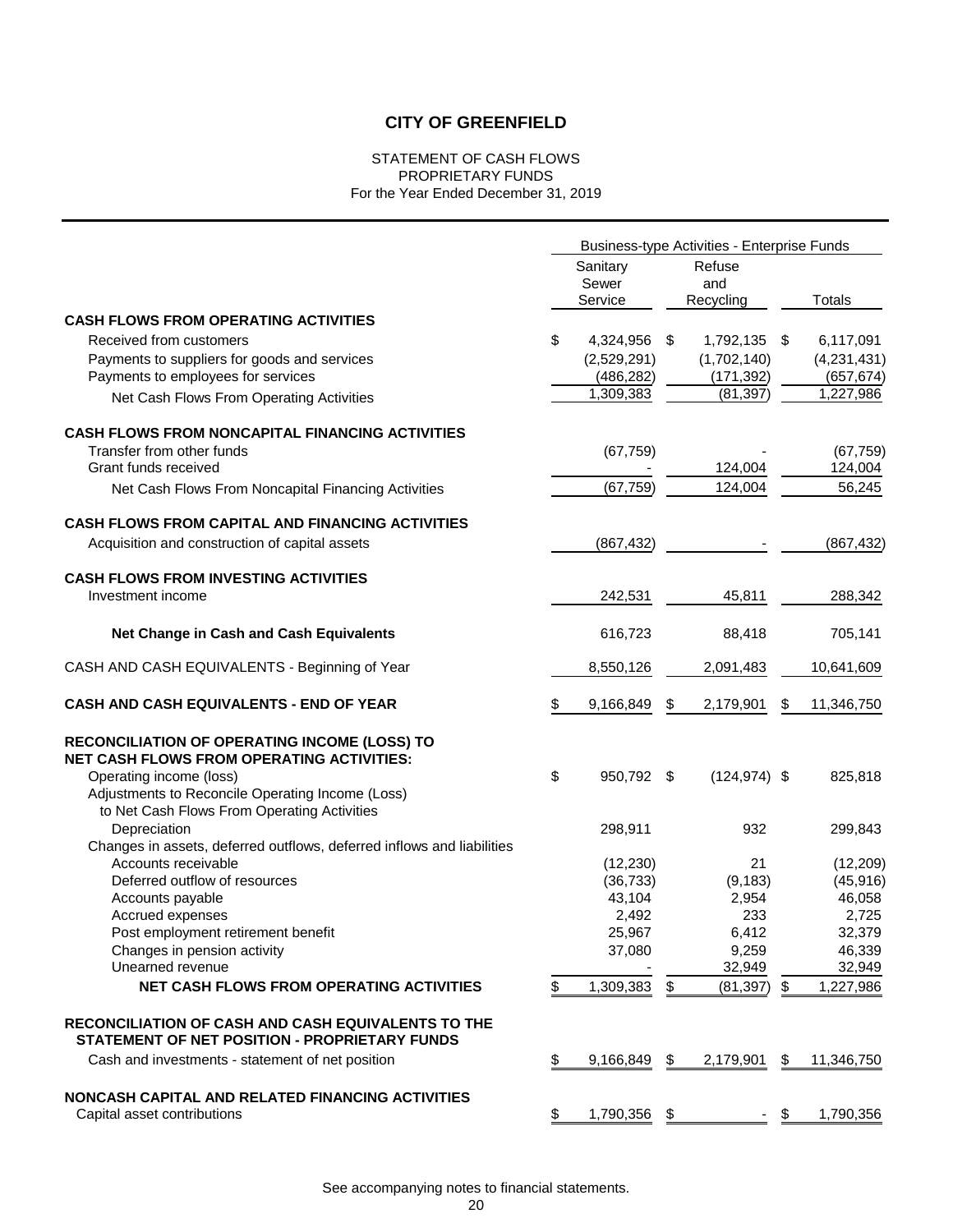### STATEMENT OF FIDUCIARY NET POSITION FIDUCIARY FUND As of December 31, 2019

|                                     | <b>Custodial Fund</b><br>Subsequent<br>Year's<br><b>Tax Roll</b><br>Fund |
|-------------------------------------|--------------------------------------------------------------------------|
| <b>ASSETS</b>                       |                                                                          |
| Cash and investments<br>Receivables | \$<br>21,969,244                                                         |
| Taxes                               | 30,722,381                                                               |
| <b>TOTAL ASSETS</b>                 | 52,691,625                                                               |
| <b>LIABILITIES</b>                  |                                                                          |
| Accounts payable                    | 24,996                                                                   |
| Due to other taxing units           | 52,666,629                                                               |
| <b>TOTAL LIABILITIES</b>            | 52,691,625                                                               |
| <b>NET POSITION</b>                 |                                                                          |

See accompanying notes to financial statements.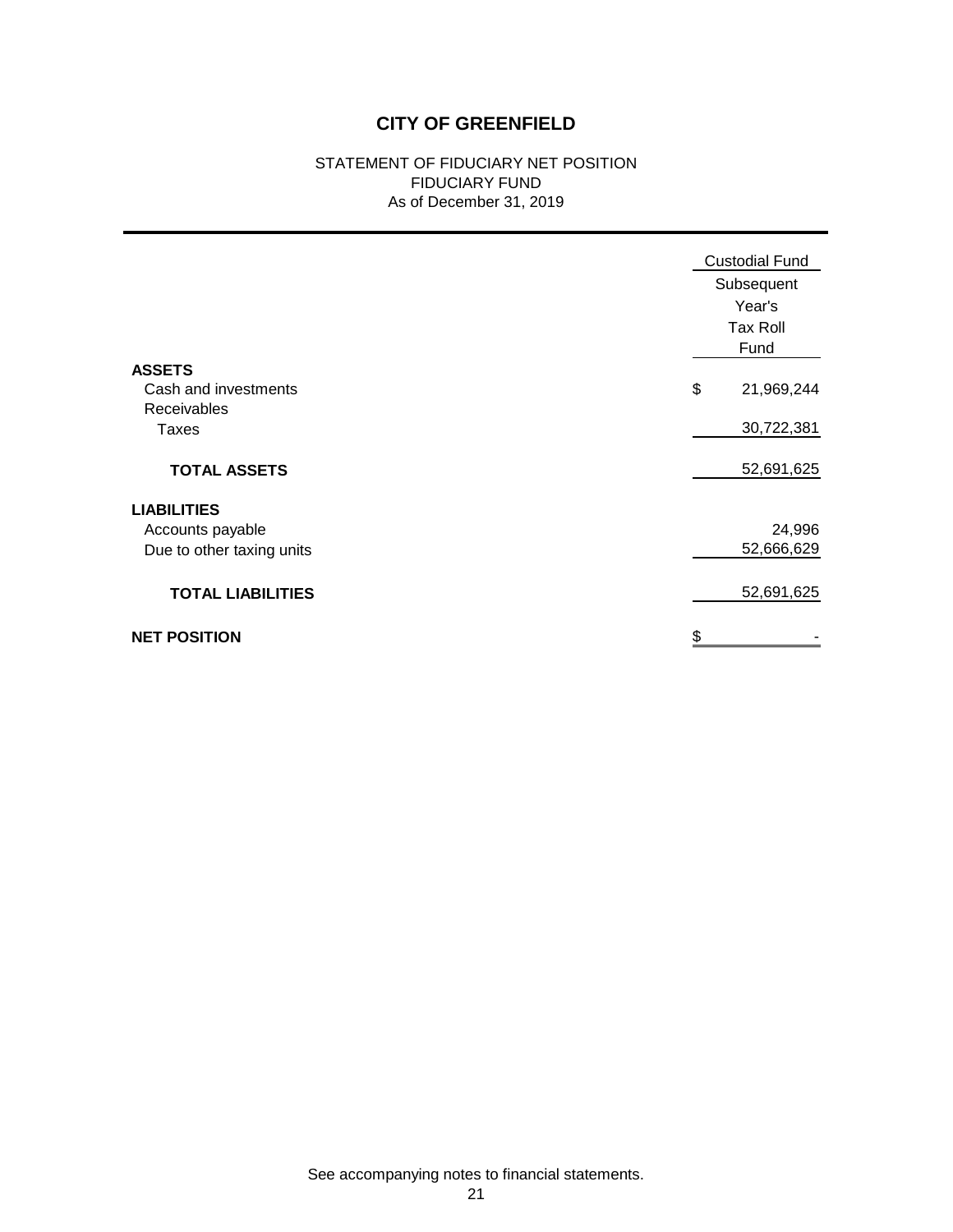## STATEMENT OF CHANGES IN FIDUCIARY NET POSITION FIDUCIARY FUND For the Year Ended December 31, 2019

|                                                                       | <b>Custodial Fund</b><br>Subsequent |
|-----------------------------------------------------------------------|-------------------------------------|
|                                                                       | Year's                              |
|                                                                       | Tax Roll<br>Fund                    |
| <b>ADDITIONS</b>                                                      |                                     |
| Tax collections                                                       | \$<br>39,686,326                    |
| <b>DEDUCTIONS</b>                                                     |                                     |
| Payments to overlying districts                                       | \$<br>39,686,326                    |
| <b>Change in Fiduciary Net Position</b>                               |                                     |
| NET POSITION - Beginning of Year<br><b>NET POSITION - END OF YEAR</b> |                                     |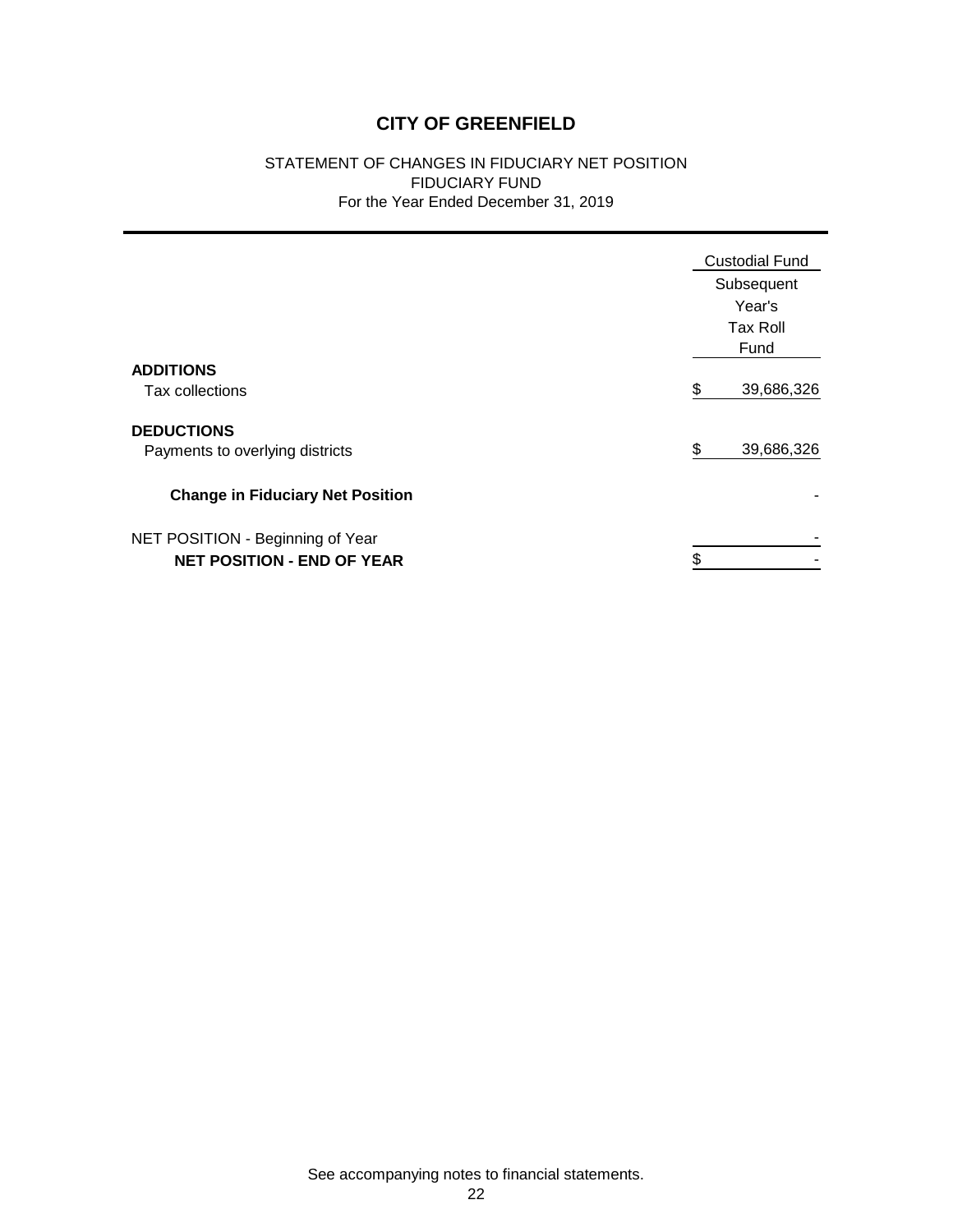# INDEX TO NOTES TO FINANCIAL STATEMENTS As of and for the Year Ended December 31, 2019

| NOTE |                                                                                         | Page |
|------|-----------------------------------------------------------------------------------------|------|
| I.   | <b>Summary of Significant Accounting Policies</b>                                       | 24   |
|      | <b>Reporting Entity</b><br>А.                                                           | 24   |
|      | Β.<br>Government-Wide and Fund Financial Statements                                     | 25   |
|      | $C_{-}$<br>Measurement Focus, Basis of Accounting, and Financial Statement Presentation | 28   |
|      | D.<br>Assets, Deferred Outflows of Resources, Liabilities, Deferred Inflows of          |      |
|      | Resources and Net Position or Equity                                                    | 29   |
|      | 1.<br>Deposits and Investments                                                          | 29   |
|      | 2.<br>Receivables                                                                       | 31   |
|      | 3.<br>Prepaid Items                                                                     | 32   |
|      | 4.<br><b>Restricted Assets</b>                                                          | 32   |
|      | 5.<br><b>Capital Assets</b>                                                             | 32   |
|      | 6.<br>Deferred Inflows of Resources                                                     | 33   |
|      | 7.<br>Deferred Outflows of Resources                                                    | 33   |
|      | 8.<br><b>Compensated Absences</b>                                                       | 34   |
|      | 9.<br>Long-Term Obligations/Conduit Debt                                                | 34   |
|      | 10.<br><b>Equity Classifications</b>                                                    | 34   |
|      | 11. Land Held for Resale                                                                | 36   |
|      | 12. Pension                                                                             | 36   |
|      | 13.<br>Postemployment Benefits Other Than Pensions (OPEB)                               | 36   |
| Ш.   | Reconciliation of Government-Wide and Fund Financial Statements                         | 37   |
|      | A. Explanation of Certain Differences Between the Governmental Fund                     |      |
|      | Balance Sheet and the Statement of Net Position                                         | 37   |
| Ш.   | Stewardship, Compliance, and Accountability                                             | 38   |
|      | A. Budgetary Information                                                                | 38   |
|      | B. Excess Expenditures over Appropriations                                              | 38   |
|      | C. Limitations on the City's Tax Levy                                                   | 39   |
| IV.  | Detailed Notes on All Funds                                                             | 40   |
|      | Deposits and Investments<br>А.                                                          | 40   |
|      | В.<br>Receivables                                                                       | 43   |
|      | C.<br><b>Restricted Assets</b>                                                          | 43   |
|      | <b>Capital Assets</b><br>D.                                                             | 44   |
|      | Е.<br><b>Advances and Transfers</b>                                                     | 46   |
|      | F.<br>Long-Term Obligations                                                             | 48   |
|      | G.<br><b>Net Position/Fund Balances</b>                                                 | 51   |
| V.   | Other Information                                                                       | 54   |
|      | <b>Employees' Retirement System</b><br>А.                                               | 54   |
|      | Β.<br><b>Risk Management</b>                                                            | 59   |
|      | C.<br><b>Commitments and Contingencies</b>                                              | 60   |
|      | D.<br>Other Post-Employment Benefits                                                    | 60   |
|      | Ε.<br><b>Subsequent Events</b>                                                          | 69   |
|      | F.<br>Effect of New Accounting Standards on Current-Period Financial Statements         | 69   |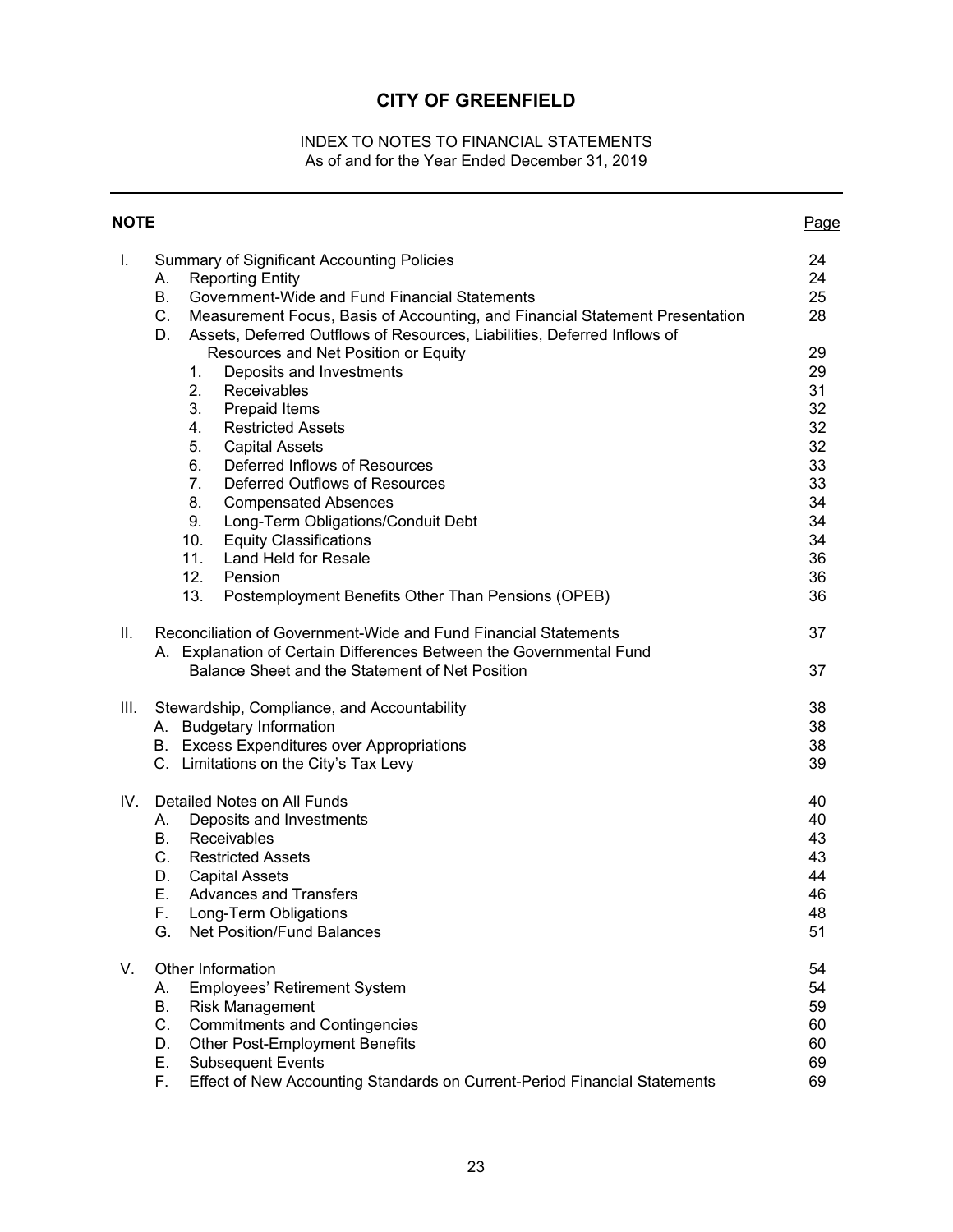### NOTES TO FINANCIAL STATEMENTS As of and for the Year Ended December 31, 2019

#### **NOTE I – SUMMARY OF SIGNIFICANT ACCOUNTING POLICIES**

The accounting policies of the City of Greenfield ("City"), Wisconsin conform to accounting principles generally accepted in the United States of America as applicable to governmental units. The accepted standard-setting body for establishing governmental accounting and financial reporting principals is the Governmental Accounting Standards Board (GASB).

### *A. REPORTING ENTITY*

This report includes all of the funds of the City. The reporting entity for the City consists of the primary government and its component units. Component units are legally separate organizations for which the primary government is financially accountable or other organizations for which the nature and significance of their relationship with the primary government are such that their exclusion would cause the reporting entity's financial statements to be misleading. The primary government is financially accountable if (1) it appoints a voting majority of the organization's governing body and it is able to impose its will on that organization, (2) it appoints a voting majority of the organization's governing body and there is a potential for the organization to provide specific financial benefits to, or impose specific financial burdens on, the primary government, (3) the organization is fiscally dependent on and there is a potential for the organization to provide specific financial benefits to, or impose specific financial burdens on, the primary government. Certain legally separate, tax exempt organizations should also be reported as a component unit if all of the following criteria are met: (1) the economic resources received or held by the separate organization are entirely or almost entirely for the direct benefit of the primary government, its component units, or its constituents; (2) the primary government or its component units, is entitled to, or has the ability to access, a majority of the economic resources received or held by the separate organization; and (3) the economic resources received or held by an individual organization that the primary government, or its component units, is entitled to, or has the ability to otherwise access, are significant to the primary government.

Component units are reported using one of two methods, discrete presentation, blended, or fiduciary. Generally, component units should be discretely presented in a separate column in the financial statements. A component unit should be reported as part of the primary government using the blending method if it meets any one of the following criteria: (1) the primary government and the component unit have substantively the same governing body and a financial benefit or burden relationship exists, (2) the primary government and the component unit have substantively the same governing body and management of the primary government has operational responsibility for the component unit, (3) the component unit serves or benefits, exclusively or almost exclusively, the primary government rather than its citizens, or (4) the total debt of the component unit will be paid entirely or almost entirely from resources of the primary government.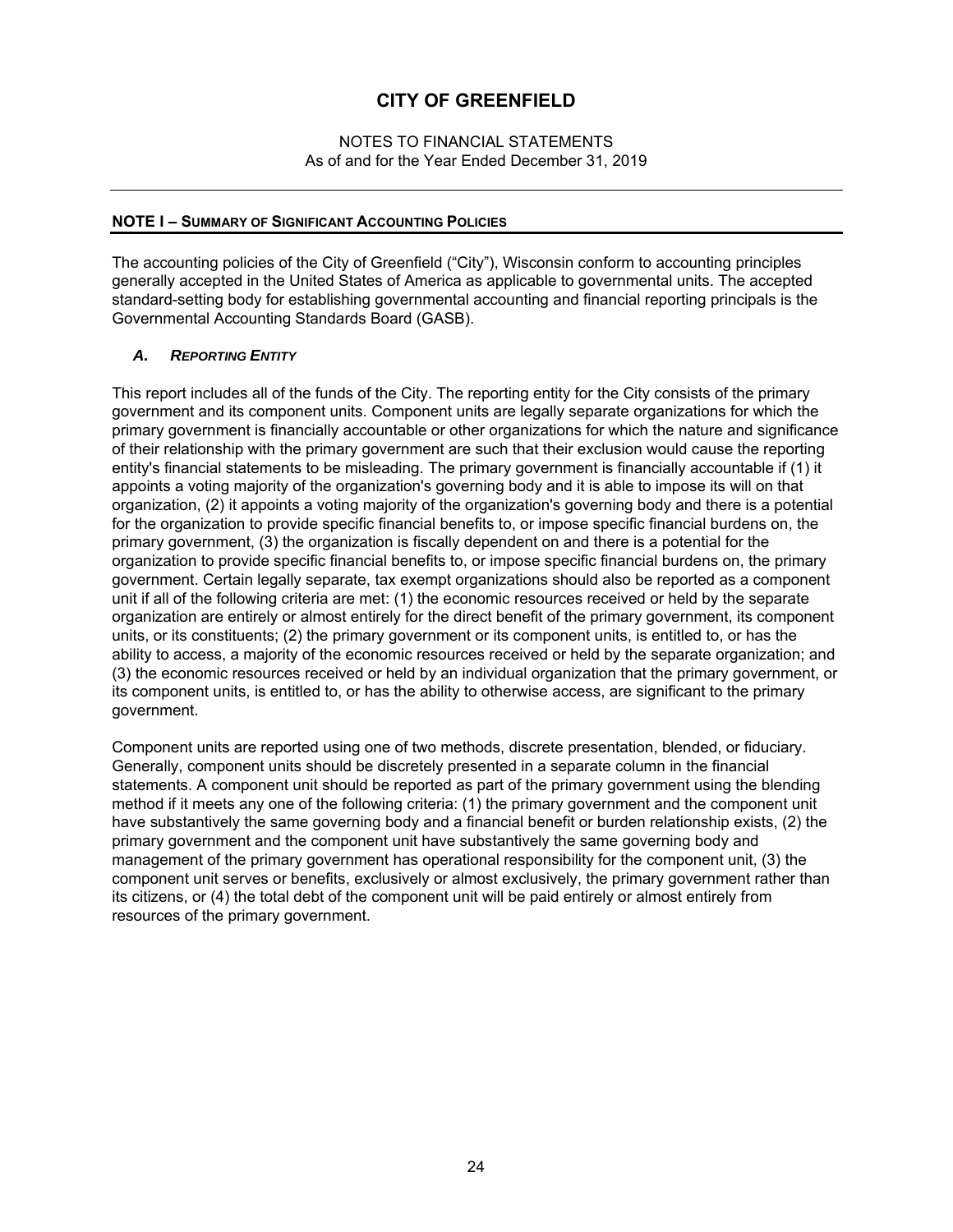### NOTES TO FINANCIAL STATEMENTS As of and for the Year Ended December 31, 2019

#### **NOTE I – SUMMARY OF SIGNIFICANT ACCOUNTING POLICIES** (cont.)

### *A. REPORTING ENTITY* (cont.)

### *Discretely Presented Component Units*

### *Business Improvement District*

The government-wide financial statements include the Business Improvement District ("BID") as a component unit. The BID is a legally separate organization. The board of the BID is appointed by the City's Common Council. Wisconsin Statutes provide for circumstances whereby the City can impose its will on the BID, and also create a potential financial benefit to or burden on the City. The BID is part of the reporting entity of the City of Greenfield. However the BID had no financial transactions during 2019 which are material to these financial statements. Also, the BID does not own any assets nor is it liable for any debt. Therefore, no financial statements are presented in this report. The BID does issue separate financial statements.

### *Community Development Authority*

The government-wide financial statements include the Community Development Authority ("CDA)" as a component unit. The CDA is a legally separate organization. The board of the CDA is appointed by the City's Common Council. Wisconsin Statutes provide for circumstances whereby the City can impose its will on the CDA, and also create a potential financial benefit to or burden on the City. The CDA is part of the reporting entity of the City of Greenfield. However the CDA had no financial transactions during 2019 which are material to these financial statements. Also, the CDA does not own any assets nor is it liable for any debt. Therefore, no financial statements are presented in this report. The CDA does not issue separate financial statements.

#### *B. GOVERNMENT-WIDE AND FUND FINANCIAL STATEMENTS*

In January 2017, the GASB issued statement No. 84 – *Fiduciary Activities*. This statement establishes criteria for identifying fiduciary activities of all state and local governments for accounting and financial reporting purposes and how those activities should be reported. This standard was implemented as of January 1, 2019.

In March 2018, the GASB issued statement No. 88 - *Certain Disclosures Related to Debt, including Direct Borrowings and Direct Placements*. This Statement defines debt for purposes of disclosure in notes to financial statements and establishes additional financial statement note disclosure requirements related to debt obligations of governments, including direct borrowings and direct placements. This standard was implemented January 1, 2019.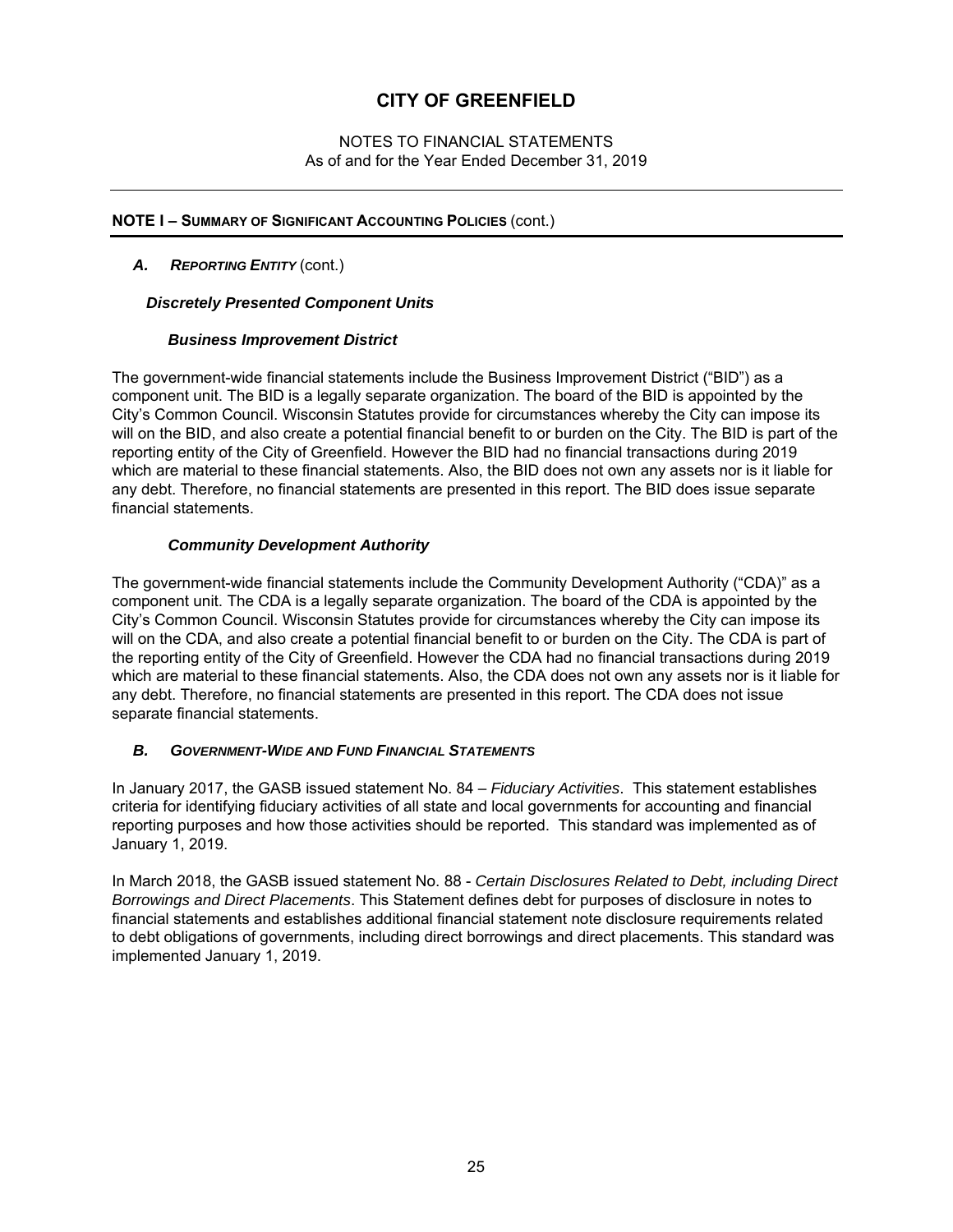### NOTES TO FINANCIAL STATEMENTS As of and for the Year Ended December 31, 2019

#### **NOTE I – SUMMARY OF SIGNIFICANT ACCOUNTING POLICIES** (cont.)

### *B. GOVERNMENT-WIDE AND FUND FINANCIAL STATEMENTS* (cont.)

### *Government-Wide Financial Statements*

The statement of net position and statement of activities display information about the reporting government as a whole. They include all funds of the reporting entity except for agency funds. The statements distinguish between governmental and business-type activities. Governmental activities generally are financed through taxes, intergovernmental revenues, and other nonexchange revenues. Business-type activities are financed in whole or in part by fees charged to external parties for goods or services.

The statement of activities demonstrates the degree to which the direct expenses of a given function or segment are offset by program revenues. Direct expenses are those that are clearly identifiable with a specific function or segment. The city does not allocate indirect expenses to functions in the statement of activities. Program revenues include 1) charges to customers or applicants who purchase, use or directly benefit from goods, services, or privileges provided by a given function or segment, and 2) grants and contributions that are restricted to meeting the operational or capital requirements of a particular function or segment. Taxes and other items not included among program revenues are reported as general revenues. Internally dedicated resources are reported as general revenues rather than as program revenues.

### *Fund Financial Statements*

Financial statements of the City are organized into funds, each of which are considered to be a separate accounting entity. Each fund is accounted for by providing a separate set of self-balancing accounts, which constitute its assets/deferred outflows of resources, liabilities/deferred inflows of resources, net position/fund balance, revenues, and expenditure/expenses.

Funds are organized as major funds or nonmajor funds within the governmental and proprietary statements. An emphasis is placed on major funds within the governmental and proprietary categories. A fund is considered major if it is the primary operating fund of the City or meets the following criteria:

- a. Total assets/deferred outflows of resources, liabilities/deferred inflows of resources, revenues, or expenditures/expenses of that individual governmental or enterprise fund are at least 10% of the corresponding total for all funds of that category or type, and
- b. The same element of the individual governmental fund or enterprise fund that met the 10% test is at least 5% of the corresponding total for all governmental and enterprise funds combined.
- c. In addition, any other governmental or enterprise fund that the City believes is particularly important to financial statement users may be reported as a major fund.

Separate financial statements are provided for governmental funds, proprietary funds, and fiduciary funds, even though the latter are excluded from the government-wide financial statements. Major individual governmental funds and major individual enterprise funds are reported as separate columns in the fund financial statements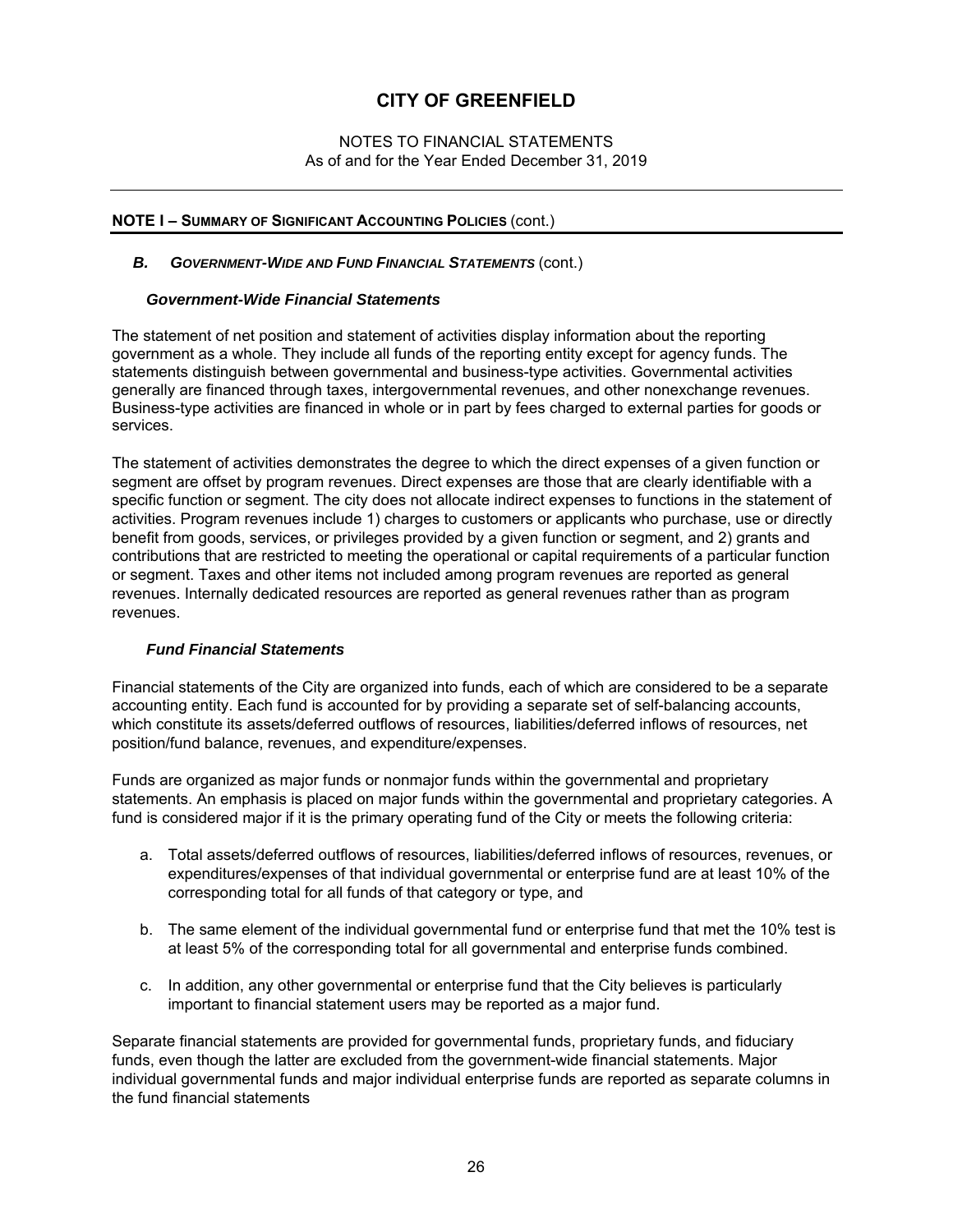#### NOTES TO FINANCIAL STATEMENTS As of and for the Year Ended December 31, 2019

#### **NOTE I – SUMMARY OF SIGNIFICANT ACCOUNTING POLICIES** (cont.)

#### *B. GOVERNMENT-WIDE AND FUND FINANCIAL STATEMENTS* (cont.)

#### *Fund Financial Statements (cont.)*

The City reports the following major governmental funds:

General Fund – accounts for the City's primary operating activities. It is used to account for and report all financial resources except those accounted for and reported in another fund.

Debt Service Fund – used to account for and report financial resources that are restricted, committed, or assigned to expenditure for the payment of general long-term debt principal, interest, and related costs, other than enterprise debt.

#### Capital Projects Funds

Capital Improvements Fund – used to account for and report financial resources that are restricted, committed or assigned to expenditures for capital improvement projects.

Special Assessment Fund – used to account for and report financial resources that are restricted, committed or assigned to expenditures for construction of major capital facilities or financing of debt service requirements.

Capital Equipment Fund – used to account for and report financial resources that are restricted, committed or assigned to expenditures for the acquisition of equipment (other than those financed by proprietary funds).

 Special Revenue Fund – Tax Increment Districts – used to account for and report the proceeds of specific revenue sources that are restricted to expenditures outlined in the TID project plans (other than debt service or capital projects).

The City reports the following major enterprise funds:

Sanitary Sewer Service – accounts for operations of the sanitary sewer service. Refuse and Recycling – accounts for operations of the refuse and recycling service.

The City reports the following non-major governmental funds:

Special Revenue Funds – used to account for and report the proceeds of specific revenue sources that are restricted or committed to expenditures for specified purposes (other than debt service or capital projects).

Library, Intergovernmental Service, Hotel/Motel, Storm Sewer, Impact Fees, Grant, Law Enforcement, Park Recreation and Service Program, Post-Retirement Health Care, Health Reimbursement Arrangement HRA, Park Community Center, Business Improvement Districts 1 & 2, Farmers Market, Quality of Life, THE AMP and Information Technology Services (formerly High Speed Telecommunications)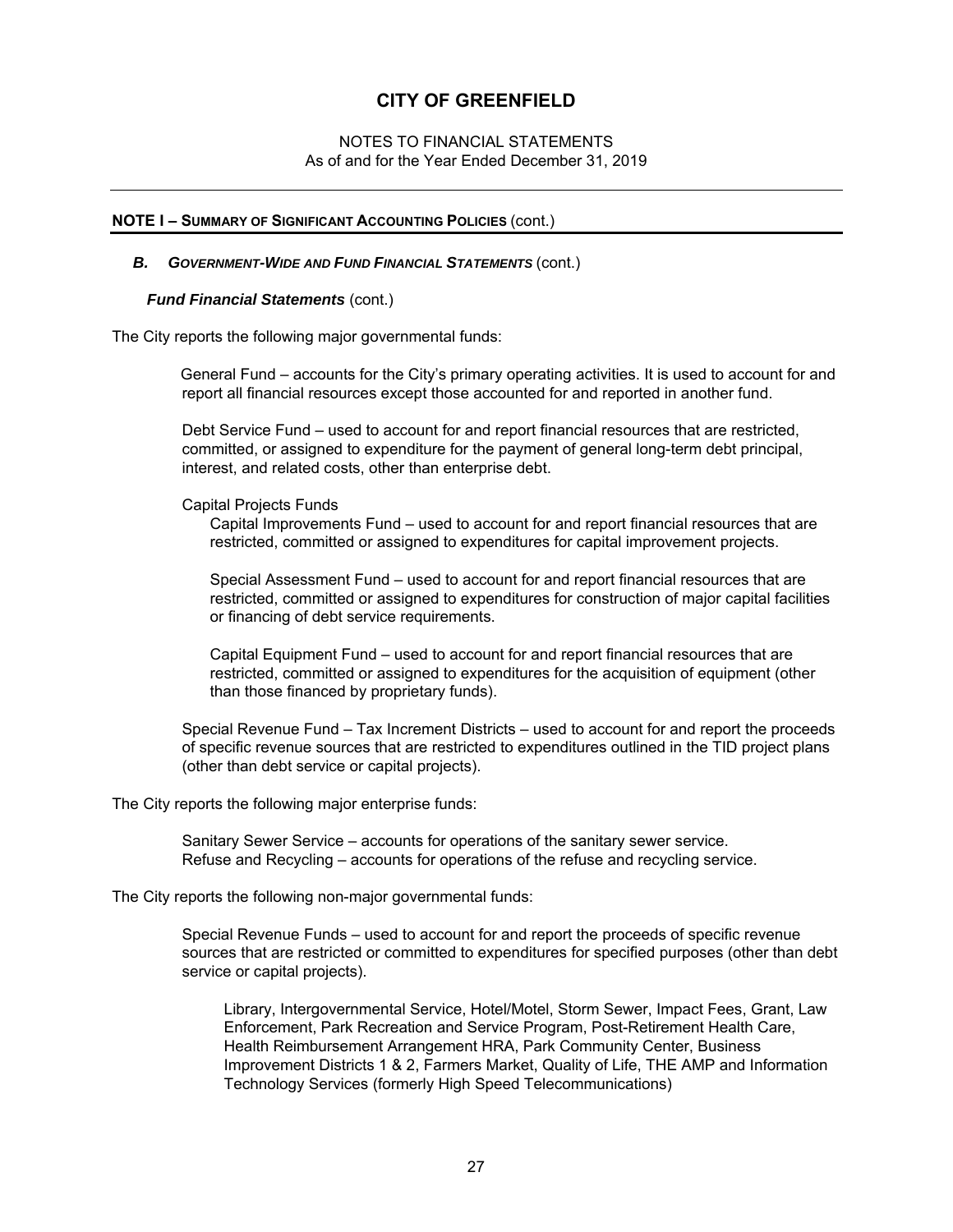### NOTES TO FINANCIAL STATEMENTS As of and for the Year Ended December 31, 2019

#### **NOTE I – SUMMARY OF SIGNIFICANT ACCOUNTING POLICIES** (cont.)

#### *B. GOVERNMENT-WIDE AND FUND FINANCIAL STATEMENTS* (cont.)

#### *Fund Financial Statements (cont.)*

In addition, the City reports the following fund type:

Custodial Fund – used to account for and report assets controlled by the City and the assets are for the benefit of individuals, private organizations, and/or other governmental units.

Subsequent Year's Tax Roll Fund

#### *C. MEASUREMENT FOCUS, BASIS OF ACCOUNTING, AND FINANCIAL STATEMENT PRESENTATION*

#### *Government-Wide Financial Statements*

The government-wide statement of net position and statement of activities are reported using the economic resources measurement focus and the accrual basis of accounting. Under the accrual basis of accounting, revenues are recognized when earned and expenses are recorded when the liability is incurred or economic asset used. Revenues, expenses, gains, losses, assets, and liabilities resulting from exchange and exchange-like transactions are recognized when the exchange takes place. Property taxes are recognized as revenues in the year for which they are levied. Taxes receivable for the following year are recorded as receivables and deferred inflows. Grants and similar items are recognized as revenue as soon as all eligibility requirements imposed by the provider are met. Special assessments are recorded as revenue when earned. Unbilled receivables are recorded as revenues when services are provided.

As a general rule, the effect of interfund activity has been eliminated from the government-wide financial statements. Exceptions to this general rule are charges between the City's sewer, and refuse and recycling collection and various other functions of the government. Elimination of these charges would distort the direct costs and program revenues reported for the various functions concerned.

#### *Fund Financial Statements*

Governmental fund financial statements are reported using the current financial resources measurement focus and the modified accrual basis of accounting. Revenues are recorded when they are both measurable and available. Available means collectible within the current period or soon enough thereafter to be used to pay liabilities of the current period. For this purpose, the City considers revenues to be available if they are collected within 60 days of the end of the current fiscal period. Expenditures are recorded when the related fund liability is incurred, except for unmatured interest on long-term debt, claims, judgments, compensated absences, and pension expenditures, which are recorded as a fund liability when expected to be paid with expendable available financial resources.

Property taxes are recorded in the year levied as receivables and deferred inflows. They are recognized as revenues in the succeeding year when services financed by the levy are being provided.

Intergovernmental aids and grants are recognized as revenues in the period the City is entitled to the resources and the amounts are available. Amounts owed to the City which are not available are recorded as receivables and unavailable revenues. Amounts received before eligibility requirements (excluding time requirements) are met are recorded as liabilities. Amounts received in advance of meeting time requirements are recorded as deferred inflows.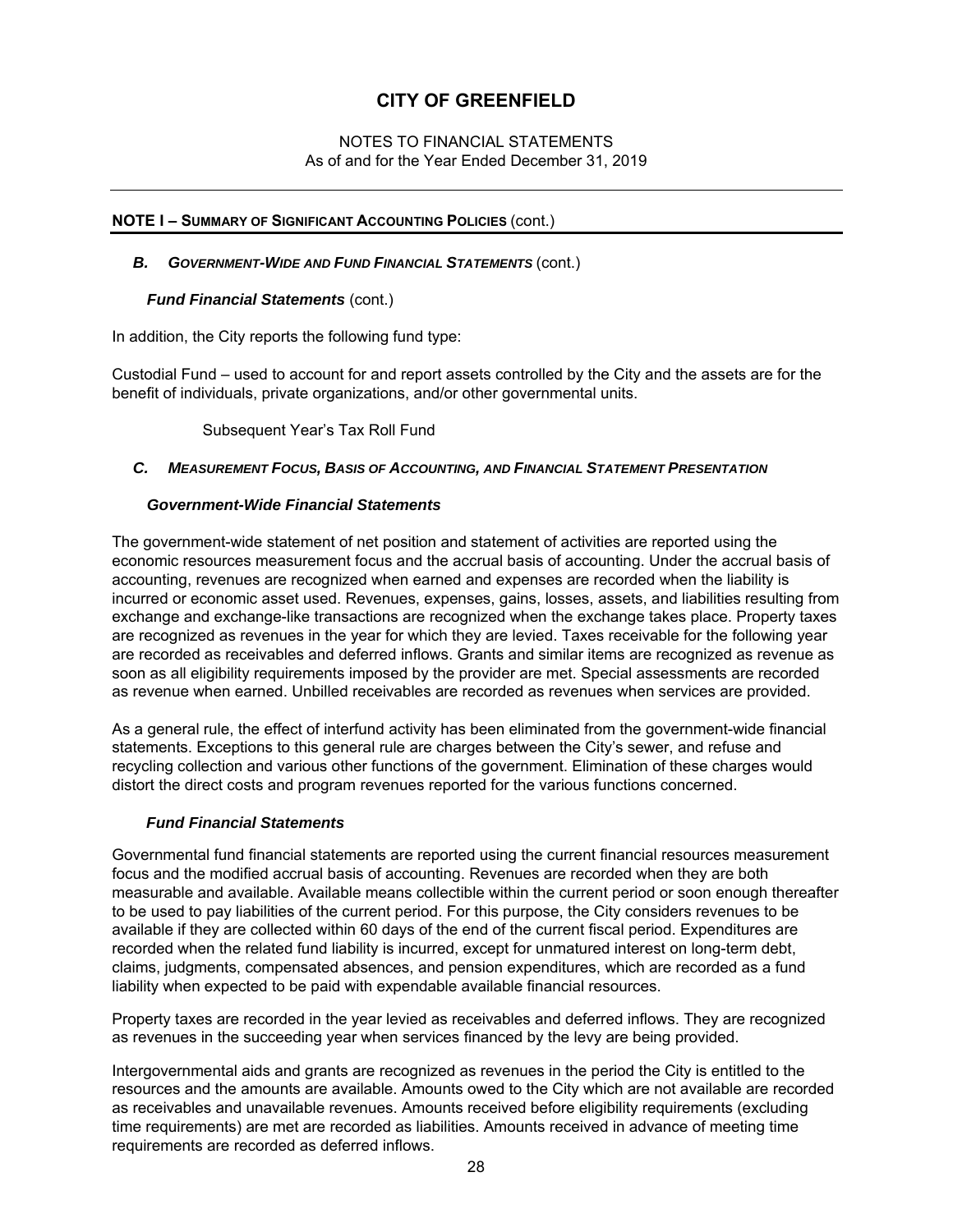### NOTES TO FINANCIAL STATEMENTS As of and for the Year Ended December 31, 2019

#### **NOTE I – SUMMARY OF SIGNIFICANT ACCOUNTING POLICIES** (cont.)

### *C. MEASUREMENT FOCUS, BASIS OF ACCOUNTING, AND FINANCIAL STATEMENT PRESENTATION* (cont.)

### *Fund Financial Statements (cont.)*

Special assessments are recorded as revenues when they become measurable and available as current assets. Annual installments due in future years are reflected as receivables and unearned revenues.

Revenues susceptible to accrual include property taxes, hotel/motel taxes, public charges for services, investment earnings, special assessments and intergovernmental charges for services. Other general revenues such as fines, forfeitures and penalties, licenses and permits, and miscellaneous revenues are recognized when received in cash or when measurable and available under the criteria described above.

Proprietary and fiduciary fund financial statements are reported using the economic resources measurement focus and the accrual basis of accounting, as described previously in this note.

The proprietary funds distinguish operating revenues and expenses from nonoperating items. Operating revenues and expenses generally result from providing services and producing and delivering goods in connection with a proprietary fund's principal ongoing operations. The principal operating revenues of the sanitary sewer service and refuse and recycling utilities are charges to customers for sales and services. Special assessments are recorded as receivables and contribution revenue when levied. Operating expenses for proprietary funds include the cost of sales and services, administrative expenses, and depreciation on capital assets. All revenues and expenses not meeting this definition are reported as nonoperating revenues and expenses.

#### *All Financial Statements*

The preparation of financial statements in conformity with generally accepted accounting principles requires management to make estimates and assumptions that affect the reported amounts of assets, deferred outflows of resources, liabilities, and deferred inflows of resources and disclosure of contingent assets and liabilities at the date of the financial statements and the reported amounts of revenues and expenditures/expenses during the reporting period. Actual results could differ from those estimates.

### *D. ASSETS, DEFERRED OUTFLOWS OF RESOURCES, LIABILITIES, DEFERRED INFLOWS OF RESOURCES, AND NET POSITION OR EQUITY*

#### *1. Deposits and Investments*

For purposes of the statement of cash flows, the City considers all highly liquid investments with an initial maturity of three months or less when acquired to be cash equivalents.

Investment of City funds is restricted by Wisconsin state statutes. Available investments are limited to:

- a. Time deposits in any credit union, bank, savings bank or trust company.
- b. Bonds or securities of any county, city, drainage district, technical college district, village, town, or school district of the state. Also, bonds issued by a local exposition district, a local professional baseball park district, a local professional football stadium district, a local cultural arts district, the University of Wisconsin Hospitals and Clinics Authority, or the Wisconsin Aerospace Authority.
- c. Bonds or securities issued or guaranteed by the federal government.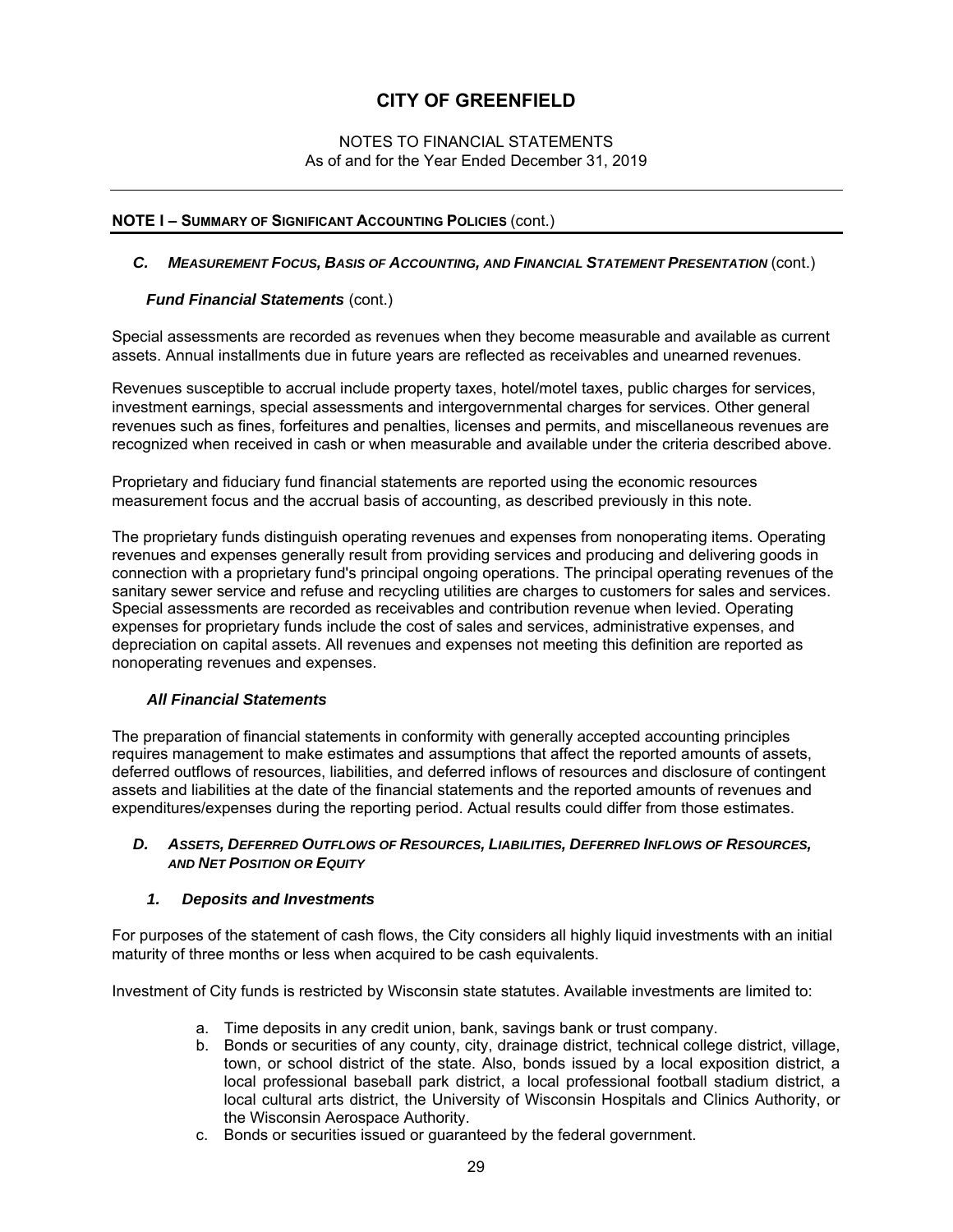### NOTES TO FINANCIAL STATEMENTS As of and for the Year Ended December 31, 2019

#### **NOTE I – SUMMARY OF SIGNIFICANT ACCOUNTING POLICIES** (cont.)

- *D. ASSETS, DEFERRED OUTFLOWS OF RESOURCES, LIABILITIES, DEFERRED INFLOWS OF RESOURCES, AND NET POSITION OR EQUITY* (cont.)
	- *1. Deposits and Investments* (cont.)
		- d. The local government investment pool.
		- e. Any security maturing in seven years or less and having the highest or second highest rating category of a nationally recognized rating agency.
		- f. Securities of an open-end management investment company or investment trust, subject to various conditions and Investment options.
		- g. Repurchase agreements with public depositories, with certain conditions.

The City has adopted an investment policy. That policy contains the following guidelines for allowable investments.

### *Custodial Credit Risk*

The City's investment policy specifies that collateralization at 102% of the balance and accrued interest will be required on certificates of deposit and repurchase agreements when balances exceed State Guarantee Fund and FDIC coverage.

#### *Concentration of Credit Risk*

The City's investment policy states that they want to limit investments to avoid over concentration in securities from a specific issuer, industry or business sector, excluding U.S. Treasury obligations.

#### *Interest Rate Risk*

The City's investment policy limits maturity dates on investments to not more than five years and the average of the portfolio shall not exceed 3 years.

#### *Credit Risk*

The City's investment policy states that they will limit this risk by investing in the types of securities permitted under Wisconsin Statutes Chapter 66.0603. The City will diversify the investment portfolio so that the impact of potential losses from one type of security or from one individual issue will be minimized.

Investments are stated at fair value, which is the amount at which an investment could be exchanged in a current transaction between willing parties. Fair values are based on methods and inputs as outlined in Note IV. A. No investments are reported at amortized cost. Adjustments necessary to record investments at fair value are recorded in the operating statement as increases or decreases in investment income. Investment income on commingled investments of municipal accounting funds is allocated based on average investment balances. The difference between the bank statement balance and carrying value is due to outstanding checks and/or deposits in transit.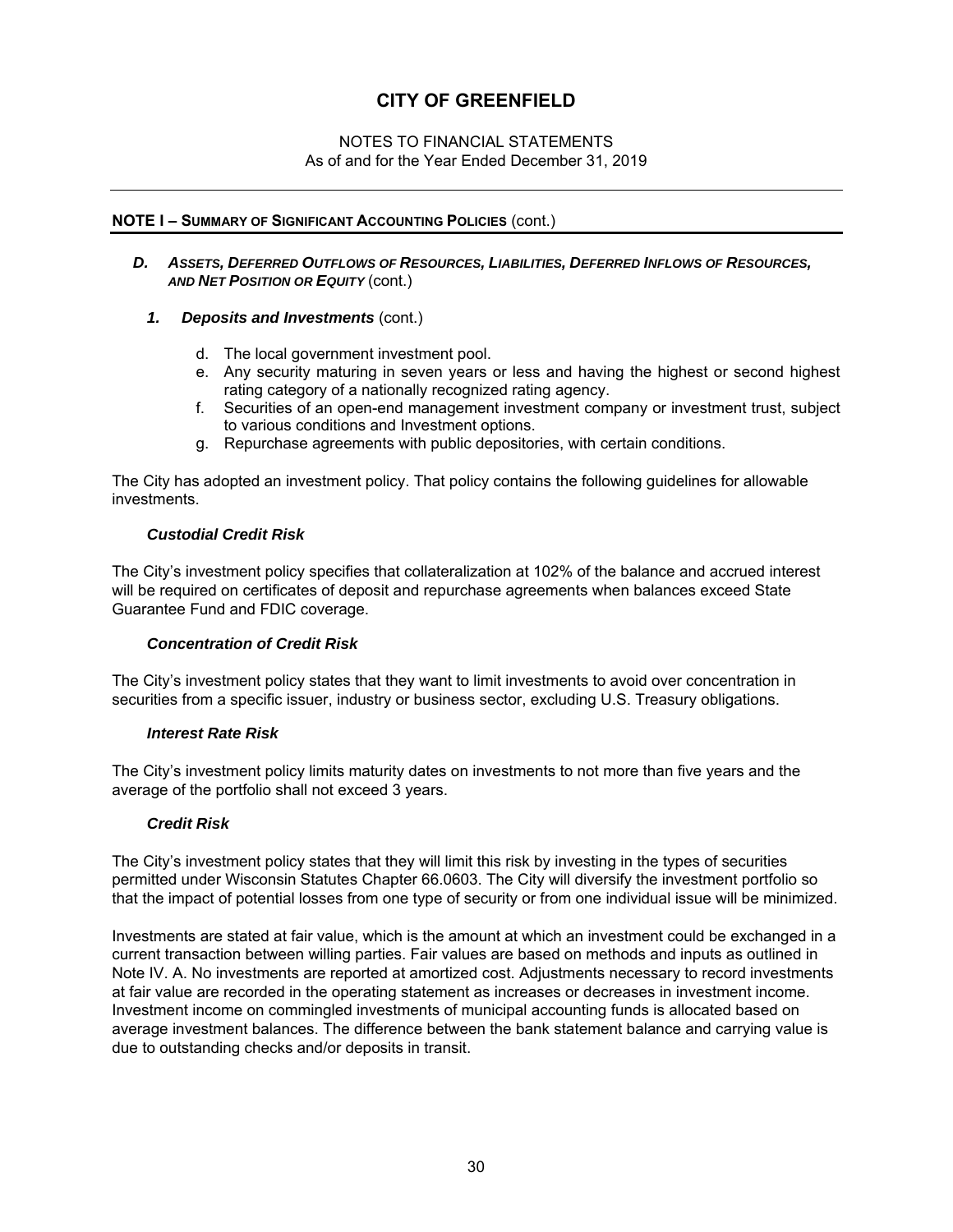### NOTES TO FINANCIAL STATEMENTS As of and for the Year Ended December 31, 2019

#### **NOTE I – SUMMARY OF SIGNIFICANT ACCOUNTING POLICIES** (cont.)

### *D. ASSETS, DEFERRED OUTFLOWS OF RESOURCES, LIABILITIES, DEFERRED INFLOWS OF RESOURCES, AND NET POSITION OR EQUITY* (cont.)

### *1. Deposits and Investments* (cont.)

The Wisconsin Local Government Investment Pool (LGIP) is part of the State Investment Fund (SIF), and is managed by the State of Wisconsin Investment Board. The SIF is not registered with the Securities and Exchange Commission, but operates under the statutory authority of Wisconsin Chapter 25. The SIF reports the fair value of its underlying assets annually. Participants in the LGIP have the right to withdraw their funds in total on one day's notice. At December 31, 2019, the fair value of the City's share of the LGIP's assets was substantially equal to the amount as reported in these statements.

See Note IV A. for further information.

### *2. Receivables*

Property taxes are levied in December on the assessed value as of the prior January 1. In addition to property taxes for the City, taxes are collected for and remitted to the state and county governments as well as the local school districts and technical college district. Taxes for all state and local governmental units billed in the current year for the succeeding year are reflected as receivables and due to other taxing units on the accompanying statement of fiduciary net position.

| December 2019     |
|-------------------|
| December 2019     |
| January 31, 2020  |
| January 31, 2020  |
| April 30, 2020    |
| June 30, 2020     |
|                   |
| January 15, 2020  |
| February 20, 2020 |
| May 15, 2020      |
| July 15, 2020     |
| August 15, 2020   |
| January 31, 2020  |
| October 2022      |
|                   |

Accounts receivable have been shown net of an allowance for uncollectible accounts. Delinquent real estate taxes as of July 31 are paid in full by the county, which assumes the collection thereof. No provision for uncollectible accounts receivable has been made in the accompanying sanitary sewer service and refuse and recycling funds because they have the right by law to place substantially all delinquent bills on the tax roll, and other delinquent bills are generally not significant.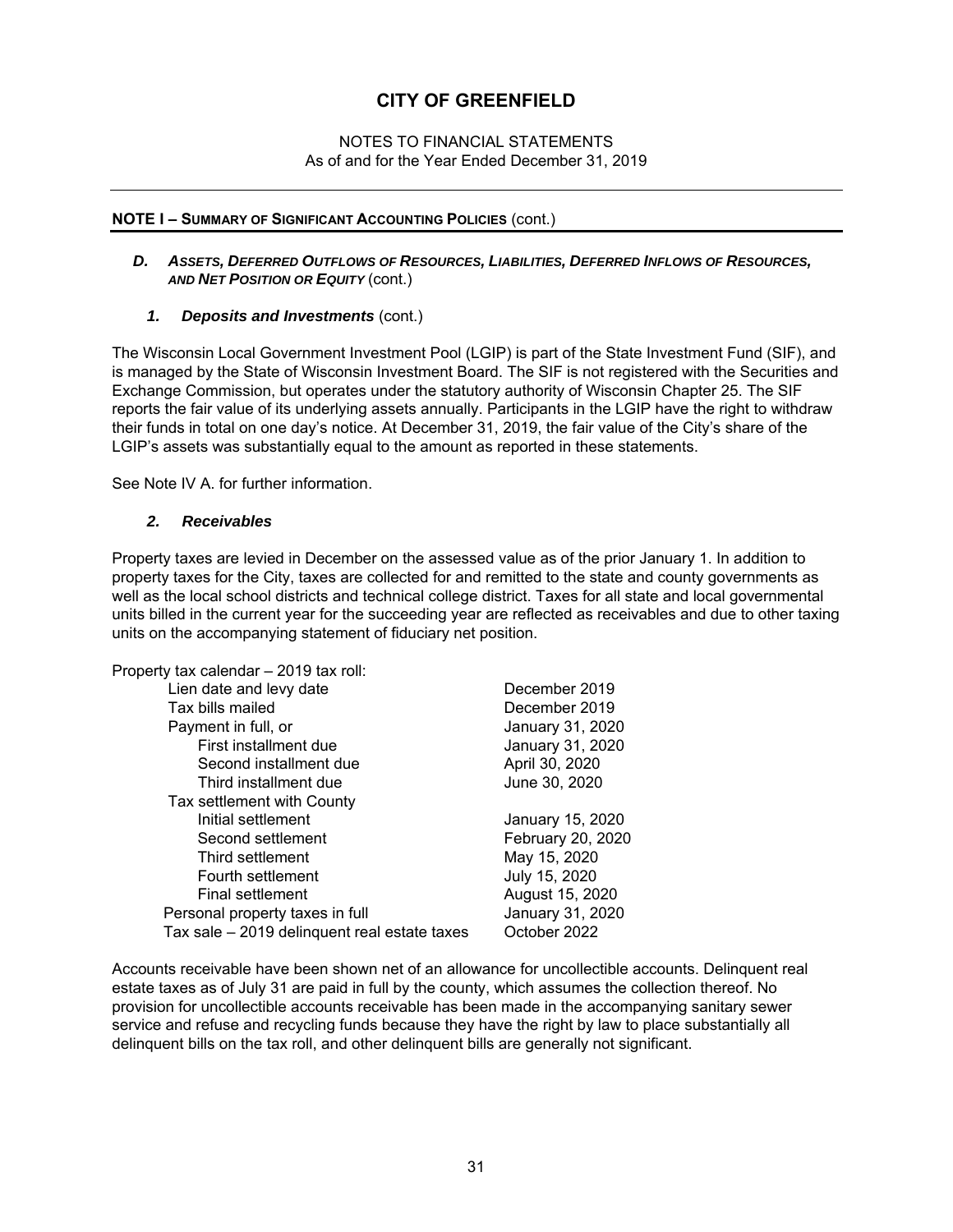### NOTES TO FINANCIAL STATEMENTS As of and for the Year Ended December 31, 2019

### **NOTE I – SUMMARY OF SIGNIFICANT ACCOUNTING POLICIES** (cont.)

### *D. ASSETS, DEFERRED OUTFLOWS OF RESOURCES, LIABILITIES, DEFERRED INFLOWS OF RESOURCES, AND NET POSITION OR EQUITY* (cont.)

### 2. Receivables (cont.)

The City provides sanitary and storm sewer services to customers primarily within the municipal boundaries. Sanitary sewer fund customers are billed on a quarterly basis in the month following the last day of each calendar quarter, payable within 22 days at rates established by the Milwaukee Metropolitan Sewage District and the City. The storm sewer bills are based on an equivalency charge. Delinquent balances at the time of the property tax lien date are placed on the customers' tax bill and collected through the normal tax collection process.

During the course of operations, transactions occur between individual funds that may result in amounts owed between funds. Short-term interfund loans are reported as "due to and from other funds." Long-term interfund loans (noncurrent portion) are reported as "advances from and to other funds." Interfund receivables and payables between funds within governmental activities are eliminated in the statement of net position. Any residual balances outstanding between the governmental activities and business-type activities are reported in the governmental-wide financial statements as internal balances.

### *3. Prepaid Items*

Certain payments to vendors reflect costs applicable to future accounting periods and are recorded as prepaid items in both government-wide and fund financial statements.

### *4. Restricted Assets*

Mandatory segregations of assets are presented as restricted assets. Such segregations are required by bond agreements and other external parties. Current liabilities payable from these restricted assets are so classified. The excess of restricted assets over current liabilities payable from restricted assets will be used first for retirement of related long-term debt. The remainder, if generated from earnings, is shown as restricted net position.

### *5. Capital Assets*

### *Government–Wide Statements*

Capital assets, which include property, plant and equipment, are reported in the government-wide financial statements. Capital assets are defined by the government as assets with an initial cost of more than \$5,000 for all capital assets, and an estimated useful life in excess of 1 year. All capital assets are valued at historical cost or estimated historical cost if actual amounts are unavailable. Donated capital assets are recorded at their estimated fair value at the date of donation.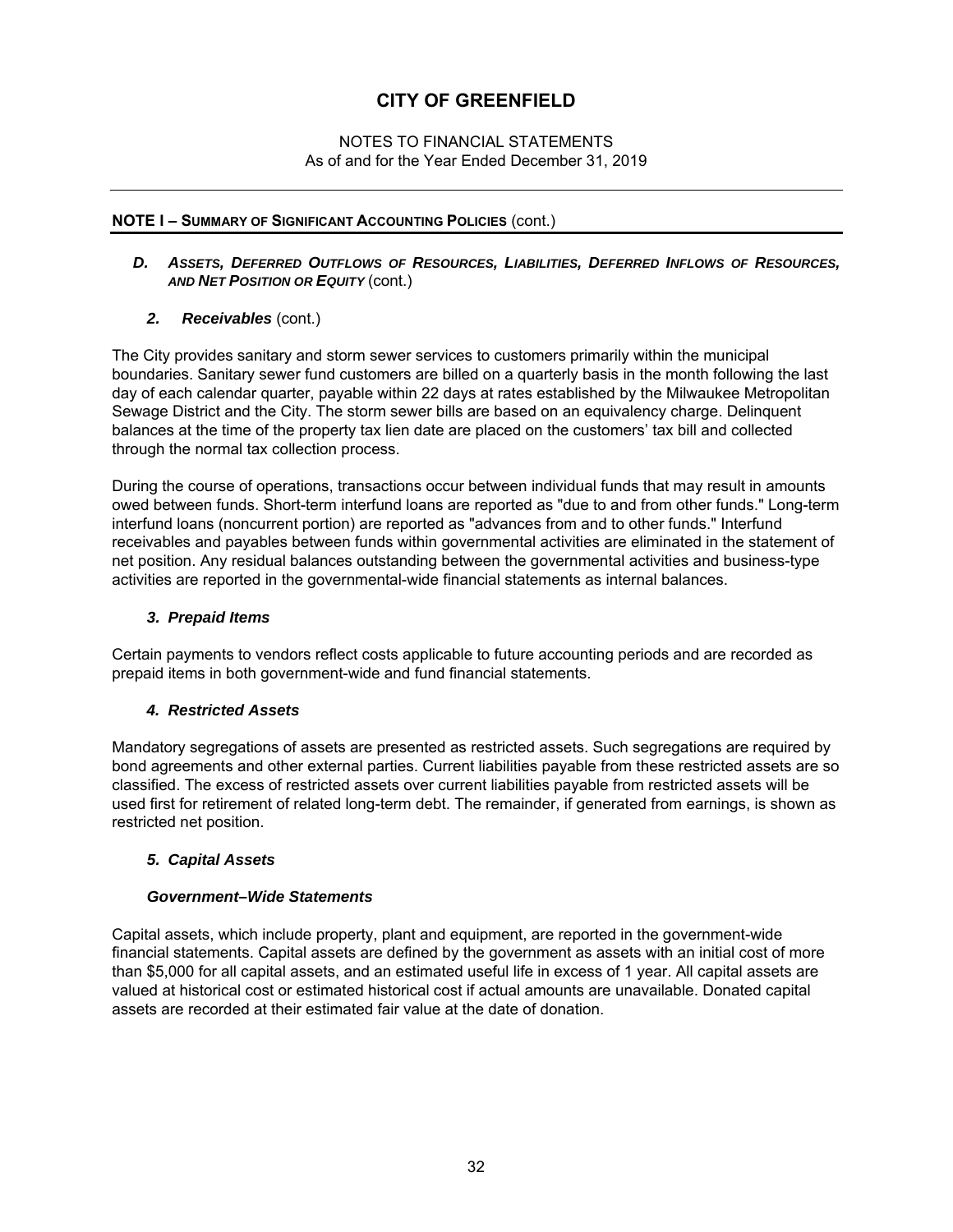# NOTES TO FINANCIAL STATEMENTS As of and for the Year Ended December 31, 2019

## **NOTE I – SUMMARY OF SIGNIFICANT ACCOUNTING POLICIES** (cont.)

# *D. ASSETS, DEFERRED OUTFLOWS OF RESOURCES, LIABILITIES, DEFERRED INFLOWS OF RESOURCES, AND NET POSITION OR EQUITY* (cont.)

*5. Capital Assets* (cont.)

Additions to and replacements of capital assets of business-type activities are recorded at original cost, which includes material, labor, overhead, and an allowance for the cost of funds used during construction when significant. For tax-exempt debt, the amount of interest capitalized equals the interest expense incurred during construction netted against any interest revenue from temporary investment of borrowed funds. No net interest was capitalized during the current year. The cost of renewals and betterments relating to retirement units is added to plant accounts. The cost of property replaced, retired or otherwise disposed of, is deducted from plant accounts and, generally, together with removal costs less salvage, is charged to accumulated depreciation.

Depreciation of all exhaustible capital assets is recorded as an allocated expense in the statement of activities, with accumulated depreciation reflected in the statement of net position. Depreciation is provided over the assets' estimated useful lives using the straight-line method of depreciation. The range of estimated useful lives by type of asset is as follows:

| Land improvements       | 15 Years       |
|-------------------------|----------------|
| Infrastructure          | 50 - 100 Years |
| <b>Buildings</b>        | 50 Years       |
| Machinery and equipment | 3 - 45 Years   |
| Library collection      | 7 - 20 Years   |
| Utility system          | 50 - 100 Years |
| Intangibles             | 10 Years       |

## *Fund Financial Statements*

In the fund financial statements, capital assets used in governmental fund operations are accounted for as capital outlay expenditures of the governmental fund upon acquisition. Capital assets used in proprietary fund operations are accounted for the same way as in the government-wide statements.

## *6. Deferred Inflows of Resources*

A deferred inflow of resources represents an acquisition of net position/fund balance that applies to a future period and therefore will not be recognized as an inflow of resources (revenue) until that future time.

## *7. Deferred Outflows of Resources*

A deferred outflow of resources represents a consumption of net position/fund balance that applies to a future period and will not be recognized as an outflow of resources (expense/expenditure) until that future time.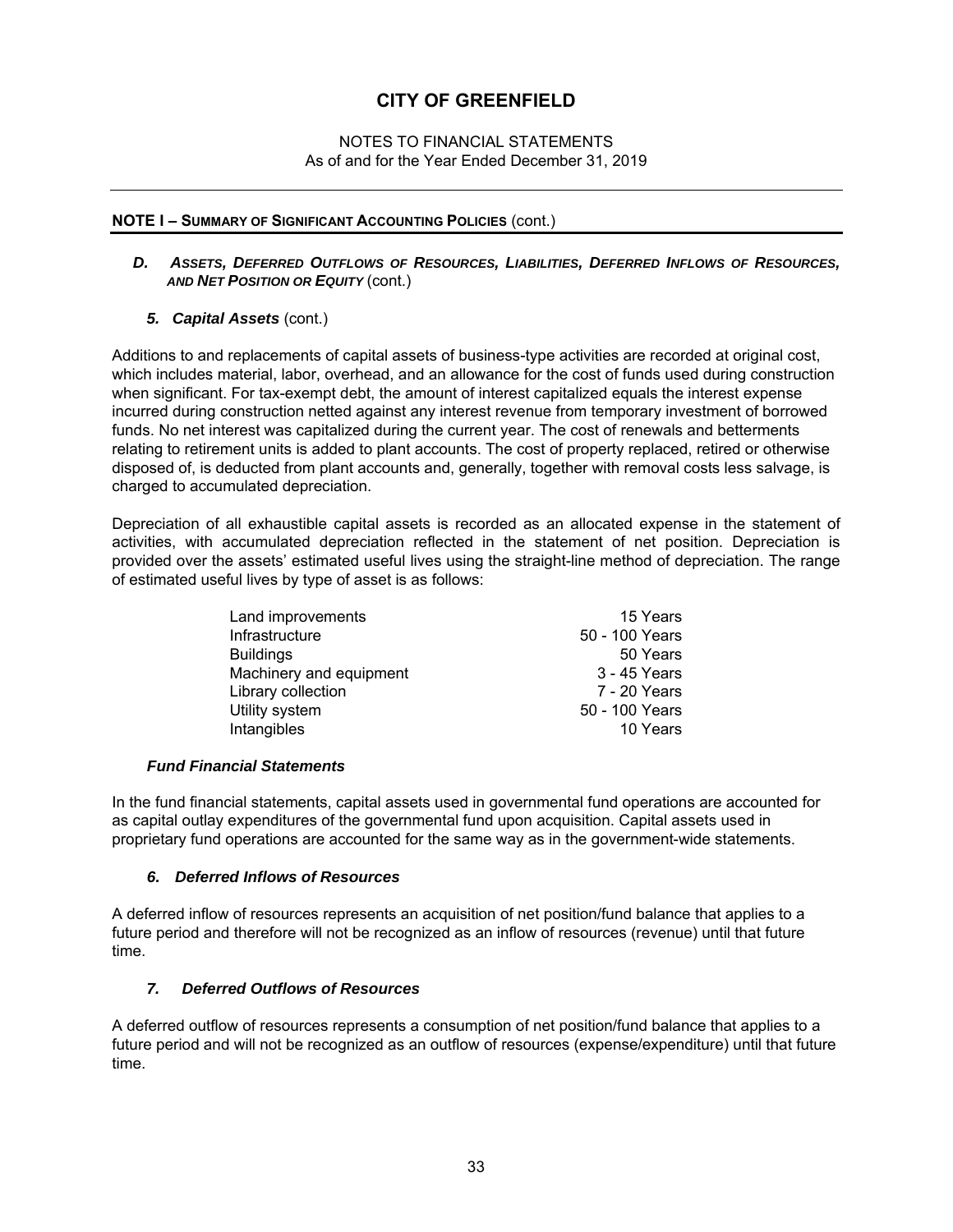# NOTES TO FINANCIAL STATEMENTS As of and for the Year Ended December 31, 2019

## **NOTE I – SUMMARY OF SIGNIFICANT ACCOUNTING POLICIES** (cont.)

# *D. ASSETS, DEFERRED OUTFLOWS OF RESOURCES, LIABILITIES, DEFERRED INFLOWS OF RESOURCES, AND NET POSITION OR EQUITY* (cont.)

# *8. Compensated Absences*

Under terms of employment, employees are granted sick leave and vacations in varying amounts. Only benefits considered to be vested are disclosed in these statements.

All vested vacation pay is accrued when incurred in the government-wide financial statements. A liability for these amounts is reported in governmental funds only if they have matured, for example, as a result of employee resignations and retirements, and are payable with expendable available resources.

Payments for vacation and sick leave will be made at rates in effect when the benefits are used. Accumulated vacation and sick liabilities at December 31, 2019 are determined on the basis of current salary rates and include salary related payments.

The City's policy generally allows sick leave benefits to be earned at the rate of one day for each month of employment, up to a maximum of 225 days. Upon retirement, an employee with at least 15 years of service is paid 50% of their accumulated sick leave up to a maximum of 75 days.

# *9. Long-Term Obligations/Conduit Debt*

All long-term obligations to be repaid from governmental and business-type resources are reported as liabilities in the government-wide statements. The long-term obligation consists primarily of notes and bonds payable and vested compensated absences.

Long-term obligations for governmental funds are not reported as liabilities in the fund financial statements. The face values of debts are reported as other financing sources and payments of principal and interest are reported as expenditures. The accounting in proprietary funds is the same as it is in the government-wide statements.

The City has approved the issuance of industrial revenue bonds (IRB) for the benefit of private business enterprises. IRB's are secured by mortgages or revenue agreements on the associated projects, and do not constitute indebtedness of the City. Accordingly, the bonds are not reported as liabilities in the accompanying financial statements. The total amount of IRB's outstanding at the end of the year is approximately \$7,785,000 made up of two issues.

# *10. Equity Classifications*

# *Government–Wide Statements*

Equity is classified as net position and displayed in three components:

a. Net investment in capital assets – Consists of capital assets including restricted capital assets, net of accumulated depreciation and reduced by the outstanding balances (excluding unspent debt proceeds) of any bonds, mortgages, notes, or other borrowings that are attributable to the acquisition, construction, or improvement of those assets.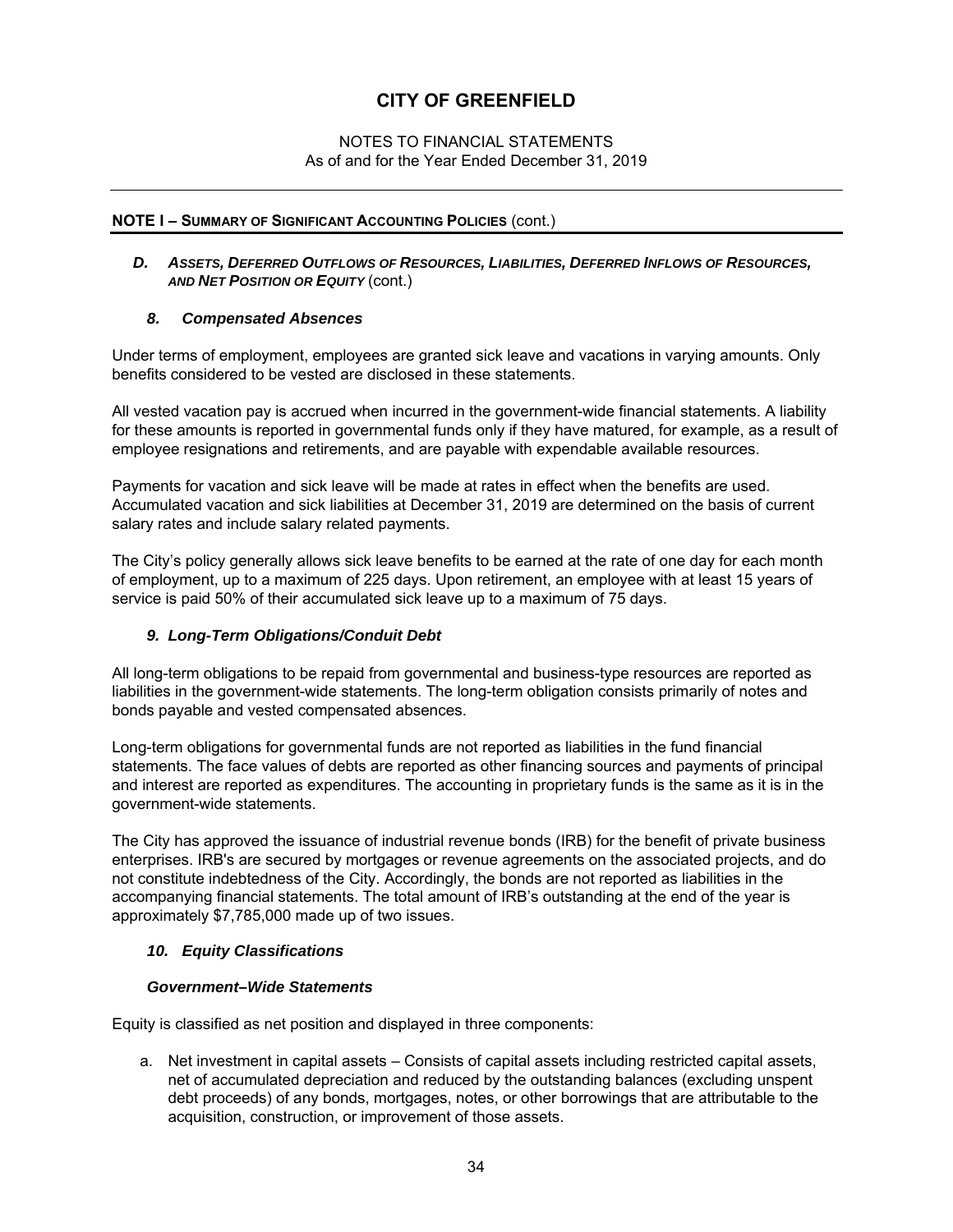## NOTES TO FINANCIAL STATEMENTS As of and for the Year Ended December 31, 2019

### **NOTE I – SUMMARY OF SIGNIFICANT ACCOUNTING POLICIES** (cont.)

*D. ASSETS, DEFERRED OUTFLOWS OF RESOURCES, LIABILITIES, DEFERRED INFLOWS OF RESOURCES, AND NET POSITION OR EQUITY* (cont.)

## *10. Equity Classifications* (cont.)

- b. Restricted net position Consists of net position with constraints placed on their use either by 1) external groups such as creditors, grantors, contributors, or laws or regulations of other governments or, 2) law through constitutional provisions or enabling legislation.
- c. Unrestricted net position All other net positions that do not meet the definition of "restricted" or "net investment in capital assets."

When both restricted and unrestricted resources are available for use, it is the City's policy to use restricted resources first, then unrestricted resources as they are needed.

## *Fund Statements*

Governmental fund balances are displayed as follows:

- a. Nonspendable Includes fund balance amounts that cannot be spent either because they are not in spendable form or because legal or contractual requirements require them to be maintained intact.
- b. Restricted Consists of fund balances with constraints placed on their use either by 1) external groups such as creditors, grantors, contributors, or laws or regulations of other governments or 2) law through constitutional provisions or enabling legislation.
- c. Committed Includes fund balance amounts that are constrained for specific purposes that are internally imposed by the government through formal action of the highest level of decision making authority. Fund balance amounts are committed through a formal action (ordinance, resolution, motion) of the common council. This formal action must occur prior to the end of the reporting period, but the amount of the commitment, which will be subject to the constraints, may be determined in the subsequent period. Any changes to the constraints imposed require the same formal action of the common council that originally created the commitment.
- d. Assigned Includes spendable fund balance amounts that are intended to be used for specific purposes that are not considered restricted or committed. Fund balance may be assigned through the following; 1) The City has adopted a financial policy authorizing the Finance Director to assign amounts for a specific purpose. 2) All remaining positive spendable amounts in governmental funds, other than the general fund, that are neither restricted nor committed. Assignments may take place after the end of the reporting period.
- e. Unassigned Includes residual positive fund balance within the general fund which has not been classified within the other above mentioned categories. Unassigned fund balance may also include negative balances for any governmental fund if expenditures exceed amounts restricted, committed, or assigned for those purposes.

Proprietary fund equity is classified the same as in the government-wide statements.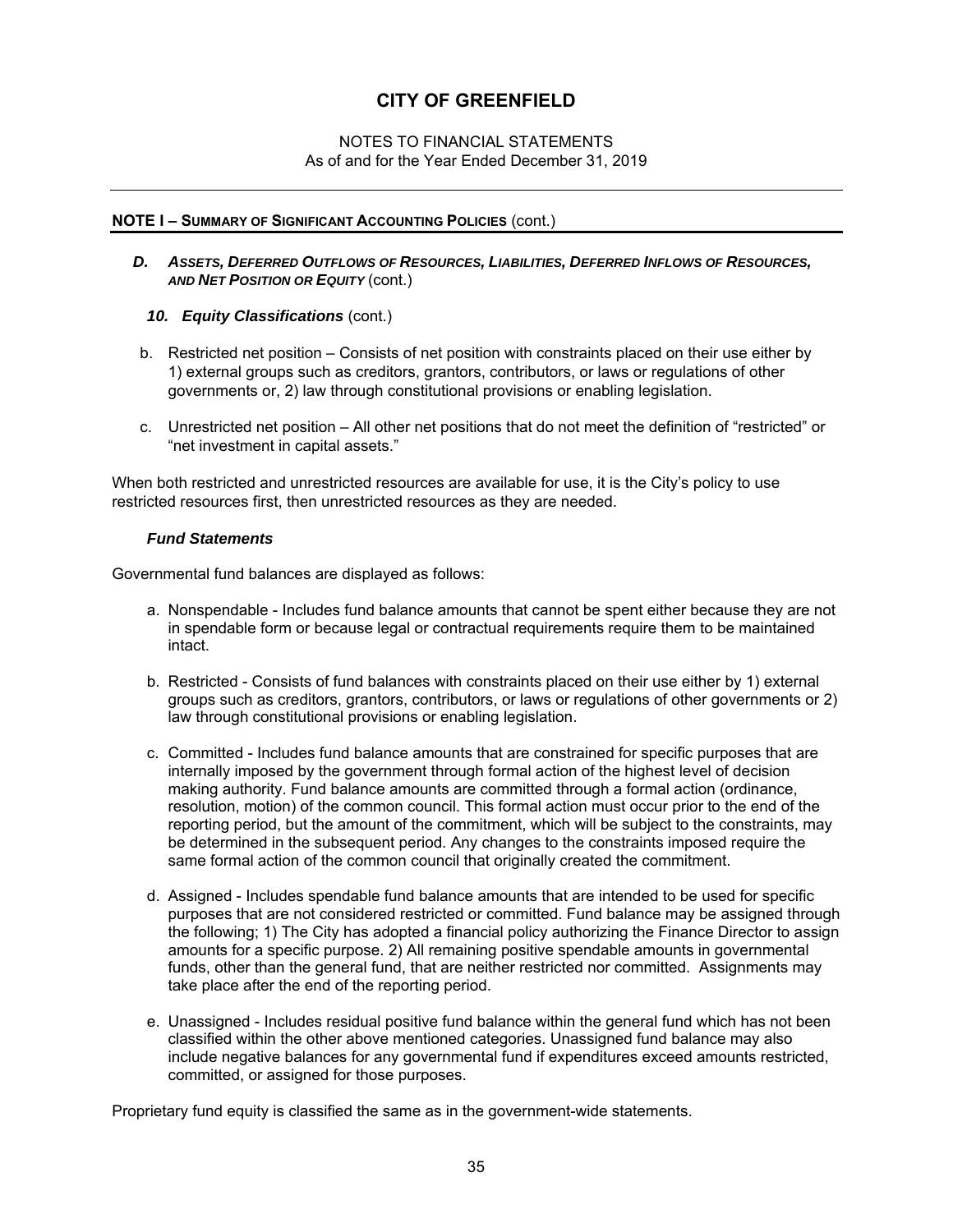# NOTES TO FINANCIAL STATEMENTS As of and for the Year Ended December 31, 2019

## **NOTE I – SUMMARY OF SIGNIFICANT ACCOUNTING POLICIES** (cont.)

*D. ASSETS, DEFERRED OUTFLOWS OF RESOURCES, LIABILITIES, DEFERRED INFLOWS OF RESOURCES, AND NET POSITION OR EQUITY* (cont.)

# *10. Equity Classifications* (cont.)

# *Fund Statements (cont.)*

The City considers restricted amounts to be spent first when both restricted and unrestricted fund balance is available unless there are legal documents / contracts that prohibit doing this, such as in grant agreements requiring dollar for dollar spending. Additionally, the City would first use committed, then assigned and lastly unassigned amounts of unrestricted fund balance when expenditures are made.

The City has a formal minimum fund balance policy. That policy is to maintain a working capital reserve to pay for needs caused by unforeseen emergencies. This reserve will be maintained at an amount of not less than 20% of the subsequent year's general fund budgeted expenditures. The balance at year end was \$7,149,645 or 25% of the subsequent year's general fund budgeted expenditures, and is included in unassigned general fund fund balance.

# *11. Land Held For Resale*

Periodically, the City purchases land held for resale. In both the fund financial statements and the government wide financial statements these items are reported at the fair market value of the property.

# *12. Pension*

For purposes of measuring the net pension asset (liability), deferred outflows of resources and deferred inflows of resources related to pensions, and pension expense, information about the fiduciary net position of the Wisconsin Retirement System (WRS) and additions to/deductions from WRS' fiduciary net position have been determined on the same basis as they are reported by WRS. For this purpose, benefit payments (including refunds of employee contributions) are recognized when due and payable in accordance with the benefit terms. Investments are reported at fair value.

# *13. Postemployment Benefits Other Than Pensions (OPEB)*

For purposes of measuring the total OPEB liability, deferred outflows of resources and deferred inflows of resources related to OPEB, and OPEB expense, the City OPEB Plan recognizes benefit payments when due and payable in accordance with the benefit terms.

The fiduciary net position of the Local Retiree Life Insurance Fund (LRLIF) has been determined using the flow of economic resources measurement focus and the accrual basis of accounting. This includes for purposes of measuring the net OPEB liability, deferred outflows of resources and deferred inflows of resources related to other post-employment benefits, OPEB expense, and information about the fiduciary net position of the LRLIF and additions to/deductions from LRLIFs fiduciary net position have been determined on the same basis as they are reported by LRLIF. For this purpose, benefit payments (including refunds of employee contributions) are recognized when due and payable in accordance with the benefit terms. Investments are reported at fair value.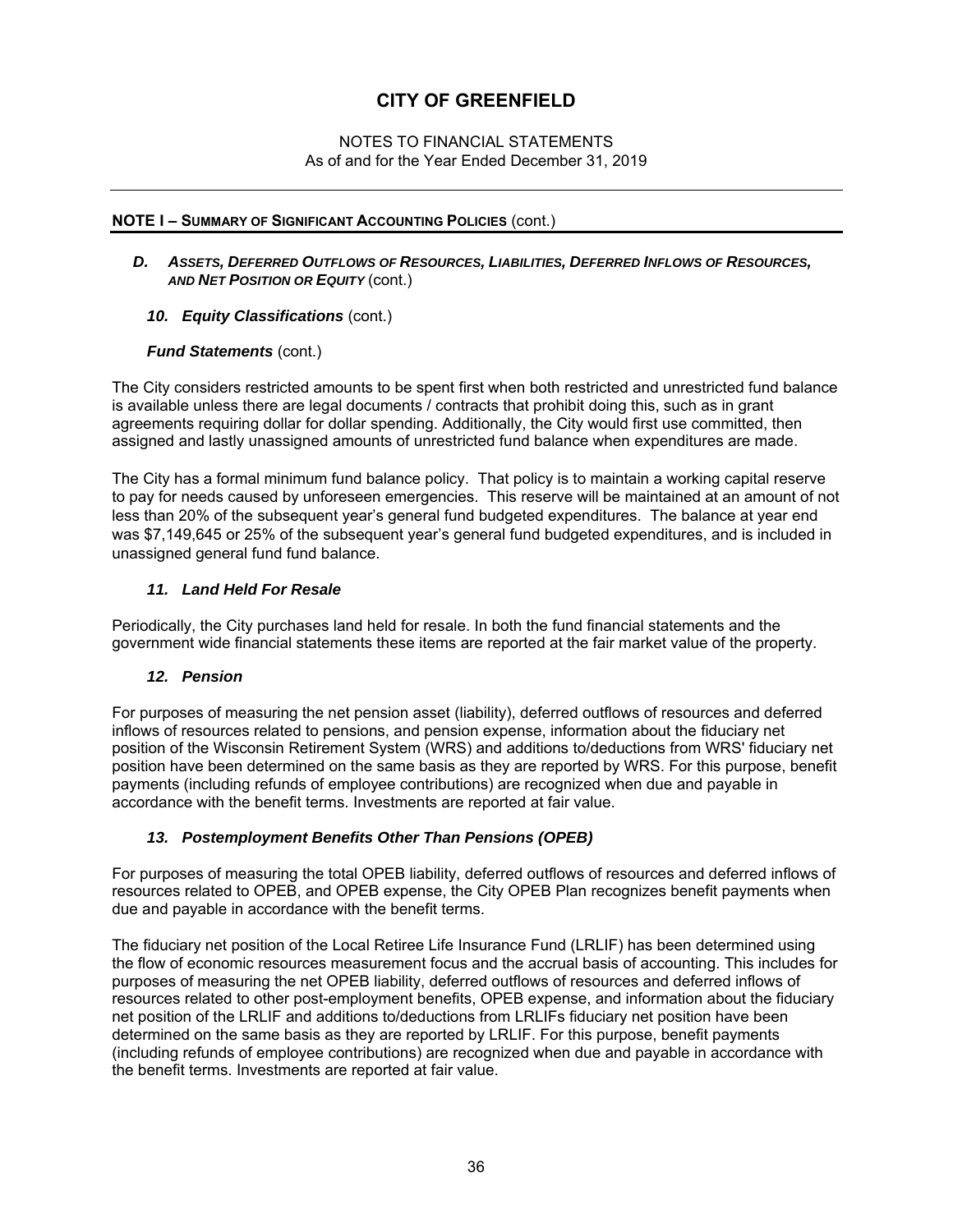# NOTES TO FINANCIAL STATEMENTS As of and for the Year Ended December 31, 2019

### **NOTE II – RECONCILIATION OF GOVERNMENT–WIDE AND FUND FINANCIAL STATEMENTS**

## A. EXPLANATION OF CERTAIN DIFFERENCES BETWEEN THE GOVERNMENTAL FUND BALANCE SHEET AND *THE STATEMENT OF NET POSITION*

The governmental fund balance sheet includes a reconciliation between fund balance - total governmental funds and net position - governmental activities as reported in the government-wide statement of net position. The details of this reconciliation include the following items.

Capital assets used in governmental funds are not financial resources and, therefore, are not reported in the funds.

| Land and land improvements                  | S | 2,920,972      |
|---------------------------------------------|---|----------------|
| Construction in progress                    |   | 7,588,819      |
| Other capital assets                        |   | 153,584,894    |
| Less: Accumulated depreciation/amortization |   | (55, 676, 564) |
| <b>Combined Adjustment for</b>              |   |                |
| <b>Capital Assets</b>                       |   | 108,418,121    |

Long-term liabilities applicable to the City's governmental activities are not due and payable in the current period, and accordingly, are not reported as fund liabilities. Interest on long-term debt is not accrued in governmental funds, but rather is recognized as an expenditure when due. All liabilities**–**both current and long-term**–**are reported in the statement of net position.

| General obligation debt                                 | \$<br>79,904,533 |
|---------------------------------------------------------|------------------|
| Compensated absences                                    | 1,909,882        |
| <b>Total OPEB - Health</b>                              | 19,527,499       |
| Total OPEB - LRLIF                                      | 621,691          |
| Accrued interest payable                                | 599,408          |
| <b>Combined Adjustment for</b><br>Long-Term Liabilities | 102,563,013      |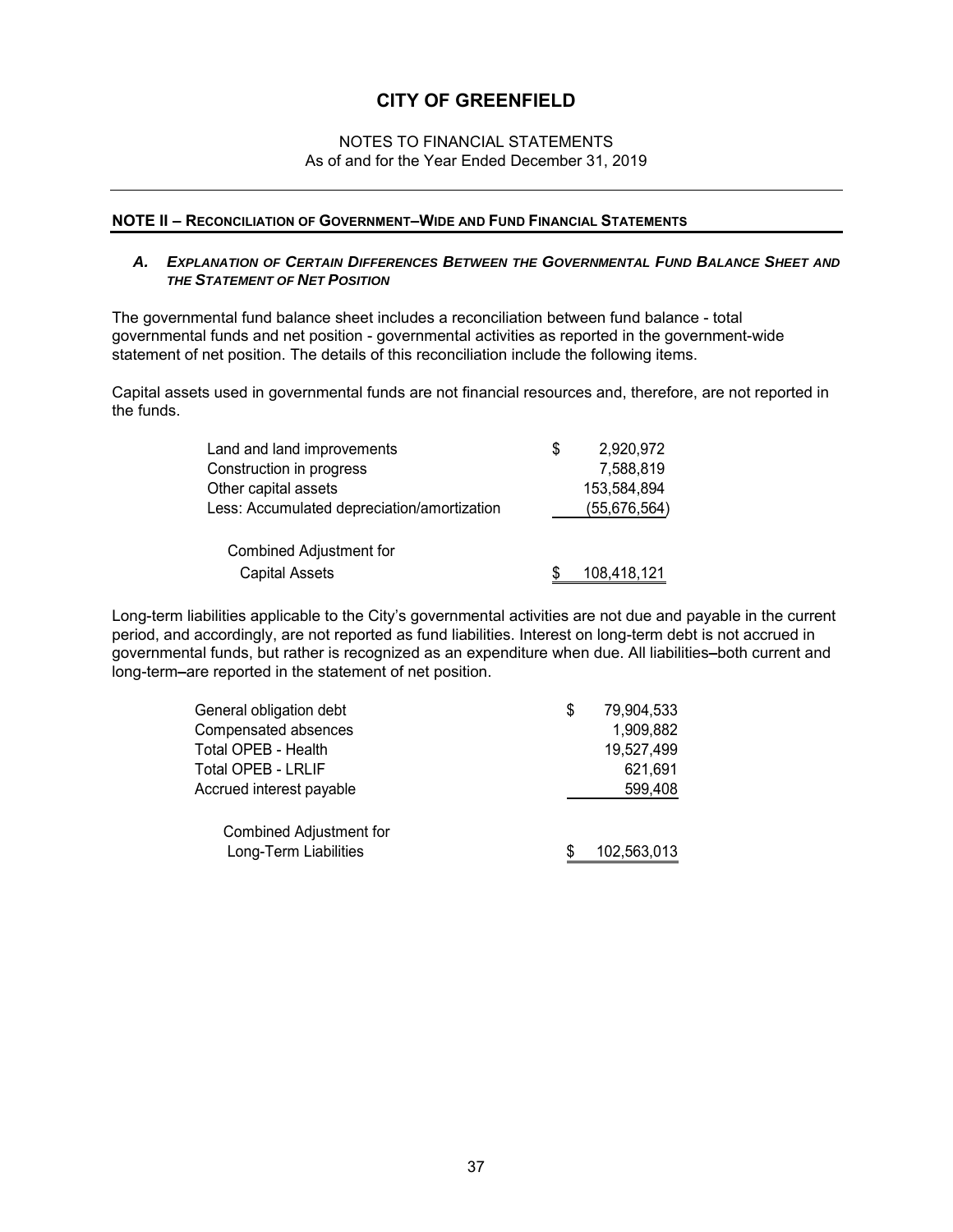# NOTES TO FINANCIAL STATEMENTS As of and for the Year Ended December 31, 2019

### **NOTE III – STEWARDSHIP, COMPLIANCE, AND ACCOUNTABILITY**

### *A. BUDGETARY INFORMATION*

Budgetary information is derived from the annual operating budget and is presented using the same basis of accounting for each fund as described in Note I.C.

A budget has been adopted for all funds of the City. These budgets are adopted in accordance with State Statutes and prepared on a basis consistent with generally accepted accounting principles.

The budgeted amounts presented reflect the original approved budget since no amendments were approved. Department heads may authorize transfers of budgeted amounts within departments for transfers under \$10,000. Budget transfers over \$10,000 require approval from the department head and the finance director. Budget transfers less than \$50,000 within an activity level also require the approval of the mayor or finance committee chairperson. Budget transfers from fund balance, contingency funds, and between funds must be approved by a two-thirds common council action. Budget transfers within an expenditure category greater than \$50,000 requires a majority of the common council. All appropriations lapse at year-end. Budgetary control is exercised at the individual fund level for all funds.

## *B. EXCESS EXPENDITURES OVER APPROPRIATIONS*

The following funds had an excess of expenditures over appropriations during the year.

|                                      |                              |    |                            |               | Excess Expenditures Over |  |
|--------------------------------------|------------------------------|----|----------------------------|---------------|--------------------------|--|
| Funds                                | <b>Budgeted Expenditures</b> |    | <b>Actual Expenditures</b> | <b>Budget</b> |                          |  |
| Special Revenue Funds -              |                              |    |                            |               |                          |  |
| Library                              | \$<br>1368.932               | Ŝ. | 1395.577                   | \$            | 26,645                   |  |
| Grants                               | 142,250                      |    | 181.003                    |               | 38,753                   |  |
| Law Enforcement                      | 10.000                       |    | 132.541                    |               | 122,541                  |  |
| Park, Recreation and Service Program | 759,550                      |    | 950,706                    |               | 191,156                  |  |
| TID'S                                | 2,063,977                    |    | 2,555,398                  |               | 491,421                  |  |
| <b>Park Community Center</b>         | 50,600                       |    | 80.824                     |               | 30,224                   |  |
| Quality of Life                      | 94,300                       |    | 116,800                    |               | 22,500                   |  |
| Information Technology Services      | 15.000                       |    | 17.916                     |               | 2,916                    |  |
| Debt Service Fund                    | 6,266,839                    |    | 9,643,551                  |               | 3,376,712                |  |
| Capital Projects Funds -             |                              |    |                            |               |                          |  |
| Capital Improvments                  | 3,475,000                    |    | 3,917,882                  |               | 442,882                  |  |
| Capital Equipment                    | 807.800                      |    | 1,208,785                  |               | 400.985                  |  |

The City controls expenditures at the function level for the general fund and the fund level for every other fund. Some individual functions experienced expenditures which exceeded appropriations. The detail of those items can be found in the City's year-end budget to actual report.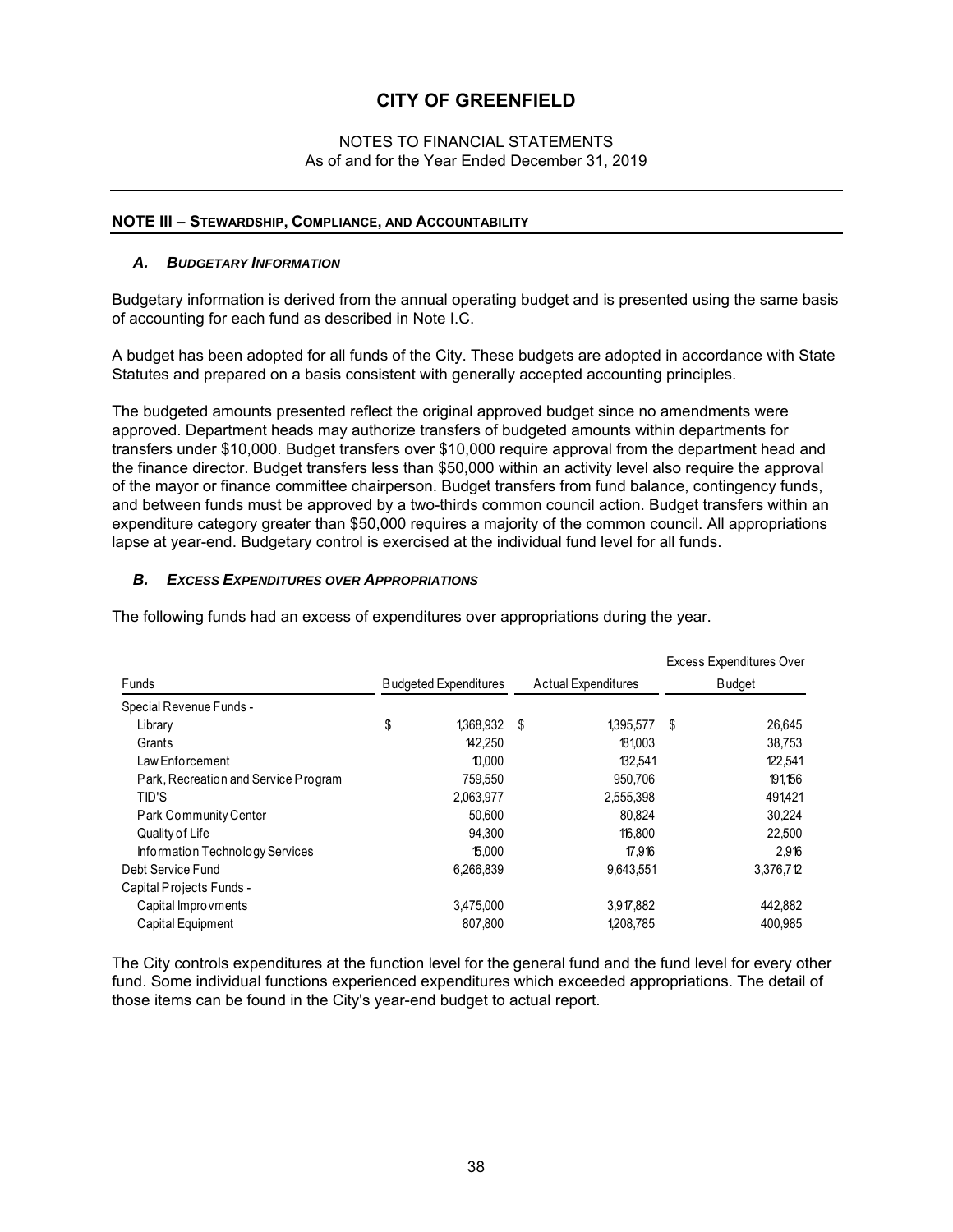# NOTES TO FINANCIAL STATEMENTS As of and for the Year Ended December 31, 2019

## **NOTE III – STEWARDSHIP, COMPLIANCE, AND ACCOUNTABILITY** (cont.)

# *C. LIMITATIONS ON THE CITY'S TAX LEVY*

Wisconsin law limits the City's future tax levies. Generally the City is limited to its prior tax levy dollar amount (excluding TIF Districts), increased by the greater of the percentage change in the City's equalized value due to new construction or zero percent. Changes in debt service from one year to the next are generally exempt from this limit with certain exceptions. The City is required to reduce its allowable levy by the estimated amount of fee revenue it collects for certain services, if those services were funded in 2013 by the property tax levy. Levies can be increased above the allowable limits if the amount is approved by referendum.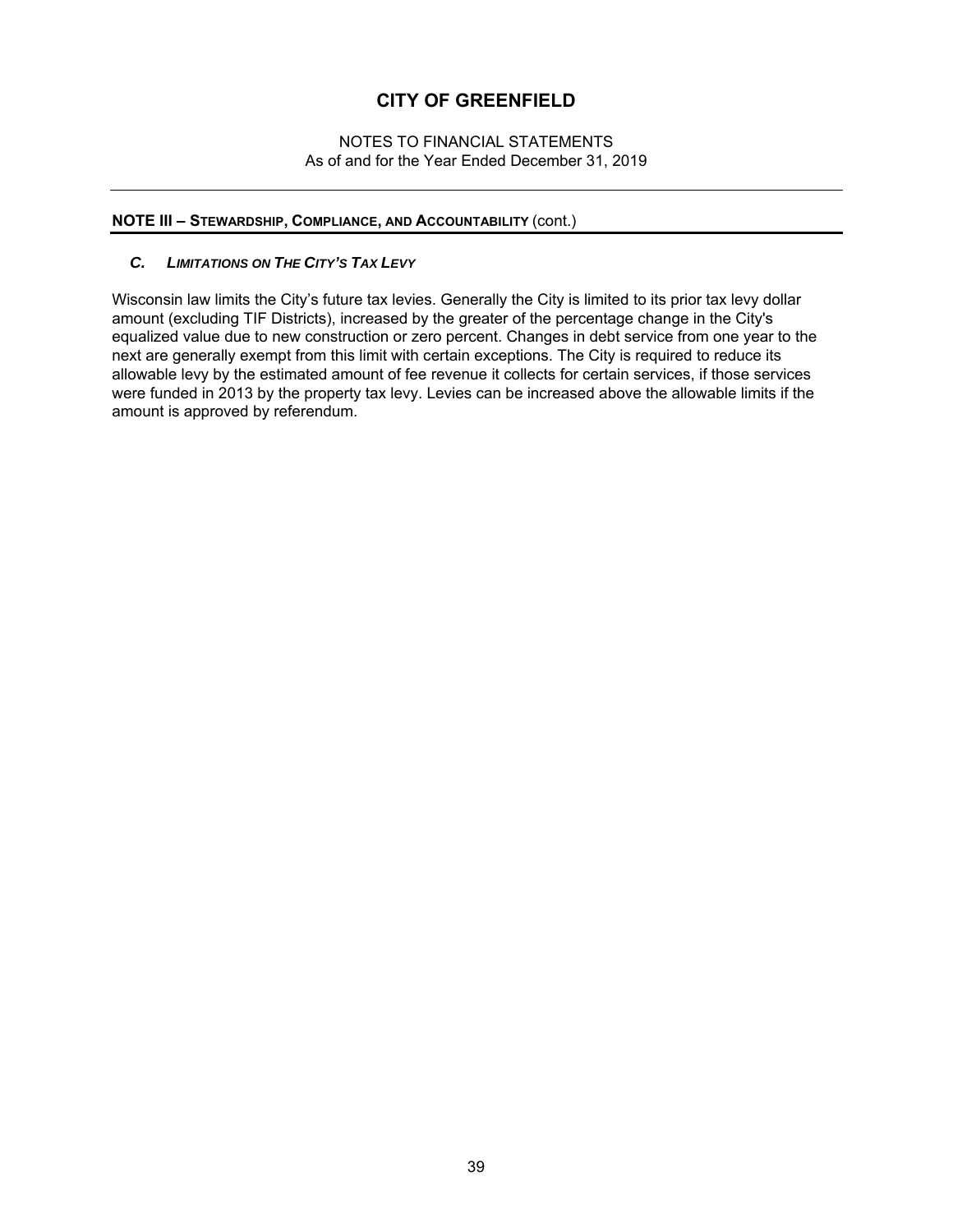# NOTES TO FINANCIAL STATEMENTS As of and for the Year Ended December 31, 2019

## **NOTE IV – DETAILED NOTES ON ALL FUNDS**

### *A. DEPOSITS AND INVESTMENTS*

The City's deposits and investments at year end were comprised of the following:

|                                                                                                                  | Carrying<br>Value             | Statement<br><b>Balances</b> |            | <b>Associated Risks</b>                                                                             |
|------------------------------------------------------------------------------------------------------------------|-------------------------------|------------------------------|------------|-----------------------------------------------------------------------------------------------------|
|                                                                                                                  |                               |                              |            |                                                                                                     |
| <b>Demand Deposits</b><br>Certificates of deposit - negotiable                                                   | \$<br>33,629,816<br>3,990,525 | \$                           |            | 33,798,247 Custodial credit risk<br>3,990,525 Credit, interest rate, and<br>concentration of credit |
| U.S. Treasury Notes                                                                                              | 2,027,934                     |                              |            | 2,027,934 Custodial credit and interest rate<br>risk                                                |
| U.S. Agencies                                                                                                    | 4,203,489                     |                              | 4,203,489  | Custodial credit, credit,<br>concentration of credit, and<br>interest rate risk                     |
| <b>Municipal Securities</b>                                                                                      | 1,428,943                     |                              |            | 1,428,943 Custodial credit, credit,<br>concentration of credit, and<br>interest rate risk           |
| Corporate Bonds                                                                                                  | 861,744                       |                              |            | 861,744 Custodial credit, credit, interest<br>rate, and concentration of credit<br>risk             |
| <b>LGIP</b>                                                                                                      | 22,222,718                    |                              | 22,222,718 | Credit risk                                                                                         |
| Petty cash                                                                                                       | 4,550                         |                              |            | Not applicable                                                                                      |
| <b>Total Deposits and Investments</b>                                                                            | \$<br>68,369,719              | \$                           | 68,533,600 |                                                                                                     |
| Reconciliation to financial statements<br>Per statement of net position:                                         |                               |                              |            |                                                                                                     |
| Unrestricted cash and investments<br>Restricted cash and investments<br>Per statement of fiduciary net position: | \$<br>46,317,553<br>82,922    |                              |            |                                                                                                     |
| custodial funds                                                                                                  | 21,969,244                    |                              |            |                                                                                                     |
| <b>Total Deposits and Investments</b>                                                                            | \$<br>68,369,719              |                              |            |                                                                                                     |

Deposits in each local and area bank are insured by the FDIC in the amount of \$250,000 for time and savings accounts (including NOW accounts) and \$250,000 for demand deposit accounts (interest-bearing and noninterest-bearing). In addition, if deposits are held in an institution outside of the state in which the government is located, insured amounts are further limited to a total of \$250,000 for the combined amount of all deposit accounts.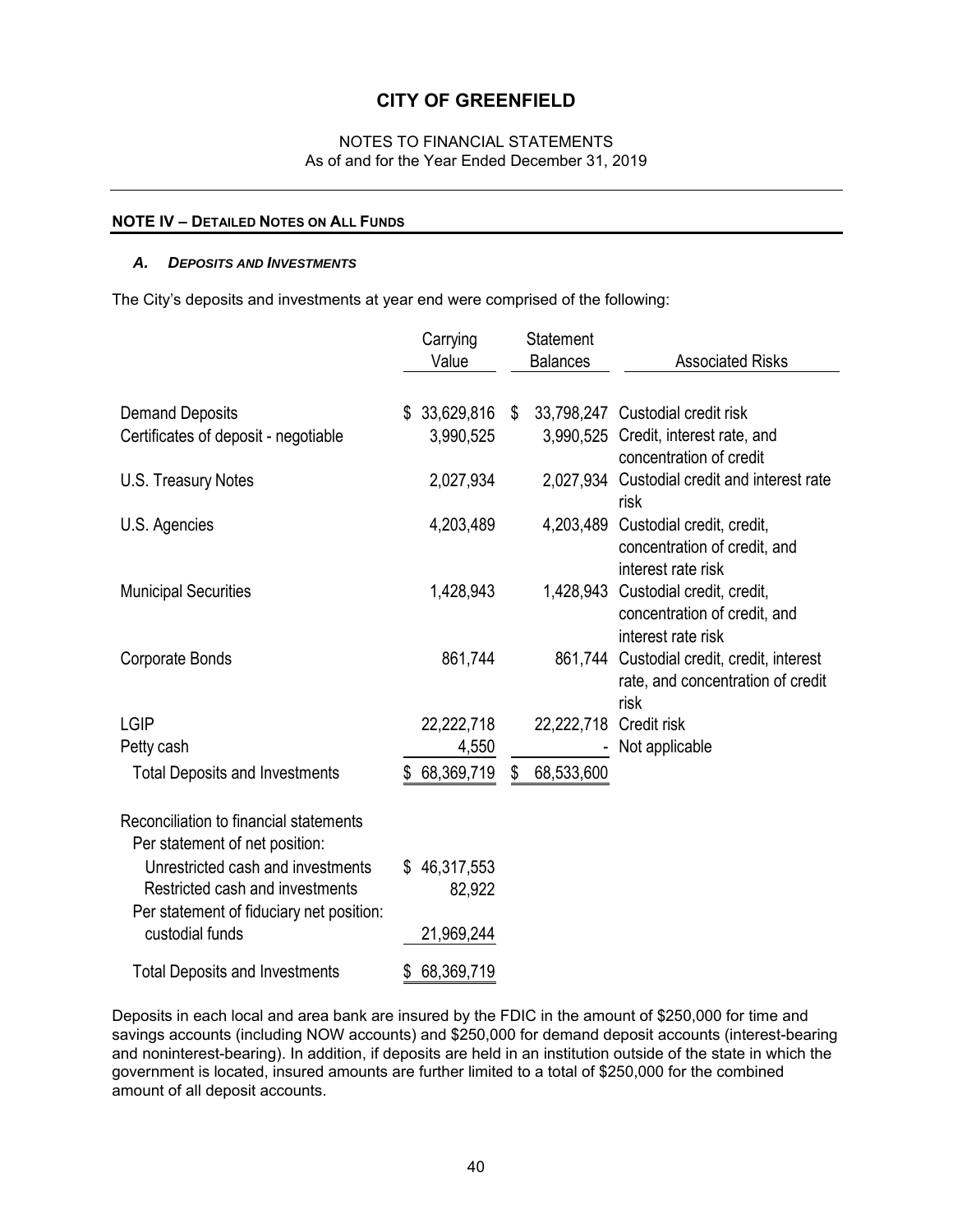## NOTES TO FINANCIAL STATEMENTS As of and for the Year Ended December 31, 2019

### **NOTE IV – DETAILED NOTES ON ALL FUNDS** (cont.)

### A. DEPOSITS AND **INVESTMENTS** (cont.)

Bank accounts are also insured by the State Deposit Guarantee Fund in the amount of \$400,000. However, due to the nature of this fund, recovery of material principal losses may not be significant to individual municipalities. This coverage has been considered in computing custodial credit risk.

The City maintains a collateral agreement with Associated Bank. At December 31, 2019, the bank has pledged various government securities in the amount of \$37,426,740 to secure the City's deposits.

### *Custodial Credit Risk*

Deposits – Custodial credit risk is the risk that in the event of a financial institution failure, the City's deposits may not be returned to the city.

As of December 31, 2019**,** \$888,440 of the City's total demand deposit bank balances of \$33,798,247 was uninsured and uncollateralized.

Investments – For an investment, custodial credit risk is the risk that, in the event of the failure of the counterparty, the City will not be able to recover the value of its investments or collateral securities that are in the possession of an outside party.

The City does not have any investments exposed to custodial credit risk.

## *Credit Risk*

Credit risk is the risk that an issuer or the other counterparty to an investment will not fulfill its obligation.

As of December 31, 2019, the City's investments were rated as follows:

|                             |                   | Moody's Investor |
|-----------------------------|-------------------|------------------|
| Investment Type             | Standard & Poor's | Service          |
| U.S. Agencies               | A++ - A+          | Aaa              |
| <b>Municipal Securities</b> | $AA - AAA - A+$   | Aaa - Aa2        |
| Corporate Bonds             | AA- - AAA - A+    | Aaa - Aa3        |

The City also holds investments in the LGIP which is an external pool that is not rated.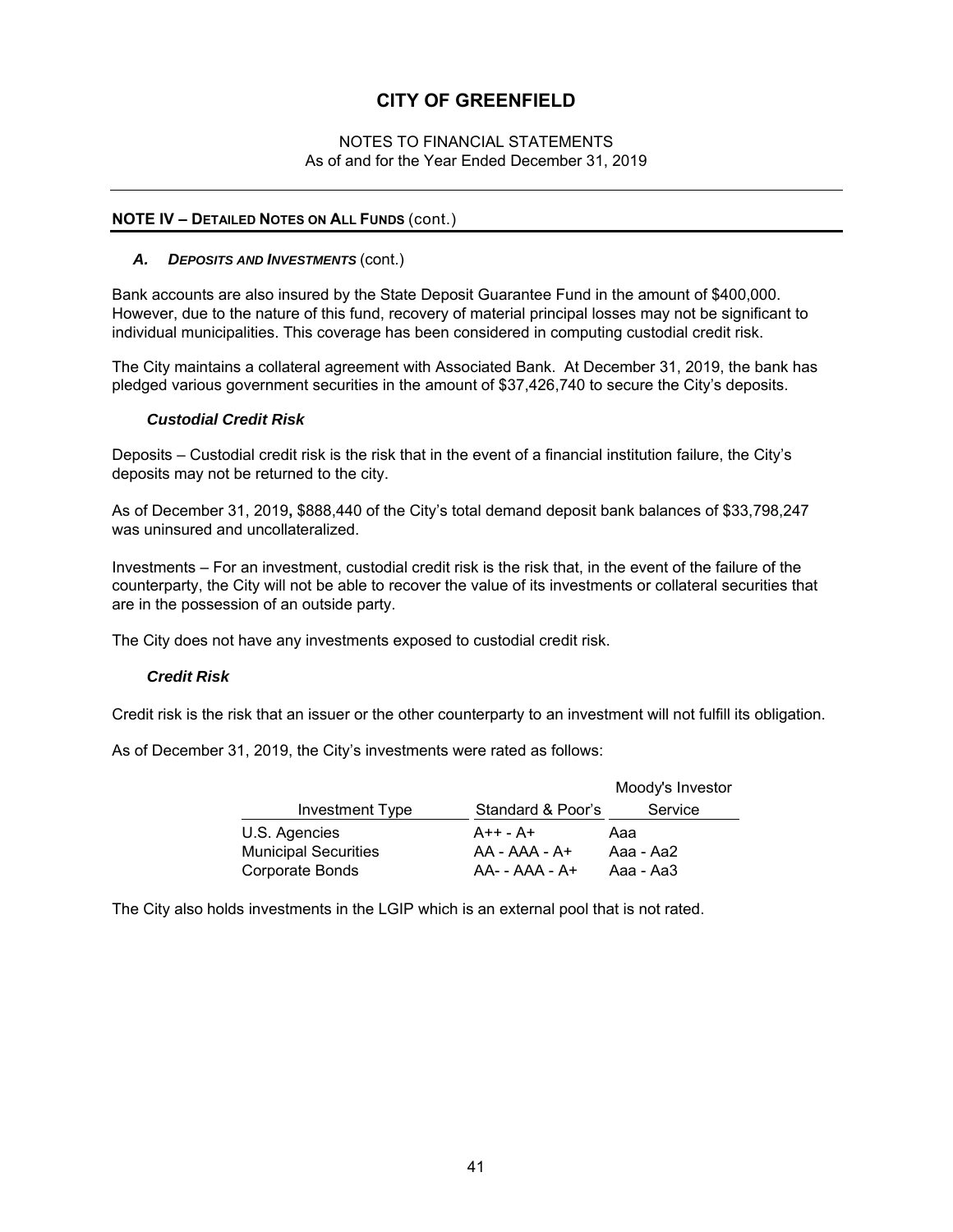# NOTES TO FINANCIAL STATEMENTS As of and for the Year Ended December 31, 2019

### **NOTE IV – DETAILED NOTES ON ALL FUNDS** (cont.)

### A. DEPOSITS AND **INVESTMENTS** (cont.)

#### *Interest Rate Risk*

Interest rate risk is the risk that changes in interest rates will adversely affect the fair market value of an investment.

As of December 31, 2019, the City's investments were as follows:

|                             |                   | Maturity |                  |    |           |  |
|-----------------------------|-------------------|----------|------------------|----|-----------|--|
| <b>Investment Type</b>      | <b>Fair Value</b> |          | Less than 1 year |    | 4 years   |  |
| U.S. Agencies               | \$<br>4,203,489   | \$       | 1,269,141        | \$ | 2,934,348 |  |
| U.S. Treasury Notes         | 2,027,934         |          | 352,352          |    | 1,675,582 |  |
| <b>Municipal Securities</b> | 1,428,943         |          | 271,514          |    | 1,157,429 |  |
| Negotiable CD's             | 3,990,525         |          | 1,465,048        |    | 2,525,477 |  |
| Corporate Bonds             | 861,744           |          | 125,265          |    | 736,479   |  |
| Totals                      | 12,512,635        | \$       | 3,483,320        | S  | 9,029,315 |  |

# *Concentration of Credit Risk*

Concentration of credit risk is the risk of loss attributed to the magnitude of a government's investments in a single issuer.

At December 31, 2019, the investment portfolio did not contain any single issuer in excess of 5% of total investments.

See Note I.D.1. for further information on deposit and investment policies.

The City categorizes its fair value measurements within the fair value hierarchy established by generally accepted accounting principles. The hierarchy is based on the valuation inputs used to measure the fair value of the asset. Level 1 inputs are quoted prices in active markets for identical assets; Level 2 inputs are significant other observable inputs; Level 3 inputs are significant unobservable inputs.

The valuation methods for recurring fair value measurements are as follows:

> Market

|                             | December 31, 2019 |     |           |    |                          |  |            |  |  |
|-----------------------------|-------------------|-----|-----------|----|--------------------------|--|------------|--|--|
| <b>Investment Type</b>      | Level 1           |     | Level 2   |    | Level 3                  |  | Total      |  |  |
| U.S. Agencies               | \$<br>274.995     | \$. | 3,928,494 | \$ | $\sim$                   |  | 4,203,489  |  |  |
| U.S. Treasury Notes         | 2,027,934         |     |           |    | ۰                        |  | 2,027,934  |  |  |
| <b>Municipal Securities</b> |                   |     | 1,428,943 |    | $\overline{\phantom{0}}$ |  | 1,428,943  |  |  |
| Negotiable CD's             | -                 |     | 3,990,525 |    | -                        |  | 3,990,525  |  |  |
| Corporate Bonds             | 861,744           |     |           |    |                          |  | 861,744    |  |  |
| Total                       | 3.164.673         |     | 9,347,962 | \$ | $\overline{\phantom{0}}$ |  | 12,512,635 |  |  |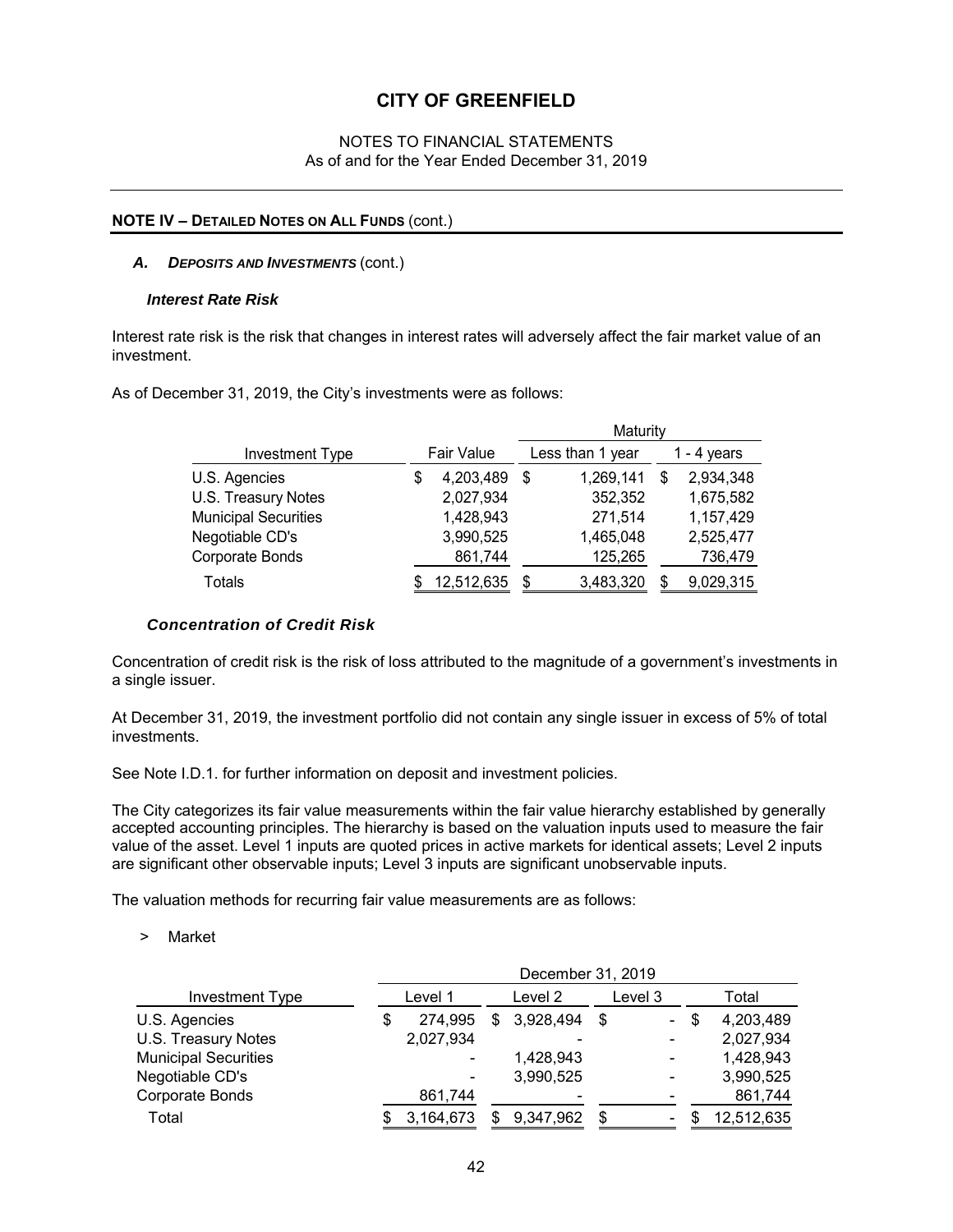## NOTES TO FINANCIAL STATEMENTS As of and for the Year Ended December 31, 2019

### **NOTE IV – DETAILED NOTES ON ALL FUNDS** (cont.)

### *B. RECEIVABLES*

Receivables of the City are reported net of uncollectible amounts. The City had total allowance for uncollectible amounts of \$426,603 related to fire, ambulance and miscellaneous receivables of the current period.

Governmental funds report *unavailable or unearned revenue* in connection with receivables for revenues that are not considered to be available to liquidate liabilities of the current period. Property taxes levied for the subsequent year are not earned and cannot be used to liquidate liabilities of the current period. Governmental funds also defer revenue recognition in connection with resources that have been received, but not yet earned. At the end of the current fiscal year, the various components of *unavailable revenue* and *unearned revenue* reported in the governmental funds were as follows:

|                                               | Unavailable                  |  | Unearned                        | Totals |               |  |
|-----------------------------------------------|------------------------------|--|---------------------------------|--------|---------------|--|
| <b>Governmental Activities</b>                |                              |  |                                 |        |               |  |
| Property taxes receivable for subsequent year | \$                           |  | $-$ \$ 31,693,285 \$ 31,693,285 |        |               |  |
| Grant advances                                | $\qquad \qquad \blacksquare$ |  | 147,941                         |        | 147.941       |  |
| Special assessments not yet due               | 686,818                      |  |                                 |        | 686,818       |  |
|                                               |                              |  |                                 |        |               |  |
| <b>Total Unavailable/Unearned Revenue</b>     |                              |  |                                 |        |               |  |
| for Governmental Funds                        | 686.818                      |  | \$31,841,226                    |        | \$ 32,528,044 |  |

## *C. RESTRICTED ASSETS*

#### *Impact Fee Account*

The City has received impact fees which must be spent in accordance with the local ordinance and state statutes. Any unspent funds must be refunded to the current property owner.

Restricted assets related to impact fees at December 31, 2019 were \$82,922.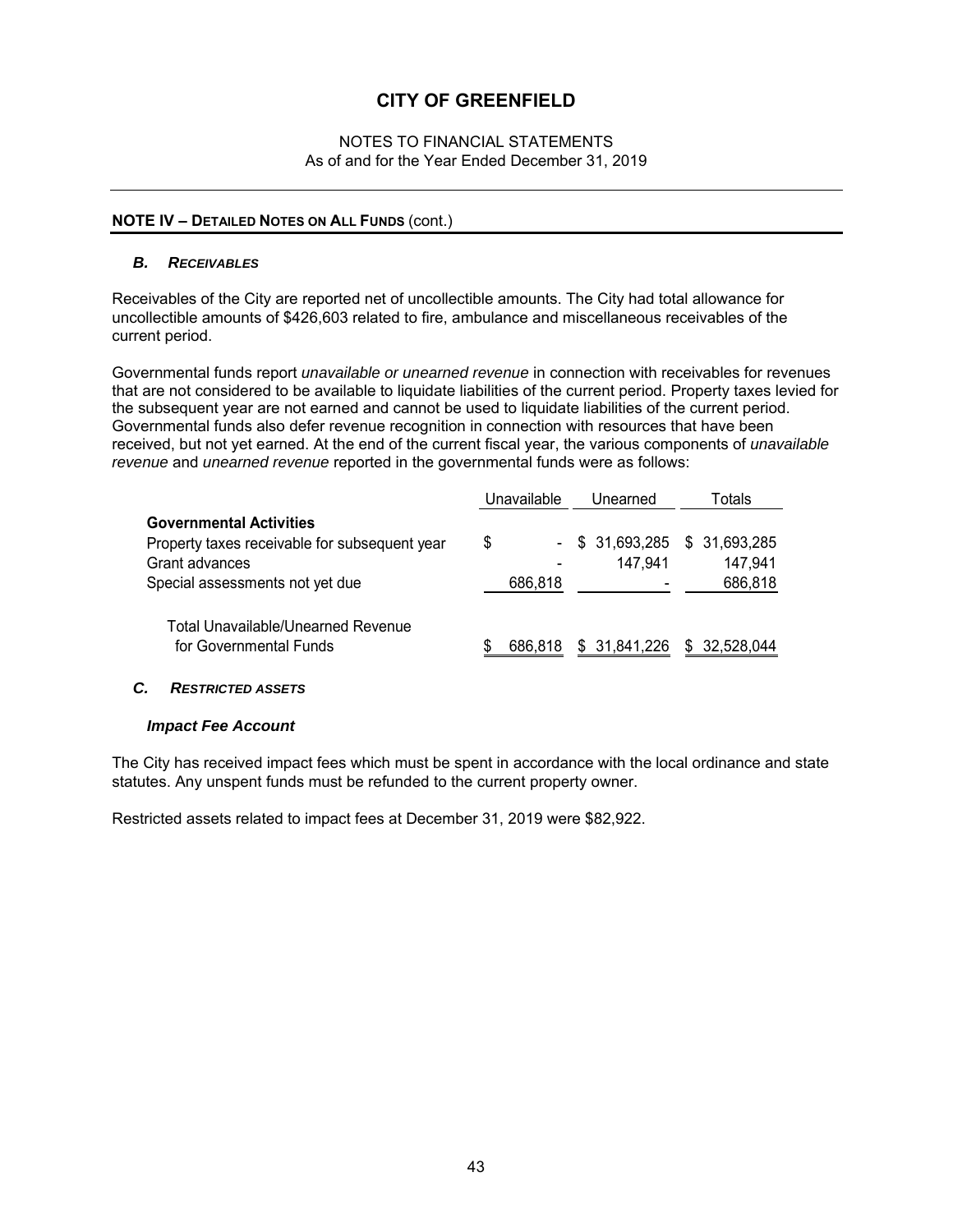# NOTES TO FINANCIAL STATEMENTS As of and for the Year Ended December 31, 2019

# **NOTE IV – DETAILED NOTES ON ALL FUNDS** (cont.)

### *D. CAPITAL ASSETS*

Capital asset activity for the year-ended December 31, 2019, was as follows:

|                                                                                          | Beginning         |                 |             | Ending            |
|------------------------------------------------------------------------------------------|-------------------|-----------------|-------------|-------------------|
|                                                                                          | Balance           | Additions       | Deletions   | <b>Balance</b>    |
| <b>Governmental Activities</b>                                                           |                   |                 |             |                   |
| Capital assets not being depreciated                                                     |                   |                 |             |                   |
| Land                                                                                     | \$<br>2,620,972   | \$              | \$          | \$<br>2,620,972   |
| Land improvements                                                                        | 300,000           |                 |             | 300,000           |
| Construction in progress                                                                 | 6,932,139         | 3,108,832       | 2,452,152   | 7,588,819         |
| <b>Total Capital Assets</b>                                                              |                   |                 |             |                   |
| Not Being Depreciated                                                                    | 9,853,111         | 3,108,832       | 2,452,152   | 10,509,791        |
| Capital assets being depreciated/amortized                                               |                   |                 |             |                   |
| Land improvements                                                                        | 2,618,900         |                 |             | 2,618,900         |
| Intangibles                                                                              | 519,952           | 16,065          |             | 536,017           |
| Storm sewer                                                                              | 44,760,289        | 1,858,619       |             | 46,618,908        |
| Roads                                                                                    | 61,003,507        | 3,985,621       | 552,488     | 64,436,640        |
| <b>Buildings</b>                                                                         | 18,277,700        | 462,178         | 40,043      | 18,699,835        |
| Machinery and equipment                                                                  | 19,224,957        | 723,903         | 123,260     | 19,825,600        |
| Library collection                                                                       | 811,727           | 96,984          | 59,717      | 848,994           |
| <b>Total Capital Assets</b>                                                              |                   |                 |             |                   |
| <b>Being Depreciated/Amortized</b>                                                       | 147,217,032       | 7,143,370       | 775,508     | 153,584,894       |
| <b>Total Capital Assets</b>                                                              | 157,070,143       | 10,252,202      | 3,227,660   | 164,094,685       |
| Less: Accumulated depreciation/amortization for                                          |                   |                 |             |                   |
| Land improvements                                                                        | 921,845           | 127,714         |             | 1,049,559         |
| Intangibles                                                                              | 180,165           | 55,547          |             | 235,712           |
| Storm sewer                                                                              | 9,079,102         | 275,026         |             | 9,354,128         |
| Roads                                                                                    | 23,589,681        | 2,127,530       | 294,034     | 25,423,177        |
| <b>Buildings</b>                                                                         | 5,459,228         | 434,277         | 27,630      | 5,865,875         |
| Machinery and equipment                                                                  | 12, 163, 133      | 1,187,684       | 101,258     | 13,249,559        |
| Library collection                                                                       | 462,396           | 95,875          | 59,717      | 498,554           |
| <b>Total Accumulated Depreciation/Amortization</b>                                       | 51,855,550        | 4,303,653       | 482,639     | 55,676,564        |
| Net Capital Assets Being Depreciated/                                                    |                   |                 |             |                   |
| Amortized                                                                                | 95,361,482        | 2,839,717       | 292,869     | 97,908,330        |
| <b>Total Governmental Activities Capital</b><br>Assets, Net of Accumulated Depreciation/ |                   |                 |             |                   |
| Amortization                                                                             | \$<br>105,214,593 | \$<br>5,948,549 | \$2,745,021 | \$<br>108,418,121 |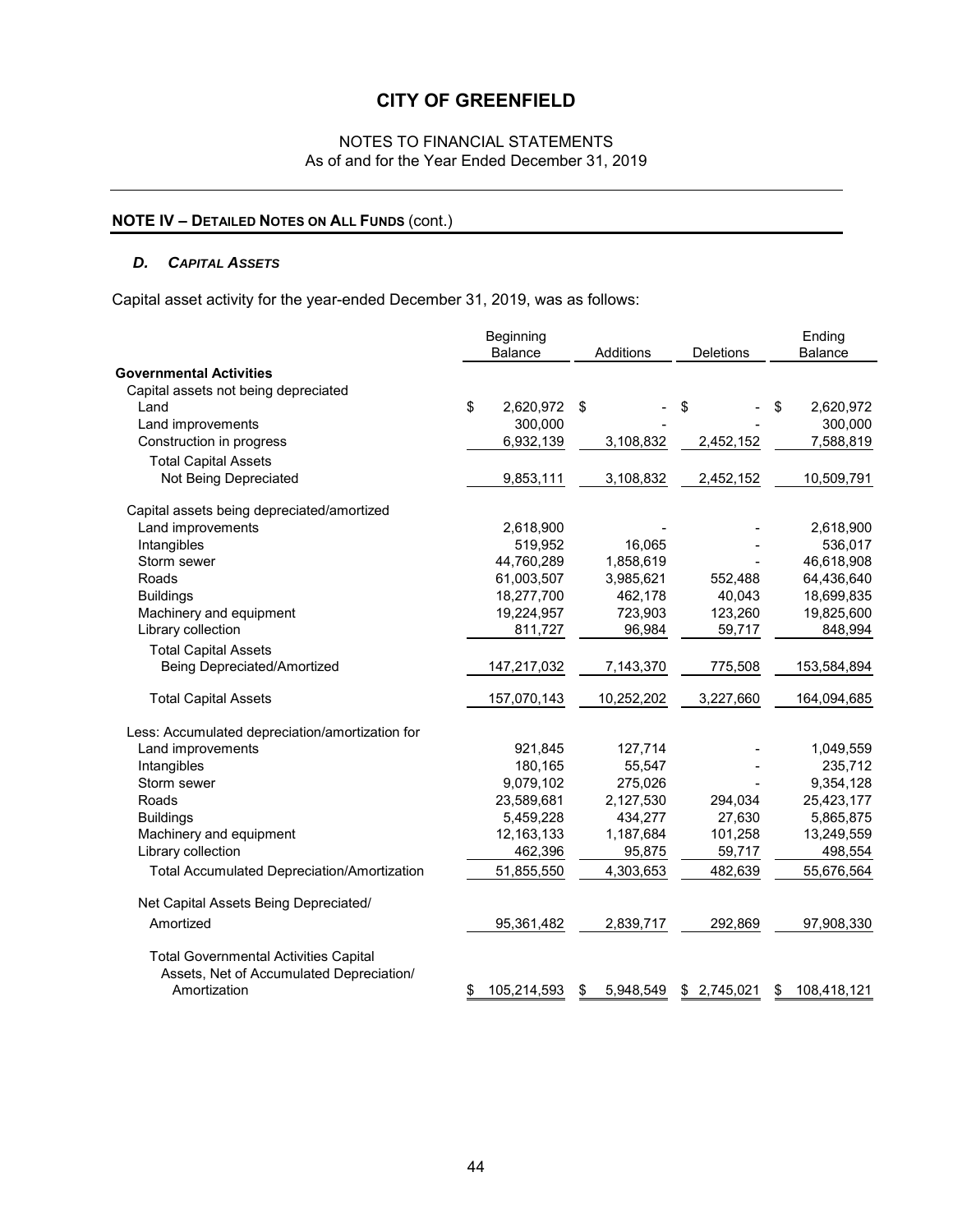# NOTES TO FINANCIAL STATEMENTS As of and for the Year Ended December 31, 2019

# **NOTE IV – DETAILED NOTES ON ALL FUNDS** (cont.)

# *D. CAPITAL ASSETS* (cont.)

Depreciation/amortization expense was charged to functions as follows:

| <b>Governmental Activities</b>                                         |   |           |  |
|------------------------------------------------------------------------|---|-----------|--|
| General government                                                     | S | 59.515    |  |
| Public safety                                                          |   | 1,044,625 |  |
| Public works, which includes the depreciation of infrastructure        |   | 2,740,975 |  |
| Health and human services                                              |   | 3.304     |  |
| Culture, education and recreation                                      |   | 450,773   |  |
| Planning, conservation and development                                 |   | 4.461     |  |
| <b>Total Governmental Activities Depreciation/Amortization Expense</b> |   | 4,303,653 |  |

|                                                 | Beginning      |                 |             | Ending        |
|-------------------------------------------------|----------------|-----------------|-------------|---------------|
|                                                 | <b>Balance</b> | Additions       |             | Balance       |
| <b>Business-type Activities</b>                 |                |                 |             |               |
| Capital Assests not being depreciated           |                |                 |             |               |
| Construction in progress                        | \$             | 625,000<br>\$   | \$          | 625,000<br>\$ |
| Capital Assets being depreciated/amortized      |                |                 |             |               |
| Machinery and equipment                         | 524,414        | 242,433         |             | 766,847       |
| Intangibles                                     | 60,043         |                 |             | 60,043        |
| Sanitary sewer system                           | 23,095,704     | 1,790,356       | 15,198      | 24,870,862    |
| <b>Total Capital Assets</b>                     | 23,680,161     | 2,657,789       | 15,198      | 26,322,752    |
| Less: Accumulated depreciation/amortization for |                |                 |             |               |
| Machinery and equipment                         | 449,242        | 34,544          |             | 483,786       |
| Intangibles                                     | 42,031         | 12,009          |             | 54,040        |
| Sanitary sewer system                           | 8,430,497      | 253,290         | 5,314       | 8,678,473     |
| Total Accumulated                               |                |                 |             |               |
| Depreciation                                    | 8,921,770      | 299,843         | 5,314       | 9,216,299     |
| Business-type Capital Assets, Net of            |                |                 |             |               |
| Accumulated Depreciation/Amortization           | 14,758,391     | 2,357,946<br>\$ | 9,884<br>\$ | 17,106,453    |

Depreciation/amortization expense was charged to functions as follows:

| <b>Business-type Activities</b>                                 |         |
|-----------------------------------------------------------------|---------|
| Refuse and Recycling                                            | 932     |
| <b>Sanitary Sewer Service</b>                                   | 298.911 |
| Total Business-type Activites Depreciation/Amortization Expense | 299.843 |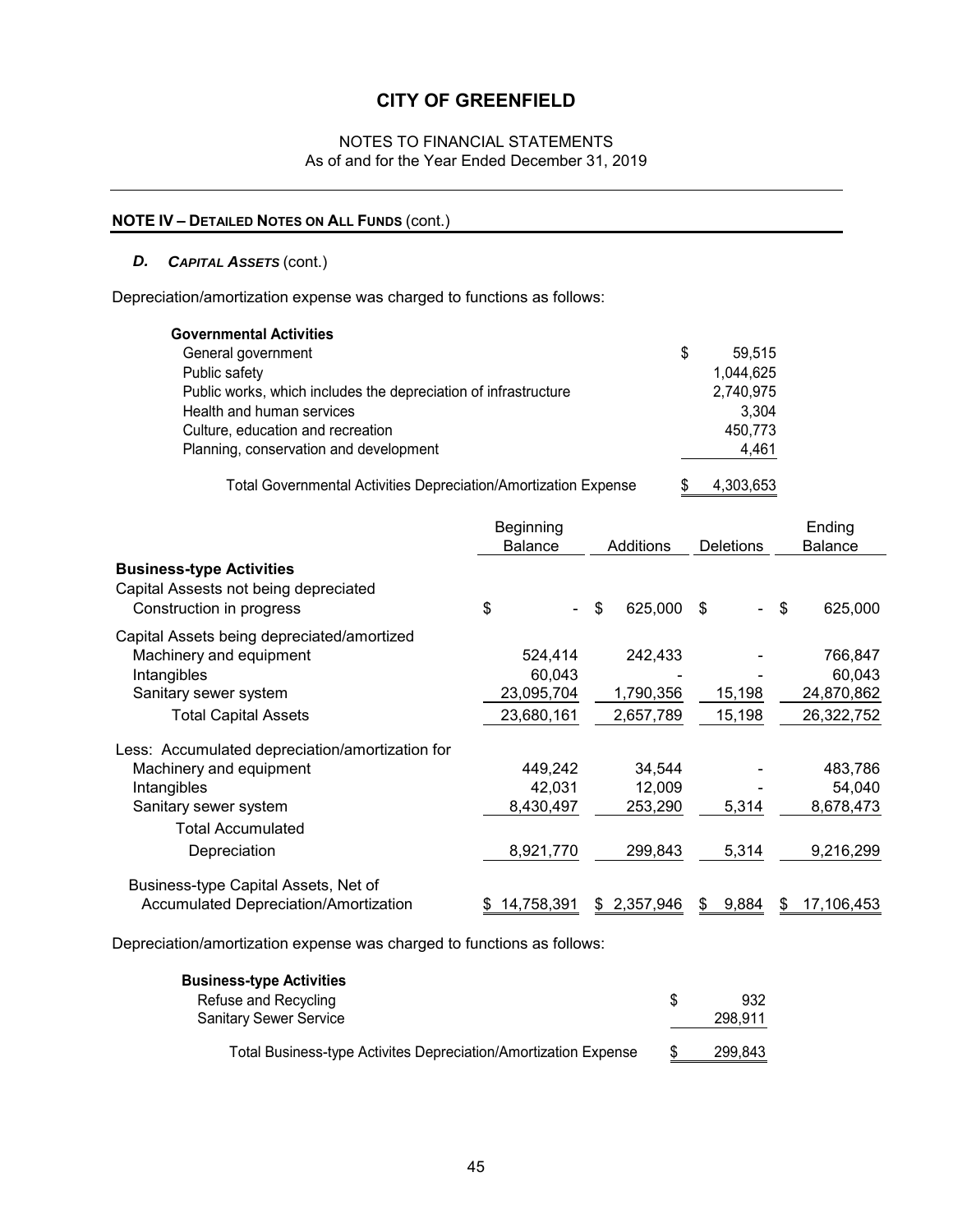# NOTES TO FINANCIAL STATEMENTS As of and for the Year Ended December 31, 2019

# **NOTE IV – DETAILED NOTES ON ALL FUNDS** (cont.)

## *E. ADVANCES AND TRANSFERS*

## *Advances*

The Sanitary Sewer Service Enterprise Fund has advanced funds of \$1,160,375 to the Capital Projects Fund – Capital Improvements Fund. Interest is not being charged on the advance and all amounts are due to be repaid by February 15, 2023.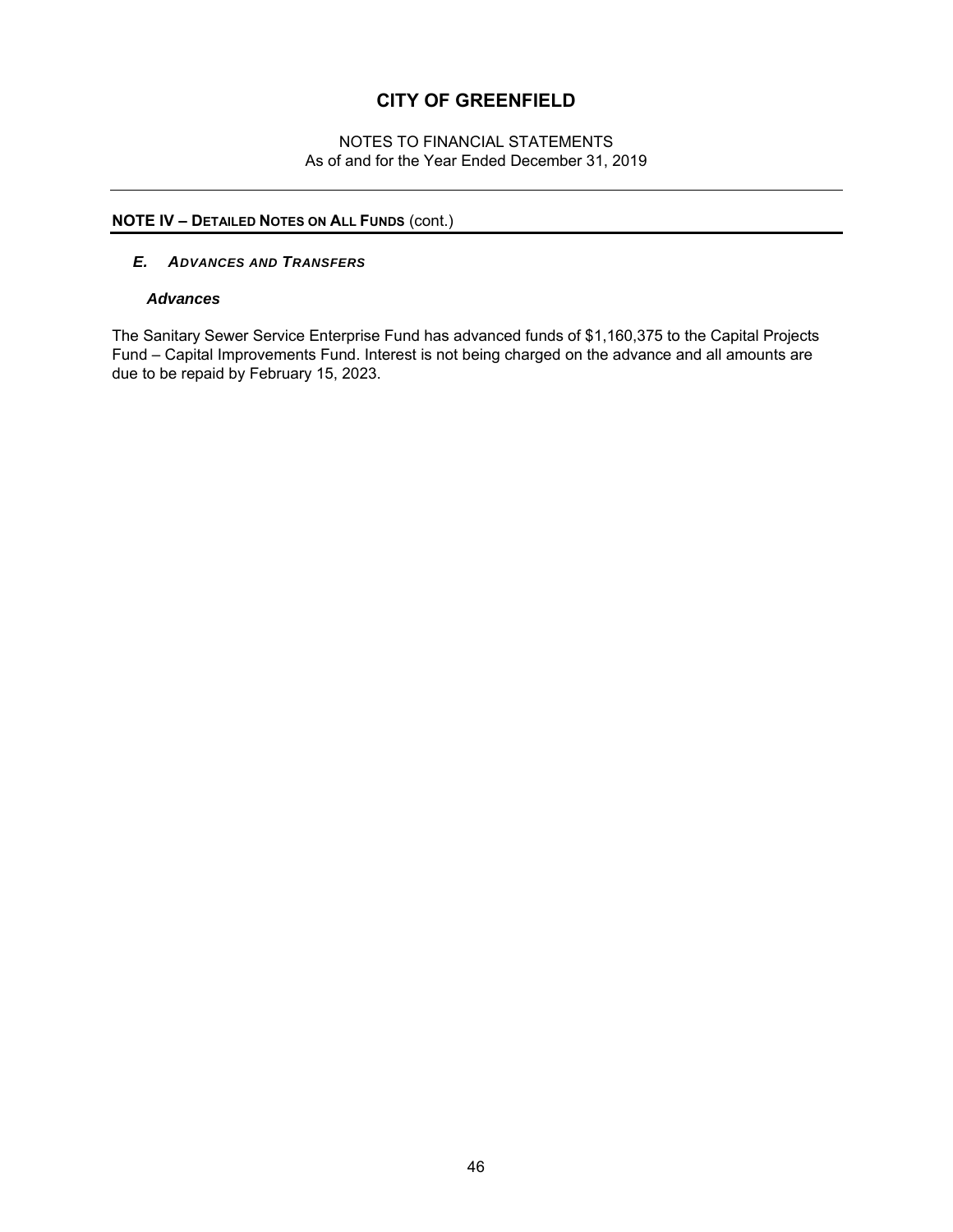# NOTES TO FINANCIAL STATEMENTS As of and for the Year Ended December 31, 2019

### **NOTE IV – DETAILED NOTES ON ALL FUNDS** (cont.)

# *E. ADVANCES AND TRANSFERS* (cont.)

# *Transfers*

The following is a schedule of interfund transfers:

| Fund Transferred To                                              | <b>Fund Transferred From</b>                     | Amount       | <b>Principal Purpose</b>              |
|------------------------------------------------------------------|--------------------------------------------------|--------------|---------------------------------------|
|                                                                  |                                                  |              |                                       |
| Capital Projects - Capital                                       |                                                  |              |                                       |
| <b>Equipment Fund</b>                                            | <b>General Fund</b>                              | \$           | 32,500 Fire Department Vehicle        |
| Capital Projects - Capital                                       | Special Revenue - Hotel &                        |              | <b>Community Development</b>          |
| <b>Equipment Fund</b>                                            | Motel Fund                                       |              | 34,000 Capital Equipment              |
| Capital Projects - Capital                                       |                                                  |              | <b>Community Center Roof</b>          |
| Improvement Fund                                                 | <b>General Fund</b>                              | 113,200      | Replacement                           |
| Capital Projects - Capital                                       | Special Revenue - Quality                        |              | Park Improvements - Konkel            |
| Improvement Fund                                                 | of Life Fund                                     | 7,500        | Park Ice Rink                         |
| Capital Projects - Capital                                       | Special Revenue - Quality                        |              | Park Improvements - Konkel            |
| Improvement Fund                                                 | of Life Fund                                     | 15,000       | Park Moving Wall Event                |
| Capital Projects - Capital                                       | Capital Projects - Special                       |              |                                       |
| Improvement Fund                                                 | <b>Assessments Fund</b>                          |              | 500,000 Road Projects                 |
| Capital Projects - Capital                                       | Special Revenue - Parks                          |              | Park Improvements - Konkel            |
| Improvement Fund                                                 | and Recreation                                   | 50,000       | Park and Kulwicki Park                |
| Capital Projects - Capital                                       | Special Revenue -                                |              | <b>Community Center Roof</b>          |
| Improvement Fund                                                 | <b>Community Center Fund</b>                     | 30,000       | Replacement                           |
| Special Revenue - Information                                    |                                                  |              |                                       |
| <b>Technology Services Fund</b>                                  | <b>General Fund</b>                              |              | 15,000 City's annual contribution     |
| Special Revenue - THE AMP Fund                                   | Special Revenue - Quality                        |              |                                       |
|                                                                  | of Life Fund                                     |              | 10,000 THE AMP Operations             |
| Special Revenue - Library Fund                                   | Special Revenue - Quality                        |              |                                       |
|                                                                  | of Life Fund                                     |              | 59,300 Library Operations             |
| Special Revenue - Farmers                                        | Special Revenue - Quality                        |              |                                       |
| <b>Market Fund</b>                                               | of Life Fund                                     |              | 5,000 Farmers Market Operations       |
| Debt Service                                                     | TIF'S                                            |              | 1,643,376 Principle/Interest Payments |
| <b>General Fund</b>                                              | <b>Sanitary Sewer Service</b>                    |              |                                       |
| <b>General Fund</b>                                              | Fund                                             |              | 67,759 Engineering Charges            |
|                                                                  | Special Revenue - Law<br><b>Enforcement Fund</b> |              | 119,244 Police Overtime Wages         |
| <b>General Fund</b>                                              | Special Revenue - Quality                        |              |                                       |
|                                                                  | of Life Fund                                     |              |                                       |
|                                                                  |                                                  |              | 20,000 4th of July Fireworks          |
| Subtotal - Fund Financial Statements                             |                                                  | 2,721,879    |                                       |
| Less: Fund eliminations                                          |                                                  | (2,654,120)  |                                       |
|                                                                  |                                                  |              |                                       |
| <b>Total Transfers - Government-Wide Statement of Activities</b> |                                                  | \$<br>67,759 |                                       |

Generally, transfers are used to 1) move revenues from the fund that collects them to the fund that the budget requires to expend them, or 2) use unrestricted revenues collected in the general fund to finance various programs accounted for in other funds in accordance with budgetary authorizations.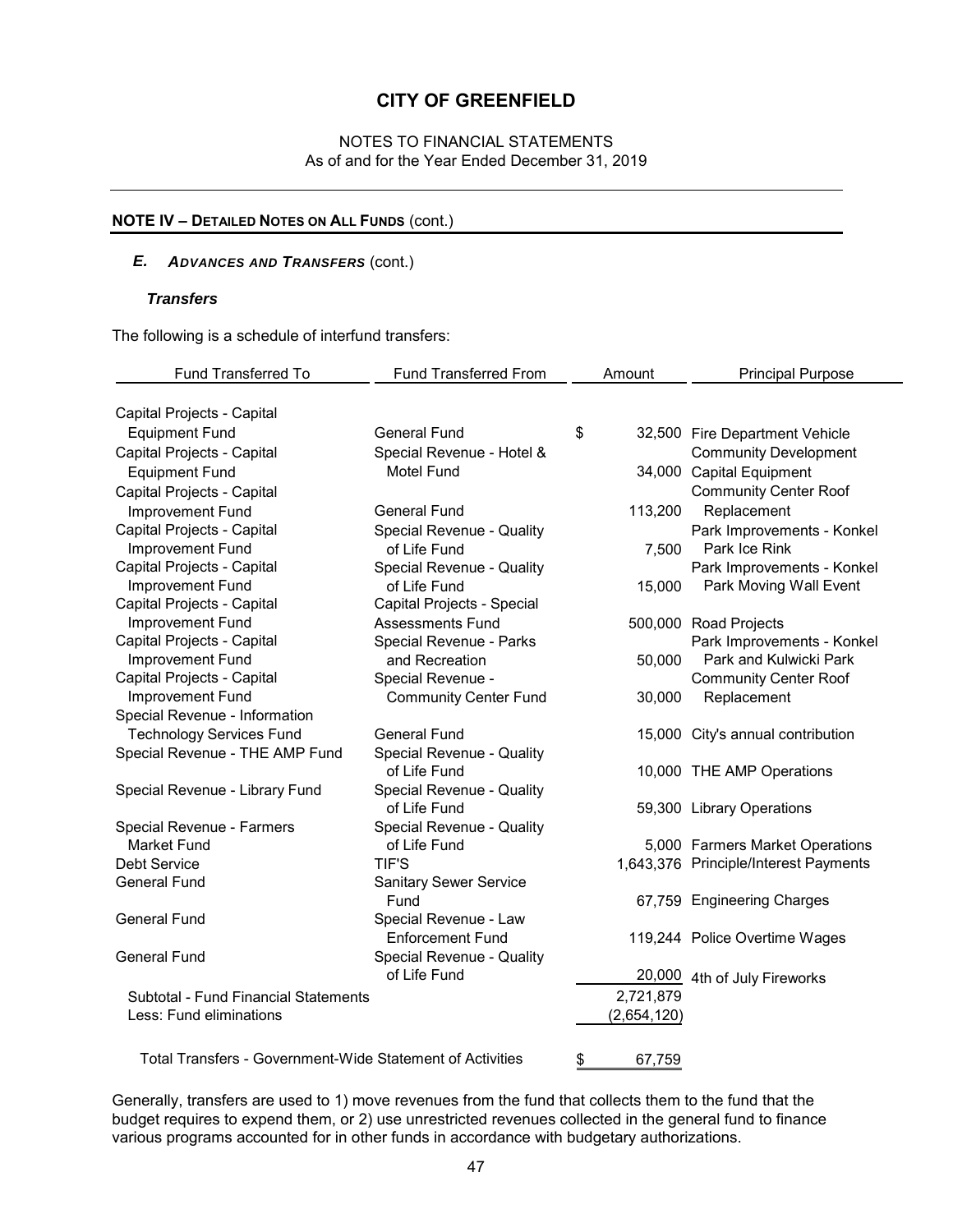# NOTES TO FINANCIAL STATEMENTS As of and for the Year Ended December 31, 2019

### **NOTE IV – DETAILED NOTES ON ALL FUNDS** (cont.)

### *F. LONG-TERM OBLIGATIONS*

Long-term obligations activity for the year-ended December 31, 2019 was as follows:

|                                      | Beginning<br><b>Balance</b> |    | Increases  |    | Decreases | Ending<br><b>Balance</b> | Amounts<br>Due Within<br>One Year |
|--------------------------------------|-----------------------------|----|------------|----|-----------|--------------------------|-----------------------------------|
| <b>Governmental Activities</b>       |                             |    |            |    |           |                          |                                   |
| General obligation debt              | \$<br>80,335,000            | S. | 6,205,000  | \$ | 7,145,000 | \$<br>79,395,000         | \$4,445,000                       |
| General obligation notes from        |                             |    |            |    |           |                          |                                   |
| direct borrowings and direct         |                             |    |            |    |           |                          |                                   |
| placement                            | 574,102                     |    |            |    | 64,569    | 509,533                  | 66,465                            |
| <b>Other Liabilities</b>             |                             |    |            |    |           |                          |                                   |
| <b>Total OPEB - Health</b>           | 17,534,615                  |    | 3,041,195  |    | 1,048,311 | 19,527,499               |                                   |
| Net OPEB - LRLIF                     | 731,174                     |    |            |    | 109,483   | 621,691                  |                                   |
| Vested compenstated absences         | 1,816,464                   |    | 93,418     |    |           | 1,909,882                | 380,823                           |
| Net pension liability                |                             |    | 4,946,624  |    |           | 4,946,624                |                                   |
| <b>Total Governmental Activities</b> |                             |    |            |    |           |                          |                                   |
| Long-Term Liabilities                | 100,991,355                 | S. | 14,286,237 | S  | 8,367,363 | \$<br>106,910,229        | \$4,892,288                       |

## *General Obligation Debt*

In accordance with Wisconsin Statutes, total general obligation indebtedness of the City may not exceed 5% of the equalized value of taxable property within the City's jurisdiction. The debt limit as of December 31, 2019, was \$163,872,395. Total general obligation debt outstanding at year-end was \$79,904,533. The TIF Districts support \$37,090,000 of the total debt obligation.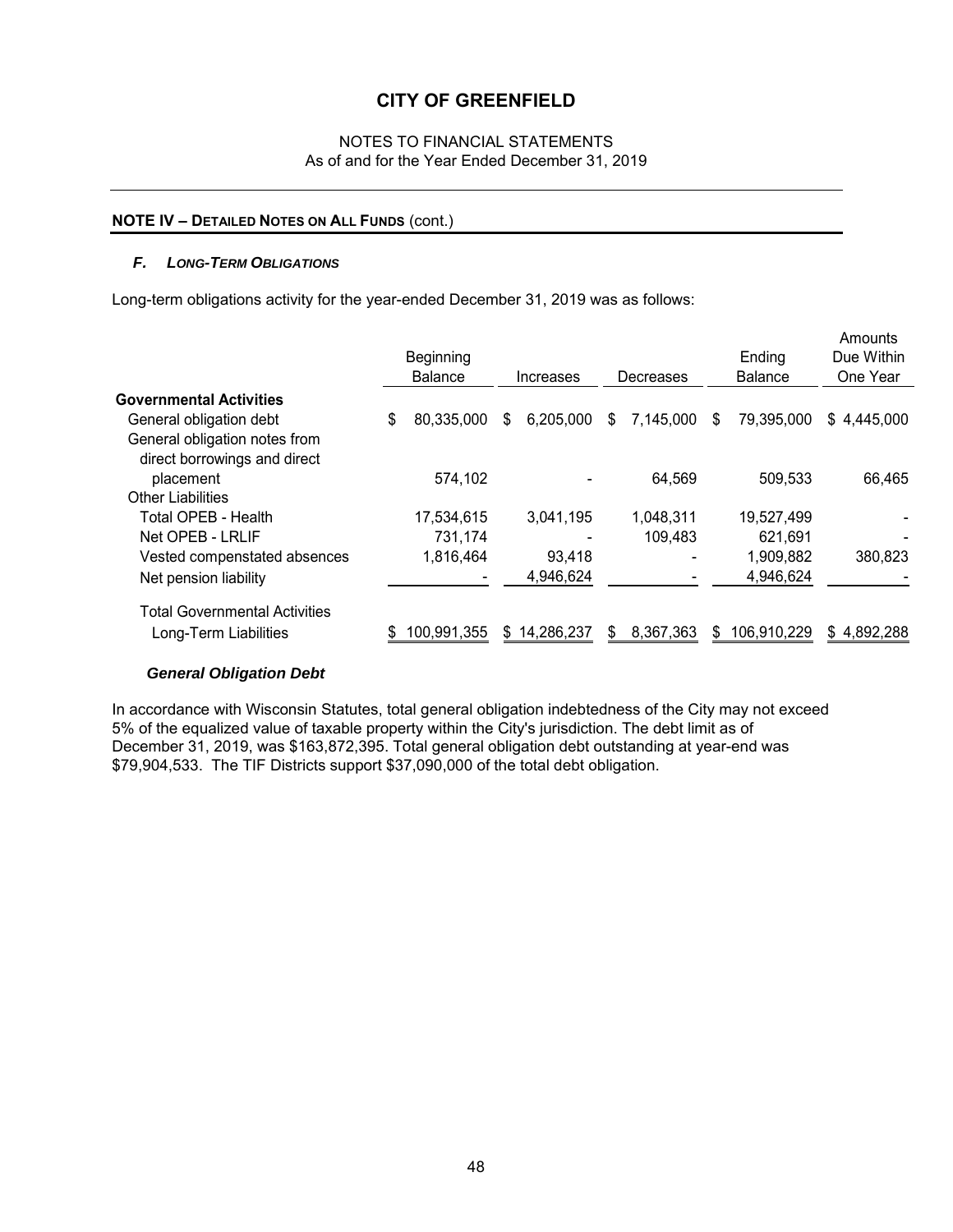## NOTES TO FINANCIAL STATEMENTS As of and for the Year Ended December 31, 2019

### **NOTE IV – DETAILED NOTES ON ALL FUNDS** (cont.)

### *F. LONG-TERM OBLIGATIONS* (cont.)

# *General Obligation Debt* (cont.)

All general obligation notes and bonds payable are backed by the full faith and credit of the City. Notes and bonds in the governmental funds will be retired by future property tax levies accumulated by the debt service fund.

## **Governmental Activities**

|                                                                |              |          |              |                     | <b>Balance</b>   |
|----------------------------------------------------------------|--------------|----------|--------------|---------------------|------------------|
|                                                                | Date of      | Final    | Interest     | Original            | December 31,     |
| <b>General Obligation Debt</b>                                 | <b>Issue</b> | Maturity | Rates        | <b>Indebtedness</b> | 2019             |
| GO Refunding Bonds Series 2011B                                | 10/12/11     | 12/1/23  | $0.5 - 2.3%$ | 2,380,000<br>\$     | \$<br>770,000    |
| GO Corporate Purpose Bonds Series 2012                         | 5/10/12      | 5/1/27   | $2.0 - 2.55$ | 9,460,000           | 7,125,000        |
| GO Corporate Purpose Bonds Series 2013A                        | 4/10/13      | 2/1/28   | $2.0 - 2.3$  | 8,385,000           | 6,130,000        |
| GO Refunding Bonds Series 2013B                                | 6/27/13      | 4/1/25   | $2.0 - 3.0$  | 3,265,000           | 1,970,000        |
| GO Corporate Purpose Bonds Series 2014A                        | 2/6/14       | 2/1/34   | $2.0 - 4.0$  | 5,565,000           | 4,965,000        |
| GO Corporate Purpose Bonds Series 2015A                        | 3/10/15      | 3/1/35   | $2.0 - 3.25$ | 5,130,000           | 3,255,000        |
| <b>Taxable GO Bonds Community Development</b>                  |              |          |              |                     |                  |
| Bonds 2015B                                                    | 10/19/15     | 10/1/35  | $1.6 - 4.1$  | 4,345,000           | 4,220,000        |
| Taxable GO Community Development Bonds                         |              |          |              |                     |                  |
| Series 2015C                                                   | 10/29/15     | 10/1/35  | $3.0 - 4.0$  | 4,475,000           | 4,230,000        |
| GO Corporate Purpose Bonds Series 2016A                        | 3/17/16      | 3/1/36   | $2.0 - 3.0$  | 8,160,000           | 7,395,000        |
| Taxable GO Bonds Series 2016B                                  | 6/29/16      | 6/1/36   | $2.5 - 3.25$ | 9,635,000           | 9,535,000        |
| Taxable GO Bonds Series 2016C                                  | 11/29/16     | 11/1/36  | $3.0 - 3.85$ | 10,760,000          | 10,760,000       |
| <b>State Trust Fund Loan</b>                                   | 4/26/16      | 3/15/26  | 3.0          | 700,000             | 509,533          |
| <b>Taxable GO Community Development Bonds</b><br>Series 2017A  | 4/13/17      | 4/1/30   | $1.85 - 3.4$ | 2,915,000           | 2,915,000        |
| GO Corporate Purpose Bonds Series 2017B                        | 4/13/17      | 4/1/37   | $3.0 - 3.5$  | 7,605,000           | 6,665,000        |
| GO Corporate Purpose Bonds Series 2018A                        | 3/28/18      | 3/1/38   | $3.0 - 4.0$  | 3,455,000           | 3,255,000        |
| GO Corporate Purpose Bonds Series 2019A                        | 4/24/19      | 3/1/34   | $3.0 - 4.0$  | 6,205,000           | 6,205,000        |
| <b>Total Governmental Activities - General Obligation Debt</b> |              |          |              |                     | 79,904,533<br>\$ |

As of December 31, 2019, the outstanding balance above includes \$4,105,000 for Tax Increment District No. 4 and \$32,985,000 for Tax Increment District No. 6. These outstanding balances, along with the related interest, are paid for by the respective Tax Increment District.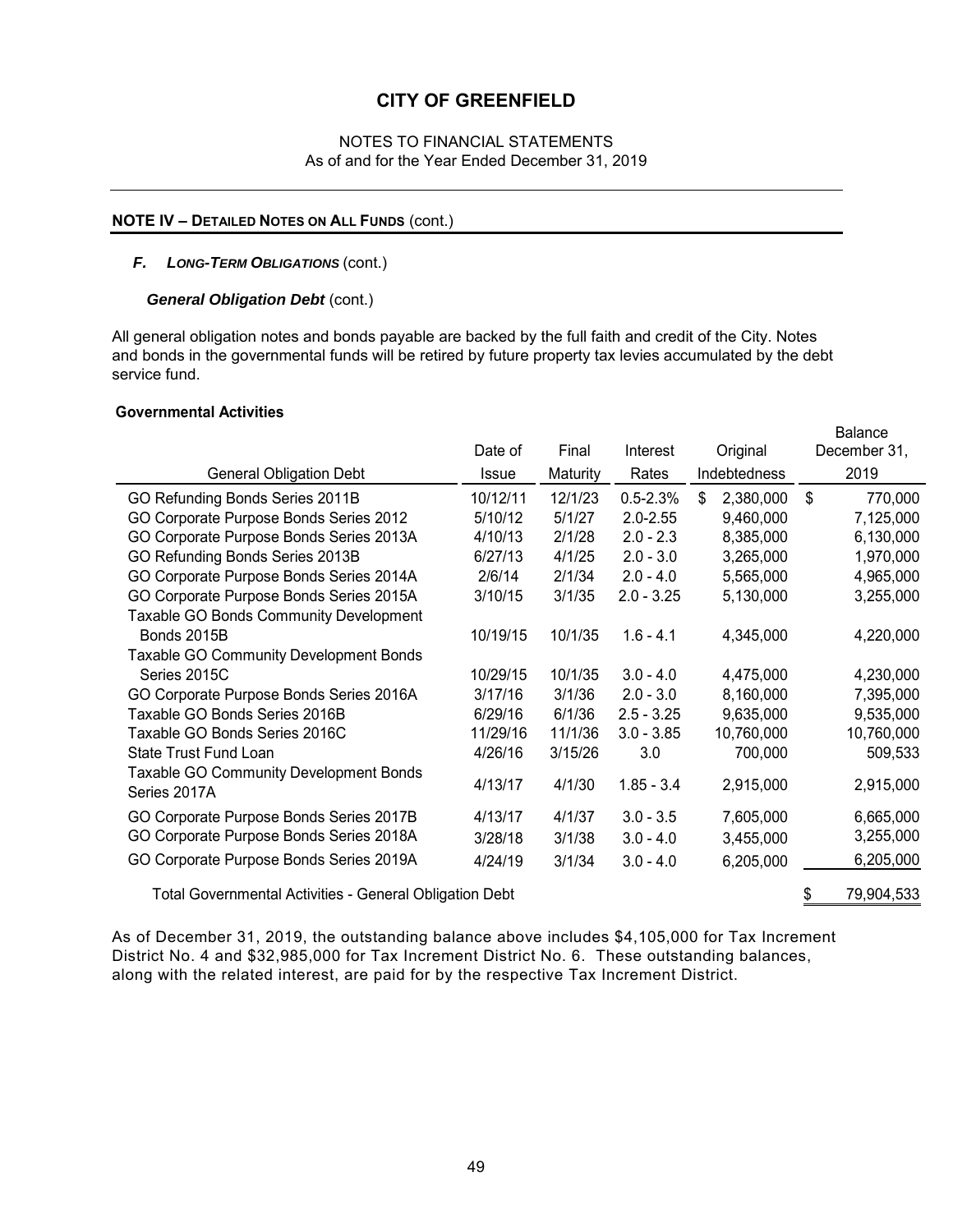# NOTES TO FINANCIAL STATEMENTS As of and for the Year Ended December 31, 2019

### **NOTE IV – DETAILED NOTES ON ALL FUNDS** (cont.)

## *F. LONG-TERM OBLIGATIONS* (cont.)

### *General Obligation Debt (cont.)*

Debt service requirements to maturity are as follows:

|               | <b>Governmental Activities</b> |                       |    |              |  |  |
|---------------|--------------------------------|-----------------------|----|--------------|--|--|
|               | <b>General Obligation Debt</b> |                       |    |              |  |  |
| Years         |                                | Principal             |    | Interest     |  |  |
| 2020          | \$                             | 4,445,000             | \$ | 2,275,828    |  |  |
| 2021          |                                | 4,865,000             |    | 2,164,003    |  |  |
| 2022          |                                | 5,200,000             |    | 2,040,152    |  |  |
| 2023          |                                | 5,485,000             |    | 1,903,068    |  |  |
| 2024          |                                | 5,630,000             |    | 1,753,960    |  |  |
| 2025-2029     |                                | 25,230,000            |    | 6,541,398    |  |  |
| 2030-2034     |                                | 21,345,000            |    | 3,225,574    |  |  |
| 2035-2038     |                                | 7,195,000             |    | 316,215      |  |  |
| Totals        | \$                             | 79,395,000            |    | \$20,220,198 |  |  |
|               |                                |                       |    |              |  |  |
|               | <b>Governmental Activities</b> |                       |    |              |  |  |
|               | Notes from Direct Borrowings   |                       |    |              |  |  |
|               |                                | and Direct Placements |    |              |  |  |
| Years         |                                | Principal             |    | Interest     |  |  |
| 2020          | \$                             | 66,465                | \$ | 15,328       |  |  |
| 2021          |                                | 68,500                |    | 13,292       |  |  |
| 2022          |                                | 70,555                |    | 11,237       |  |  |
| 2023          |                                | 72,672                |    | 9,120        |  |  |
| 2024          |                                | 74,833                |    | 6,959        |  |  |
| 2025-2026     |                                | 156,508               |    | 7,078        |  |  |
| <b>Totals</b> | \$                             | 509,533               | \$ | 63,014       |  |  |

The City's outstanding notes from direct borrowings and/or direct placements related to governmental activities of \$509,533 contains provisions that in an event of default, outstanding amounts are recoverable by the State, including any penalty, by deducting that amount from any State payments due to the City.

## *Other Debt Information*

There are a number of limitations and restrictions contained in the various bond indentures and loan agreements. The City believes they are in compliance with all significant limitations and restrictions, including federal arbitrage regulations.

Estimated payments of compensated absences, Net Pension Liability Total OPEB – Health and Net OPEB – LRLIF are not included in the debt service requirement schedules. The compensated absences, Net Pension Liability Total OPEB – Health and Net OPEB – LRLIF attributable to governmental activities will be liquidated primarily by the general fund.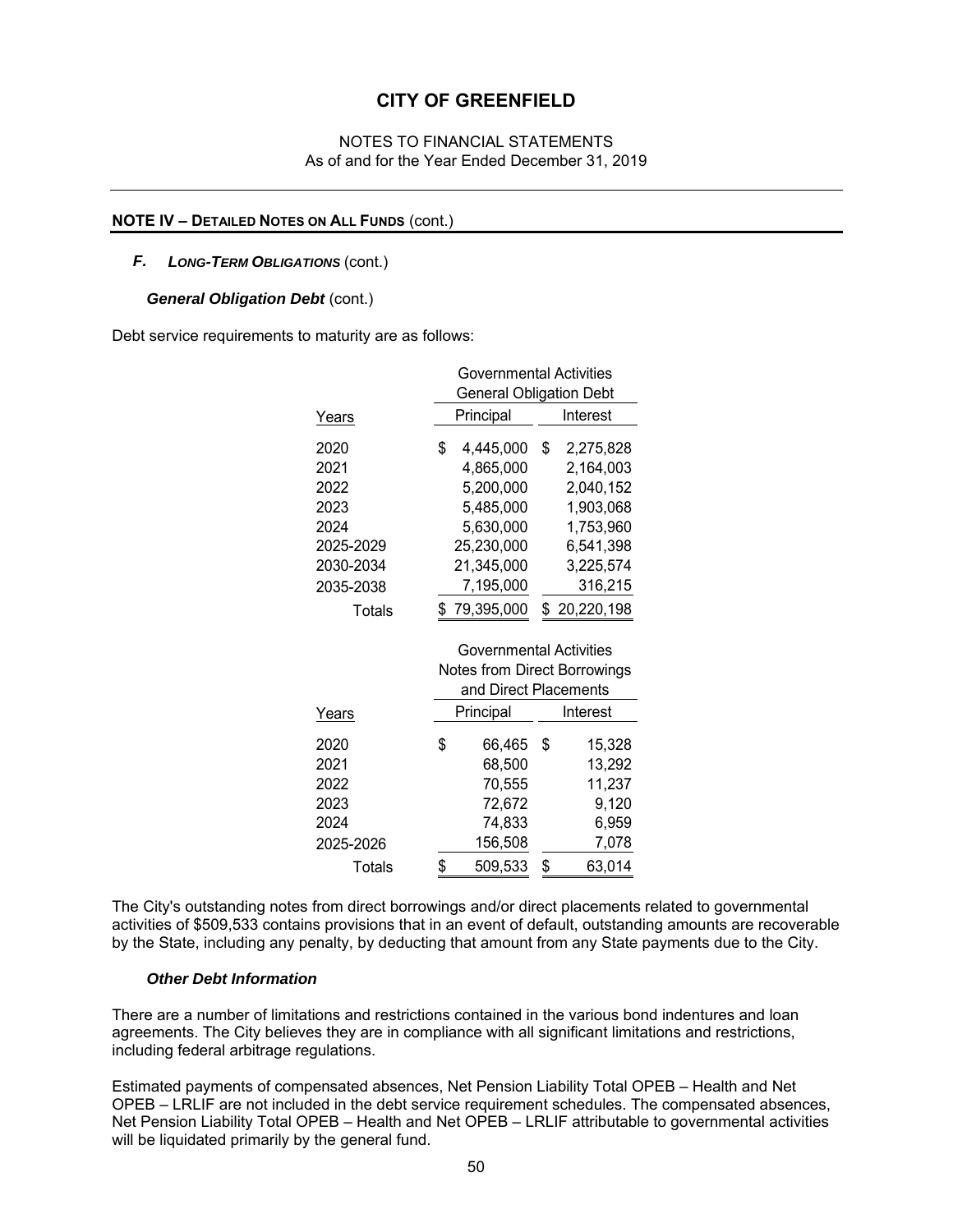## NOTES TO FINANCIAL STATEMENTS As of and for the Year Ended December 31, 2019

### **NOTE IV – DETAILED NOTES ON ALL FUNDS** (cont.)

# *F. LONG-TERM OBLIGATIONS* (cont.)

#### *Current Refunding*

On April 24, 2019, the City issued \$3,000,000 in general obligation bonds with an average coupon rate of 3.3698% to refund \$3,275,000 of outstanding debt with an average coupon rate of 3.35%. The net proceeds along with existing funds of the City were used to prepay the outstanding debt. The cash flow requirements on the refunded debt prior to the current refunding was \$3,793,440 from 2019 through 2026. The cash flow requirements on the refunding bonds are \$3,596,654 from 2019 through 2026. The current refunding resulted in an economic gain (difference between the present values of the debt service payments on the old and new debt) of \$173,986.

### *G. NET POSITION/FUND BALANCES*

## *Governmental Activities*

Governmental activities net position reported on the government wide statement of net position at December 31, 2019 includes the following:

| Net Investment in Capital Assets                          |                 |
|-----------------------------------------------------------|-----------------|
| Land and land improvements                                | \$<br>2,920,972 |
| Construction in progress                                  | 7,588,819       |
| Other capital assets, net of accumulated depreciation     | 97,908,330      |
| Less: Long-term debt outstanding, net of unspent proceeds | (79, 311, 965)  |
| Total Net Investment in Capital Assets                    | 29, 106, 156    |
| Restricted                                                |                 |
| Impact fees                                               | 83,064          |
| TID purposes                                              | 2,425,717       |
| <b>Total Restricted</b>                                   | 2,508,781       |
| Unrestricted (deficit)                                    | (2, 555, 358)   |
| <b>Total Governmental Activities Net Position</b>         | 29,059,579      |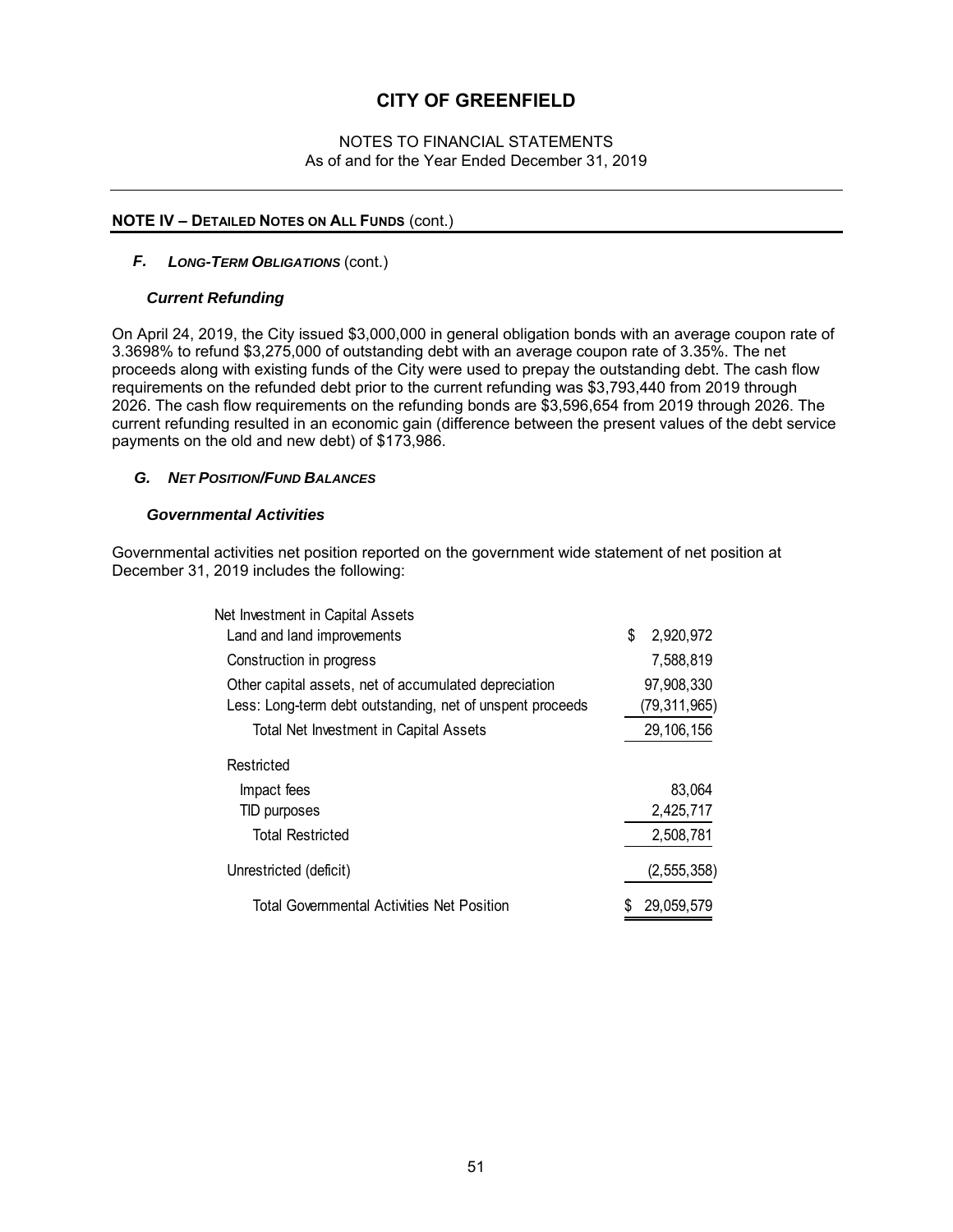# NOTES TO FINANCIAL STATEMENTS As of and for the Year Ended December 31, 2019

# **NOTE IV – DETAILED NOTES ON ALL FUNDS** (cont.)

# *G. NET POSITION/FUND BALANCES* (cont.)

# *Governmental Funds*

Governmental fund balance reported on the fund financial statements at December 31, 2019 include the following:

| <b>Nonspendable Fund Balance</b>                 |                 |
|--------------------------------------------------|-----------------|
| <b>Major Funds</b>                               |                 |
| <b>General Fund</b>                              |                 |
| Delinquent personal property                     | \$<br>44,106    |
| Prepaids                                         | 42,205          |
| <b>Total General Fund</b>                        | 86,311          |
| Capital Projects - Capital Improvements Fund     |                 |
| Land held for resale                             | 1,068,600       |
| <b>Total Nonspendable Fund Balance</b>           | \$<br>1,154,911 |
| <b>Restricted Fund Balance</b>                   |                 |
| <b>Major Funds</b>                               |                 |
| Debt Service Fund                                | \$<br>41,779    |
| Special Revenue Fund - Tax Incremental Districts | 2,425,717       |
| <b>Total Major Funds</b>                         | 2,467,496       |
| Nonmajor Funds                                   |                 |
| Special Revenue Funds - Impact Fees              | 83,064          |
| <b>Total Restricted Fund Balance</b>             | \$<br>2,550,560 |
| <b>Committed Fund Balance</b>                    |                 |
| Major Funds                                      |                 |
| <b>Capital Projects Fund</b>                     |                 |
| Capital Improvements                             | \$<br>128,135   |
| <b>Special Assessment</b>                        | 623,898         |
| <b>Capital Equipment</b>                         | 1,925,130       |
| <b>Total Major Funds</b>                         | 2,677,163       |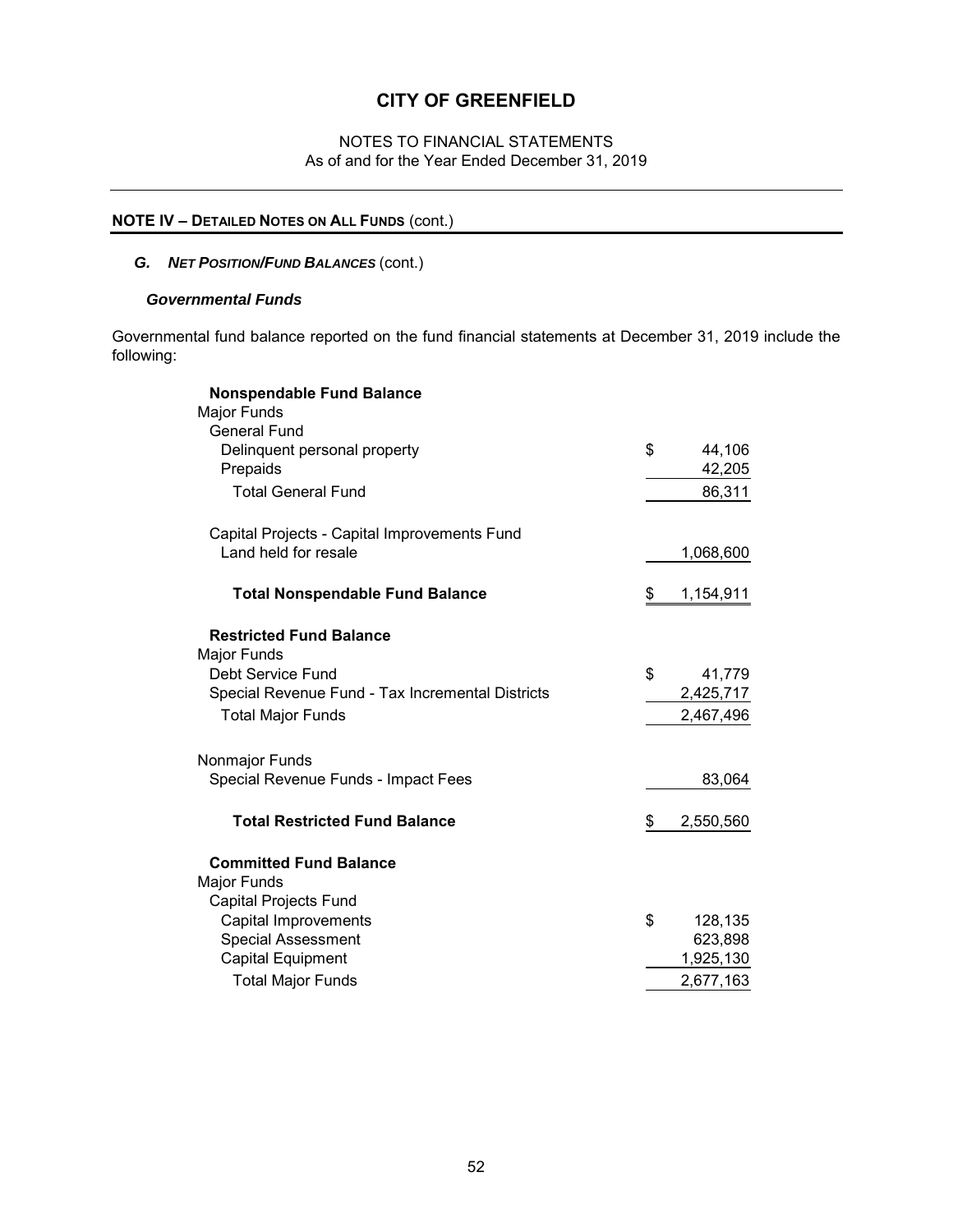# NOTES TO FINANCIAL STATEMENTS As of and for the Year Ended December 31, 2019

# **NOTE IV – DETAILED NOTES ON ALL FUNDS** (cont.)

# *G. NET POSITION/FUND BALANCES* (cont.)

# *Governmental Funds* (cont.)

| <b>Committed Fund Balance (cont).</b>   |                 |
|-----------------------------------------|-----------------|
| Nonmajor Funds                          |                 |
| <b>Special Revenue Funds</b>            | \$              |
| Library                                 | 16,616          |
| Intergovernmental Services              | 197,625         |
| Hotel/Motel                             | 20,269          |
| <b>Storm Sewer</b>                      | 636,507         |
| Law Enforcement                         | 94,308          |
| Park, Recreation and Service Program    | 193,388         |
| <b>Post Retirement Health Care</b>      | 835,165         |
| Health Reimbursement Arrangement        | 106,342         |
| <b>Park Community Center</b>            | 114,725         |
| <b>Farmers Market</b>                   | 25,547          |
| Quality of Life                         | 19,858          |
| <b>Information Technology Services</b>  | 40,361          |
| <b>THE AMP</b>                          | 83,577          |
| <b>Total Nonmajor Funds</b>             | 2,384,288       |
| <b>Total Committed Fund Balance</b>     | \$<br>5,061,451 |
| <b>Assigned Fund Balance</b>            |                 |
| <b>Major Funds</b>                      |                 |
| <b>General Fund</b>                     |                 |
| Subsequent year's budget appropriations | \$<br>1,526,370 |
| Vacation benefits                       | 556,842         |
|                                         |                 |
| <b>Total Assigned Fund Balance</b>      | \$<br>2,083,212 |
| <b>Unassigned Fund Balance</b>          |                 |
| <b>Major Funds</b>                      |                 |
| <b>General Fund</b>                     | \$<br>7,729,940 |
| <b>Total Unassigned Fund Balance</b>    | \$<br>7,729,940 |
|                                         |                 |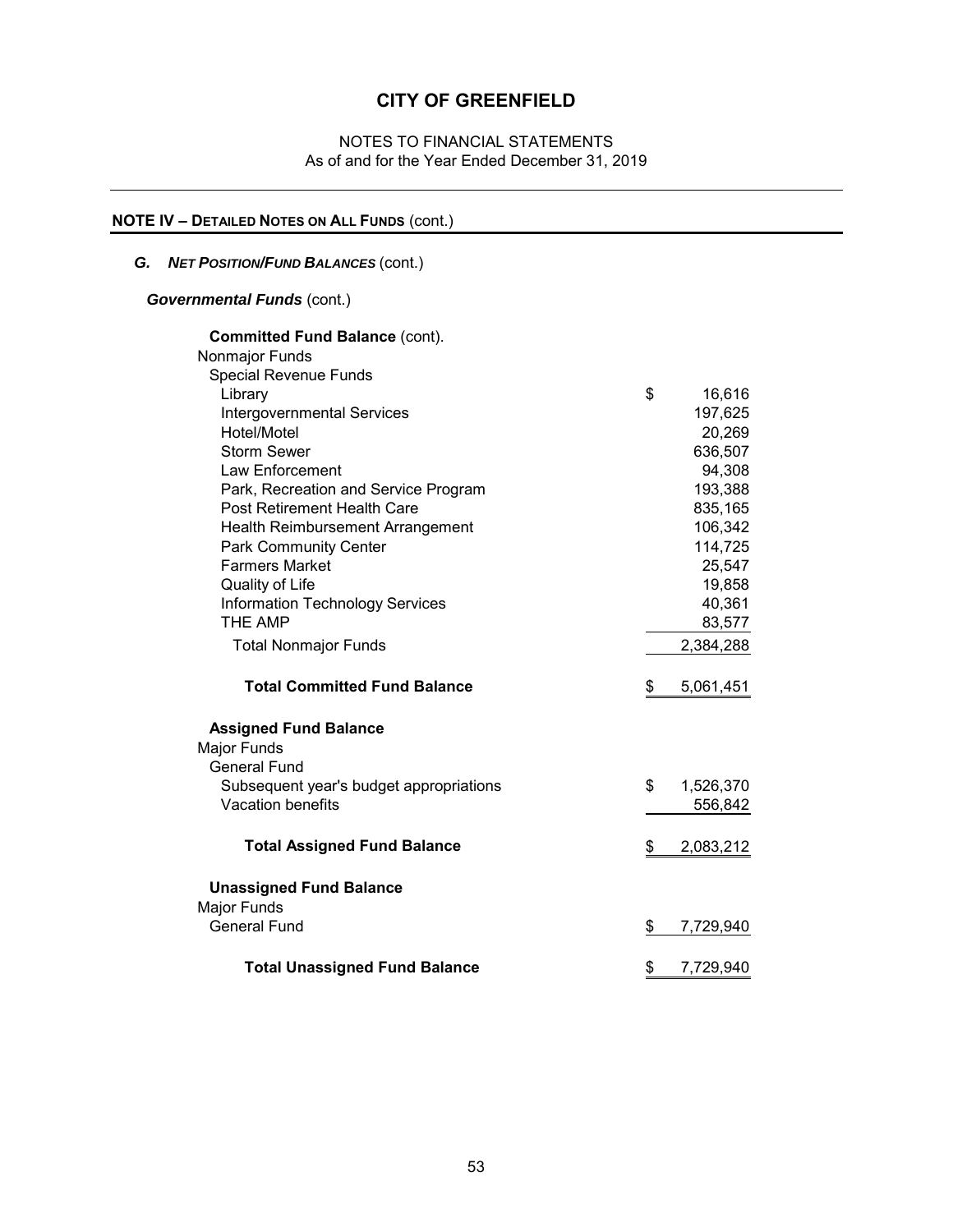## NOTES TO FINANCIAL STATEMENTS As of and for the Year Ended December 31, 2019

### **NOTE V – Other Information**

### *A. EMPLOYEES' RETIREMENT SYSTEM*

*Plan description.* The WRS is a cost-sharing multiple-employer defined benefit pension plan. WRS benefits and other plan provisions are established by Chapter 40 of the Wisconsin Statutes. Benefit terms may only be modified by the legislature. The retirement system is administered by the Wisconsin Department of Employee Trust Funds (ETF). The system provides coverage to all eligible State of Wisconsin, local government and other public employees. All employees, initially employed by a participating WRS employer on or after July 1, 2011, and expected to work at least 1,200 hours a year and expected to be employed for at least one year from employee's date of hire are eligible to participate in the WRS.

ETF issues a standalone Comprehensive Annual Financial Report (CAFR), which can be found at http://etf.wi.gov/publications/cafr.htm.

*Vesting.* For employees beginning participation on or after January 1, 1990, and no longer actively employed on or after April 24, 1998, creditable service in each of five years is required for eligibility for a retirement annuity. Participants employed prior to 1990 and on or after April 24, 1998, and prior to July 1, 2011, are immediately vested. Participants who initially became WRS eligible on or after July 1, 2011, must have five years of creditable service to be vested.

*Benefits provided.* Employees who retire at or after age 65 (54 for protective occupation employees, 62 for elected officials and State executive participants, if hired on or before 12/31/2016) are entitled to receive an unreduced retirement benefit. The factors influencing the benefit are: (1) final average earnings, (2) years of creditable service, and (3) a formula factor.

Final average earnings is the average of the participant's three highest years' earnings. Creditable service is the creditable current and prior service expressed in years or decimal equivalents of partial years for which a participant receives earnings and makes contributions as required. The formula factor is a standard percentage based on employment category.

Employees may retire at age 55 (50 for protective occupation employees) and receive reduced benefits. Employees terminating covered employment before becoming eligible for a retirement benefit may withdraw their contributions and forfeit all rights to any subsequent benefits.

The WRS also provides death and disability benefits for employees.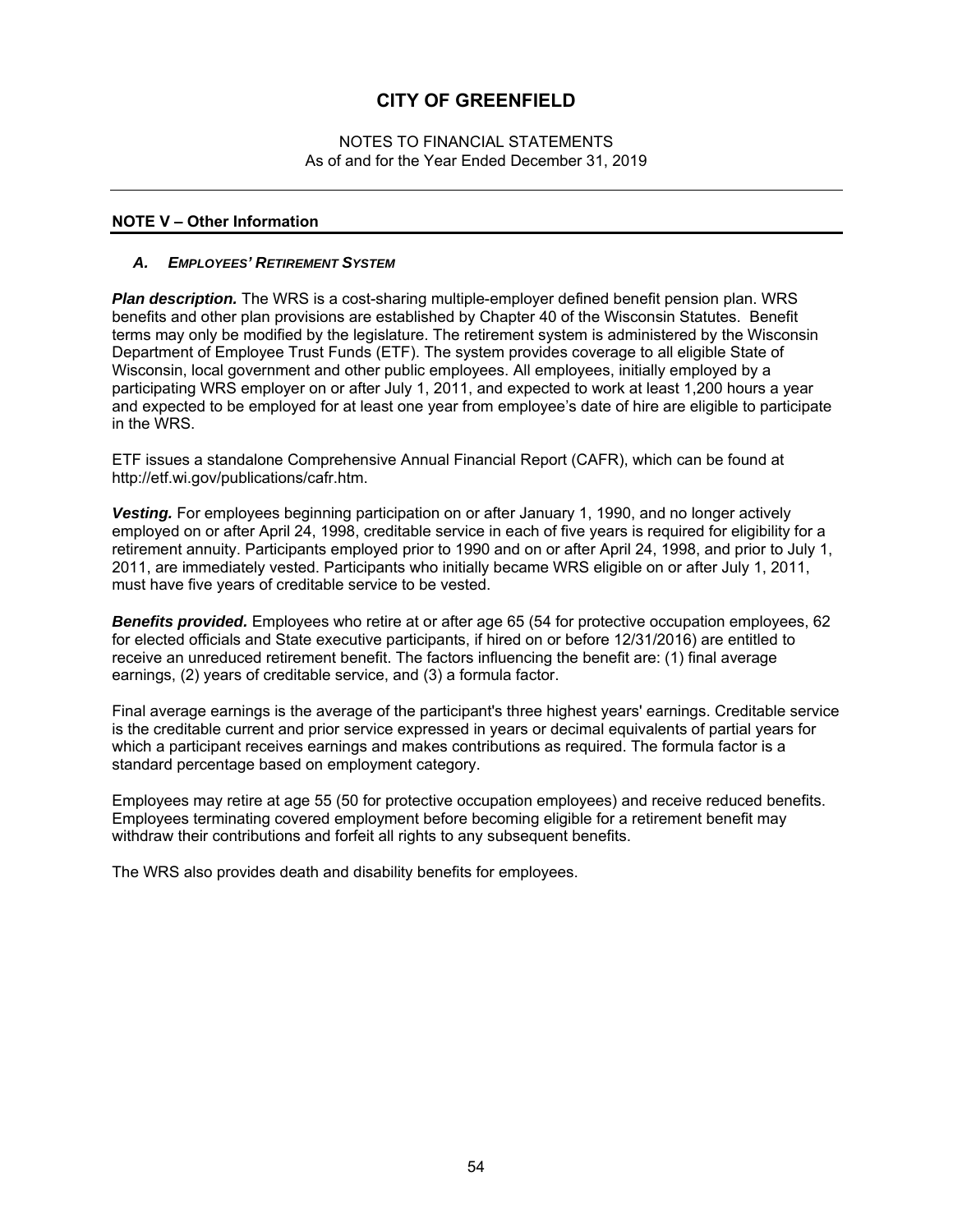## NOTES TO FINANCIAL STATEMENTS As of and for the Year Ended December 31, 2019

#### **NOTE V – Other Information** (cont.)

### A. EMPLOYEES' RETIREMENT SYSTEM (cont.)

*Post-retirement adjustments*. The Employee Trust Funds Board may periodically adjust annuity payments from the retirement system based on annual investment performance in accordance with s. 40.27, Wis. Stat. An increase (or decrease) in annuity payments may result when investment gains (losses), together with other actuarial experience factors, create a surplus (shortfall) in the reserves, as determined by the system's consulting actuary. Annuity increases are not based on cost of living or other similar factors. For Core annuities, decreases may be applied only to previously granted increases. By law, Core annuities cannot be reduced to an amount below the original, guaranteed amount (the "floor") set at retirement. The Core and Variable annuity adjustments granted during recent years are as follows:

| Year | Core Fund<br>Adjustment | Variable Fund<br>Adjustment |
|------|-------------------------|-----------------------------|
| 2009 | (2.1)%                  | $(42.0)\%$                  |
| 2010 | (1.3)                   | 22.0                        |
| 2011 | (1.2)                   | 11.0                        |
| 2012 | (7.0)                   | (7.0)                       |
| 2013 | (9.6)                   | 9.0                         |
| 2014 | 4.7                     | 25.0                        |
| 2015 | 2.9                     | 2.0                         |
| 2016 | 0.5                     | (5.0)                       |
| 2017 | 2.0                     | 4.0                         |
| 2018 | 2.4                     | 17.0                        |

*Contributions.* Required contributions are determined by an annual actuarial valuation in accordance with Chapter 40 of the Wisconsin Statutes. The employee required contribution is one-half of the actuarially determined contribution rate for General category employees and Executives and Elected Officials. Starting January 1, 2016, the Executives and Elected Officials category merged into the General Employee category. Required contributions for protective employees are the same rate as general employees. Employers are required to contribute the remainder of the actuarially determined contribution rate. The employer may not pay the employee required contribution unless provided for by an existing collective bargaining agreement.

During the reporting period, the WRS recognized \$1,503,910 in contributions from the City.

Contribution rates for the plan year reported as of December 31, 2019 are:

| <b>Employee Category</b>                  | Employee | Employer  |
|-------------------------------------------|----------|-----------|
| General (executives & elected officials)  | 6.55%    | 6.55%     |
| <b>Protective with Social Security</b>    | 6.55%    | $11.22\%$ |
| <b>Protective without Social Security</b> | 6.55%    | 15.62%    |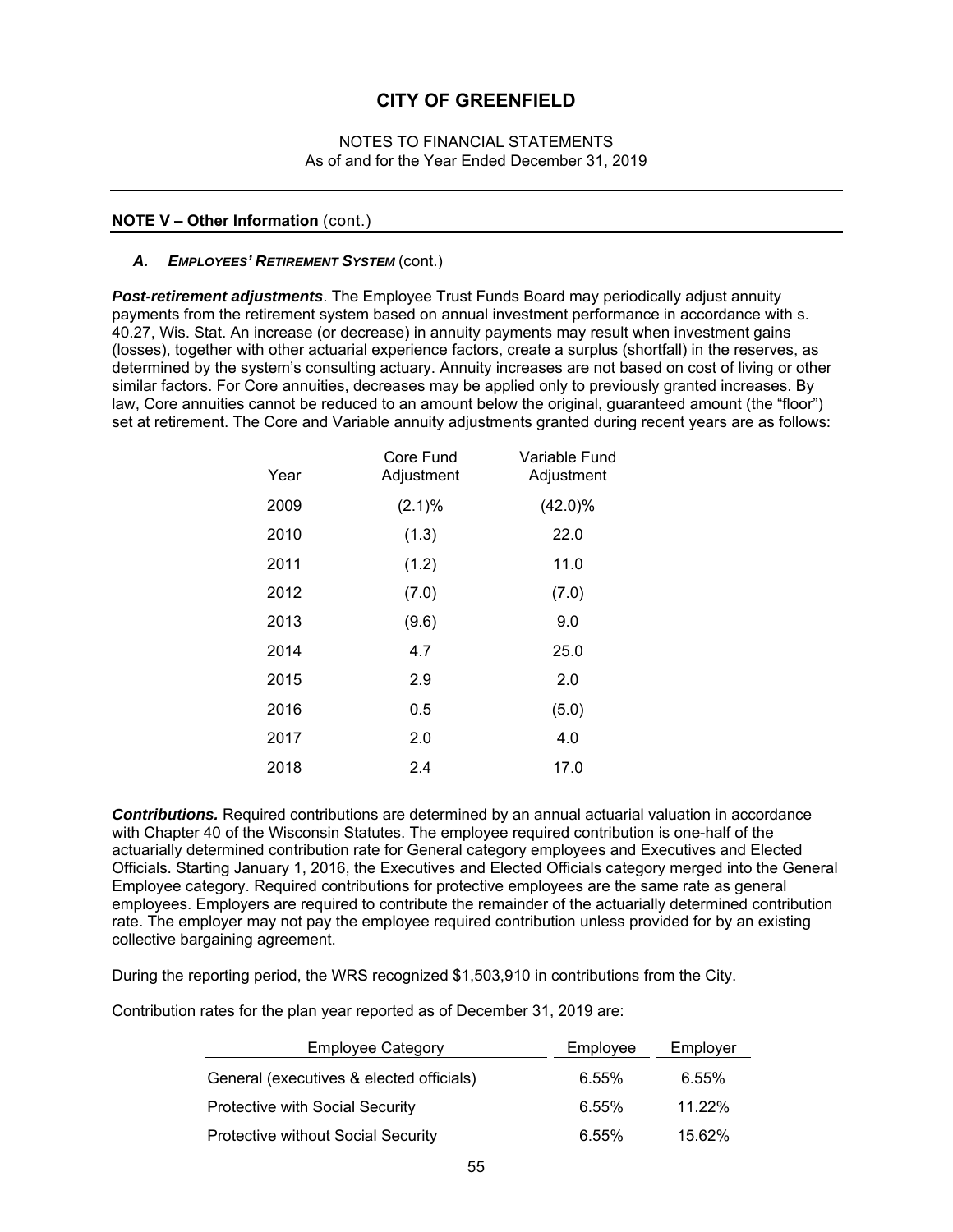## NOTES TO FINANCIAL STATEMENTS As of and for the Year Ended December 31, 2019

### **NOTE V – OTHER INFORMATION** (cont.)

## A. EMPLOYEES' RETIREMENT SYSTEM (cont.)

## *Pension Liability, Pension Expense, Deferred Outflows of Resources and Deferred Inflows of Resources Related to Pensions*

At December 31, 2019, the City reported a liability of \$5,041,373 for its proportionate share of the net pension liability. The net pension liability was measured as of December 31, 2018, and the total pension liability used to calculate the net pension liability was determined by an actuarial valuation as of December 31, 2017 rolled forward to December 31, 2018. No material changes in assumptions or benefit terms occurred between the actuarial valuation date and the measurement date. The City's proportion of the net pension liability was based on the City's share of contributions to the pension plan relative to the contributions of all participating employers. At December 31, 2018, the City's proportion was 0.14170369%, which was an increase of 0.00560369% from its proportion measured as of December 31, 2017.

For the year ended December 31, 2019, the City recognized pension expense of \$3,360,848.

At December 31, 2019, the city reported deferred outflows of resources and deferred inflows of resources related to pensions from the following sources:

|                                                                                                                     | Deferred Outflow of<br>Resources | Deferred Inflow of<br>Resources |
|---------------------------------------------------------------------------------------------------------------------|----------------------------------|---------------------------------|
| Differences between expected and actual<br>experience                                                               | \$<br>3,926,466                  | \$<br>6,940,580                 |
| Changes of actuarial assumptions                                                                                    | 849,791                          |                                 |
| Net differences between projected and<br>actual earnings on pension plan<br>investments                             | 7,362,579                        |                                 |
| Changes in proportion and differences<br>between employer contributions and<br>proportionate share of contributions | 13,300                           | 61,417                          |
| Employer contributions subsequent to the<br>measurement date                                                        | 1,537,373                        |                                 |
| Total                                                                                                               | <u>13,689,509</u>                | 7.001.997                       |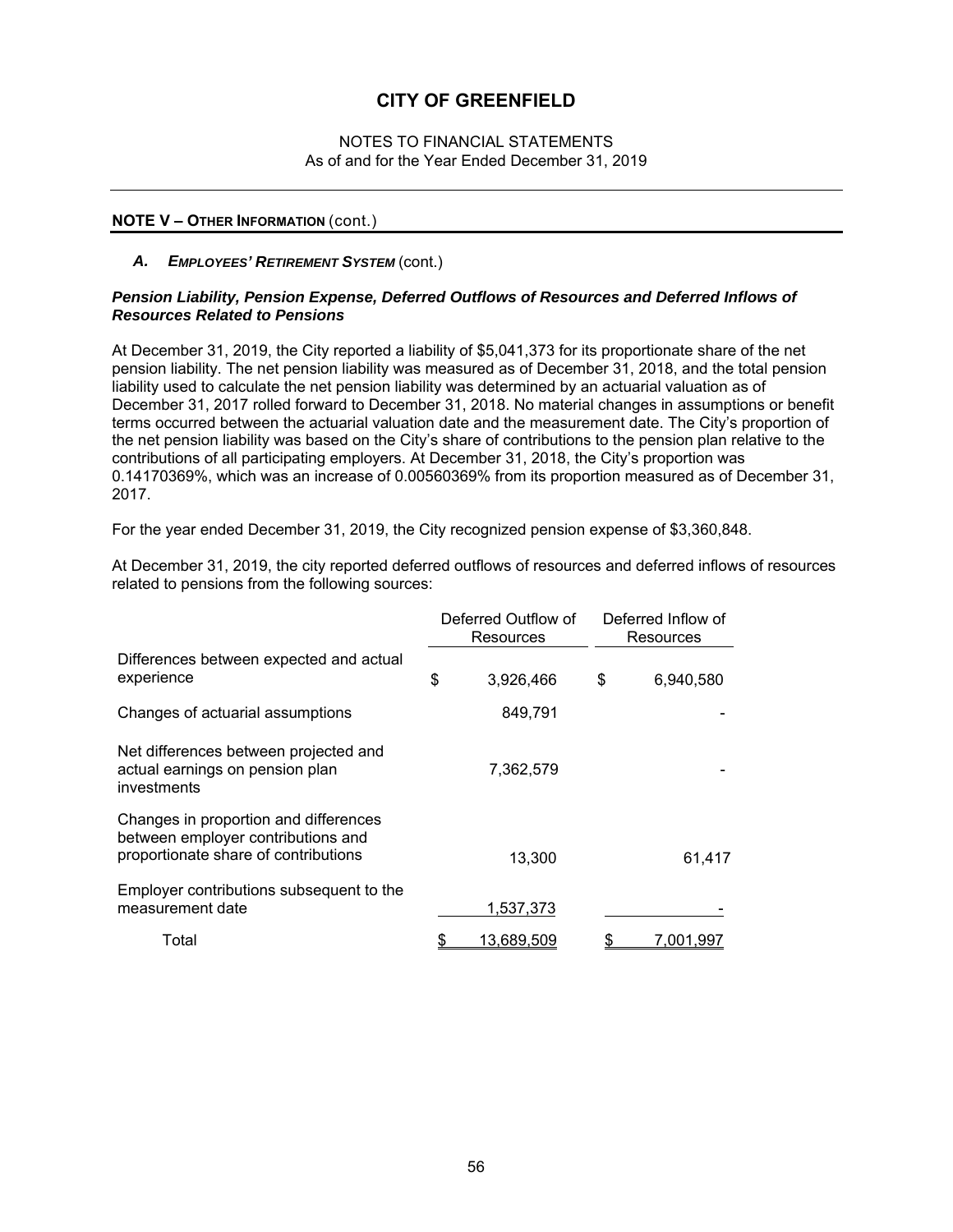## NOTES TO FINANCIAL STATEMENTS As of and for the Year Ended December 31, 2019

### **NOTE V – OTHER INFORMATION** (cont.)

### A. EMPLOYEES' RETIREMENT SYSTEM (cont.)

\$1,537,373 reported as deferred outflows related to pension resulting from the WRS Employer's contributions subsequent to the measurement date will be recognized as a reduction of the net pension asset in the year ended December 31, 2020. Other amounts reported as deferred outflows of resources and deferred inflows of resources related to pension will be recognized in pension expense as follows:

| Year ended<br>December 31: | Deferred Outflow of<br>Resources and Deferred<br>Inflow of Resources (Net) |           |  |  |
|----------------------------|----------------------------------------------------------------------------|-----------|--|--|
| 2020                       | \$                                                                         | 1.864.021 |  |  |
| 2021                       |                                                                            | 455,428   |  |  |
| 2022                       |                                                                            | 820,145   |  |  |
| 2023                       |                                                                            | 2,010,545 |  |  |
| 2024                       |                                                                            |           |  |  |
| Thereafter                 |                                                                            |           |  |  |

*Actuarial assumptions.* The total pension liability in the December 31, 2018 actuarial valuation was determined using the following actuarial assumptions, applied to all periods included in the measurement:

| <b>Actuarial Valuation Date:</b>      | December 31, 2017              |
|---------------------------------------|--------------------------------|
| Measurement Date of Net Pension Asset | December 31, 2018              |
| Actuarial Cost Method:                | Entry Age Normal               |
| Asset Valuation Method:               | Fair Value                     |
| Long-Term Expected Rate of Return:    | 7.0%                           |
| Discount Rate:                        | 7.0%                           |
| Salary Increases:                     |                                |
| Inflation                             | $3.0\%$                        |
| Seniority/Merit                       | $0.1\% - 5.6\%$                |
| Mortality:                            | Wisconsin 2018 Mortality Table |
| Post-retirement Adjustments*          | 1.9%                           |

*\* No post-retirement adjustment is guaranteed. Actual adjustments are based on recognized investment return, actuarial experience and other factors. 1.9% is the assumed annual adjustment based on the investment return assumption and the post-retirement discount rate. Includes the impact of known Market Recognition Account deferred gains/losses on the liability for dividend payments.*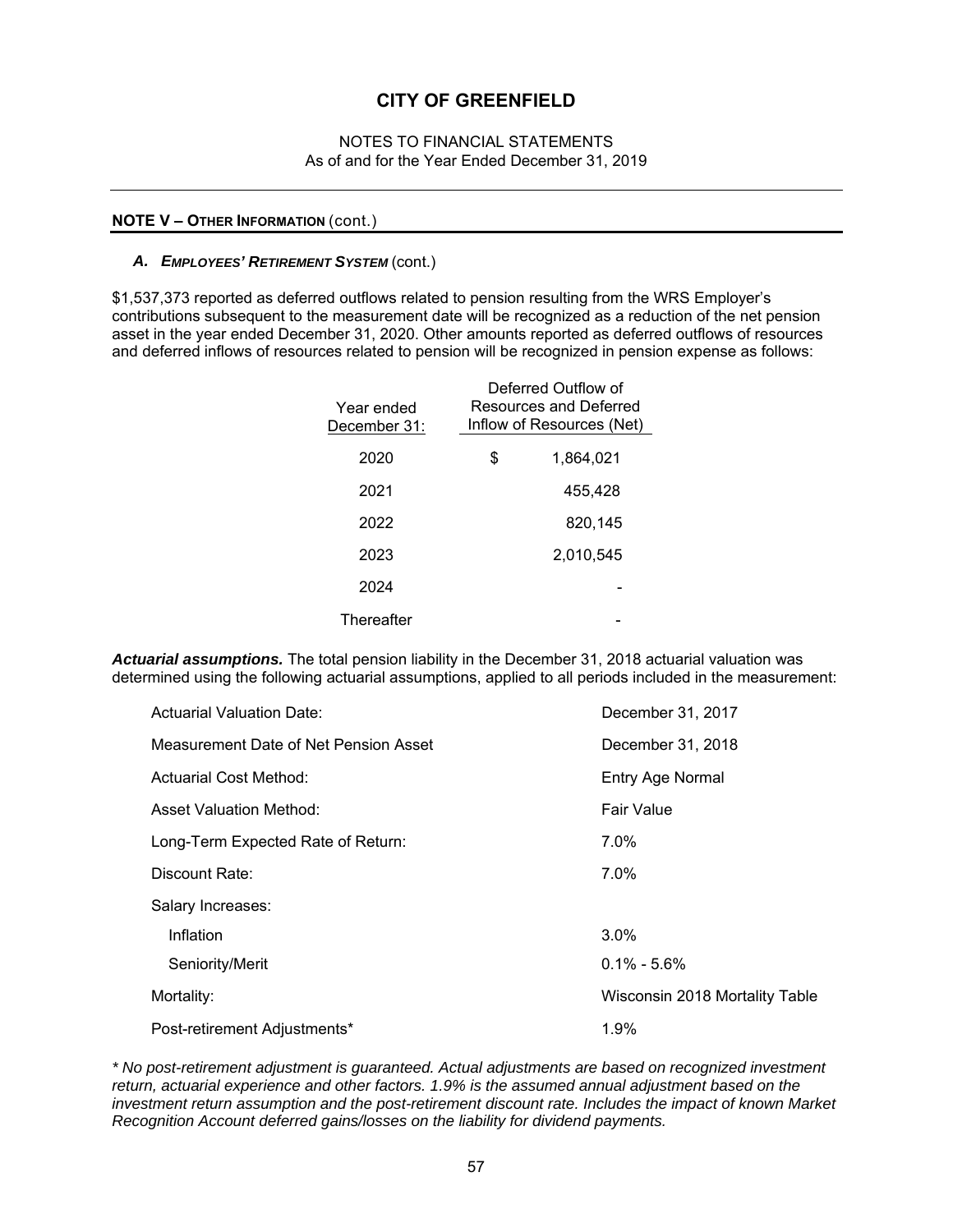## NOTES TO FINANCIAL STATEMENTS As of and for the Year Ended December 31, 2019

### **NOTE V – OTHER INFORMATION** (cont.)

### A. EMPLOYEES' RETIREMENT SYSTEM (cont.)

Actuarial assumptions are based upon an experience study conducted in 2018 that covered a three-year period from January 1, 2015 to December 31, 2017. Based on this experience study, actuarial assumptions used to measure the Total Pension Liability changed from prior year, including the discount rate, mortality and separation rates. The Total Pension Liability for December 31, 2018 is based upon a roll-forward of the liability calculated from the December 31, 2017 actuarial valuation.

*Long-term expected return on plan assets.* The long-term expected rate of return on pension plan investments was determined using a building-block method in which best-estimate ranges of expected future real rates of return (expected returns, net of pension plan investment expense and inflation) are developed for each major asset class. These ranges are combined to produce the long-term expected rate of return by weighting the expected future real rates of return by the target asset allocation percentage and by adding expected inflation. The target allocation and best estimates of arithmetic real rates of return for each major asset class are summarized in the following table:

| Core Fund Asset<br><b>Class</b> | <b>Current Asset</b><br>Allocation % | Long- Term Expected Nominal<br>Rate of Return % | Long-Term Expected Real<br>Rate of Return % |
|---------------------------------|--------------------------------------|-------------------------------------------------|---------------------------------------------|
| <b>Global Equities</b>          | 49%                                  | 8.1%                                            | 5.5%                                        |
| Fixed Income                    | 24.5                                 | 4.0                                             | 1.5                                         |
| <b>Inflation Sensitive</b>      |                                      |                                                 |                                             |
| Assets                          | 15.5                                 | 3.8                                             | 1.3                                         |
| <b>Real Estate</b>              | $\boldsymbol{9}$                     | 6.5                                             | 3.9                                         |
| Private Equity/Debt             | 8                                    | 9.4                                             | 6.7                                         |
| Multi-Asset                     | 4                                    | 6.7                                             | 4.1                                         |
| <b>Total Core Fund</b>          | 110                                  | 7.3                                             | 4.7                                         |
| Variable Fund                   |                                      |                                                 |                                             |
| <b>Asset Class</b>              |                                      |                                                 |                                             |
| <b>U.S Equities</b>             | 70                                   | 7.6                                             | 5.0                                         |
| International                   |                                      |                                                 |                                             |
| Equities                        | 30                                   | 8.5                                             | 5.9                                         |
| <b>Total Variable Fund</b>      | 100                                  | 8.0                                             | 5.4                                         |

New England Pension Consultants Long Term US CPI (Inflation) Forecast: 2.5%

Asset Allocations are managed within established ranges, target percentages may differ from actual monthly allocations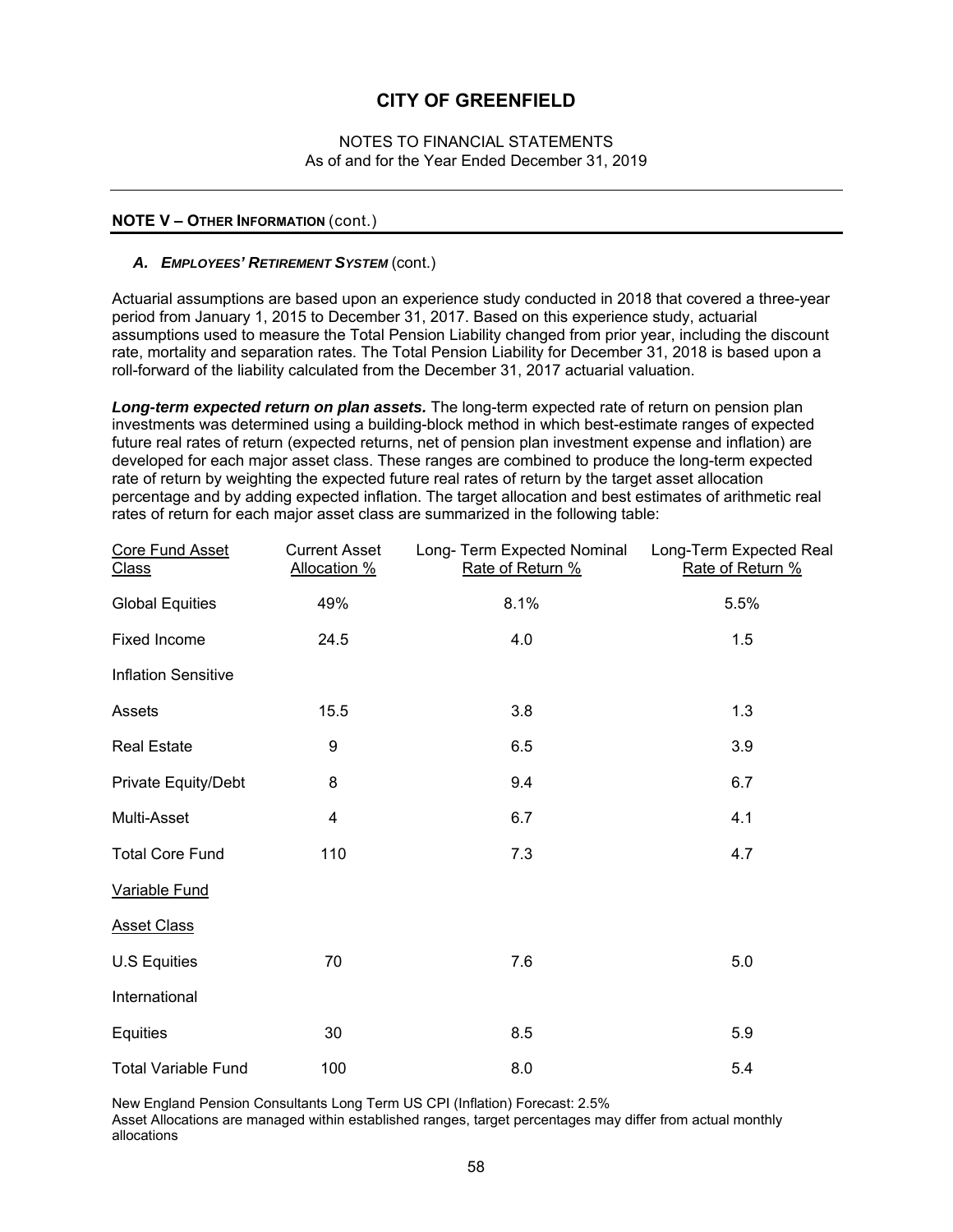## NOTES TO FINANCIAL STATEMENTS As of and for the Year Ended December 31, 2019

### **NOTE V – OTHER INFORMATION** (cont.)

## A. EMPLOYEES' RETIREMENT SYSTEM (cont.)

*Single discount rate.* A single discount rate of 7.00% was used to measure the total pension liability. This single discount rate was based on the expected rate of return on pension plan investments of 7.00% and a long term bond rate of 3.71%. Because of the unique structure of WRS, the 7.00% expected rate of return implies that a dividend of approximately 1.9% will always be paid. For purposes of the single discount rate, it was assumed that the dividend would always be paid. The projection of cash flows used to determine this single discount rate assumed that plan member contributions will be made at the current contribution rate and that employer contributions will be made at rates equal to the difference between actuarially determined contribution rates and the member rate. Based on these assumptions, the pension plan's fiduciary net position was projected to be available to make all projected future benefit payments (including expected dividends) of current plan members. Therefore, the long-term expected rate of return on pension plan investments was applied to all periods of projected benefit payments to determine the total pension liability.

*Sensitivity of the City's proportionate share of the net pension liability (asset) to changes in the discount rate.* The following presents the City's proportionate share of the net pension liability (asset) calculated using the discount rate of 7.00 percent, as well as what the City's proportionate share of the net pension liability (asset) would be if it were calculated using a discount rate that is 1-percentage-point lower (6.00 percent) or 1-percentage-point higher (8.00 percent) than the current rate:

|                                                                        | 1% Decrease to<br>Discount Rate<br>(6.00%) | <b>Current Discount</b><br>Rate (7.00%) | 1% Increase to<br>Discount Rate<br>$(8.00\%)$ |
|------------------------------------------------------------------------|--------------------------------------------|-----------------------------------------|-----------------------------------------------|
| The City's proportionate share of the net<br>pension liability (asset) | \$20.034.944                               | \$5,041,373                             | \$ (6, 107, 510)                              |

**Pension plan fiduciary net position.** Detailed information about the pension plan's fiduciary net position is available in separately issued financial statements available at http://etf.wi.gov/publications/cafr.htm.

## *B. RISK MANAGEMENT*

The City is exposed to various risks of loss related to torts; theft of, damage to, or destruction of assets; errors and omissions; workers compensation; and health care of its employees. All of these risks are covered through the purchase of commercial insurance, with minimal deductibles. Settled claims have not exceeded the commercial coverage in any of the past three years. There were no significant reductions in coverage compared to the prior year.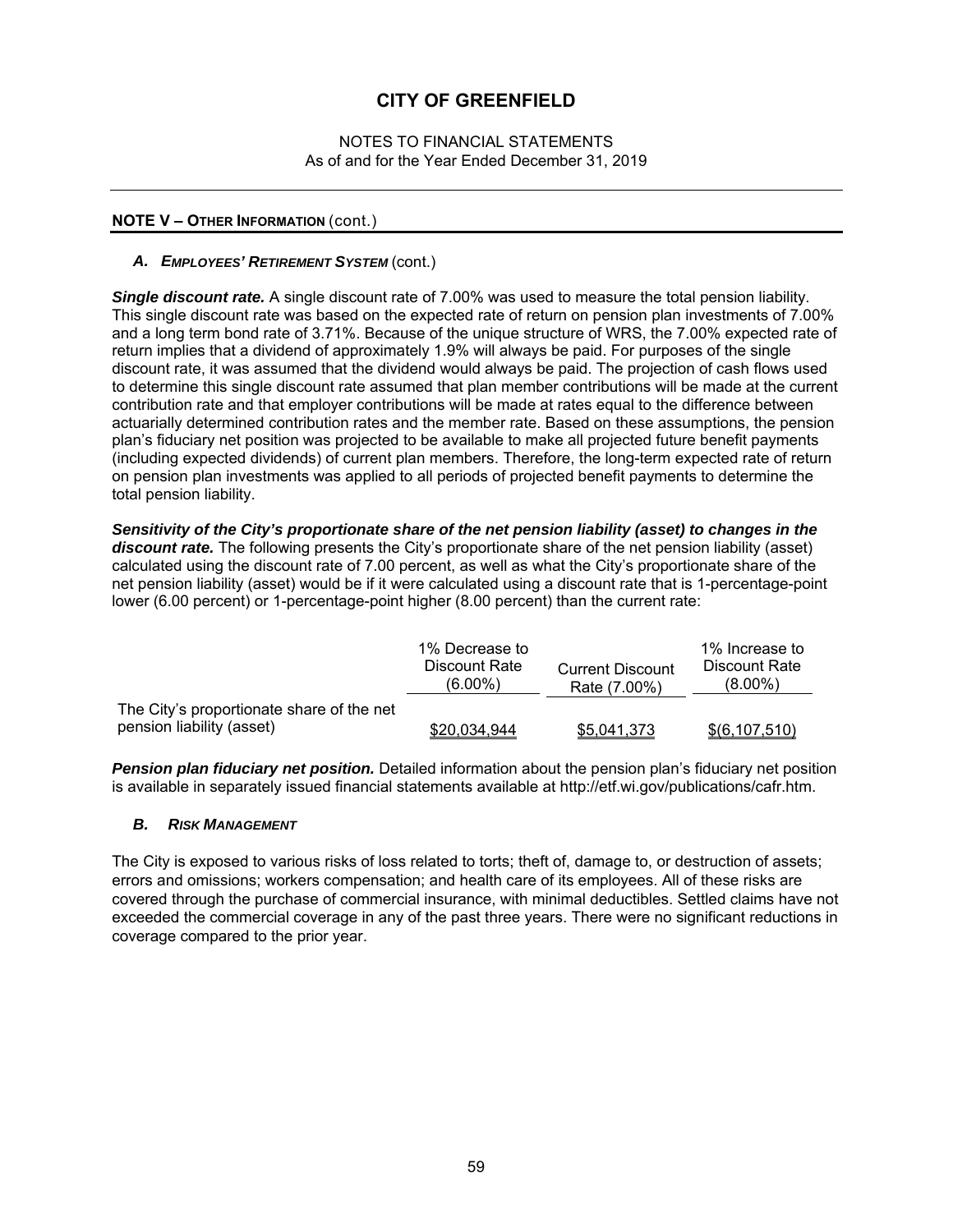# NOTES TO FINANCIAL STATEMENTS As of and for the Year Ended December 31, 2019

## **NOTE V – OTHER INFORMATION** (cont.)

# *C. COMMITMENTS AND CONTINGENCIES*

Claims and judgments are recorded as liabilities if all the conditions of Governmental Accounting Standards Board pronouncements are met. The liability and expenditure for claims and judgments are only reported in governmental funds if it has matured. Claims and judgments are recorded in the government-wide statements and proprietary funds as expenses when the related liabilities are incurred.

From time to time, the City is party to various pending claims and legal proceedings. Although the outcome of such matters cannot be forecasted with certainty, it is the opinion of management and the City's attorney that the likelihood is remote that any other such claims or proceedings will have a material adverse effect on the City's financial position or results of operations.

The City has active construction project as of December 31, 2019. Work that has been completed on these projects but not yet paid for (including contract retainages) is reflected as accounts payable and expenditures.

# *Municipal Revenue Obligations*

In 2007, the city issued a municipal revenue obligation as part of a development agreement. The amount of the obligation is \$7.7 million, and is payable to the developer solely from tax increments collected from a specific development in Tax Incremental District No.2.

The obligation has no established repayment terms. The obligation bears interest at 5.5% and matures on August 1, 2023. In no case, shall the term of this obligation and the city's obligation to make payments, extend beyond the statutory expiration of Tax Incremental District No.2, nor shall the amount of principal to be paid under the obligation exceed \$7.7 million and the aggregate amount of principal and interest shall not exceed \$11.825 million.

The obligation does not constitute a charge upon any funds of the City. In the event that future tax increments are not sufficient to pay off the obligation, the obligation terminates with no further liability to the City. Since the amount of future payments is contingent on the collection of future tax increments, the obligation is not reported as a liability in the accompanying financial statements. The balance of the commitment outstanding at year end is approximately \$10.39 million.

# *D. OTHER POST-EMPLOYMENT BENEFITS*

## *Plan Description and Benefits Provided*

The City administers a single-employer defined benefit healthcare plan. The plan provides medical insurance benefits to eligible retirees and their spouses through the City's group medical insurance plan, which covers both active and retired members. The medical insurance benefits also include direct medical reimbursements up to the annual maximum amounts of \$3,250 / \$6,500 single and family coverage. Benefits provisions are established through collective bargaining agreements and other City agreements. The eligibility requirements and the amount of the benefit vary based on retiree's position, years of service and age at retirement. If eligible, the retiree may receive medical insurance benefits until they are Medicare eligible.

Membership of the plan consisted of 57 retirees able to or receiving benefits and 211 active plan members at December 31, 2018, the date of the latest actuarial valuation.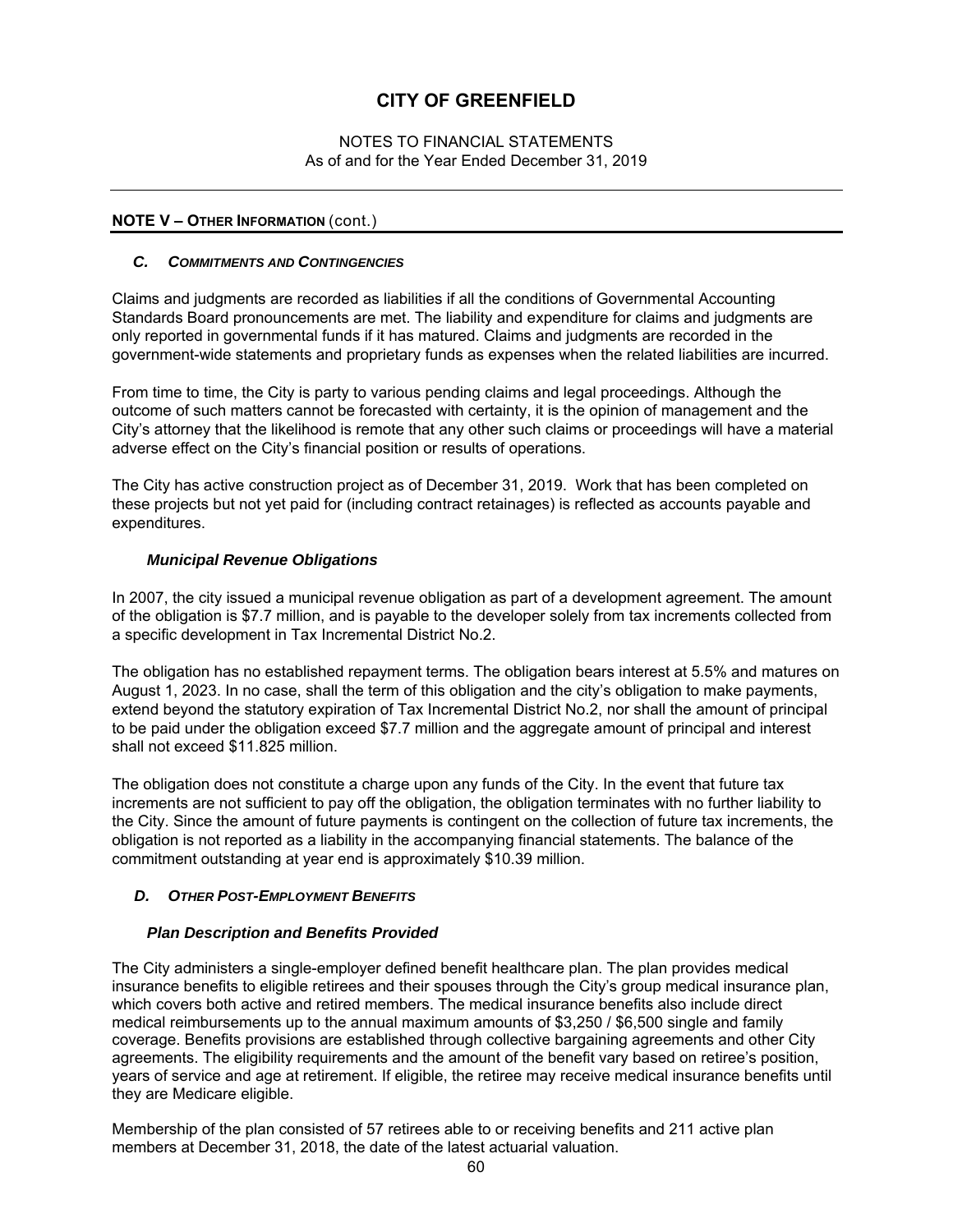## NOTES TO FINANCIAL STATEMENTS As of and for the Year Ended December 31, 2019

### **NOTE V – OTHER INFORMATION** (cont.)

# *D. OTHER POST-EMPLOYMENT BENEFITS* (cont.)

### *Plan Description and Benefits Provided (cont.)*

Contribution requirements are established through collective bargaining agreements and other City agreements, and may be amended only through negotiations between the City and the union, or for nonunion employees between the City and the employee. Eligibility requirements are as follows:

|                                                    | Eligibility  |                         |
|----------------------------------------------------|--------------|-------------------------|
|                                                    | Age          | <b>Years of Service</b> |
| Firefighters & Sergeants/Lieutenants               | 53 years old | 15 years                |
| Police Association (LEER Division)                 | 53           | 10 years                |
| Non-Represented - Police and Fire Command Staff    | 53           | 25 years                |
| Or Non-Represented - Police and Fire Command Staff | 54           | 15 years                |
| Other Non-Represented Staff                        | 57           | 15 years                |

The retirees contribute up to 12.6% of their monthly medical premiums. The City contributes the remaining amount of the medical premiums. For fiscal year 2019, the City contributed \$924,412 to the plan and plan members receiving benefits contributed \$96,747 to the plan.

## *Employees Covered by Benefit Terms*

| Inactive plan members or beneficiaries currently receiving benefit |     |
|--------------------------------------------------------------------|-----|
| payments                                                           | 55  |
| Inactive plan members entitled to but not yet receiving benefit    |     |
| payments                                                           |     |
| Active plan members                                                | 211 |
|                                                                    | 268 |

The City's total OPEB liability of \$19,901,457 was measured as of December 31, 2018 and was determined by an actuarial valuation as of that date.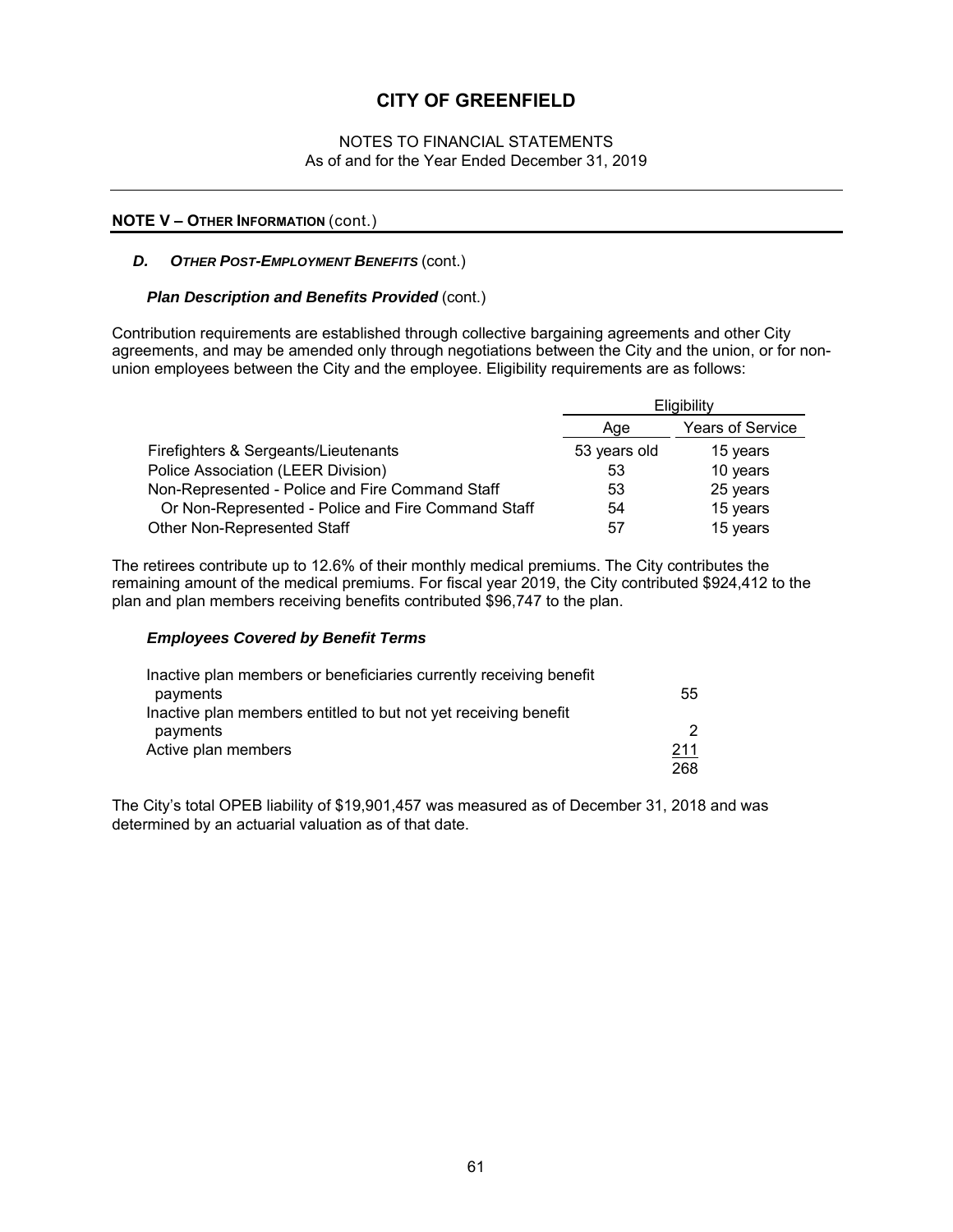# NOTES TO FINANCIAL STATEMENTS As of and for the Year Ended December 31, 2019

# **NOTE V – OTHER INFORMATION** (cont.)

### *D. OTHER POST-EMPLOYMENT BENEFITS* (cont.)

## *Actuarial Assumptions and Other Inputs*

The total OPEB liability in the actuarial valuation was determined using the following actuarial assumptions and other inputs, applied to all periods included in the measurement, unless otherwise specified:

| Inflation                   | 2.50%                                                                                                             |
|-----------------------------|-------------------------------------------------------------------------------------------------------------------|
| Discount rate               | 4.00%                                                                                                             |
| Healthcare cost trend rates | 7.50% decreasing by 0.50% per year down to<br>6.50%, then down 0.10% per year down to 5%, and<br>level thereafter |

The discount rate was based on a Bond Buyer 20-Bond GO Index.

Mortality rates were based on the Wisconsin 2018 Mortality Table.

The actuarial assumptions used in the valuation were based on the results of an actuarial experience study conducted in 2015 using Wisconsin Retirement System (WRS) experience from 2015 – 17.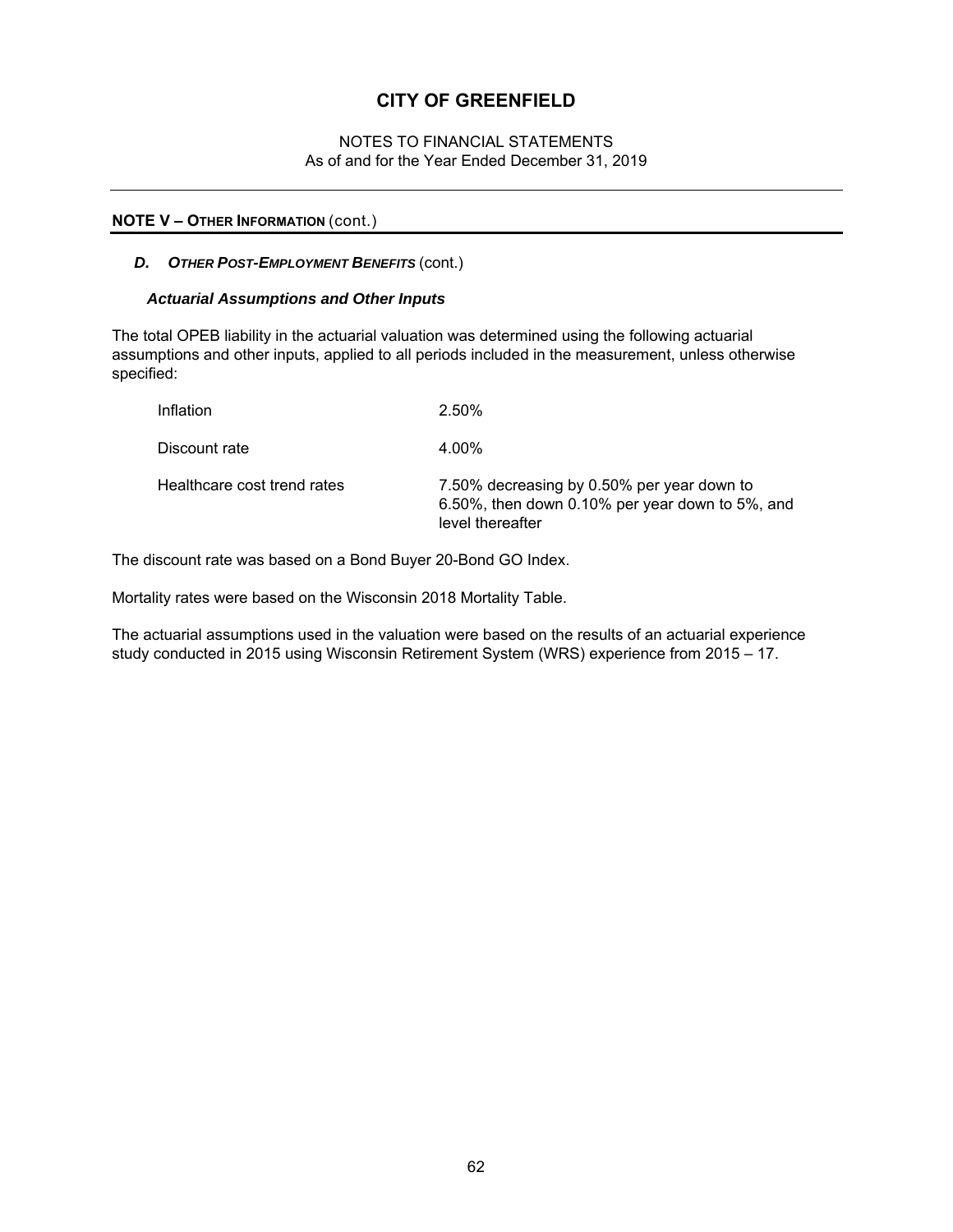# NOTES TO FINANCIAL STATEMENTS As of and for the Year Ended December 31, 2019

#### **NOTE V – OTHER INFORMATION** (cont.)

### *D. OTHER POST-EMPLOYMENT BENEFITS* (cont.)

# *CHANGES IN THE TOTAL OPEB LIABILITY - HEALTH*

|                                       | TOTAL OPEB<br>Liability |
|---------------------------------------|-------------------------|
| Balance, Beginning of Year            | 17,870,479              |
| Changes for the year:                 |                         |
| Service cost                          | 859,252                 |
| Interest                              | 621,808                 |
| Difference between expected and       |                         |
| actual experience                     | 1,225,244               |
| Changes of assumptions or other input | 393,024                 |
| Benefit payments                      | (1,068,350)             |
| Net changes                           | 2,030,978               |
| Balance, End of Year                  | 19,901,457              |

Total OPEB

#### *SENSITIVITY OF THE TOTAL OPEB LIABILITY TO CHANGES IN THE DISCOUNT RATE*

The following presents the total OPEB liability of the City, as well as what the City's total OPEB liability would be if it were calculated using a different discount rate that is 1-percentage-point lower (3.00 percent) or 1-percentage-point higher (5.00 percent) than the current discount rate:

|                                         | 1% Decrease   | Discount Rate | 1% Increase  |
|-----------------------------------------|---------------|---------------|--------------|
|                                         | $(3.00\%)$    | $(4.00\%)$    | $(5.00\%)$   |
| Total OPEB liability - health insurance | \$ 21,511,677 | \$19.901.457  | \$18,419,928 |

#### *SENSITIVITY OF THE TOTAL OPEB LIABILITY TO CHANGES IN THE HEALTHCARE COST TREND RATES*

The following presents the total OPEB liability of the City, as well as what the City's total OPEB liability would be if it were calculated using healthcare cost trend rates that a 1-percentage-point lower (6.5 percent decreasing to 4.0 percent) or 1-percentage-point higher (8.5 percent decreasing to 6.0 percent) than the current healthcare cost trend rates:

|                                         | <b>Healthcare Cost</b> |              |                     |                    |                  |              |
|-----------------------------------------|------------------------|--------------|---------------------|--------------------|------------------|--------------|
|                                         |                        | 1% Decrease  |                     | <b>Trend Rates</b> |                  | 1% Increase  |
|                                         | $(6.5%$ decreasing     |              | $(7.5\%$ decreasing |                    | (8.5% decreasing |              |
|                                         |                        | to $4.0\%$ ) |                     | to $5.0\%$ )       |                  | to $6.0\%$ ) |
| Total OPEB liability - health insurance |                        | 18,001,094   |                     | 19,901,457         |                  | 22,159,852   |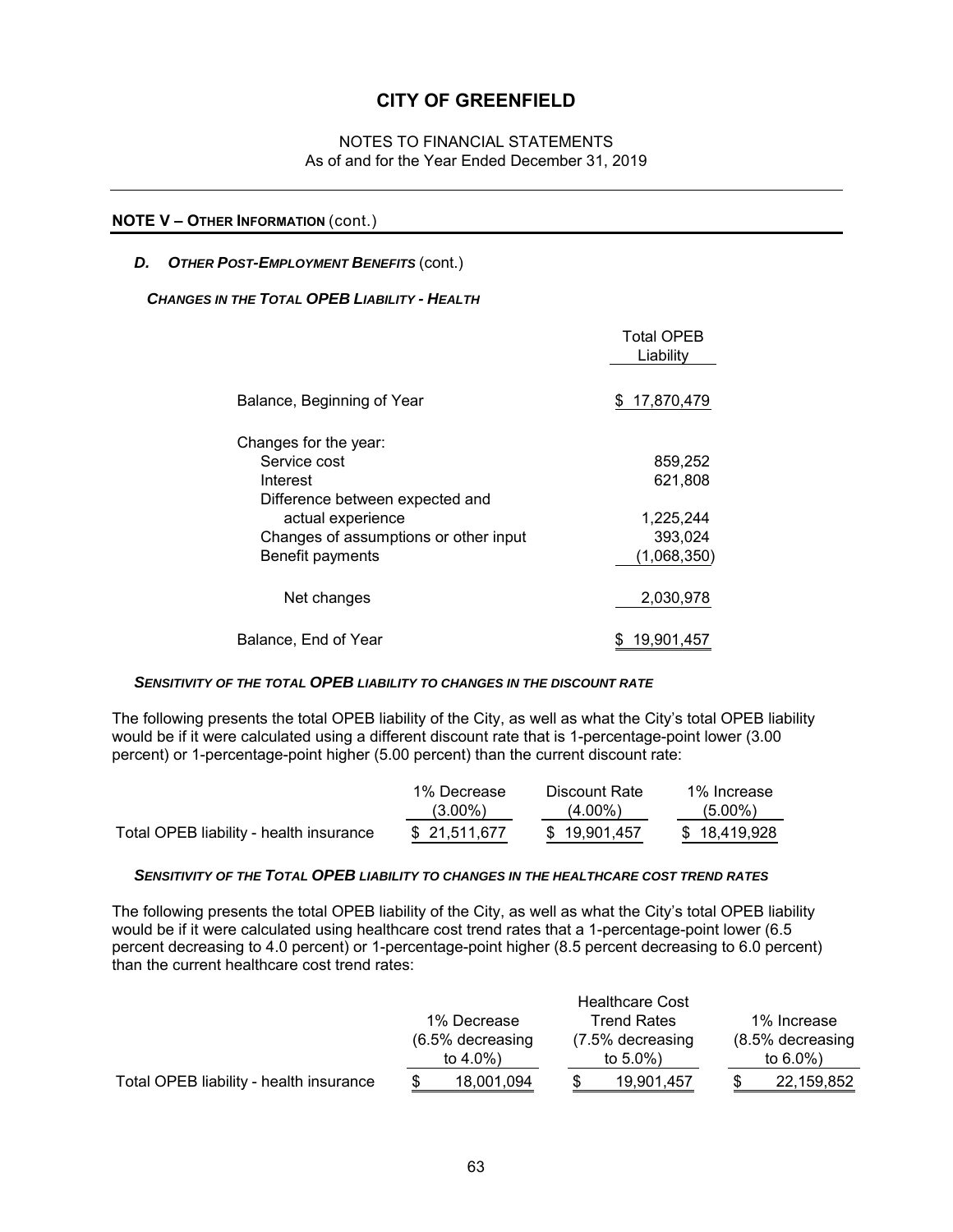## NOTES TO FINANCIAL STATEMENTS As of and for the Year Ended December 31, 2019

### **NOTE V – OTHER INFORMATION** (cont.)

## *D. OTHER POST-EMPLOYMENT BENEFITS* (cont.)

## *OPEB EXPENSE AND DEFERRED OUTFLOWS OF RESOURCES AND DEFERRED INFLOWS OF RESOURCES RELATED TO OPEB*

For the year ended December 31, 2019, the City recognized OPEB expense of \$1,660,867. At December 31, 2019, the City reported deferred outflows or resources and deferred inflows of resources related to OPEB from the following sources:

|                                          | Deferred<br>Outflows of |           | Deferred<br>Inflows of |           |
|------------------------------------------|-------------------------|-----------|------------------------|-----------|
|                                          |                         | Resources |                        | Resources |
| Differences between expected and         |                         |           |                        |           |
| actual experience                        | S                       | 1,089,106 | \$                     | -         |
| Changes of assumptions or other inputs   |                         | 349,355   |                        |           |
| Employer contributions subsequent to the |                         |           |                        |           |
| measurement date                         |                         | 1,009,499 |                        |           |
| Total                                    |                         | 2,447,960 |                        |           |

\$1,009,499 reported as deferred outflows related to OPEB resulting from the City's contributions subsequent to the measurement date will be recognized as a reduction of the OPEB Liability in the year ended December 31, 2020. Other amounts reported as deferred outflows of resources and deferred inflows of resources related to OPEB will be recognized in OPEB expense as follows:

|                         | Deferred Outflow of |                           |
|-------------------------|---------------------|---------------------------|
|                         |                     | Resources and Deferred    |
| Year Ended December 31: |                     | Inflow of Resources (Net) |
| 2020                    | \$                  | 179,807                   |
| 2021                    |                     | 179,807                   |
| 2022                    |                     | 179,807                   |
| 2023                    |                     | 179,807                   |
| 2024                    |                     | 179,807                   |
| Thereafter              |                     | 539,426                   |

## **Local Retiree Life Insurance Fund (LRLIF)**

**Plan description.** The LRLIF is a multiple-employer defined benefit OPEB plan. LRLIF benefits and other plan provisions are established by Chapter 40 of the Wisconsin Statutes. The Wisconsin Department of Employee Trust Funds (ETF) and the Group Insurance Board have statutory authority for program administration and oversight. The plan provides post-employment life insurance benefits for all eligible employees.

ETF issues a standalone Comprehensive Annual Financial Report (CAFR), which can be found at http://etf.wi.gov/publications/cafr.htm.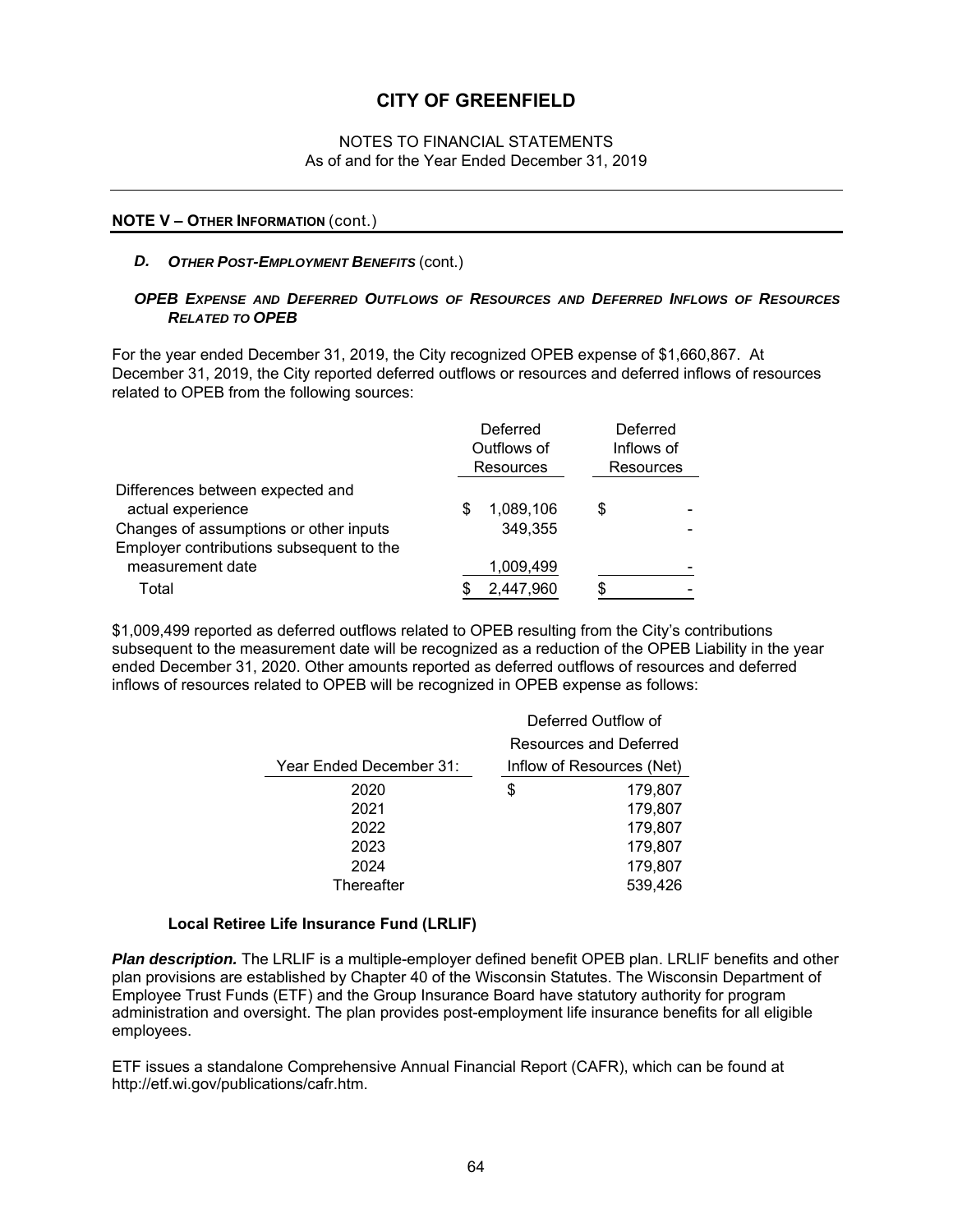## NOTES TO FINANCIAL STATEMENTS As of and for the Year Ended December 31, 2019

#### **NOTE V – OTHER INFORMATION** (cont.)

## *D. OTHER POST-EMPLOYMENT BENEFITS* (cont.)

## **Local Retiree Life Insurance Fund (LRLIF)** (cont.)

**Vesting.** For employees beginning participation on or after January 1, 1990, and no longer actively employed on or after April 24, 1998, creditable service in each of five years is required for eligibility for a retirement annuity. Participants employed prior to 1990 and or after April 24, 1998, and prior to July 1, 2011, are immediately vested. Participants who initially became WRS eligible on or after July 1, 2011, must have five years of creditable service to be vested.

*Benefits provided.* The LRLIF plan provides fully paid up life insurance benefits for post-age 64 retired employees and pre-65 retirees who pay for their coverage.

*Contributions.* The Group Insurance Board approves contribution rates annually, based on recommendations from the insurance carrier. Recommended rates are based on an annual valuation, taking into consideration an estimate of the present value of future benefits and the present value of future contributions. A portion of employer contributions made during a member's working lifetime funds a post-retirement benefit.

Employers are required to pay the following contribution based on employee contributions for active members to provide them with Basic Coverage after age 65. There are no employer contributions required for pre-age 65 annuitant coverage. If a member retires prior to age 65, they must continue paying the employee premiums until age 65 in order to be eligible for the benefit after age 65.

Contribution rates for the plan year reported as of are:

| Coverage Type                | <b>Employer Contribution</b> |
|------------------------------|------------------------------|
| 50% Post Retirement Coverage | 40% of employee contribution |
| 25% Post Retirement Coverage | 20% of employee contribution |

Employee contributions are based upon nine age bands through age 69 and an additional eight age bands for those age 70 and over. Participating employees must pay monthly contribution rates per \$1,000 of coverage until the age of 65 (age 70 if active). The employee contribution rates in effect for the plan year are as listed below:

| the Plan Year |        |  |  |  |
|---------------|--------|--|--|--|
| Attained Age  | Basic  |  |  |  |
| Under 30      | \$0.05 |  |  |  |
| 30-34         | 0.06   |  |  |  |
| 34-39         | 0.07   |  |  |  |
| 40-44         | 0.08   |  |  |  |
| 45-49         | 0.12   |  |  |  |
| 50-54         | 0.22   |  |  |  |
| 55-59         | 0.39   |  |  |  |
| 60-64         | 0.49   |  |  |  |
| 65-69         | 0.57   |  |  |  |

During the reporting period, the LRLIF recognized \$4,886 in contributions from the employer.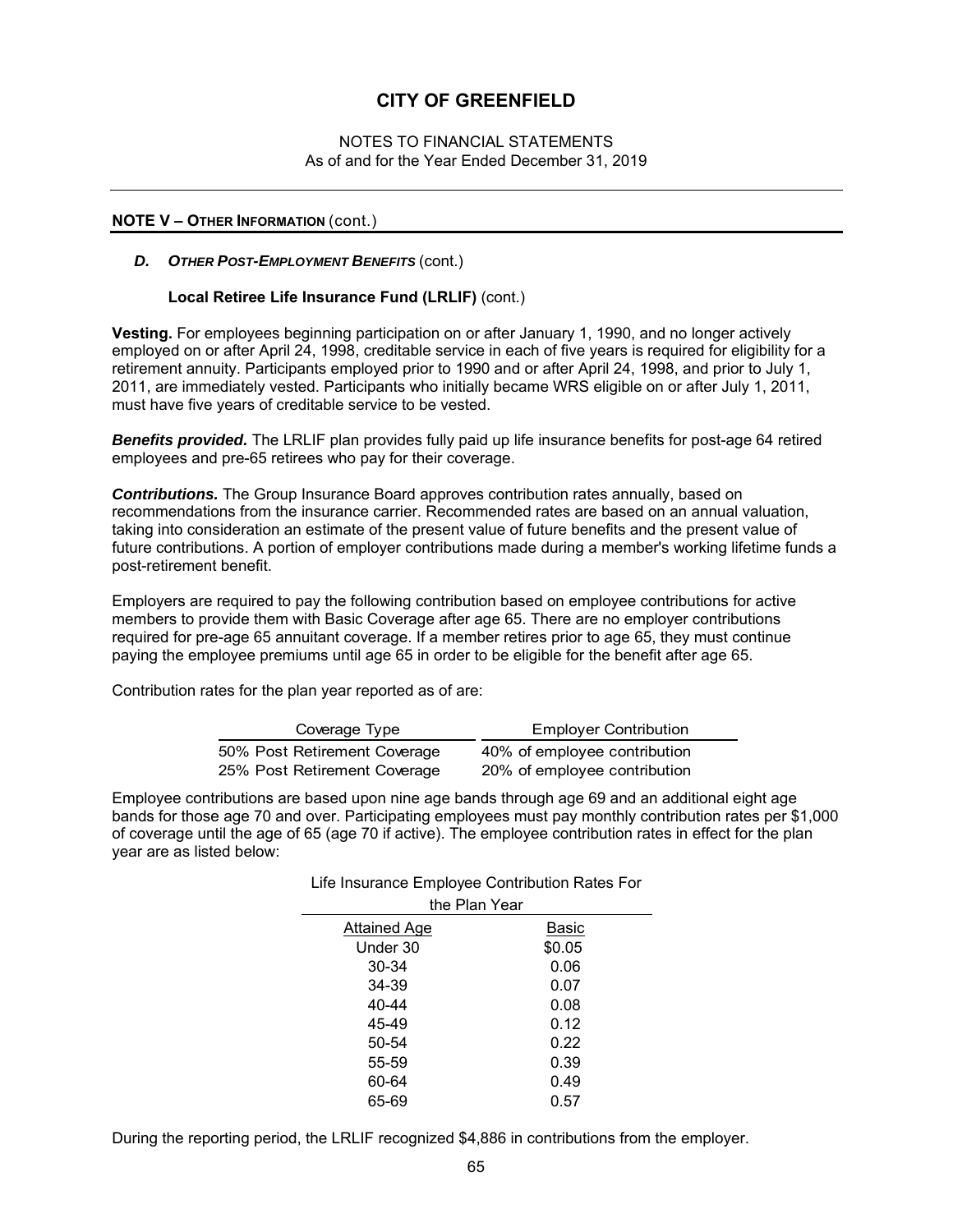## NOTES TO FINANCIAL STATEMENTS As of and for the Year Ended December 31, 2019

### **NOTE V – OTHER INFORMATION** (cont.)

## *D. OTHER POST-EMPLOYMENT BENEFITS* (cont.)

## **Local Retiree Life Insurance Fund (LRLIF)** (cont.)

## *OPEB Liability, OPEB Expense, and Deferred Outflows of Resources and Deferred Inflows of Resources Related to OPEBs*

At December 31, 2019, the City reported a liability of \$654,475 for its proportionate share of the net OPEB liability. The net OPEB liability was measured as of December 31, 2018, and the total OPEB liability used to calculate the net OPEB liability was determined by an actuarial valuation as of December 31, 2017 rolled forward to December 31, 2018. No material changes in assumptions or benefit terms occurred between the actuarial valuation date and the measurement date. The City's proportion of the net OPEB liability was based on the City's share of contributions to the OPEB plan relative to the contributions of all participating employers. At December 31, 2018, the City's proportion was 0.25363900%, which was a decrease of 0.00218700% from its proportion measured as of December 31, 2017.

For the year ended December 31, 2019, the City recognized OPEB expense of \$67,829.

At December 31, 2019, the City reported deferred outflows of resources and deferred inflows of resources related to OPEB from the following sources:

| Differences between expected and actual<br>experience                                                               |    | Deferred Outflow of<br>Resources |    | Deferred Inflow of<br>Resources |  |
|---------------------------------------------------------------------------------------------------------------------|----|----------------------------------|----|---------------------------------|--|
|                                                                                                                     |    |                                  | \$ | 33,201                          |  |
| Changes of actuarial assumptions                                                                                    |    | 62,447                           |    | 141,864                         |  |
| Net differences between projected and<br>actual earnings on OPEB plan investments                                   |    | 15,641                           |    |                                 |  |
| Changes in proportion and differences<br>between employer contributions and<br>proportionate share of contributions |    | 20,907                           |    | 5,128                           |  |
| Employer contributions subsequent to the<br>measurement date                                                        |    | 5,031                            |    |                                 |  |
| Total                                                                                                               | \$ | 104.026                          |    | 180.193                         |  |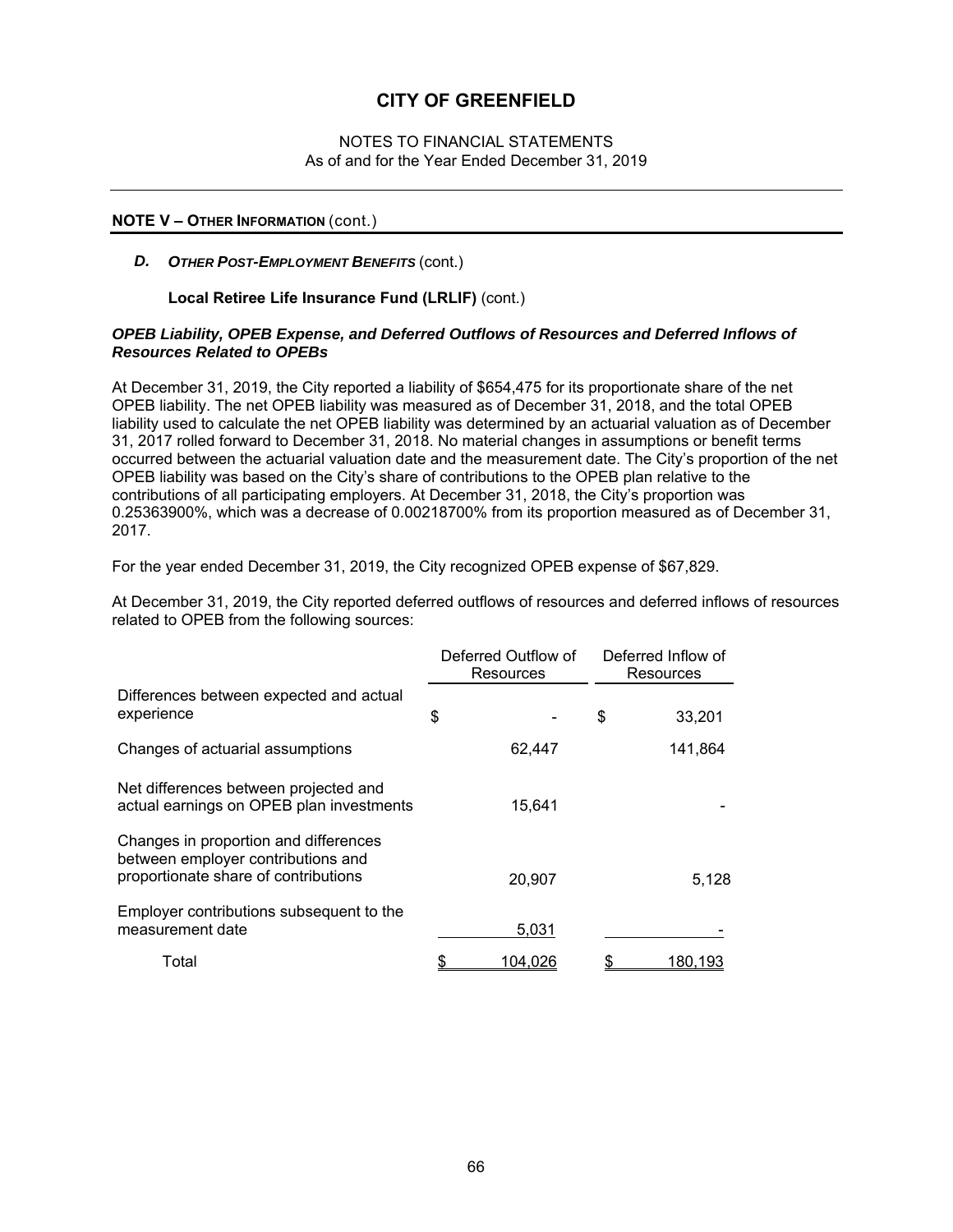## NOTES TO FINANCIAL STATEMENTS As of and for the Year Ended December 31, 2019

#### **NOTE V – OTHER INFORMATION** (cont.)

## *D. OTHER POST-EMPLOYMENT BENEFITS* (cont.)

## **Local Retiree Life Insurance Fund (LRLIF)** (cont.)

\$5,031 reported as deferred outflows related to OPEB resulting from the LRLIF Employer's contributions subsequent to the measurement date will be recognized as a reduction of the net OPEB liability in the year ended December 31, 2020. Other amounts reported as deferred outflows of resources and deferred inflows of resources related to OPEB will be recognized in OPEB expense as follows:

| Year ended<br>December 31: | Deferred Outflow of<br>Resources and<br>Deferred Inflows of<br>Resources (net) |           |
|----------------------------|--------------------------------------------------------------------------------|-----------|
| 2020                       | \$                                                                             | (9,934)   |
| 2021                       |                                                                                | (9,934)   |
| 2022                       |                                                                                | (9,934)   |
| 2023                       |                                                                                | (12, 131) |
| 2024                       |                                                                                | (14, 394) |
| Thereafter                 |                                                                                | (24, 871) |

*Actuarial assumptions.* The total OPEB liability in the January 1, 2018 actuarial valuation was determined using the following actuarial assumptions, applied to all periods included in the measurement:

| <b>Actuarial Valuation Date:</b>         | January 1, 2018                |
|------------------------------------------|--------------------------------|
| Measurement Date of Net OPEB Liability   | December 31, 2018              |
| <b>Actuarial Cost Method:</b>            | Entry Age Normal               |
| 20 Year Tax-Exempt Municipal Bond Yield: | 4.10%                          |
| Long-Term Expected Rate of Return:       | 5.00%                          |
| Discount Rate:                           | 4.22%                          |
| Salary Increases:                        |                                |
| Inflation                                | 3.00%                          |
| Seniority/Merit                          | $0.1\% - 5.6\%$                |
| Mortality:                               | Wisconsin 2018 Mortality Table |

Actuarial assumptions are based upon an experience study conducted in 2018 that covered a three-year period from January 1, 2015 to December 31, 2017. Based on this experience study, actuarial assumptions used to measure the Total OPEB Liability changed from prior year, including the discount rate, wage inflation rate, mortality and separation rates. The Total OPEB Liability for December 31, 2018 is based upon a roll-forward of the liability calculated from the December 31, 2017 actuarial valuation.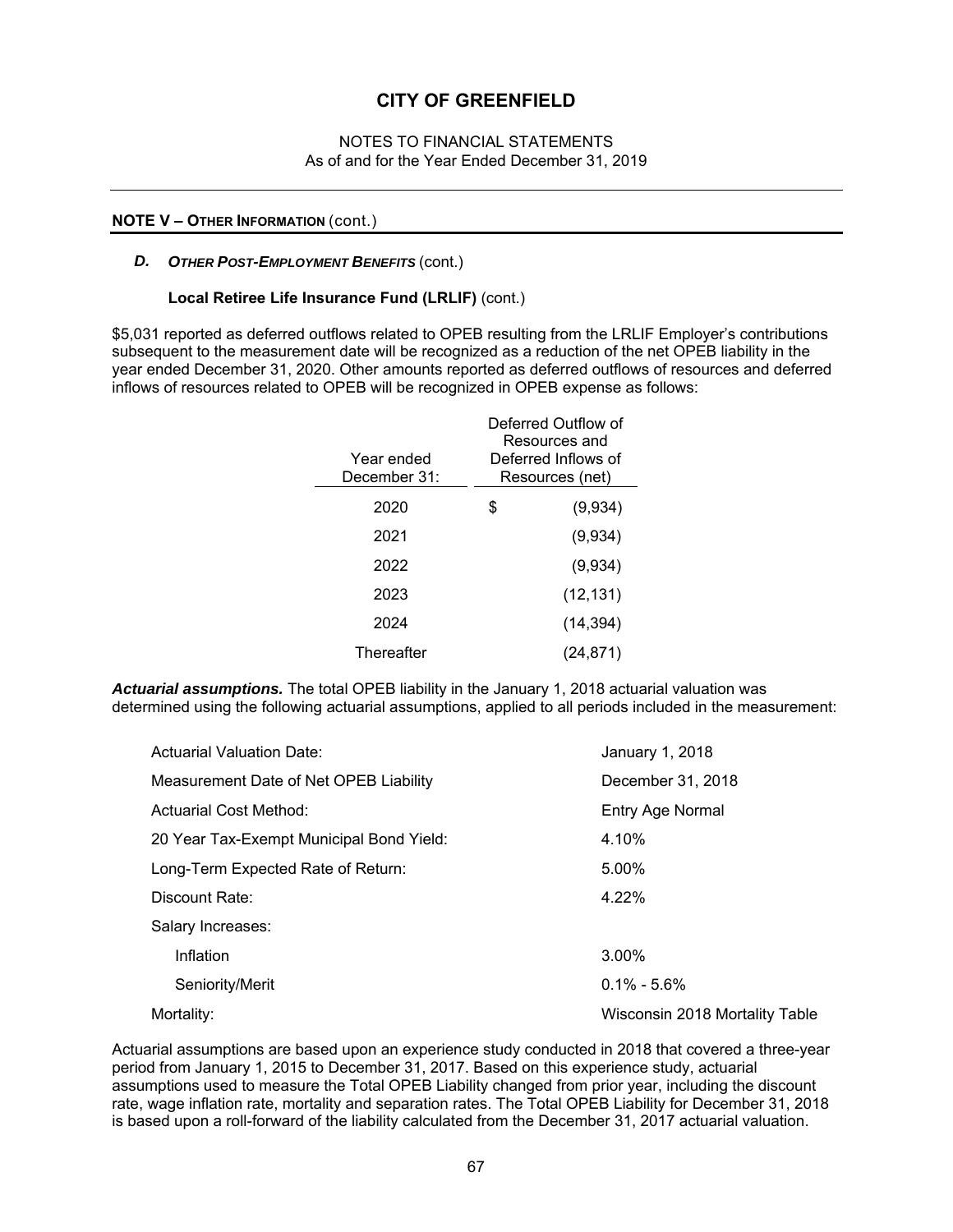## NOTES TO FINANCIAL STATEMENTS As of and for the Year Ended December 31, 2019

### **NOTE V – OTHER INFORMATION** (cont.)

## *D. OTHER POST-EMPLOYMENT BENEFITS* (cont.)

## **Local Retiree Life Insurance Fund (LRLIF)** (cont.)

*Long-term expected return on plan assets.* The long-term expected rate of return is determined by adding expected inflation to expected long-term real returns and reflecting expected volatility and correlation. Investments for the LRLIF are held with Securian, the insurance carrier. Interest is calculated and credited to the LRLIF based on the rate of return for a segment of the insurance carriers' general fund, specifically 10-year A-Bonds (as a proxy, and not tied to any specific investments). The overall aggregate interest rate is calculated using a tiered approach based on the year the funds were originally invested and the rate of return for that year. Investment interest is credited based on the aggregate rate of return and assets are not adjusted to fair market value. Furthermore, the insurance carrier guarantees the principal amounts of the reserves, including all interest previously credited thereto.

# **Local OPEB Life Insurance Asset Allocation Targets and Expected Returns As of December 31, 2018**

| <b>Asset Class</b>                | Index                          | Target Allocation | Long-Term Expected<br><b>Geometric Real Rate</b><br>of Return % |
|-----------------------------------|--------------------------------|-------------------|-----------------------------------------------------------------|
| US Government Bonds               | <b>Barclays Government</b>     | $1\%$             | 1.44%                                                           |
| <b>US Credit Bonds</b>            | <b>Barclays Credit</b>         | 40                | 2.69                                                            |
| <b>US Long Credit Bonds</b>       | <b>Barclays Long Credit</b>    | 4                 | 3.01                                                            |
| US Mortgages                      | <b>Barclays MBS</b>            | 54                | 2.25                                                            |
| <b>US Municipal Bonds</b>         | <b>Bloomberg Barclays Muni</b> | 1                 | 1.68                                                            |
| Inflation                         |                                |                   | 2.30                                                            |
| Long-Term Expected Rate of Return | 5.00                           |                   |                                                                 |

*Single discount rate.* A single discount rate of 4.22% was used to measure the total OPEB liability. The Plan's fiduciary net position was projected to be insufficient to make all projected future benefit payments of current active and inactive employees. Therefore, the discount rate for calculating the Total OPEB Liability is equal to the single equivalent rate that results in the same actuarial present value as the longterm expected rate of return applied to benefit payments, to the extent that the plan's fiduciary net position is projected to be sufficient to make projected benefit payments, and the municipal bond rate applied to benefit payment to the extent that the plan's fiduciary net position is projected to be insufficient.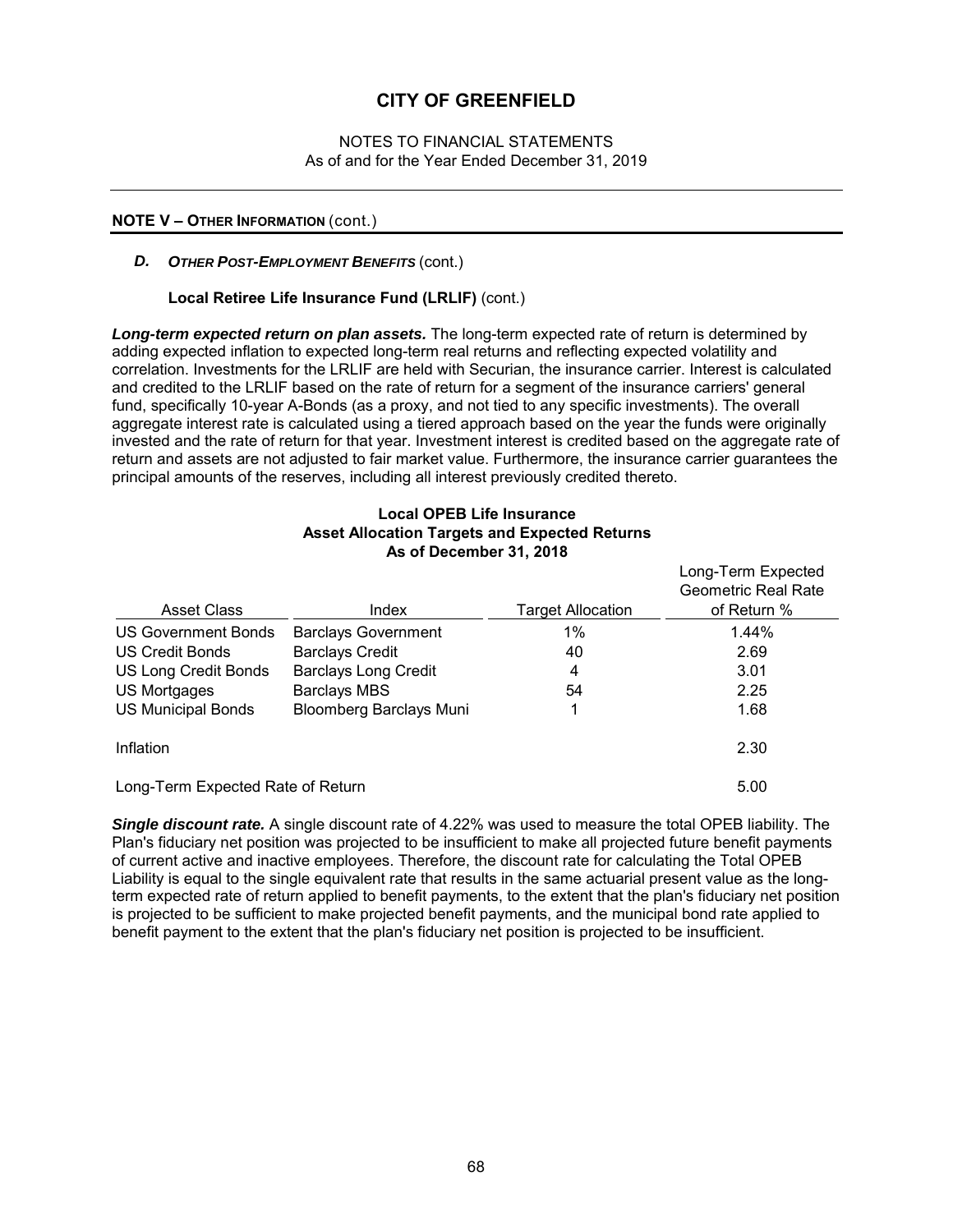#### NOTES TO FINANCIAL STATEMENTS As of and for the Year Ended December 31, 2019

#### **NOTE V – OTHER INFORMATION** (cont.)

#### *D. OTHER POST-EMPLOYMENT BENEFITS* (cont.)

#### **Local Retiree Life Insurance Fund (LRLIF)** (cont.)

*Sensitivity of the City's proportionate share of the net OPEB liability to changes in the discount rate.* The following presents the City's proportionate share of the net OPEB liability calculated using the discount rate of 4.22 percent, as well as what the City's proportionate share of the net OPEB liability would be if it were calculated using a discount rate that is 1-percentage-point lower (3.22 percent) or 1 percentage-point higher (5.22 percent) than the current rate:

|                                       | 1% Decrease to |                         | 1% Increase to |
|---------------------------------------|----------------|-------------------------|----------------|
|                                       | Discount Rate  | <b>Current Discount</b> | Discount Rate  |
|                                       | $(3.22\%)$     | Rate (4.22%)            | $(5.22\%)$     |
| City's proportionate share of the net |                |                         |                |
| <b>OPEB</b> liability                 | \$931,033      | \$654.475               | \$441.172      |

*OPEB plan fiduciary net position.* Detailed information about the OPEB plan's fiduciary net position is available in separately issued financial statements available at http://etf.wi.gov/publications/cafr.htm.

#### *E. SUBSEQUENT EVENTS*

On April 2, 2020, the City issued General Obligation Corporate Purpose Bonds, Series 2020A in the amount of \$4,905,000 to finance road projects and park improvements and \$1,715,000 of this issue was used to refund the 2013B GO Bonds. The debt plan includes varying principal payments in the years 2021 to 2035.

On April 22, 2020, the Joint Review Board approved the creation of Tax Incremental Financing District No. 7. The project plan includes estimated project costs of \$2,508,387.

In December 2019, a novel strain of coronavirus was reported in Wuhan, Hubei province, China. In the first several months of 2020, the virus, SARS-CoV-2, and resulting disease, COVID-19, spread to the United States, including to areas impacting the City. As of the date above, the City evaluation of the effects of these events is ongoing. The extent of the impact of COVID-19 on the City's operational and financial performance will depend on future developments, including the duration and spread of the outbreak and related governmental of other regulatory actions.

#### *F. EFFECT OF NEW ACCOUNTING STANDARDS ON CURRENT-PERIOD FINANCIAL STATEMENTS*

The Governmental Accounting Standards Board (GASB) has approved the following:

- Statement No. 87*, Leases*
- Statement No. 89*, Accounting for Interest Cost Incurred before the End of a Construction Period*
- Statement No. 91, *Conduit Debt Obligation*

When they become effective, application of these standards may restate portions of these financial statements.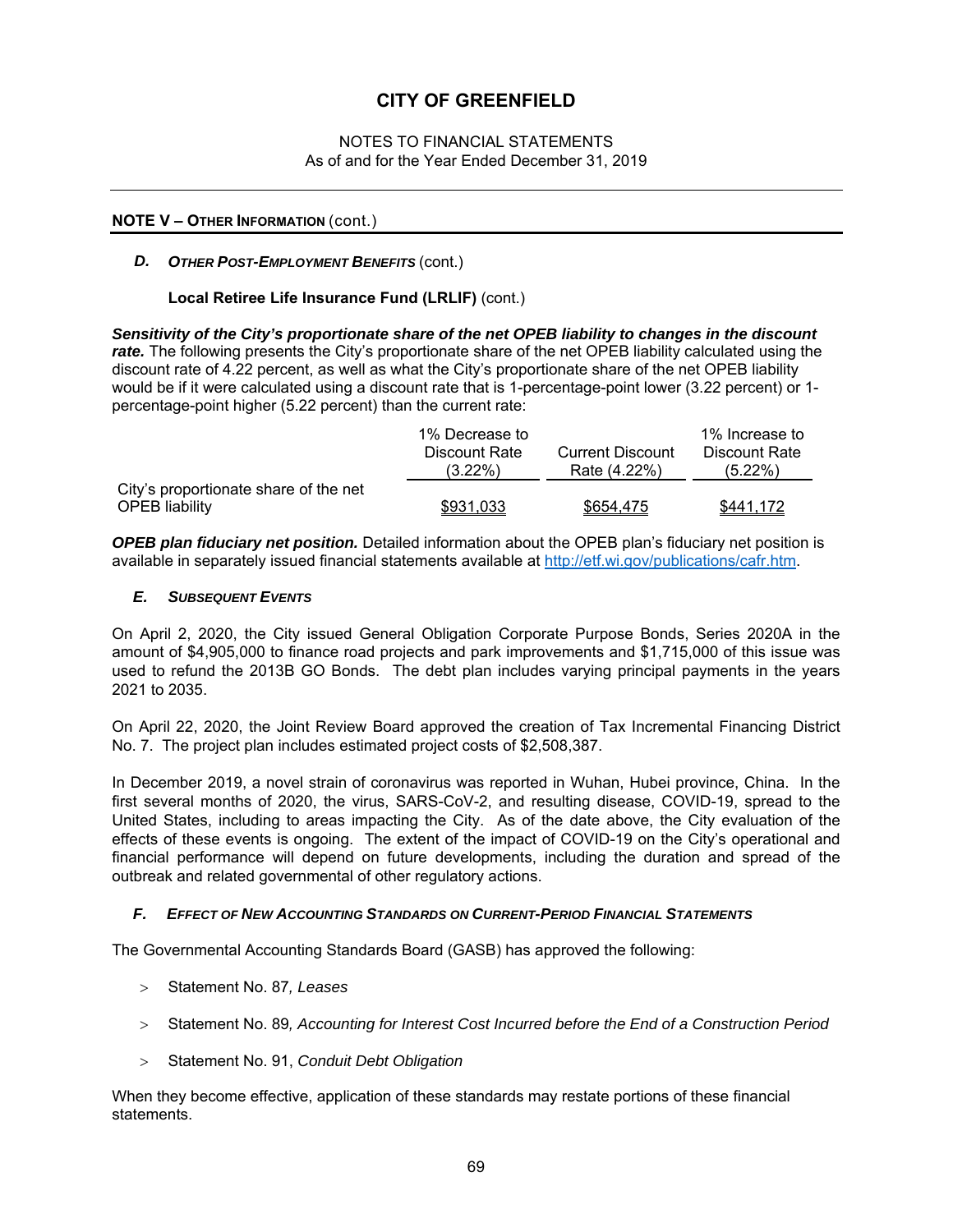Special Revenue Fund Tax Incremental Districts Fund

|                                      | Original and<br><b>Final Budgets</b> |     | Actual      | Variance with<br><b>Final Budget</b> |
|--------------------------------------|--------------------------------------|-----|-------------|--------------------------------------|
| <b>REVENUES</b>                      |                                      |     |             |                                      |
| Taxes - General property taxes       | \$<br>2,730,321                      | \$. | 3,264,358   | \$<br>534,037                        |
| Intergovernmental revenue            | 13,237                               |     | 13,391      | 154                                  |
| Commercial revenue                   | 5,541                                |     | 107,838     | 102,297                              |
| <b>Total Revenues</b>                | 2,749,099                            |     | 3,385,587   | 636,488                              |
| <b>EXPENDITURES</b>                  |                                      |     |             |                                      |
| Public works                         | 20,600                               |     | 18,917      | 1,683                                |
| Other                                | 400,000                              |     | 893,105     | (493,105)                            |
| <b>Total Expenditures</b>            | 420,600                              |     | 912,022     | (491,422)                            |
| Excess of revenues over expenditures | 2,328,499                            |     | 2,473,565   | 145,066                              |
| <b>OTHER FINANCING USES</b>          |                                      |     |             |                                      |
| Transfers out                        | (1,643,377)                          |     | (1,643,376) |                                      |
| <b>Net Change in Fund Balance</b>    | \$<br>685,122                        |     | 830,189     | \$<br>145,067                        |
| FUND BALANCE - Beginning of Year     |                                      |     | 1,595,528   |                                      |
| <b>FUND BALANCE - END OF YEAR</b>    |                                      |     | 2,425,717   |                                      |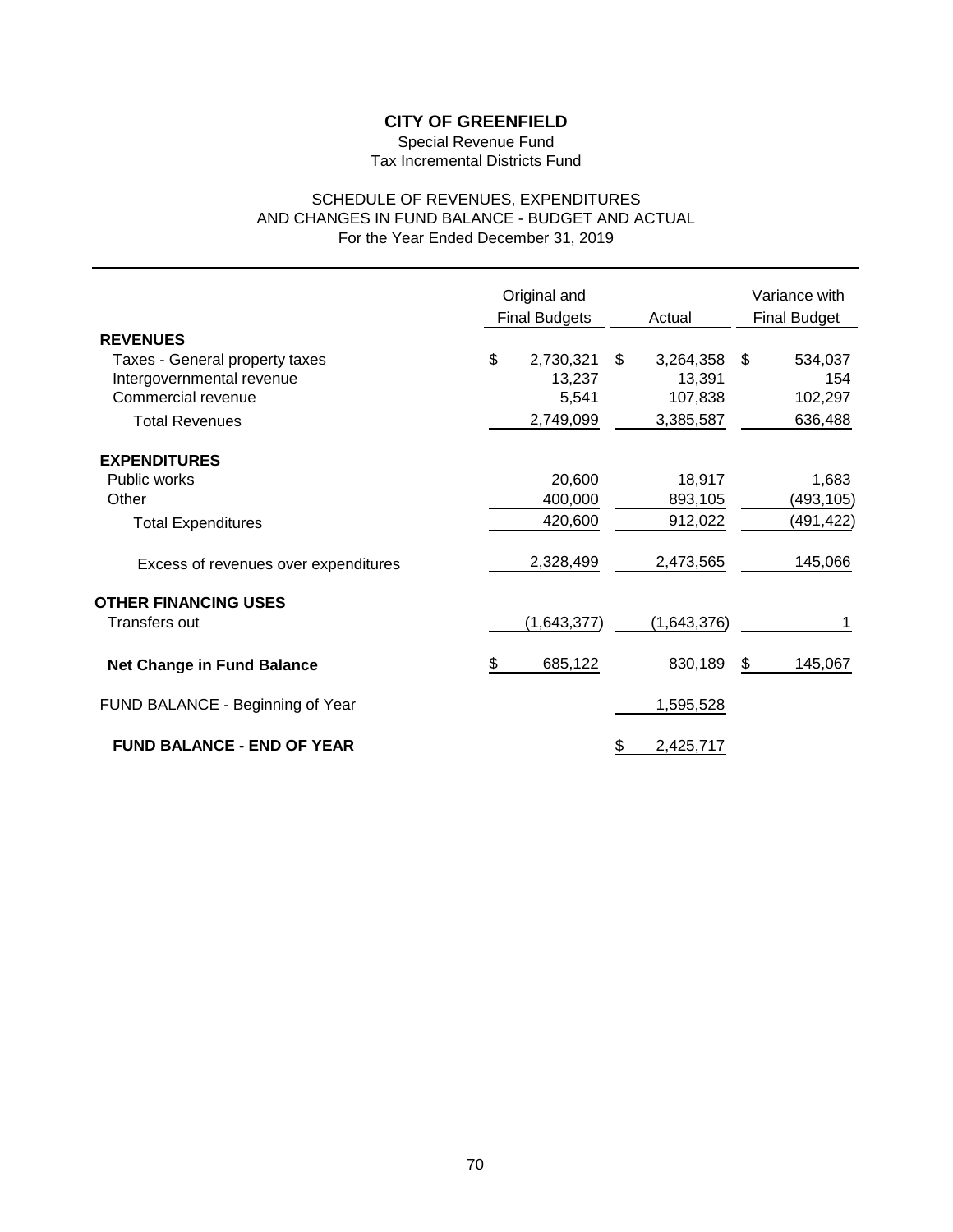#### SCHEDULE OF CHANGES IN THE TOTAL OPEB LIABILITY AND RELATED RATIOS HEALTH INSURANCE As of December 31, 2019

|                                                                  | 2018          |    | 2019         |
|------------------------------------------------------------------|---------------|----|--------------|
| <b>Total OPEB Liability</b>                                      |               |    |              |
| Service Cost                                                     | \$<br>859.252 | -S | 859,252      |
| Interest                                                         | 607.937       |    | 621,808      |
| Difference between expected and actual experience                | ۰             |    | 1,225,244    |
| Changes in assumptions                                           | -             |    | 393.024      |
| Benefit payments                                                 | (1,073,406)   |    | (1,068,350)  |
| Net change in total OPEB liability                               | 393.783       |    | 2,030,978    |
| Total OPEB Liability - beginning                                 | 17,476,696    |    | 17,870,479   |
| <b>Total OPEB Liability - ending</b>                             | \$17,870,479  |    | \$19,901,457 |
| Covered-employee payroll                                         | \$14.374.983  |    | \$15,483,629 |
| Total OPEB liability as a percentage of covered-employee payroll | 124.32%       |    | 128.53%      |

#### **Notes to schedule:**

The City is required to present the last ten years of data; however, accounting standards allow the presentation of as many years as are available until ten fiscal years are presented.

*Benefit changes* . None.

*Changes of assumptions* . None

A schedule of employer contributions has not been presented because an actuarially determined contribution for the city has not been determined.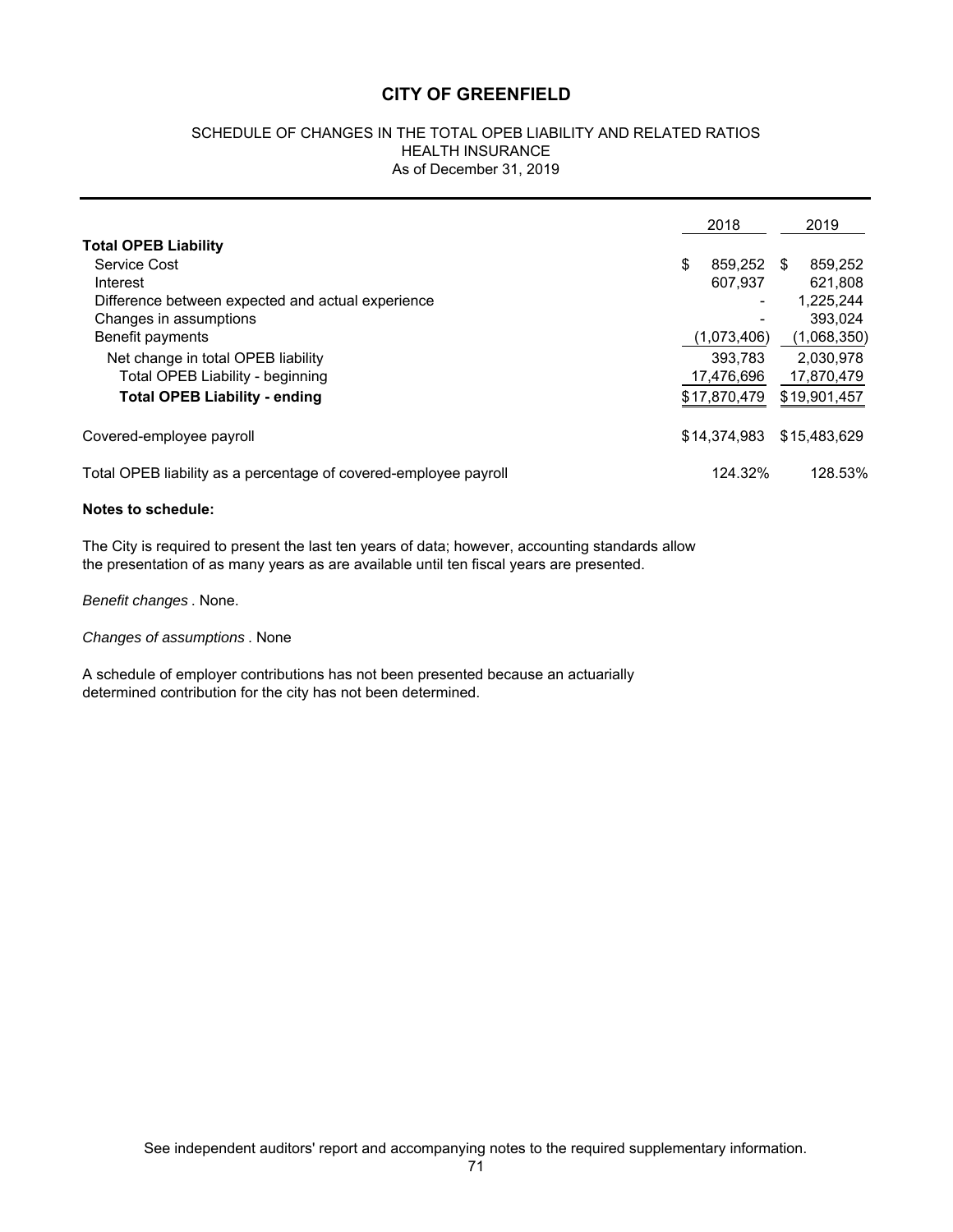#### SCHEDULE OF PROPORTIONATE SHARE OF THE NET PENSION LIABILITY (ASSET) - WISCONSIN RETIREMENT SYSTEM For the Year Ended December 31, 2019

|             |                   |                     |                   | Proportionate     |                     |
|-------------|-------------------|---------------------|-------------------|-------------------|---------------------|
|             |                   |                     |                   | Share of the Net  | Plan Fiduciary      |
|             | Proportion        | Proportionate       |                   | Pension Liability | <b>Net Position</b> |
| <b>WRS</b>  | of the Net        | Share of the        |                   | (Asset) as a      | as a Percentage     |
| Fiscal      | Pension           | Net Pension         | Covered           | Percentage of     | of the Total        |
| Year Ending | Liability (Asset) | Liability (Asset)   | Payroll           | Covered Payroll   | Pension Liability   |
|             |                   |                     |                   |                   |                     |
| 12/31/14    | 0.12959893%       | \$<br>(3, 183, 304) | 14,960,517<br>\$. | 21.28%            | 102.74%             |
| 12/31/15    | 0.12990030%       | 2,110,855           | 14,893,618        | 14.17%            | 98.20%              |
| 12/31/16    | 0.13271331%       | 1,093,875           | 15,551,764        | 7.03%             | 99.12%              |
| 12/31/17    | 0.13610000%       | (4,040,970)         | 16,118,576        | 25.07%            | 102.93%             |
| 12/31/18    | 0.14170369%       | 5.041.373           | 16.659.433        | 30.26%            | 96.45%              |

For the Year Ended December 31, 2019 SCHEDULE OF EMPLOYER CONTRIBUTIONS - WISCONSIN RETIREMENT SYSTEM

See independent auditors' report and accompanying notes to the required supplementary information.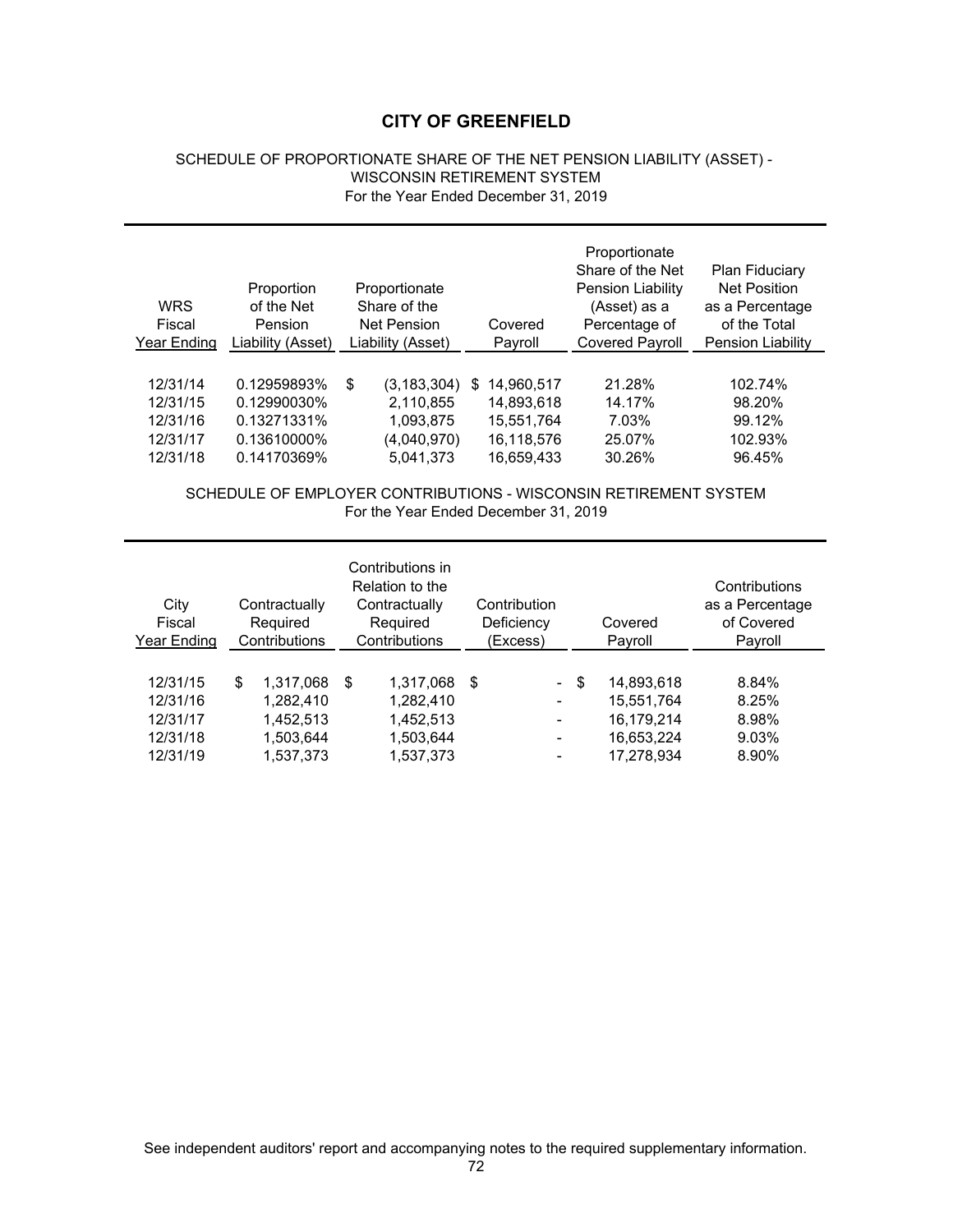#### SCHEDULES OF CITY'S PROPORTIONATE SHARE OF THE NET OPEB LIABILITY

LRLIF

For the Year Ended December 31, 2019

| Plan<br>Fiscal<br>Year Ending | Proportion<br>of the Net<br><b>OPEB</b><br>Liability (Asset) | Proportionate<br>Share of the<br>Net OPEB<br>Liability (Asset) | Covered<br>Payroll       | Proportionate<br>Share of the Net<br><b>OPEB Liability</b><br>(Asset) as a<br>Percentage of<br><b>Covered Payroll</b> | Plan Fiduciary<br>Net OPEB<br>as a Percentage<br>of the Total<br><b>OPEB Liability</b> |
|-------------------------------|--------------------------------------------------------------|----------------------------------------------------------------|--------------------------|-----------------------------------------------------------------------------------------------------------------------|----------------------------------------------------------------------------------------|
| 12/31/17<br>12/31/18          | 0.25582600%<br>0.25363900%                                   | \$<br>769.673<br>654.474                                       | 10.758.215<br>15,881,000 | 7.15%<br>4.12%                                                                                                        | 44.81%<br>48.69%                                                                       |

## SCHEDULE OF EMPLOYER CONTRIBUTIONS

LRLIF

For the Year Ended December 31, 2019

| City<br>Fiscal<br>Year Ending | Contractually<br>Required<br>Contributions | Contributions in<br>Relation to the<br>Contractually<br>Required<br>Contributions | Contribution<br>Deficiency<br>(Excess) |      | Covered<br>Pavroll | Contributions<br>as a Percentage<br>of Covered<br>Pavroll |
|-------------------------------|--------------------------------------------|-----------------------------------------------------------------------------------|----------------------------------------|------|--------------------|-----------------------------------------------------------|
| 12/31/18                      | \$<br>4.891                                | \$<br>4.891                                                                       |                                        | - \$ | 15,773,338         | 0.03%                                                     |
| 12/31/19                      | 5.031                                      | 5,031                                                                             | ۰                                      |      | 16,595,801         | 0.03%                                                     |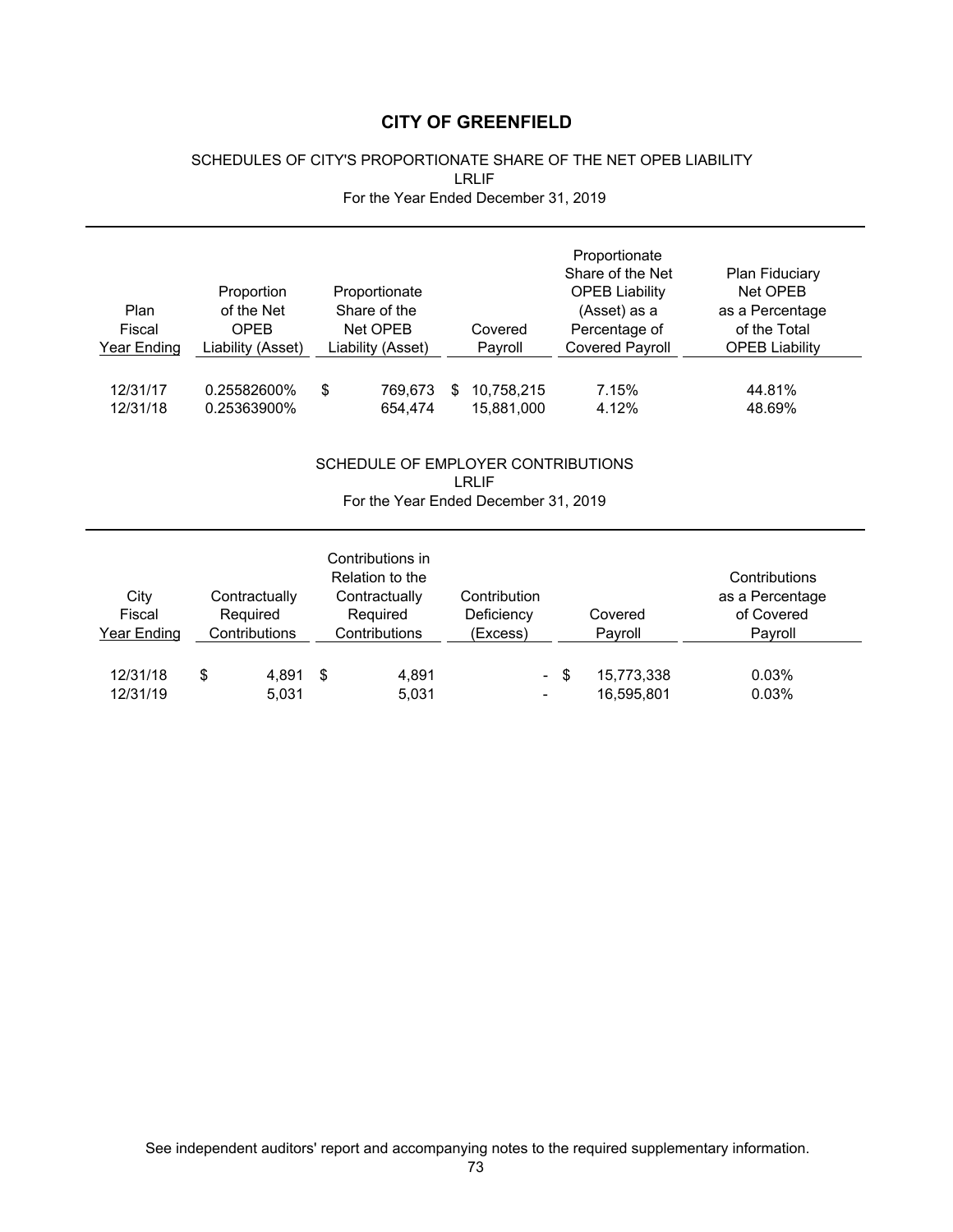#### NOTES TO REQUIRED SUPPLEMENTAL INFORMATION As of and for the Year Ended December 31, 2019

#### *WISCONSIN RETIREMENT SYSTEM*

The amounts presented in relation to the schedule of employer's proportionate share of the net pension liability and the schedule of employer contributions represents the specific data of the City. The information was derived using a combination of the employer's contribution data along with data provided by the Wisconsin Retirement System in relation to the City as a whole.

The City is required to present the last ten fiscal years data; however the standards allow the City to present as many years as are available until ten fiscal years are presented.

*Changes of benefit terms.* There were no changes of benefit terms for any participating employer in Wisconsin Retirement System.

*Changes of assumptions.* Actuarial assumptions are based upon an experience study conducted in 2018 using experience from 2015 – 2017. Based on the experience study conducted in 2018, actuarial assumptions used to develop Total Pension Liability changed, including the discount rate, long-term expected rate of return, post-retirement adjustment, wage inflation rate, mortality and separation rates.

#### *LOCAL RETIREE LIFE INSURANCE FUND (LRLIF)*

The amounts presented in relation to the schedule of employer's proportionate share of the net pension asset and the schedule of employer contributions represents the specific data of the City. The information was derived using a combination of the employer's contribution data along with the data provided by the Wisconsin Retirement System in relation to the City as a whole.

The City is required to present the last ten fiscal years data; however the standards allow the City to present as many years as are available until ten fiscal years are presented.

*Changes of benefit terms*. There were no changes of benefit terms for any participating employer in LRLIF.

*Changes of assumptions*. Actuarial assumptions are based upon an experience study conducted in 2018 using experience from 2015 – 2017. Based on the experience study conducted in 2018, actuarial assumptions used to develop Total OPEB Liability changed, including the discount rate, wage inflation rate, mortality and separation rates.

See independent auditors' report.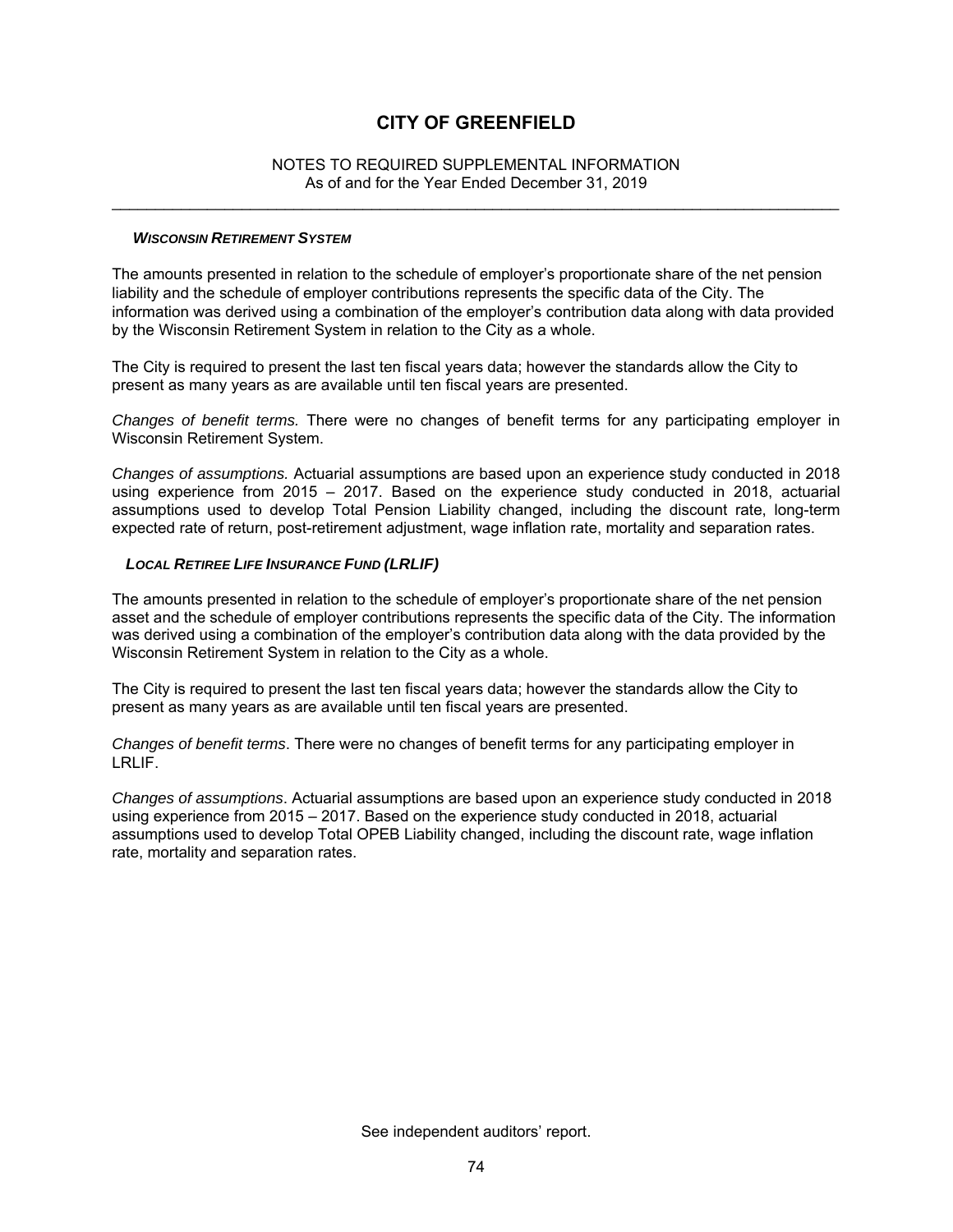COMBINING BALANCE SHEET - NONMAJOR GOVERNMENTAL FUNDS As of December 31, 2019

|                                                                                               |                 |                              |                 |                | <b>Special Revenue Funds</b> |                |        |               |                    |
|-----------------------------------------------------------------------------------------------|-----------------|------------------------------|-----------------|----------------|------------------------------|----------------|--------|---------------|--------------------|
|                                                                                               | Library         | Intergovernmental<br>Service | Hotel/<br>Motel | Storm<br>Sewer |                              | Impact<br>Fees |        | Grant         | Law<br>Enforcement |
| <b>ASSETS</b>                                                                                 |                 |                              |                 |                |                              |                |        |               |                    |
| Cash and investments<br>Restricted cash                                                       | 1,327,215<br>\$ | \$<br>172,707                | \$<br>20,269    | \$             | 235,868                      | \$             |        | $$114,374$ \$ | 94,169             |
| Receivables                                                                                   |                 |                              |                 |                |                              |                | 82,922 |               |                    |
| Accounts                                                                                      |                 | 24,918                       |                 |                | 354,907                      |                |        | 10,375        |                    |
| Interest                                                                                      |                 |                              |                 |                | 1,104                        |                | 142    |               | 139                |
| Due from other governments                                                                    |                 |                              |                 |                | 50,000                       |                |        | 25,584        |                    |
| <b>TOTAL ASSETS</b>                                                                           | 1,327,215<br>\$ | \$<br>197,625                | \$20,269        | \$             | 641,879                      | \$.            | 83,064 | \$150,333     | \$<br>94,308       |
| <b>LIABILITIES, DEFERRED INFLOWS OF</b><br><b>RESOURCES, AND FUND BALANCES</b><br>Liabilities |                 |                              |                 |                |                              |                |        |               |                    |
| Accounts payable                                                                              | 10,119          |                              |                 |                | 3,354                        |                |        | 644           |                    |
| <b>Accrued liabilities</b>                                                                    | 56,525          |                              |                 |                | 2,018                        |                |        | 1,748         |                    |
| Deposits                                                                                      |                 |                              |                 |                |                              |                |        |               |                    |
| <b>Total Liabilities</b>                                                                      | 66,644          |                              |                 |                | 5,372                        |                |        | 2,392         |                    |
| Deferred Inflows of Resources                                                                 |                 |                              |                 |                |                              |                |        |               |                    |
| Unearned revenues                                                                             | 1,243,955       |                              |                 |                |                              |                |        | 147,941       |                    |
| <b>Total Deferred Inflows of Resources</b>                                                    | 1,243,955       |                              |                 |                |                              |                |        | 147,941       |                    |
| <b>Fund Balances</b>                                                                          |                 |                              |                 |                |                              |                |        |               |                    |
| Restricted                                                                                    |                 |                              |                 |                |                              |                | 83,064 |               |                    |
| Committed                                                                                     | 16,616          | 197,625                      | 20,269          |                | 636,507                      |                |        |               | 94,308             |
| <b>Total Fund Balances</b>                                                                    | 16,616          | 197,625                      | 20,269          |                | 636,507                      |                | 83,064 |               | 94,308             |
| <b>TOTAL LIABILITIES, DEFERRED</b><br><b>INFLOWS OF RESOURCES,</b>                            |                 |                              |                 |                |                              |                |        |               |                    |
| <b>AND FUND BALANCES</b>                                                                      | 1,327,215<br>\$ | \$<br>197,625                | \$20,269        | \$             | 641,879                      | S              | 83,064 | \$150,333     | \$<br>94,308       |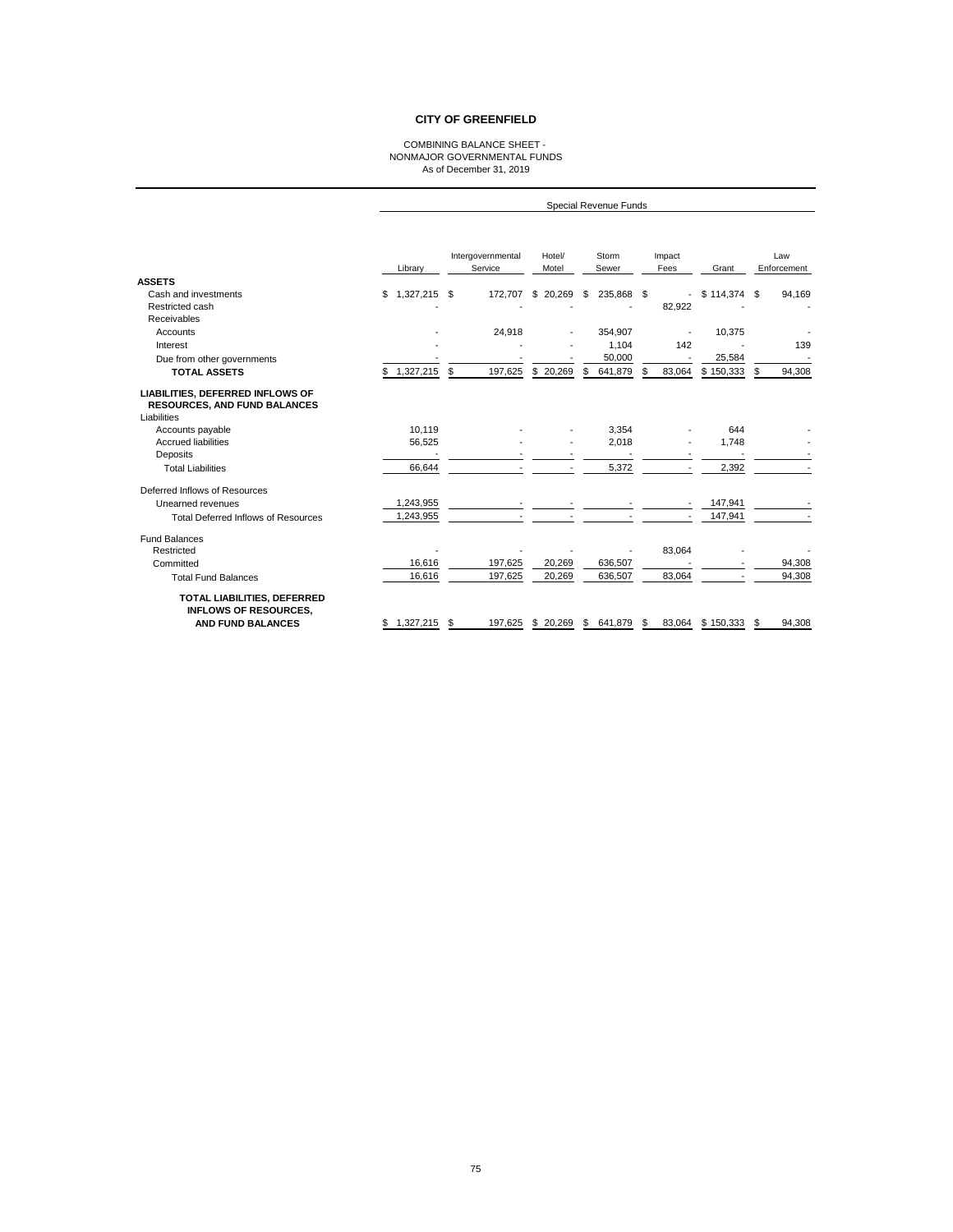|    |                                               |                                       |    |                                                      |    |                             |    | <b>Special Revenue Funds</b>                      |                   |                    |                                           |                  |                            |                  |                                            |                                  |
|----|-----------------------------------------------|---------------------------------------|----|------------------------------------------------------|----|-----------------------------|----|---------------------------------------------------|-------------------|--------------------|-------------------------------------------|------------------|----------------------------|------------------|--------------------------------------------|----------------------------------|
|    | Park,<br>Recreation<br>and Service<br>Program | Post Retirement<br><b>Health Care</b> |    | Health<br>Reimbursement<br>Arrangement<br><b>HRA</b> |    | Park<br>Community<br>Center |    | <b>Business</b><br>Improvement<br>Districts 1 & 2 | Farmers<br>Market | Quality of<br>Life | Information<br><b>Technology Services</b> |                  | THE AMP                    |                  | Total<br>Nonmajor<br>Governmental<br>Funds |                                  |
| \$ | 303,794                                       | \$<br>2,233,549                       | \$ | 469,834                                              | \$ | 129,124                     | \$ | 56,409                                            | \$25,617          | \$<br>9,865        | $\boldsymbol{\mathsf{\$}}$                | 40,953           | \$                         | 84,709           | \$                                         | 5,318,456<br>82,922              |
|    | 573                                           | 5,423                                 |    | 800                                                  |    |                             |    |                                                   | 241<br>44         | 9,977<br>16        |                                           | 70               |                            |                  |                                            | 400,418<br>7,738<br>76,157       |
| \$ | 304,367                                       | \$<br>2,238,972                       | \$ | 470,634                                              | \$ | 129,124                     | \$ | 56,409                                            | \$25,902          | \$<br>19,858       | \$                                        | 41,023           | \$                         | 84,709           | \$                                         | 5,885,691                        |
|    | 18,571<br>3,057                               | 16,549                                |    | 27,917                                               |    | 1,889<br>295                |    |                                                   | 64<br>278         |                    |                                           | 662              |                            | 1,132            |                                            | 80,901<br>63,921                 |
|    | 89,351<br>110,979                             | 16,549                                |    | 27,917                                               |    | 12,215<br>14,399            |    |                                                   | 13<br>355         |                    |                                           | 662              |                            | 1,132            |                                            | 101,579<br>246,401               |
|    |                                               | 1,387,258<br>1,387,258                |    | 336,375<br>336,375                                   |    |                             |    | 56,409<br>56,409                                  |                   |                    |                                           |                  |                            |                  |                                            | 3,171,938<br>3,171,938           |
|    | 193,388<br>193,388                            | 835,165<br>835,165                    |    | 106,342<br>106,342                                   |    | 114,725<br>114,725          |    |                                                   | 25,547<br>25,547  | 19,858<br>19,858   |                                           | 40,361<br>40,361 |                            | 83,577<br>83,577 |                                            | 83,064<br>2,384,288<br>2,467,352 |
| S. | 304,367                                       | \$<br>2,238,972                       | \$ | 470,634                                              | \$ | 129,124                     | \$ | 56,409                                            | \$25,902          | \$<br>19,858       | \$                                        | 41,023           | $\boldsymbol{\mathsf{\$}}$ | 84,709           | \$                                         | 5,885,691                        |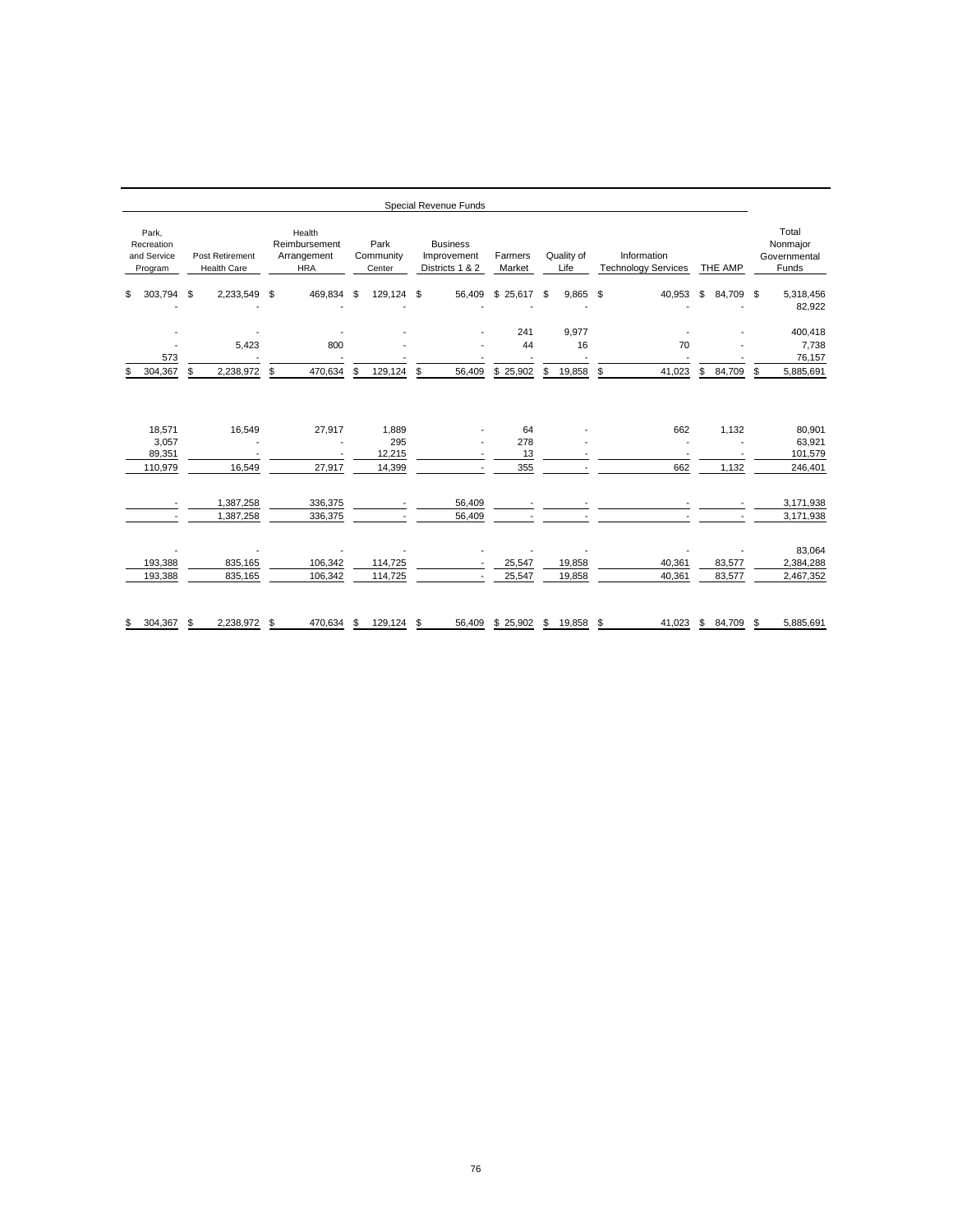|                                                                            |              |                                   |                 |                | <b>Special Revenue Funds</b> |                                |                    |
|----------------------------------------------------------------------------|--------------|-----------------------------------|-----------------|----------------|------------------------------|--------------------------------|--------------------|
|                                                                            | Library      | Inter-<br>Governmental<br>Service | Hotel/<br>Motel | Storm<br>Sewer | Impact<br>Fees               | Grant                          | Law<br>Enforcement |
| <b>REVENUES</b>                                                            |              |                                   |                 |                |                              |                                |                    |
| Taxes                                                                      | \$1,212,026  | -\$                               | \$<br>9,187     | - \$           | \$                           | \$                             | \$                 |
| Intergovernmental revenues                                                 |              |                                   |                 | 115,000        |                              | 181,003                        |                    |
| Public charges for services                                                | 118,143      | 1,296                             |                 | 1,420,690      | 54,180                       |                                |                    |
| Fines, forfeitures and penalties<br>Intergovernmental charges for services |              | 113,294                           |                 |                |                              |                                | 39,202             |
| <b>Commercial revenues</b>                                                 |              |                                   |                 | 35,421         | 1,743                        |                                | 3,490              |
| <b>Total Revenues</b>                                                      | 1,330,169    | 114,590                           | 9,187           | 1,571,111      | 55,923                       | 181,003                        | 42,692             |
| <b>EXPENDITURES</b>                                                        |              |                                   |                 |                |                              |                                |                    |
| Current:                                                                   |              |                                   |                 |                |                              |                                |                    |
| General government                                                         |              |                                   |                 |                |                              | 1,494                          |                    |
| Public safety                                                              |              | 113,294                           | 2,474           |                |                              | 44,770                         | 13,297             |
| Public works                                                               |              |                                   |                 | 933,842        |                              |                                |                    |
| Health and human services                                                  |              |                                   |                 |                |                              | 114,739                        |                    |
| Culture, recreation and education                                          | 1,395,577    |                                   |                 |                |                              | 20,000                         |                    |
| Conservation and development                                               |              |                                   |                 |                |                              |                                |                    |
| <b>Total Expenditures</b>                                                  | 1,395,577    | 113,294                           | 2,474           | 933,842        |                              | 181,003                        | 13,297             |
| Excess (deficiency) of revenues over                                       |              |                                   |                 |                |                              |                                |                    |
| expenditures                                                               | (65, 408)    | 1,296                             | 6,713           | 637,269        | 55,923                       |                                | 29,395             |
| <b>OTHER FINANCING SOURCES (USES)</b>                                      |              |                                   |                 |                |                              |                                |                    |
| Transfers in                                                               | 59,300       |                                   |                 |                |                              |                                |                    |
| <b>Transfers out</b>                                                       |              |                                   | (34,000)        |                |                              |                                | (119, 244)         |
| <b>Total Other Financing Sources (Uses)</b>                                | 59,300       | $\overline{a}$                    | (34,000)        |                |                              |                                | (119, 244)         |
| <b>Net Change in Fund Balance</b>                                          | (6, 108)     | 1,296                             | (27, 287)       | 637,269        | 55,923                       |                                | (89, 849)          |
| FUND BALANCES (DEFICITS) - Beginning of Year                               | 22,724       | 196,329                           | 47,556          | (762)          | 27,141                       |                                | 184,157            |
| <b>FUND BALANCES - END OF YEAR</b>                                         | \$<br>16,616 | 197,625<br>-\$                    | \$<br>20,269    | 636,507<br>\$  | \$<br>83,064                 | \$<br>$\overline{\phantom{0}}$ | \$<br>94,308       |

# COMBINING STATEMENT OF REVENUES, EXPENDITURES AND CHANGES IN FUND BALANCES - NONMAJOR GOVERNMENTAL FUNDS For the Year Ended December 31, 2019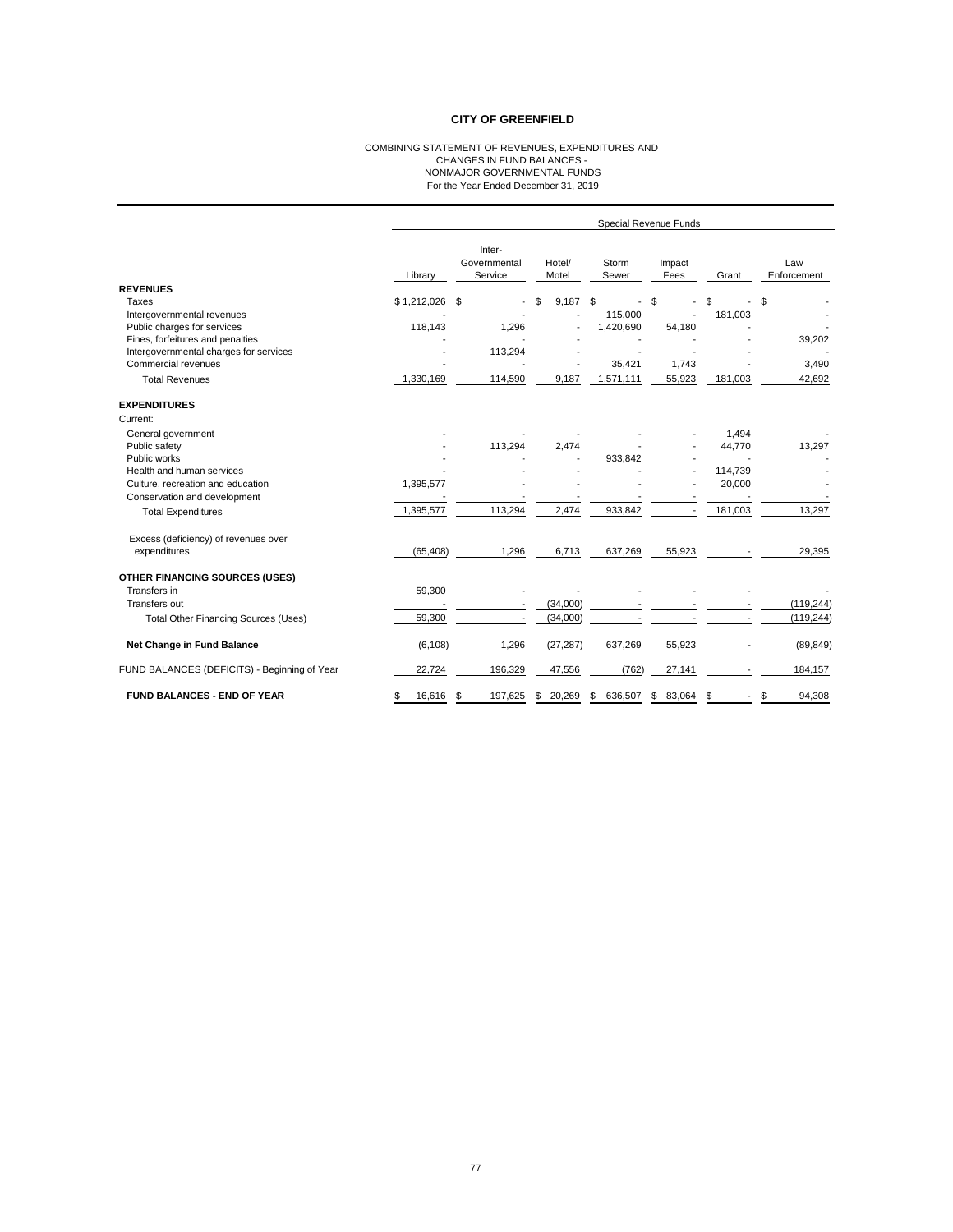|                                               |                                       |                                                      |                             | <b>Special Revenue Funds</b>                      |                   |                            |                                           |                 |                                            |
|-----------------------------------------------|---------------------------------------|------------------------------------------------------|-----------------------------|---------------------------------------------------|-------------------|----------------------------|-------------------------------------------|-----------------|--------------------------------------------|
| Park,<br>Recreation<br>and Service<br>Program | Post Retirement<br><b>Health Care</b> | Health<br>Reimbursement<br>Arrangement<br><b>HRA</b> | Park<br>Community<br>Center | <b>Business</b><br>Improvement<br>Districts 1 & 2 | Farmers<br>Market | Quality of<br>Life         | Information<br><b>Technology Services</b> | THE AMP         | Total<br>Nonmajor<br>Governmental<br>Funds |
| $\,$                                          | $-$ \$<br>1,100,582 \$                | 316,750 \$                                           |                             | $-$ \$                                            | \$                | $\sqrt[6]{\frac{1}{2}}$    | $-$ \$                                    | $-$ \$          | 2,638,545<br>$\sqrt[6]{2}$                 |
|                                               |                                       |                                                      |                             |                                                   |                   |                            | 30,000                                    |                 | 326,003<br>2,636,346                       |
| 958,215                                       |                                       |                                                      |                             | 55,345                                            |                   |                            |                                           | 28,477          | 39,202                                     |
|                                               |                                       |                                                      |                             |                                                   |                   |                            |                                           |                 | 113,294                                    |
|                                               | 64,167                                | 9,771                                                | 60,144                      |                                                   | 22,270            | 76,168                     | 836                                       | 33,683          | 307,693                                    |
| 958,215                                       | 1,164,749                             | 326,521                                              | 60,144                      | 55,345                                            | 22,270            | 76,168                     | 30,836                                    | 62,160          | 6,061,083                                  |
|                                               | 103,683                               | 87,067                                               |                             |                                                   |                   |                            | 17,916                                    |                 | 210,160                                    |
|                                               | 746,644                               | 192,477                                              |                             |                                                   |                   |                            |                                           |                 | 1,112,956                                  |
|                                               | 159,172                               | 34,986                                               |                             |                                                   |                   |                            |                                           |                 | 1,128,000                                  |
|                                               |                                       |                                                      |                             |                                                   |                   |                            |                                           |                 | 114,739                                    |
| 900,706                                       |                                       |                                                      | 50,824                      | $\blacksquare$<br>55,345                          | 17,971            |                            |                                           | 61,597          | 2,446,675<br>55,345                        |
| 900,706                                       | 1,009,499                             | 314,530                                              | 50,824                      | 55,345                                            | 17,971            |                            | 17,916                                    | 61,597          | 5,067,875                                  |
| 57,509                                        | 155,250                               | 11,991                                               | 9,320                       |                                                   | 4,299             | 76,168                     | 12,920                                    | 563             | 993,208                                    |
|                                               |                                       |                                                      |                             |                                                   |                   |                            |                                           |                 |                                            |
|                                               |                                       |                                                      |                             |                                                   | 5,000             |                            | 15,000                                    | 10,000          | 89,300                                     |
| (50,000)                                      |                                       |                                                      | (30,000)                    |                                                   |                   | (116, 800)                 |                                           |                 | (350, 044)                                 |
| (50,000)                                      |                                       |                                                      | (30,000)                    |                                                   | 5,000             | (116, 800)                 | 15,000                                    | 10,000          | (260, 744)                                 |
| 7,509                                         | 155,250                               | 11,991                                               | (20, 680)                   | $\blacksquare$                                    | 9,299             | (40, 632)                  | 27,920                                    | 10,563          | 732,464                                    |
| 185,879                                       | 679,915                               | 94,351                                               | 135,405                     |                                                   | 16,248            | 60,490                     | 12,441                                    | 73,014          | 1,734,888                                  |
| $\frac{1}{2}$<br>193,388 \$                   | 835,165 \$                            |                                                      | 106,342 \$ 114,725 \$       |                                                   |                   | $-$ \$ 25,547 \$ 19,858 \$ | 40,361                                    | 83,577 \$<br>\$ | 2,467,352                                  |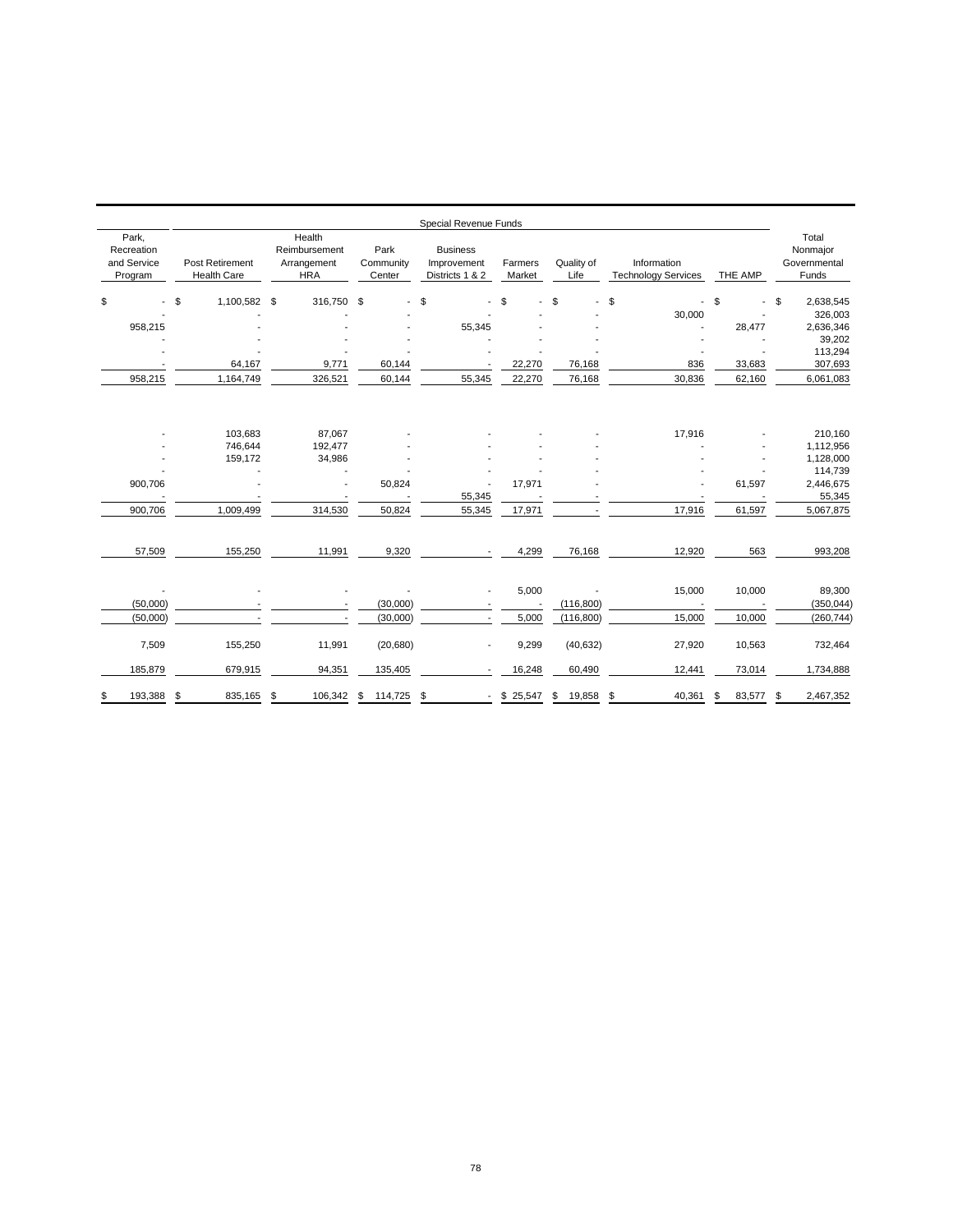#### For the Year Ended December 31, 2019 GENERAL FUND DETAILED SCHEDULE OF EXPENDITURES AND OTHER FINANCING USES - BUDGET AND ACTUAL

|                                                             | Original and<br>Final<br><b>Budget</b> | Actual        | Variance with<br><b>Final Budget</b> |
|-------------------------------------------------------------|----------------------------------------|---------------|--------------------------------------|
| <b>CURRENT EXPENDITURES:</b>                                |                                        |               |                                      |
| <b>General Government</b>                                   |                                        |               |                                      |
| <b>Common Council</b>                                       |                                        |               |                                      |
| Elected and administration - salaries and benefits          | \$<br>166,597                          | \$<br>165,207 | - \$<br>1,390                        |
| <b>Other Costs</b>                                          | 55,760                                 | 49,732        | 6,028                                |
| <b>Committee Expenses</b>                                   | 12,300                                 | 15,527        | (3,227)                              |
| <b>Total Common Council</b>                                 | 234,657                                | 230,466       | 4,191                                |
| <b>Municipal Court</b>                                      |                                        |               |                                      |
| Personnel - salaries and benefits                           | 269,110                                | 268,044       | 1,066                                |
| Other Costs - supplies, prisoner housing, fees and training | 72,810                                 | 16,550        | 56,260                               |
| <b>Total Municipal Court</b>                                | 341,920                                | 284,594       | 57,326                               |
| <b>City Attorney</b>                                        |                                        |               |                                      |
| Personnel - salaries and benefits                           | 94,713                                 | 93,854        | 859                                  |
| Other Costs - supplies, dues and publications               | 26,600                                 | 29,592        | (2,992)                              |
| <b>Total City Attorney</b>                                  | 121,313                                | 123,446       | (2, 133)                             |
| <b>City Clerk</b>                                           |                                        |               |                                      |
| Personnel - salaries and benefits                           | 377,063                                | 358,684       | 18,379                               |
| Temporary help and election workers                         | 79,411                                 | 46,433        | 32,978                               |
| Other costs - supplies, dues and publications and training  | 61,710                                 | 88,378        | (26, 668)                            |
| <b>Total City Clerk</b>                                     | 518,184                                | 493,495       | 24,689                               |
| <b>Human Resources</b>                                      |                                        |               |                                      |
| Human Resources - salaries and benefits                     | 138,883                                | 104,285       | 34,598                               |
| Labor relations and negotiations                            | 5,000                                  | 3,966         | 1,034                                |
| Other costs - supplies, dues, publications and training     | 31,645                                 | 25,399        | 6,246                                |
| <b>Total Human Resources</b>                                | 175,528                                | 133,650       | 41,878                               |
| <b>Information Services</b>                                 |                                        |               |                                      |
| Information services - salaries and benefits                | 511,922                                | 494,106       | 17,816                               |
| Computer services                                           | 74,500                                 | 79,519        | (5,019)                              |
| Other costs - supplies, dues and training                   | 64,000                                 | 47,987        | 16,013                               |
| <b>Total Information Services</b>                           | 650,422                                | 621,612       | 28,810                               |
| Finance/Accounting                                          |                                        |               |                                      |
| Accounting Personnel - salaries and benefits                | 422,238                                | 384,278       | 37,960                               |
| <b>Auditing Services</b>                                    | 37,600                                 | 32,824        | 4,776                                |
| Other costs - supplies, dues, publications and training     | 28,365                                 | 16,774        | 11,591                               |
| <b>Total Finance/Accounting</b>                             | 488,203                                | 433,876       | 54,327                               |
| Finance/City Treasurer                                      |                                        |               |                                      |
| Personnel - salaries and benefits                           | 373,851                                | 367,570       | 6,281                                |
| Other costs - supplies, dues, publications and training     | 27,175                                 | 18,085        | 9,090                                |
| <b>Total Finance/City Treasurer</b>                         | 401,026                                | 385,655       | 15,371                               |
| Finance/City Assessor                                       |                                        |               |                                      |
| Personnel - salaries and benefits                           | 191,195                                | 71,882        | 119,313                              |
| Other costs - supplies, dues, publications and training     | 29,520                                 | 142,711       | (113, 191)                           |
| <b>Total Finance/City Assessor</b>                          | 220,715                                | 214,593       | 6,122                                |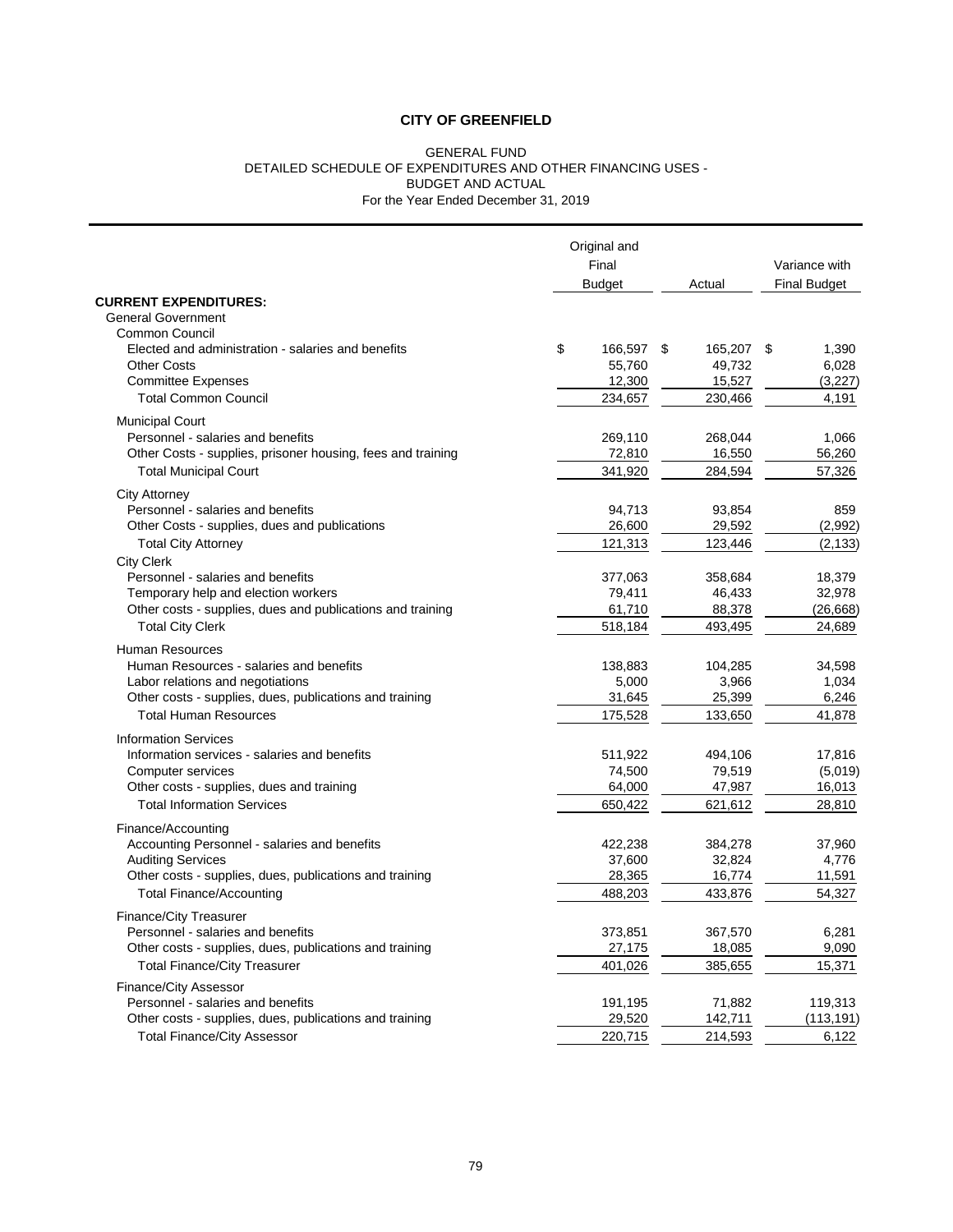#### For the Year Ended December 31, 2019 GENERAL FUND DETAILED SCHEDULE OF EXPENDITURES AND OTHER FINANCING USES - BUDGET AND ACTUAL

|                                                                   | Original and     |                  |               |                     |
|-------------------------------------------------------------------|------------------|------------------|---------------|---------------------|
|                                                                   | Final            |                  | Variance with |                     |
|                                                                   | <b>Budget</b>    | Actual           |               | <b>Final Budget</b> |
| <b>CURRENT EXPENDITUES (Continued)</b>                            |                  |                  |               |                     |
| Buildings & Grounds and Public Works - maintenance                |                  |                  |               |                     |
| Buildings and grounds                                             | \$<br>208,355    | \$<br>179,965    | \$            | 28,390              |
| Public works maintenance                                          | 138,225          | 138,826          |               | (601)               |
| Total Buildings & Grounds and Public Works - maintenance          | 346,580          | 318,791          |               | 27,789              |
|                                                                   |                  |                  |               |                     |
| <b>Other General Government</b>                                   |                  |                  |               |                     |
| Office supplies, communications, postage and other                | 97,900           | 80,536           |               | 17,364              |
| Bank charges, bad debts, ambulance<br>fees, and contingency costs | 335,835          | 236,792          |               | 99,043              |
| Liability insurance premium, claims and other costs               | 294,819          | 226,783          |               | 68,036              |
| <b>Total Other General Government</b>                             | 728,554          | 544,111          |               | 184,443             |
|                                                                   |                  |                  |               |                     |
| <b>Total General Government</b>                                   | 4,227,102        | 3,784,289        |               | 442,813             |
| <b>Public Safety</b>                                              |                  |                  |               |                     |
| <b>Police Department</b>                                          | 9,970,314        | 10,115,742       |               | (145, 428)          |
| <b>Fire Department</b>                                            | 6,928,201        | 6,747,481        |               | 180,720             |
| Fire & Police Commission                                          | 15,000           | 14,252           |               | 748                 |
| Buildings and maintenance                                         | 435,600          | 356,304          |               | 79,296              |
| Inspection and Zoning (DNS)                                       | 417,102          | 400,809          |               | 16,293              |
| <b>Total Public Safety</b>                                        | 17,766,217       | 17,634,588       |               | 131,629             |
| Public Works (Department of Neighborhood Services - DNS)          |                  |                  |               |                     |
| <b>Buildings upkeep</b>                                           | 86,000           | 81,834           |               | 4,166               |
| <b>Public Works</b>                                               | 3,115,409        | 3,210,004        |               | (94, 595)           |
| <b>City Engineer</b>                                              | 514,167          | 508,097          |               | 6,070               |
| <b>Total Public Works</b>                                         | 3,715,576        | 3,799,935        |               | (84, 359)           |
| <b>Health and Human Services</b>                                  |                  |                  |               |                     |
| <b>Health Department</b>                                          | 735,693          | 636,311          |               | 99,382              |
| Milwaukee Area Domestic Animal Control (MADACC)                   | 64,875           | 64,595           |               | 280                 |
| <b>Total Health and Human Services</b>                            | 800,568          | 700,906          |               | 99,662              |
|                                                                   |                  |                  |               |                     |
| Culture, Recreation and Education<br>Park and Recreation          | 997,117          | 940,893          |               | 56,224              |
| Cable TV                                                          | 11,905           | 7,160            |               | 4,745               |
| <b>Public Celebration</b>                                         | 30,000           | 22,705           |               | 7,295               |
| <b>Historical Society</b>                                         | 4,000            | 4,000            |               |                     |
| Total Culture, Recreation and Education                           | 1,043,022        | 974,758          |               | 68,264              |
|                                                                   |                  |                  |               |                     |
| Conservation and Development (DNS)                                |                  |                  |               |                     |
| Community Development - salaries and benefits                     | 158,910          | 183,856          |               | (24, 946)           |
| Other Costs - supplies, printing,                                 |                  |                  |               |                     |
| postage, dues and subscriptions                                   | 30,025           | 22,793           |               | 7,232               |
| <b>Forestry Service and Maintenance</b>                           | 53,000           | 46,726           |               | 6,274               |
| <b>Planning Commission</b><br><b>Tree Commission</b>              | 9,000<br>2,000   | 9,000            |               | 153                 |
|                                                                   |                  | 1,847            |               |                     |
| <b>Total Conservation and Development</b>                         | 252,935          | 264,222          |               | (11, 287)           |
| <b>OTHER FINANCING USES</b>                                       |                  |                  |               |                     |
| <b>Transfers Out</b>                                              | 15,000           | 160,700          |               | (145, 700)          |
| TOTAL GENERAL FUND EXPENDITURES AND OTHER FINANCING USES          | \$<br>27,820,420 | \$<br>27,319,398 | \$            | 501,022             |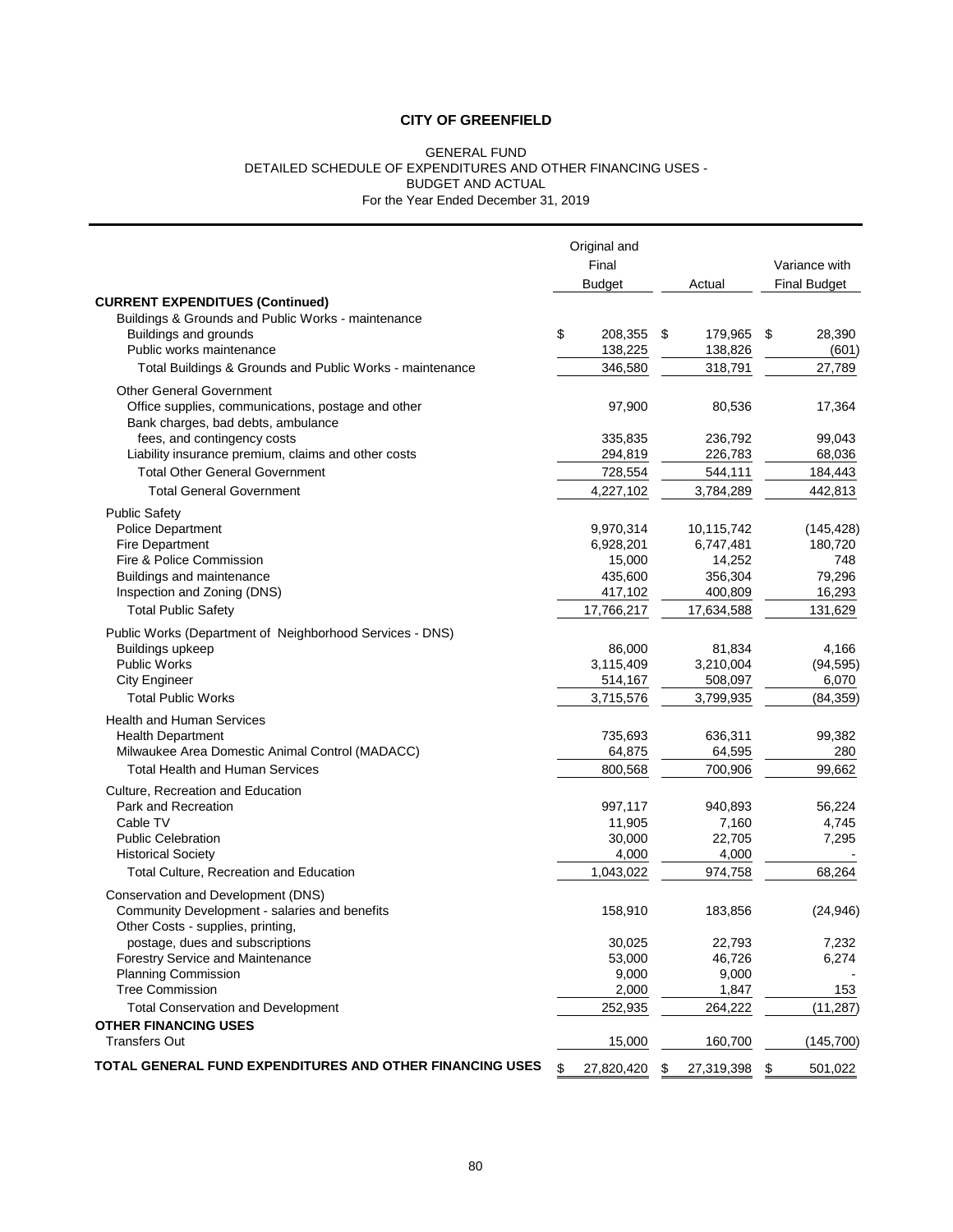Special Revenue Fund Library Fund

|                                                         | Original and<br><b>Final Budgets</b> | Actual       |     | Variance with<br><b>Final Budget</b> |
|---------------------------------------------------------|--------------------------------------|--------------|-----|--------------------------------------|
| <b>REVENUES</b>                                         |                                      |              |     |                                      |
| Taxes                                                   | \$<br>1,212,026 \$                   | 1,212,026    | -\$ |                                      |
| Public charges for services                             |                                      |              |     |                                      |
| Milwaukee County Federated Library System               | 40,705                               | 41,800       |     | 1,095                                |
| Rental fees, fines and copies                           | 52,729                               | 76,343       |     | 23,614                               |
| <b>Total Revenues</b>                                   | 1,305,460                            | 1,330,169    |     | 24,709                               |
| <b>EXPENDITURES - Culture, recreation and education</b> |                                      |              |     |                                      |
| Library staff                                           | 736,560                              | 776,081      |     | (39, 521)                            |
| Employee benefits                                       | 250,648                              | 231,723      |     | 18,925                               |
| Work permits                                            | 2,000                                | 2,917        |     | (917)                                |
| Office costs                                            | 55,600                               | 52,847       |     | 2,753                                |
| Equipment                                               | 10,000                               | 32,085       |     | (22,085)                             |
| Books, periodicals, etc.                                | 136,332                              | 123,236      |     | 13,096                               |
| <b>Utilities</b>                                        | 60,960                               | 45,595       |     | 15,365                               |
| Contractual services - Equipment                        | 35,000                               | 48,947       |     | (13, 947)                            |
| <b>Contractual services - MCFLS</b>                     | 31,832                               | 31,103       |     | 729                                  |
| Contractual services - Janitorial                       | 33,000                               | 31,262       |     | 1,738                                |
| Building supplies and expenditures                      | 17,000                               | 19,781       |     | (2,781)                              |
| <b>Total Expenditures</b>                               | 1,368,932                            | 1,395,577    |     | (26, 645)                            |
| Excess (deficiency) of revenues over expenditures       | (63, 472)                            | (65, 408)    |     | (1,936)                              |
| <b>OTHER FINANCING SOURCES</b>                          |                                      |              |     |                                      |
| Transfers in                                            | 59,300                               | 59,300       |     |                                      |
| <b>Net Change in Fund Balance</b>                       | \$<br>(4, 172)                       | (6, 108)     | -\$ | (1,936)                              |
| FUND BALANCE - Beginning of Year                        |                                      | 22,724       |     |                                      |
| <b>FUND BALANCE - END OF YEAR</b>                       |                                      | \$<br>16,616 |     |                                      |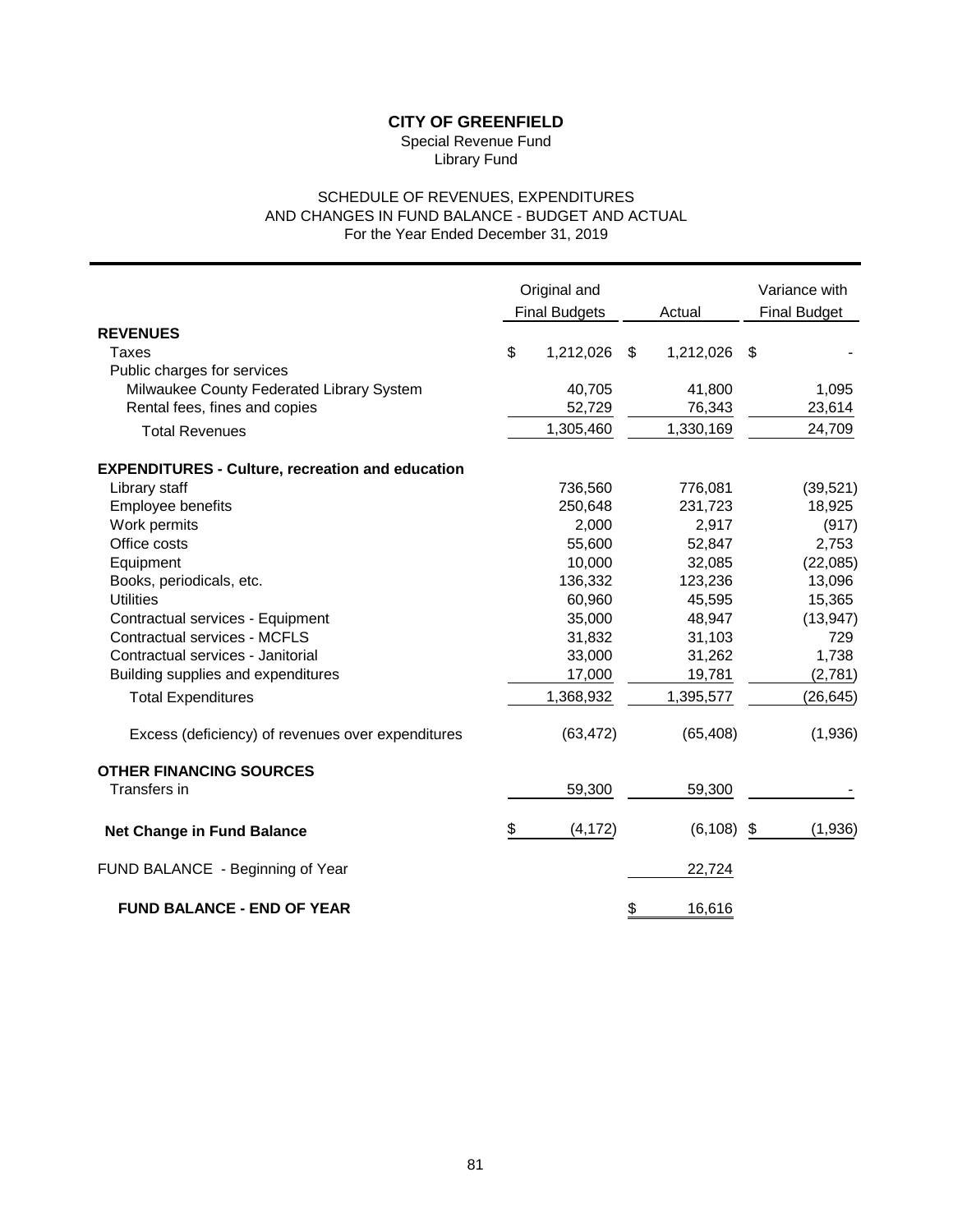Special Revenue Fund Intergovernmental Service Fund

|                                        | Original and<br><b>Final Budgets</b> |      | Actual  | Variance with<br><b>Final Budget</b> |          |  |
|----------------------------------------|--------------------------------------|------|---------|--------------------------------------|----------|--|
| <b>REVENUES</b>                        |                                      |      |         |                                      |          |  |
| Public charges for services            | \$<br>1,000                          | - \$ | 1.296   | - \$                                 | 296.     |  |
| Intergovernmental charges for services | 118,500                              |      | 113.294 |                                      | (5,206)  |  |
| <b>Total Revenues</b>                  | 119,500                              |      | 114,590 |                                      | (4, 910) |  |
| <b>EXPENDITURES - Public safety</b>    |                                      |      |         |                                      |          |  |
| Paramedic services                     | 119,500                              |      | 113.294 |                                      | 6,206    |  |
| <b>Net Change in Fund Balance</b>      | \$                                   |      | 1,296   |                                      | 1,296    |  |
| FUND BALANCE - BEGINNING OF YEAR       |                                      |      | 196,329 |                                      |          |  |
| <b>FUND BALANCE - END OF YEAR</b>      |                                      | S    | 197.625 |                                      |          |  |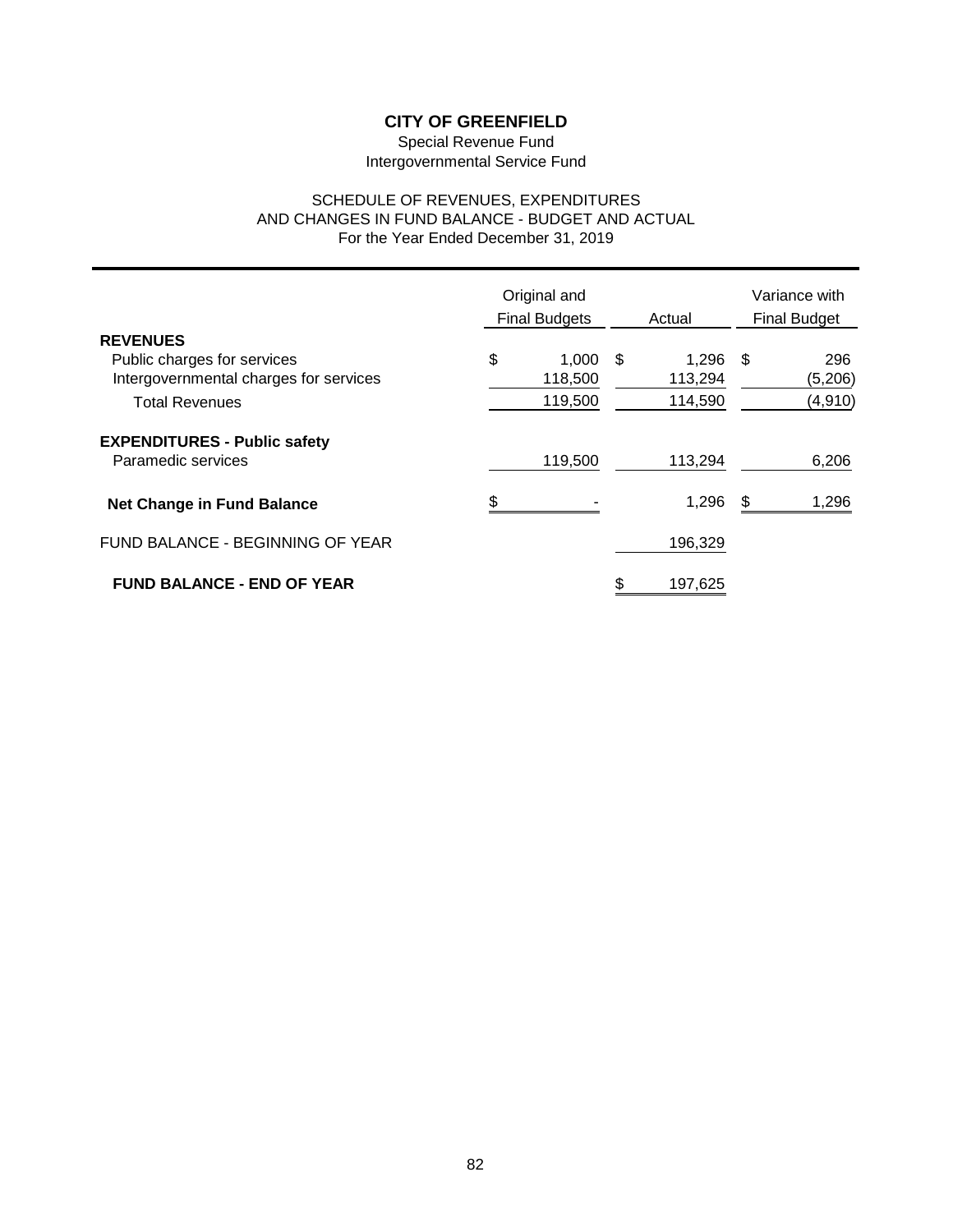Special Revenue Fund Hotel - Motel Fund

|                                              | Original and<br><b>Final Budgets</b> | Actual       | Variance with<br><b>Final Budget</b> |          |
|----------------------------------------------|--------------------------------------|--------------|--------------------------------------|----------|
| <b>REVENUES</b>                              |                                      |              |                                      |          |
| Taxes                                        | \$<br>12,000                         | \$<br>9,187  | \$                                   | (2, 813) |
| <b>EXPENDITURES</b>                          |                                      |              |                                      |          |
| Public safety                                | 4,000                                | 2,474        |                                      | 1,526    |
| Conservation and development                 | 8,000                                |              |                                      | 8,000    |
| <b>Total Expenditures</b>                    | 12,000                               | 2,474        |                                      | 9,526    |
| Excess of revenues over expenditures         |                                      | 6,713        |                                      | 6,713    |
| <b>OTHER FINANCING USES</b><br>Transfers out | (34,000)                             | (34,000)     |                                      |          |
| <b>Net Change in Fund Balance</b>            | \$<br>(34,000)                       | (27, 287)    | \$                                   | 6,713    |
| FUND BALANCE - BEGINNING OF YEAR             |                                      | 47,556       |                                      |          |
| <b>FUND BALANCE - END OF YEAR</b>            |                                      | \$<br>20,269 |                                      |          |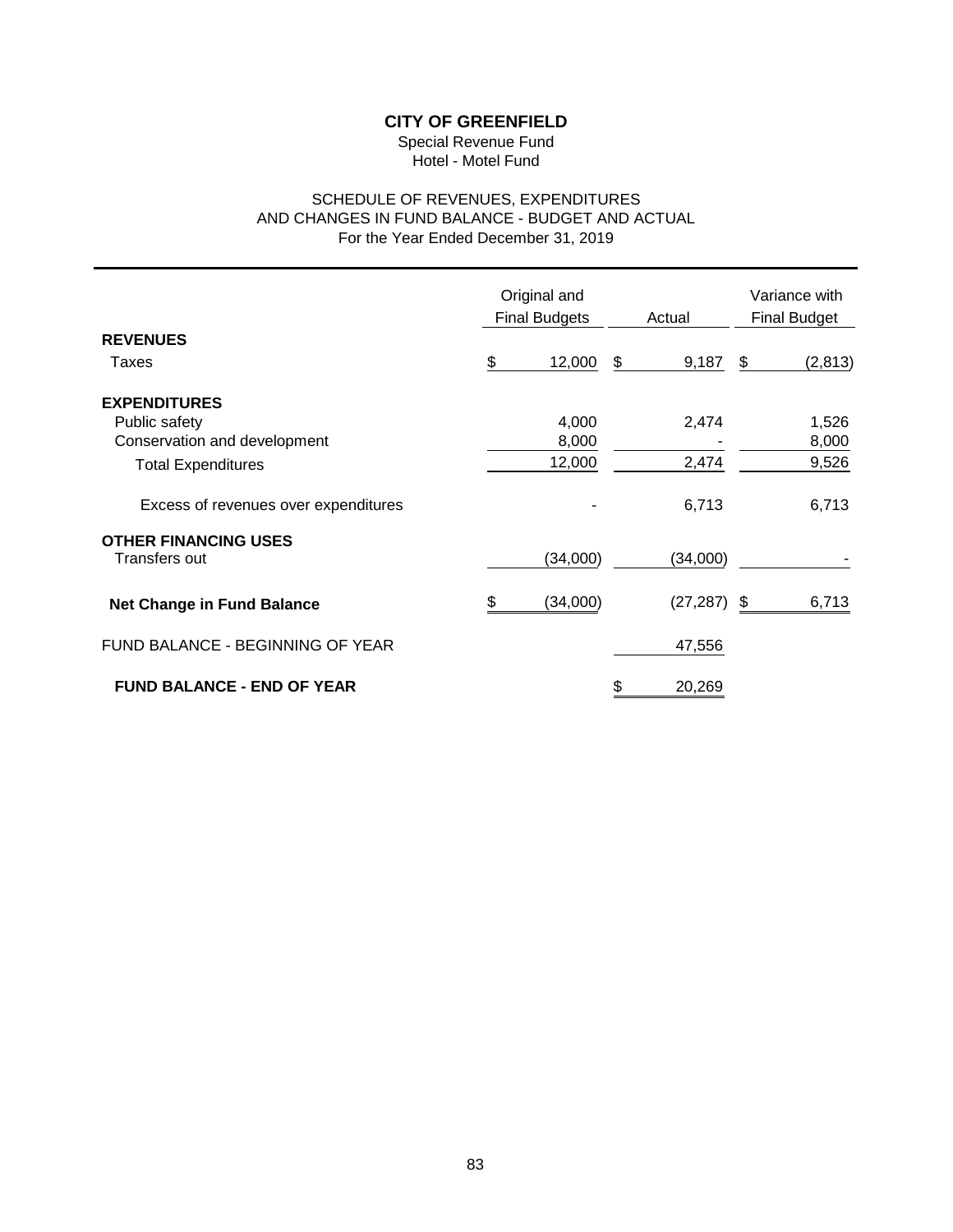Special Revenue Fund Storm Sewer Fund

|                                            | Original and         |     | Variance with |              |         |  |
|--------------------------------------------|----------------------|-----|---------------|--------------|---------|--|
|                                            | <b>Final Budgets</b> |     | Actual        | Final Budget |         |  |
| <b>REVENUES</b>                            |                      |     |               |              |         |  |
| Public charges for service                 | \$<br>1,381,556      | \$. | 1,420,690     | \$.          | 39,134  |  |
| Intergovernmental grants                   |                      |     | 115,000       |              | 115,000 |  |
| Commercial revenue                         | 18,000               |     | 35,421        |              | 17,421  |  |
| <b>Total Revenues</b>                      | 1,399,556            |     | 1,571,111     |              | 171,555 |  |
| <b>EXPENSES - Public Works</b>             |                      |     |               |              |         |  |
| Operation and maintenance                  | 1,249,714            |     | 933,842       |              | 315,872 |  |
| <b>Net Change in Fund Balance</b>          | \$<br>149,842        |     | 637,269       | \$           | 487,427 |  |
| FUND BALANCE (DEFICIT) - Beginning of Year |                      |     | (762)         |              |         |  |
| <b>FUND BALANCE - END OF YEAR</b>          |                      | \$  | 636.507       |              |         |  |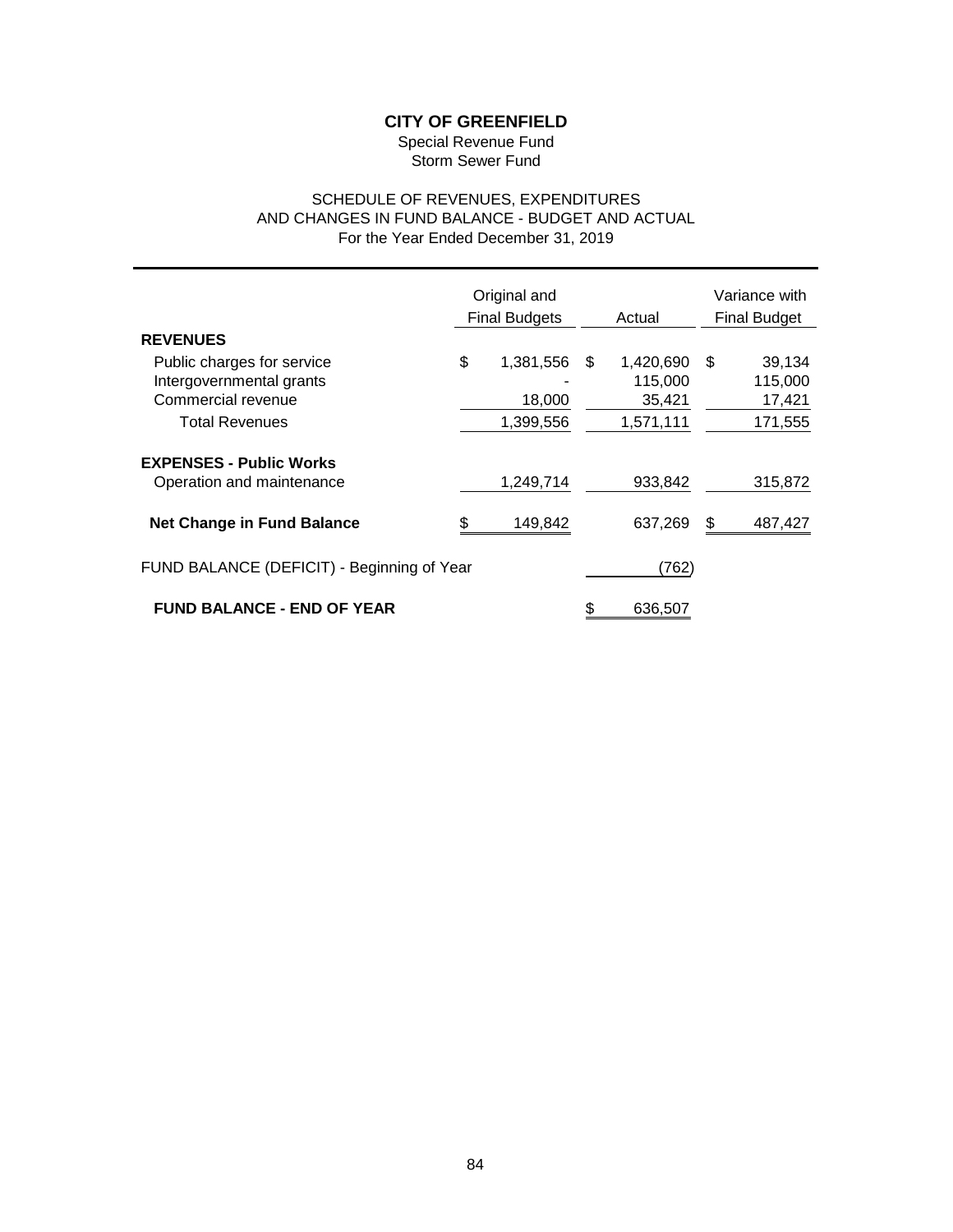Special Revenue Fund Impact Fees Fund

|                                   | Original and<br><b>Final Budgets</b> |    | Actual | Variance with<br><b>Final Budget</b> |        |  |
|-----------------------------------|--------------------------------------|----|--------|--------------------------------------|--------|--|
| <b>REVENUES</b>                   |                                      |    |        |                                      |        |  |
| Public charges for service        | \$<br>40,000                         | -S | 54,180 | - \$                                 | 14,180 |  |
| Commercial revenue                | 1,100                                |    | 1,743  |                                      | 643    |  |
| <b>Total Revenues</b>             | 41,100                               |    | 55,923 |                                      | 14,823 |  |
| <b>OTHER FINANCING USES</b>       |                                      |    |        |                                      |        |  |
| Transfers out                     | (40,000)                             |    |        |                                      | 40,000 |  |
| <b>Net Change in Fund Balance</b> | \$<br>1,100                          |    | 55,923 | \$                                   | 54,823 |  |
| FUND BALANCE - Beginning of Year  |                                      |    | 27,141 |                                      |        |  |
| <b>FUND BALANCE - END OF YEAR</b> |                                      |    | 83,064 |                                      |        |  |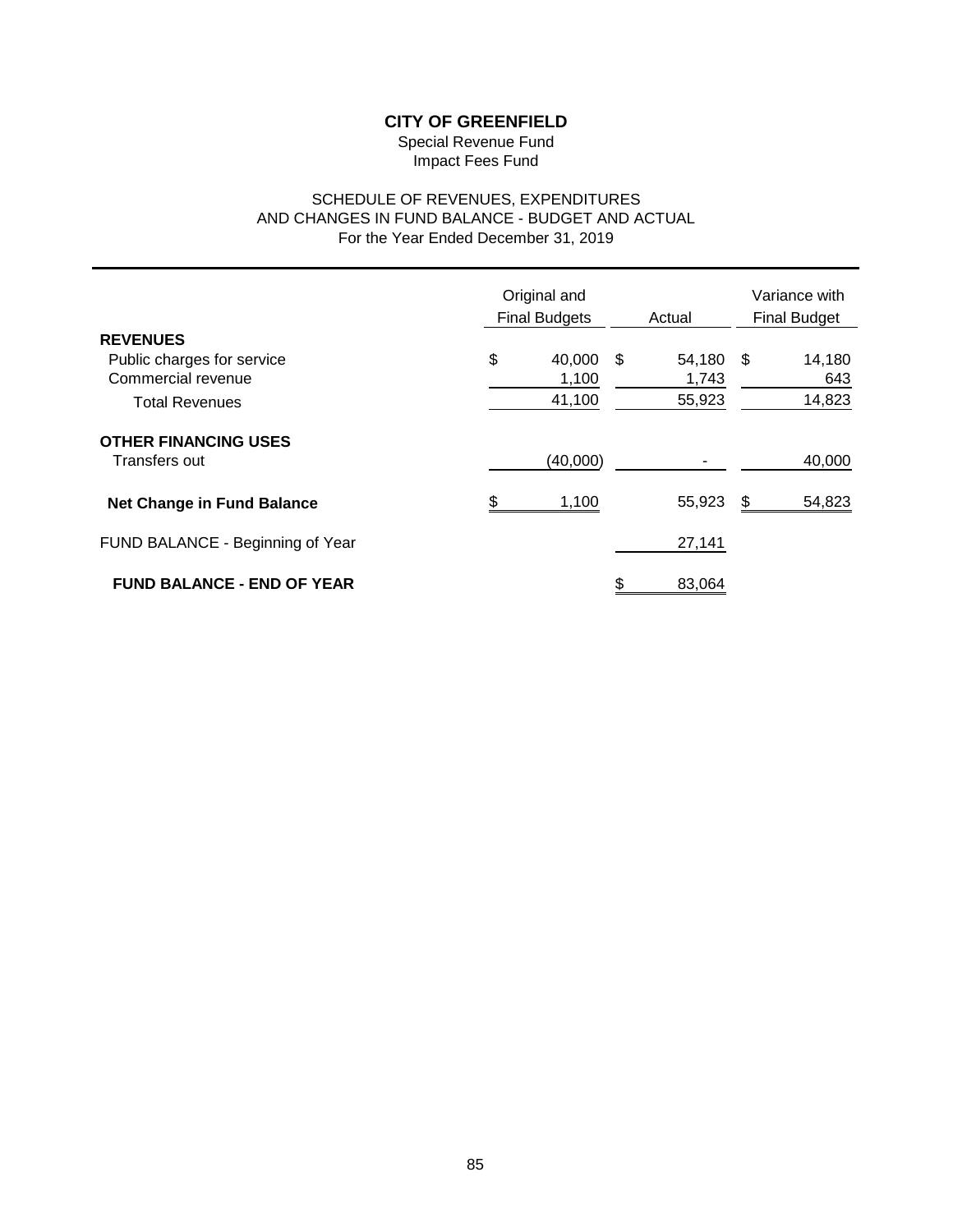Special Revenue Fund Grant Fund

|                                   | Original and<br><b>Final Budgets</b> | Actual  | Variance with<br><b>Final Budget</b> |         |    |           |
|-----------------------------------|--------------------------------------|---------|--------------------------------------|---------|----|-----------|
| <b>REVENUES</b>                   |                                      |         |                                      |         |    |           |
| Intergovernmental revenues        |                                      | 142,250 | S                                    | 181,003 | \$ | 38,753    |
| <b>EXPENDITURES</b>               |                                      |         |                                      |         |    |           |
| General government                |                                      |         |                                      | 1,494   |    | (1, 494)  |
| Public safety                     |                                      |         |                                      | 44,770  |    | (44, 770) |
| Health and human services         |                                      | 122,250 |                                      | 114,739 |    | 7,511     |
| Culture, recreation and education |                                      | 20,000  |                                      | 20,000  |    |           |
| <b>Total Expenditures</b>         |                                      | 142,250 |                                      | 181,003 |    | (38, 753) |
| <b>Net Change in Fund Balance</b> |                                      |         |                                      |         |    |           |
| FUND BALANCE - Beginning of Year  |                                      |         |                                      |         |    |           |
| <b>FUND BALANCE - END OF YEAR</b> |                                      |         |                                      |         |    |           |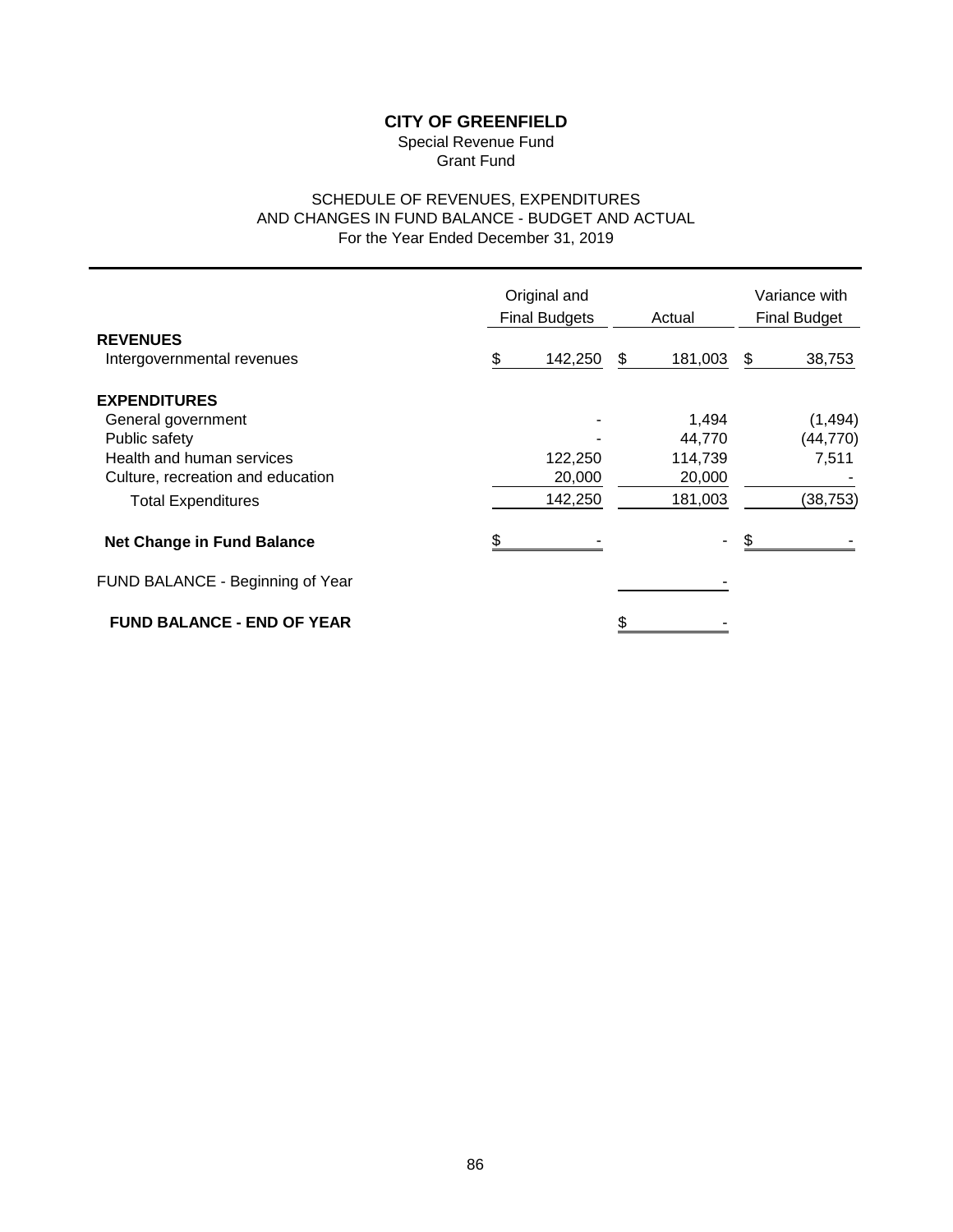Special Revenue Fund Law Enforcement Fund

|                                                                                                     | Original and<br><b>Final Budgets</b> | Actual |                                   | Variance with<br><b>Final Budget</b> |  |  |
|-----------------------------------------------------------------------------------------------------|--------------------------------------|--------|-----------------------------------|--------------------------------------|--|--|
| <b>REVENUES</b><br>Fines, forfeitures, and penalties<br>Commercial revenue<br><b>Total Revenues</b> | \$<br>-<br>600<br>600                | \$     | 39,202<br>- \$<br>3,490<br>42,692 | 39,202<br>2,890<br>42,092            |  |  |
| <b>EXPENDITURES</b><br>Public safety                                                                | 10,000                               |        | 13,297                            | (3,297)                              |  |  |
| Excess of revenues over expenditures                                                                | (9,400)                              |        | 29,395                            | 45,389                               |  |  |
| <b>OTHER FINANCING USES</b><br>Transfers out                                                        |                                      |        | (119, 244)                        | (119,244)                            |  |  |
| <b>Net Change in Fund Balance</b>                                                                   | (9,400)                              |        | (89, 849)<br>\$                   | (73, 855)                            |  |  |
| FUND BALANCE - Beginning of Year                                                                    |                                      |        | 184,157                           |                                      |  |  |
| <b>FUND BALANCE - END OF YEAR</b>                                                                   |                                      | \$     | 94,308                            |                                      |  |  |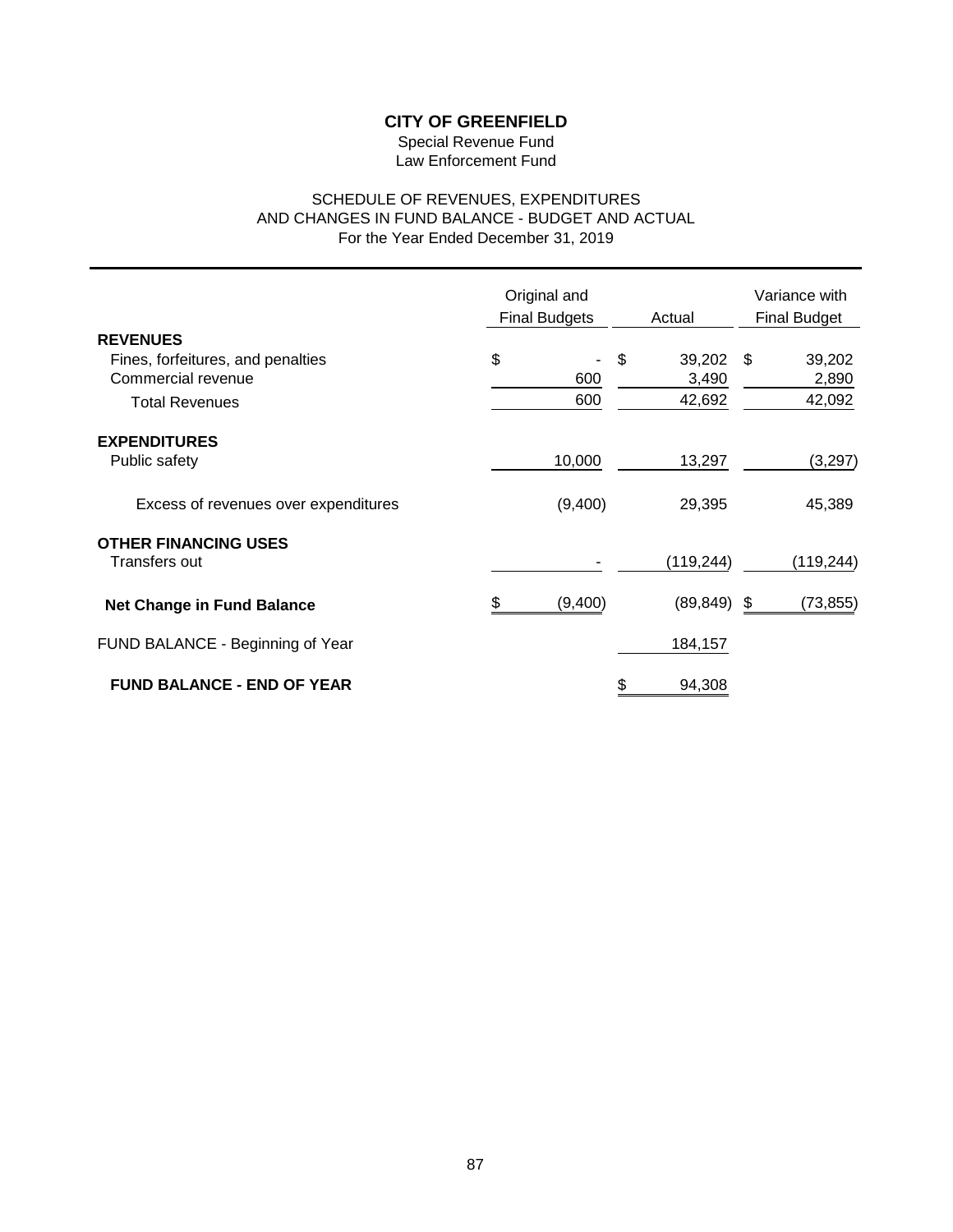Special Revenue Fund Park, Recreation and Service Program Fund

|                                                                    | Original and<br><b>Final Budgets</b><br>Actual |    |          | Variance with<br><b>Final Budget</b> |            |
|--------------------------------------------------------------------|------------------------------------------------|----|----------|--------------------------------------|------------|
| <b>REVENUES</b>                                                    |                                                |    |          |                                      |            |
| Public charges for services                                        |                                                |    |          |                                      |            |
| <b>Registration fees</b>                                           | \$<br>672,550                                  | \$ | 888,487  | \$                                   | 215,937    |
| Park facility rentals                                              | 14,500                                         |    | 16,985   |                                      | 2,485      |
| Travel club                                                        | 2,000                                          |    |          |                                      | (2,000)    |
| Sponsor program                                                    | 15,500                                         |    | 22,654   |                                      | 7,154      |
| WPRA ticket program                                                | 20,000                                         |    | 11,891   |                                      | (8, 109)   |
| Concession revenue                                                 | 8,500                                          |    | 9,150    |                                      | 650        |
| Other service revenues                                             | 5,000                                          |    | 7,500    |                                      | 2,500      |
| Merchandise sales                                                  | 1,500                                          |    | 1,548    |                                      | 48         |
| <b>Total Revenues</b>                                              | 739,550                                        |    | 958,215  |                                      | 218,665    |
|                                                                    |                                                |    |          |                                      |            |
| <b>EXPENDITURES - Culture, recreation and education</b><br>Program |                                                |    |          |                                      |            |
| Staff salaries and benefits                                        | 452,400                                        |    | 529,032  |                                      | (76, 632)  |
| <b>Contractual services</b>                                        | 35,200                                         |    | 42,201   |                                      | (7,001)    |
| Supplies, expenses and other costs                                 | 92,750                                         |    | 120,451  |                                      | (27, 701)  |
| <b>Travel Club</b>                                                 |                                                |    |          |                                      |            |
| Other expenses                                                     | 2,000                                          |    |          |                                      | 2,000      |
| Sponsor program                                                    |                                                |    |          |                                      |            |
| Other expenses                                                     | 16,000                                         |    | 24,990   |                                      | (8,990)    |
| Non-program                                                        |                                                |    |          |                                      |            |
| Other expenses                                                     | 52,800                                         |    | 54,210   |                                      | (1, 410)   |
| Parks                                                              |                                                |    |          |                                      |            |
| Facilities, supplies, other expenses                               |                                                |    |          |                                      |            |
| and maintenance                                                    | 88,400                                         |    | 129,822  |                                      | (41, 422)  |
| <b>Total Expenditures</b>                                          | 739,550                                        |    | 900,706  |                                      | (161, 156) |
|                                                                    |                                                |    |          |                                      |            |
| Excess of revenues over expenditures                               |                                                |    | 57,509   |                                      | 57,509     |
|                                                                    |                                                |    |          |                                      |            |
| <b>OTHER FINANCING SOURCES (USES)</b>                              |                                                |    |          |                                      |            |
| Transfers in                                                       | 20,000                                         |    |          |                                      | (20,000)   |
| Transfers out                                                      | (20,000)                                       |    | (50,000) |                                      | (30,000)   |
| <b>Total Other Financing Sources (Uses)</b>                        |                                                |    | (50,000) |                                      | (50,000)   |
| <b>Net Change in Fund Balance</b>                                  | \$                                             |    | 7,509    | \$                                   | 7,509      |
| FUND BALANCE - Beginning of Year                                   |                                                |    | 185,879  |                                      |            |
| <b>FUND BALANCE - END OF YEAR</b>                                  |                                                | \$ | 193,388  |                                      |            |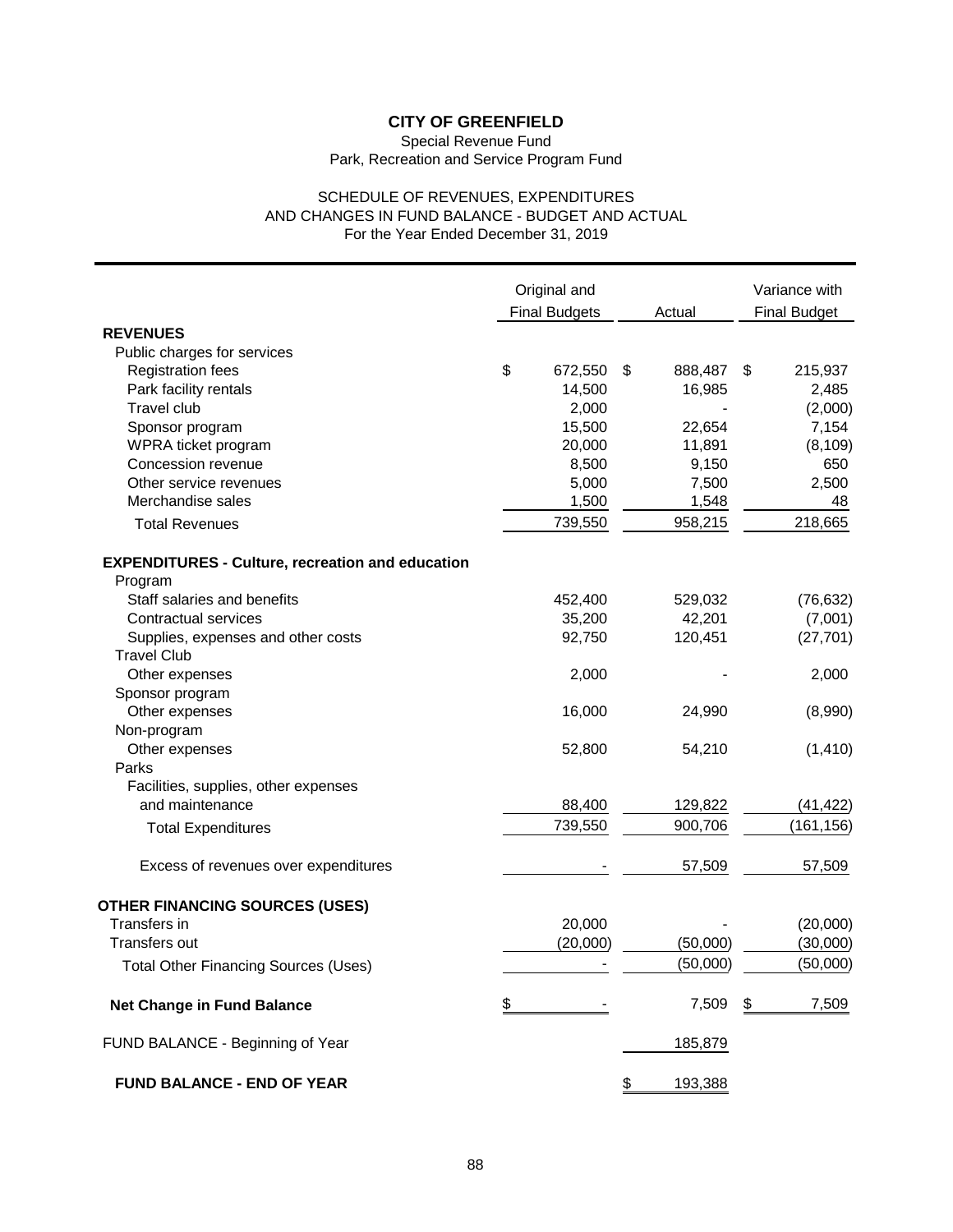Special Revenue Fund Post Retirement Health Care Fund

|                                   | Original and<br><b>Final Budgets</b> |    |           | Variance with<br><b>Final Budget</b> |         |
|-----------------------------------|--------------------------------------|----|-----------|--------------------------------------|---------|
| <b>REVENUES</b>                   |                                      |    |           |                                      |         |
| Taxes - General property taxes    | \$<br>1,100,582                      | S. | 1,100,582 | - \$                                 |         |
| Commercial revenue                | 10,000                               |    | 64,167    |                                      | 54,167  |
| <b>Total Revenues</b>             | 1,110,582                            |    | 1,164,749 |                                      | 54,167  |
| <b>EXPENDITURES</b>               |                                      |    |           |                                      |         |
| General government                | 95,315                               |    | 103,683   |                                      | (8,368) |
| Public safety                     | 853,220                              |    | 746,644   |                                      | 106,576 |
| Public works                      | 162,047                              |    | 159,172   |                                      | 2,875   |
| <b>Total Expenditures</b>         | 1,110,582                            |    | 1,009,499 |                                      | 101,083 |
| Net Change in Fund Balance        |                                      |    | 155,250   | \$                                   | 155,250 |
| FUND BALANCE - Beginning of Year  |                                      |    | 679,915   |                                      |         |
| <b>FUND BALANCE - END OF YEAR</b> |                                      | \$ | 835,165   |                                      |         |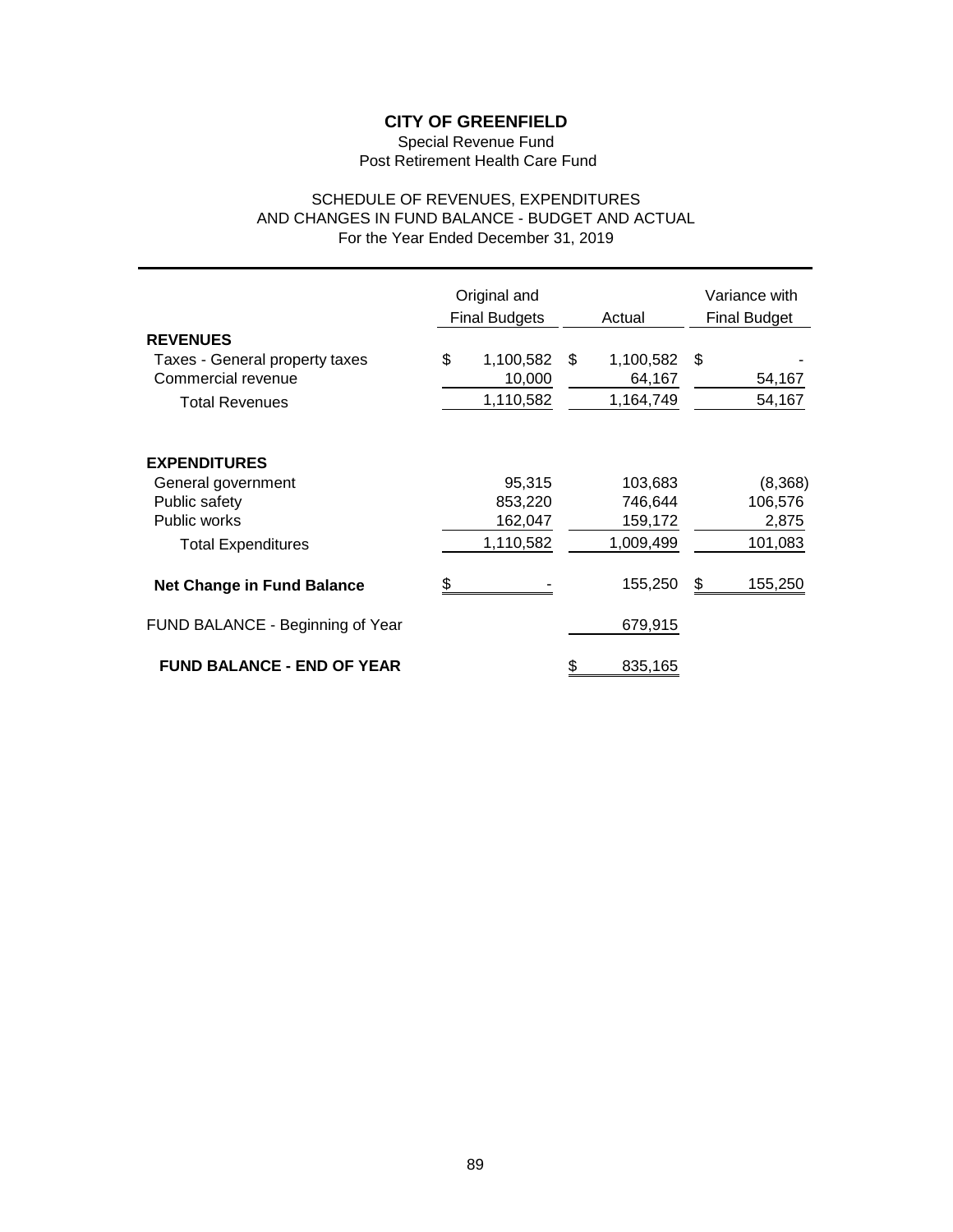Special Revenue Fund Health Reimbursement (HRA) Fund

|                                   | Original and<br><b>Final Budgets</b> | Actual         |              |  |  |  |
|-----------------------------------|--------------------------------------|----------------|--------------|--|--|--|
| <b>REVENUES</b>                   |                                      |                |              |  |  |  |
| Taxes - General property taxes    | \$<br>316,750                        | \$.<br>316,750 | \$           |  |  |  |
| Commercial revenue                | 2,200                                | 9,771          | 7,571        |  |  |  |
| <b>Total Revenues</b>             | 318,950                              | 326,521        | 7,571        |  |  |  |
| <b>EXPENDITURES</b>               |                                      |                |              |  |  |  |
| General government                | 74,348                               | 87,067         | (12, 719)    |  |  |  |
| Public safety                     | 202,065                              | 192,477        | 9,588        |  |  |  |
| Public works                      | 42,537                               | 34,986         | 7,551        |  |  |  |
| <b>Total Expenditures</b>         | 318,950                              | 314,530        | 4,420        |  |  |  |
| <b>Net Change in Fund Balance</b> | \$                                   | 11,991         | \$<br>11,991 |  |  |  |
| FUND BALANCE - Beginning of Year  |                                      | 94,351         |              |  |  |  |
| <b>FUND BALANCE - END OF YEAR</b> |                                      | \$<br>106,342  |              |  |  |  |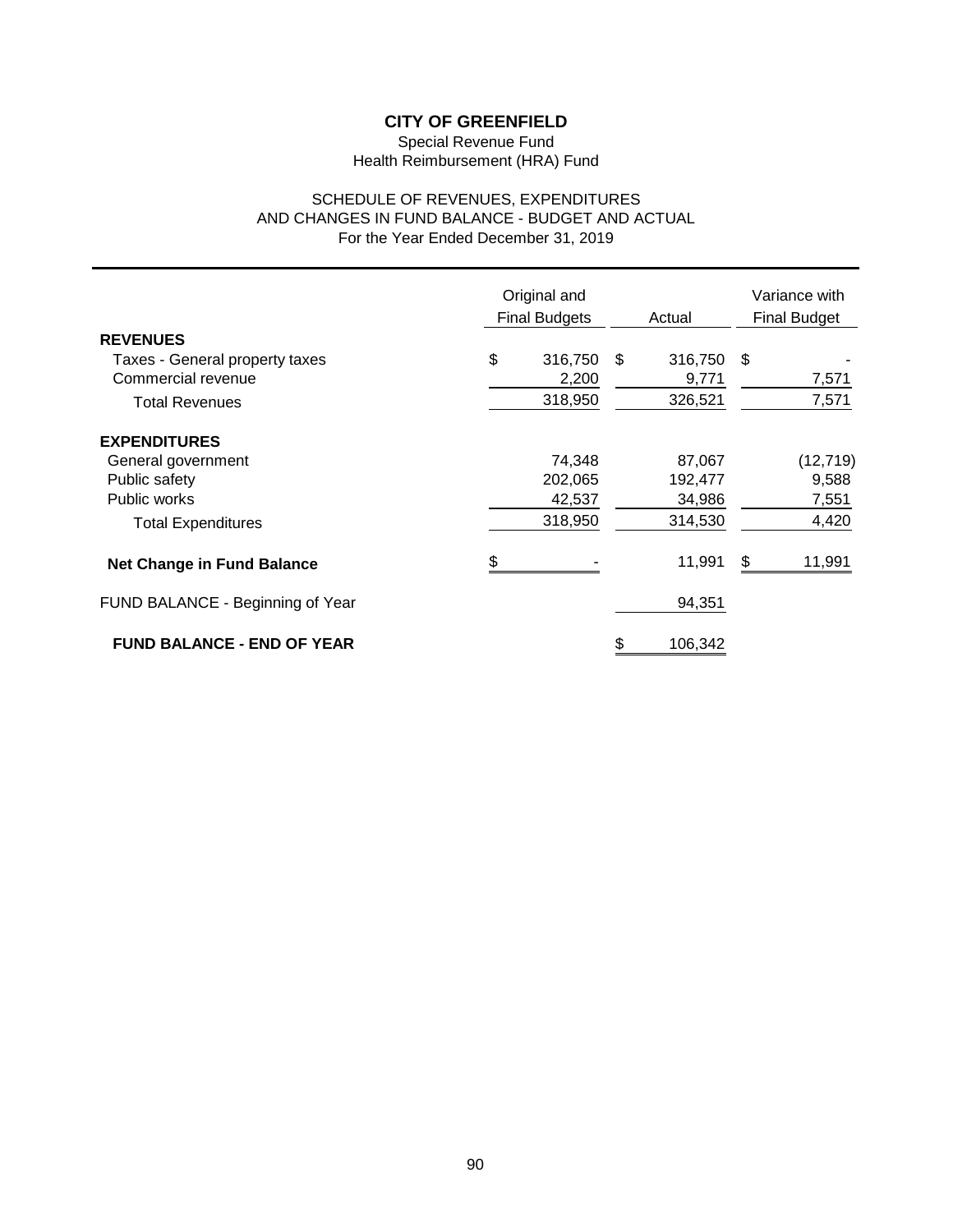Special Revenue Fund Park Community Center Fund

| <b>REVENUES</b>                                         |    | Original and<br><b>Final Budgets</b> | Actual        | Variance with<br><b>Final Budget</b> |           |
|---------------------------------------------------------|----|--------------------------------------|---------------|--------------------------------------|-----------|
| Commercial revenue                                      | \$ | 38,600                               | \$<br>60,144  | \$                                   | 21,544    |
| <b>EXPENDITURES - Culture, recreation and education</b> |    |                                      |               |                                      |           |
| Staff salaries and benefits                             |    | 15,000                               | 17,962        |                                      | (2,962)   |
| Utility costs - electric, gas, sewer and water          |    | 21,800                               | 17,370        |                                      | 4,430     |
| Building supplies and janitorial                        |    | 11,500                               | 12,966        |                                      | (1,466)   |
| Other                                                   |    | 2,300                                | 2,526         |                                      | (226)     |
| <b>Total Expenditures</b>                               |    | 50,600                               | 50,824        |                                      | (224)     |
| Excess (deficiency) of revenues over expenditures       |    | (12,000)                             | 9,320         |                                      | 21,320    |
| <b>OTHER FINANCING SOURCES</b>                          |    |                                      |               |                                      |           |
| Transfers in                                            |    | 12,000                               |               |                                      | (12,000)  |
| <b>Transfers out</b>                                    |    |                                      | (30,000)      |                                      | (30,000)  |
| <b>Total Other Financing Uses</b>                       |    | 12,000                               | (30,000)      |                                      | (42,000)  |
| <b>Net Change in Fund Balance</b>                       | \$ |                                      | (20, 680)     | \$                                   | (20, 680) |
| FUND BALANCE - Beginning of Year                        |    |                                      | 135,405       |                                      |           |
| <b>FUND BALANCE - END OF YEAR</b>                       |    |                                      | \$<br>114,725 |                                      |           |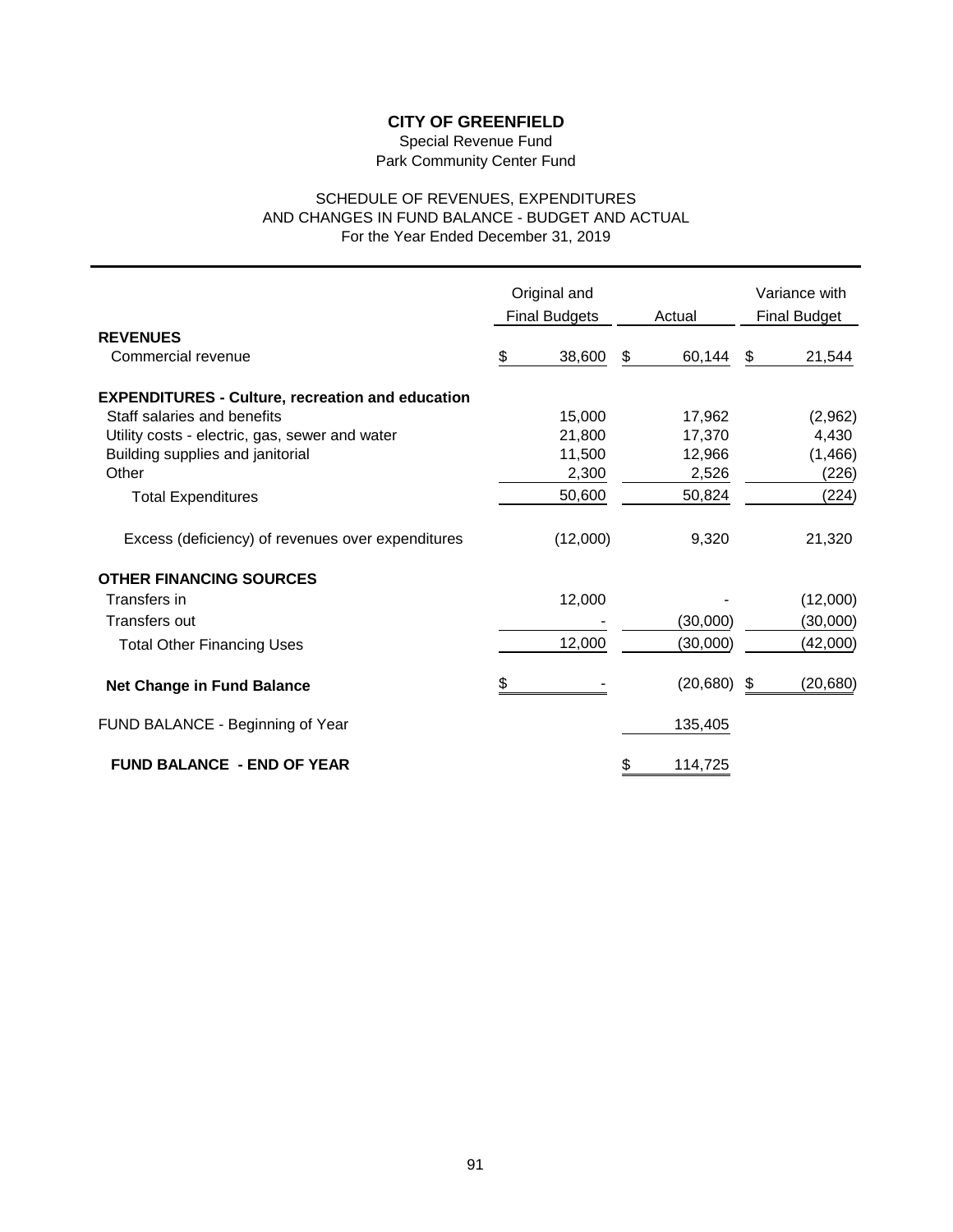Special Revenue Fund Business Improvement Districts 1 & 2 Fund

|                                                                                    | Original and<br><b>Final Budgets</b> |   | Actual | Variance with<br><b>Final Budget</b> |
|------------------------------------------------------------------------------------|--------------------------------------|---|--------|--------------------------------------|
| <b>REVENUES</b><br>Public charges for service                                      | \$<br>57,000                         | S | 55,345 | \$<br>(1,655)                        |
| <b>EXPENDITURES - Conservation and development</b><br>Conservation and development | 57,000                               |   | 55,345 | 1,655                                |
| <b>Net Change in Fund Balance</b>                                                  |                                      |   | ٠      |                                      |
| FUND BALANCE - Beginning of Year                                                   |                                      |   |        |                                      |
| <b>FUND BALANCE - END OF YEAR</b>                                                  |                                      |   |        |                                      |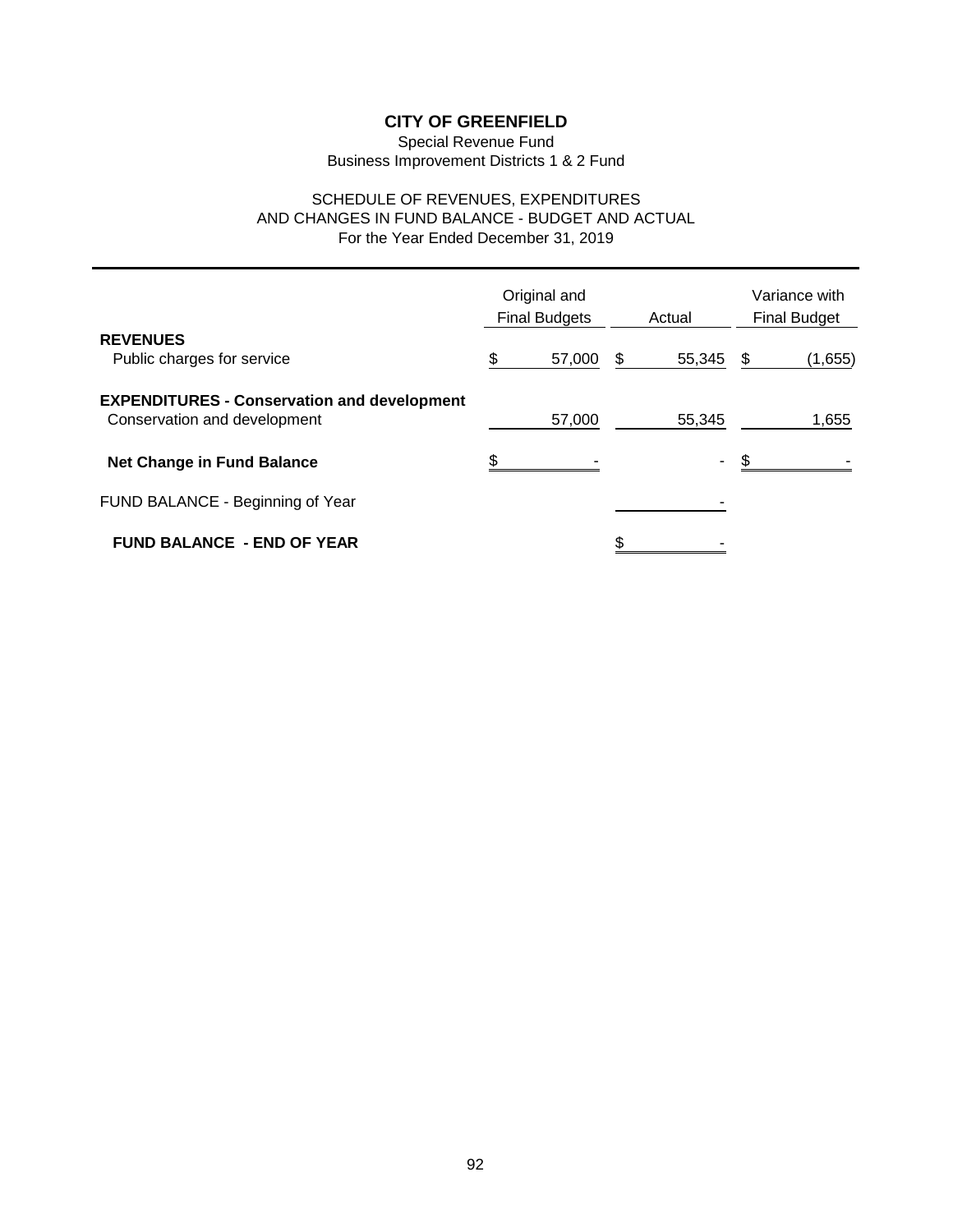Special Revenue Fund Farmers Market Fund

|                                                         | Original and         | Variance with |              |    |                     |  |
|---------------------------------------------------------|----------------------|---------------|--------------|----|---------------------|--|
|                                                         | <b>Final Budgets</b> |               | Actual       |    | <b>Final Budget</b> |  |
| <b>REVENUES</b>                                         |                      |               |              |    |                     |  |
| Commercial revenue                                      | \$                   | 20,000        | \$<br>22,270 | \$ | 2,270               |  |
| <b>Total Revenues</b>                                   |                      | 20,000        | 22,270       |    | 2,270               |  |
| <b>EXPENDITURES - Culture, recreation and education</b> |                      |               |              |    |                     |  |
| Consultant fees                                         |                      | 14,609        | 11,029       |    | 3,580               |  |
| Promotional supplies / expenses                         |                      | 8,400         | 4,629        |    | 3,771               |  |
| Equipment rental / purchases                            |                      |               | 945          |    | (945)               |  |
| Other                                                   |                      | 1,991         | 1,368        |    | 623                 |  |
| <b>Total Expenditures</b>                               |                      | 25,000        | 17,971       |    | 7,029               |  |
| Excess (deficiency) of revenues over expenditures       |                      | (5,000)       | 4,299        |    | 9,299               |  |
| <b>OTHER FINANCING SOURCES</b>                          |                      |               |              |    |                     |  |
| Transfers in                                            |                      | 5,000         | 5,000        |    |                     |  |
| <b>Net Change in Fund Balance</b>                       | \$                   |               | 9,299        | \$ | 9,299               |  |
| FUND BALANCE - Beginning of Year                        |                      |               | 16,248       |    |                     |  |
| <b>FUND BALANCE - END OF YEAR</b>                       |                      |               | \$<br>25,547 |    |                     |  |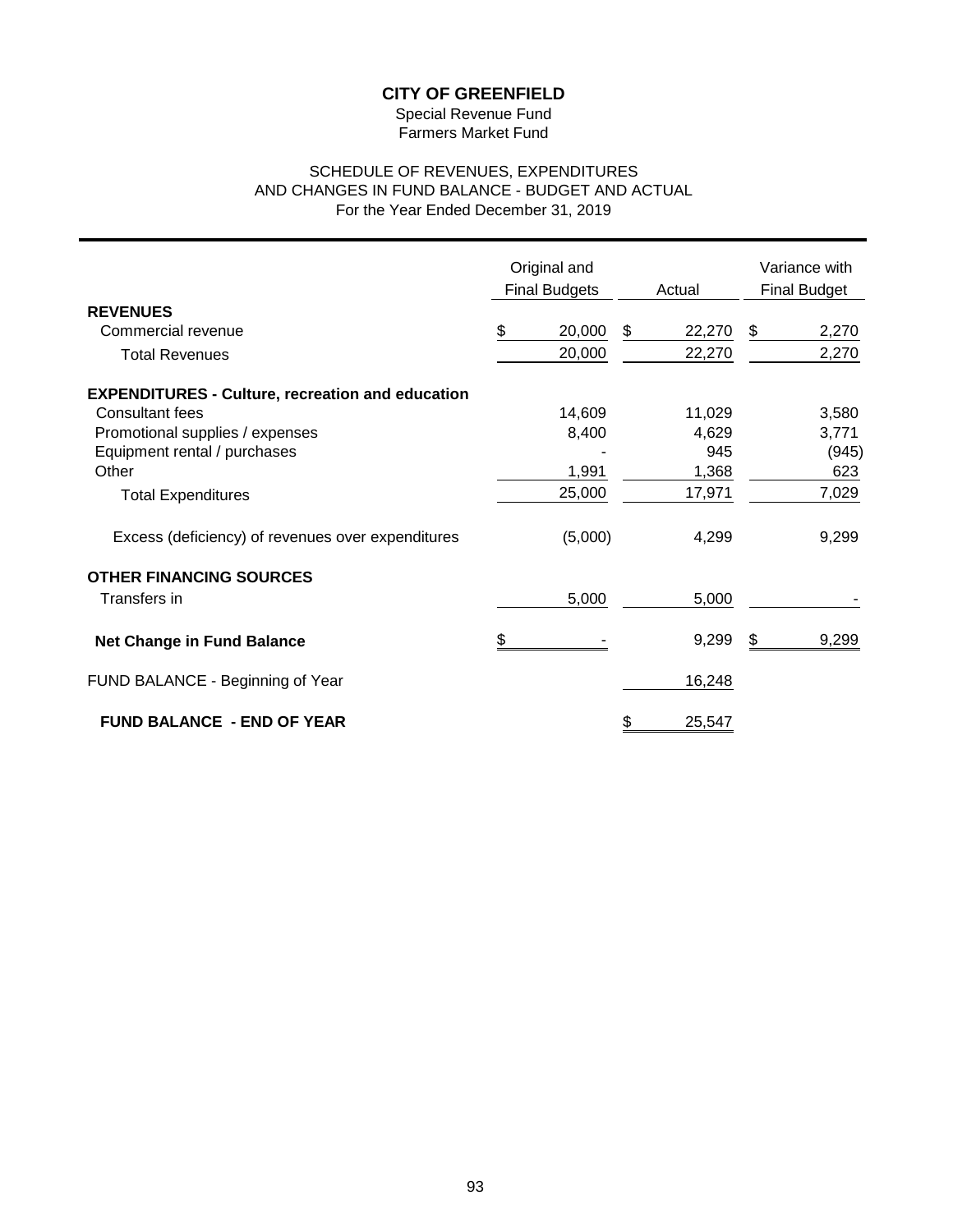Special Revenue Fund Quality of Life Fund

|                                                                | Original and<br><b>Final Budgets</b> | Actual                 | Variance with<br><b>Final Budget</b> |                       |  |
|----------------------------------------------------------------|--------------------------------------|------------------------|--------------------------------------|-----------------------|--|
| <b>REVENUES</b><br>Commercial revenue<br><b>Total Revenues</b> | \$<br>95,140<br>95,140               | \$<br>76,168<br>76,168 | \$                                   | (18,972)<br>(18, 972) |  |
| <b>OTHER FINANCING USES</b><br>Transfers out                   | (94, 300)                            | (116, 800)             |                                      | (22, 500)             |  |
| <b>Net Change in Fund Balance</b>                              | \$<br>840                            | (40, 632)              | \$                                   | (41, 472)             |  |
| FUND BALANCE - Beginning of Year                               |                                      | 60,490                 |                                      |                       |  |
| <b>FUND BALANCE - END OF YEAR</b>                              |                                      | \$<br>19,858           |                                      |                       |  |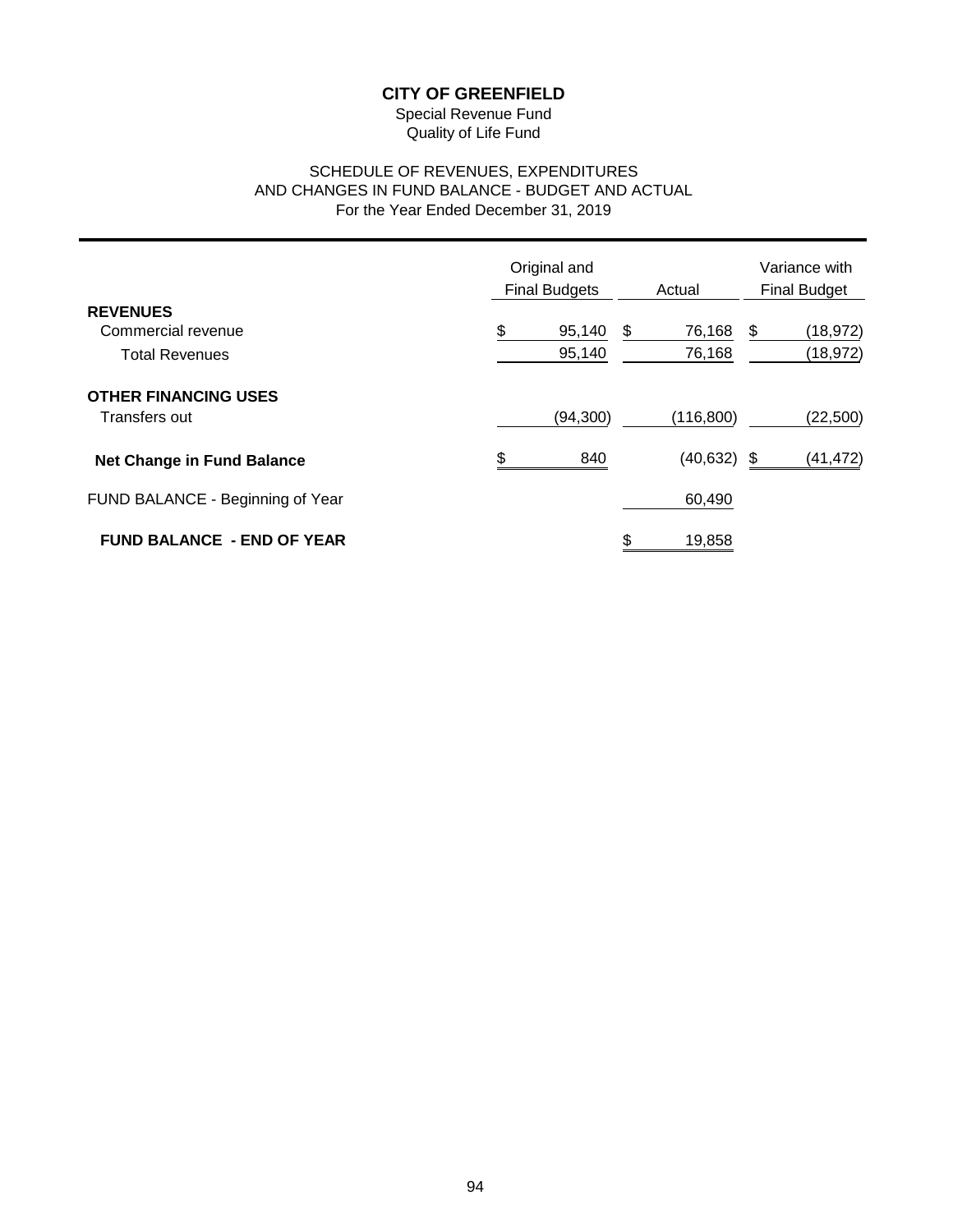#### Special Revenue Fund THE AMP Fund

|                                                         | Original and         |          |    | Variance with |    |                     |
|---------------------------------------------------------|----------------------|----------|----|---------------|----|---------------------|
|                                                         | <b>Final Budgets</b> |          |    | Actual        |    | <b>Final Budget</b> |
| <b>REVENUES</b><br>Public charges for services          |                      |          |    |               |    |                     |
| <b>Registration fees</b>                                | \$                   | 3,000    | \$ | 2,450         | \$ | (550)               |
| Concession revenue                                      |                      | 25,000   |    | 22,957        |    | (2,043)             |
| Other service revenues                                  |                      | 5,000    |    | 3,070         |    | (1,930)             |
| Commercial revenue                                      |                      | 30,000   |    | 33,683        |    | 3,683               |
| <b>Total Revenues</b>                                   |                      | 63,000   |    | 62,160        |    | (840)               |
| <b>EXPENDITURES - Culture, recreation and education</b> |                      |          |    |               |    |                     |
| Musician honorarium                                     |                      | 35,000   |    | 18,865        |    | 16,135              |
| Supplies, expenses and other costs                      |                      | 28,000   |    | 33,671        |    | (5,671)             |
| Promo and printing                                      |                      | 10,000   |    | 9,061         |    | 939                 |
| <b>Total Expenditures</b>                               |                      | 73,000   |    | 61,597        |    | 11,403              |
| Excess (Deficiency) of revenues over expenditures       |                      | (10,000) |    | 563           |    | 10,563              |
| <b>OTHER FINANCING SOURCES</b>                          |                      |          |    |               |    |                     |
| Transfers in                                            |                      | 10,000   |    | 10,000        |    |                     |
| <b>Net Change in Fund Balance</b>                       | \$                   |          |    | 10,563        | \$ | 10,563              |
| FUND BALANCE - Beginning of Year                        |                      |          |    | 73,014        |    |                     |
| <b>FUND BALANCE - END OF YEAR</b>                       |                      |          | \$ | 83,577        |    |                     |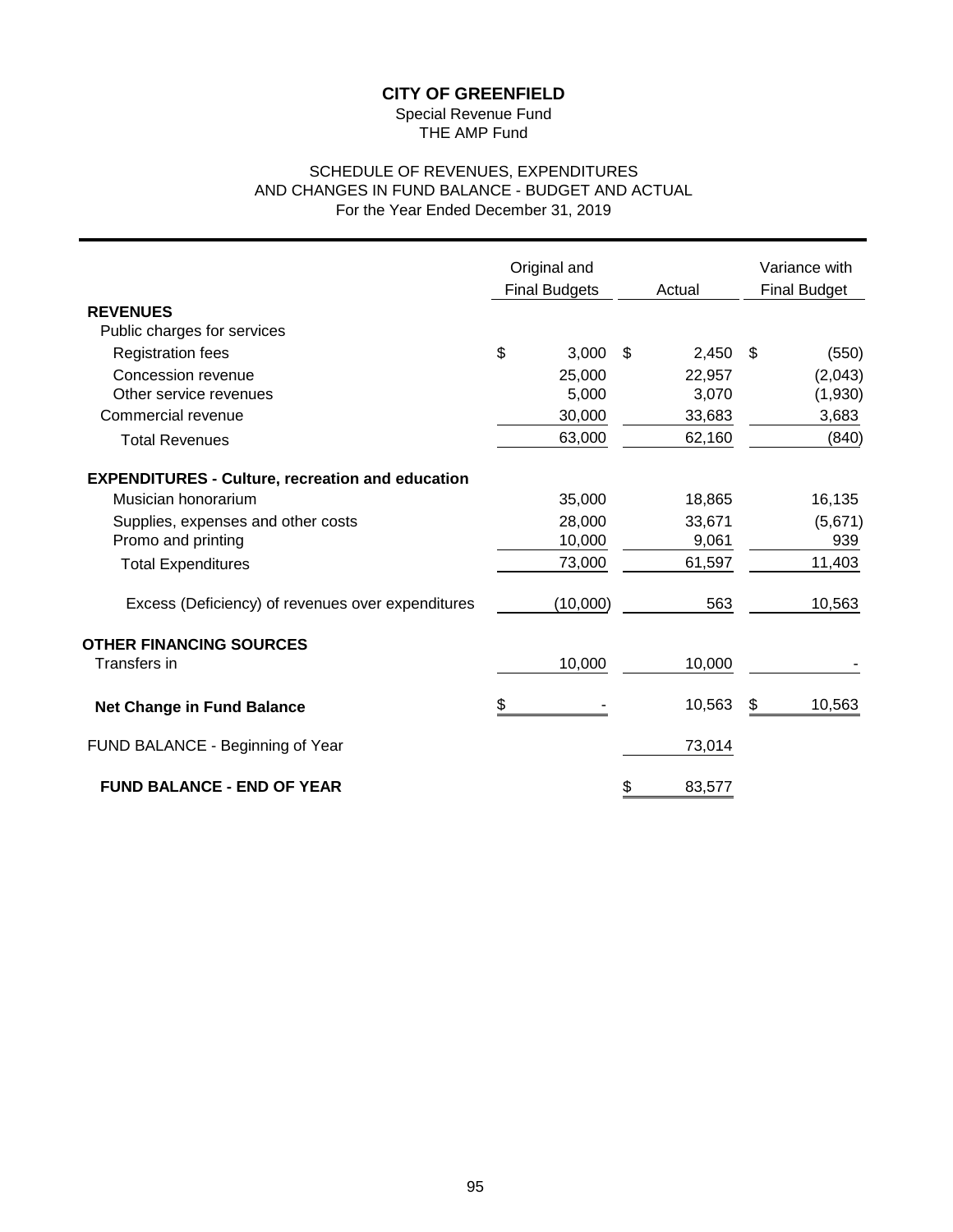Special Revenue Fund Information Technology Services Fund

|                                                   | Original and         |    | Variance with |    |                     |  |
|---------------------------------------------------|----------------------|----|---------------|----|---------------------|--|
|                                                   | <b>Final Budgets</b> |    | Actual        |    | <b>Final Budget</b> |  |
| <b>REVENUES</b>                                   |                      |    |               |    |                     |  |
| Intergovernmental charges for services            | \$<br>30,000         | \$ | 30,000        | \$ |                     |  |
| Investment income                                 |                      |    | 836           |    | 836                 |  |
|                                                   | 30,000               |    | 30,836        |    |                     |  |
| <b>Total Revenues</b>                             |                      |    |               |    | 836                 |  |
| <b>EXPENDITURES</b>                               |                      |    |               |    |                     |  |
| Computer services                                 | 5,000                |    | 1,738         |    | 3,262               |  |
| Equipment rental / purchases                      | 10,000               |    | 16,178        |    | (6,178)             |  |
| <b>Total Expenditures</b>                         | 15,000               |    | 17,916        |    | (2,916)             |  |
|                                                   |                      |    |               |    |                     |  |
| Excess (deficiency) of revenues over expenditures | 15,000               |    | 12,920        |    | (2,080)             |  |
| <b>OTHER FINANCING SOURCES</b>                    |                      |    |               |    |                     |  |
| Transfers in                                      | 15,000               |    | 15,000        |    |                     |  |
|                                                   |                      |    |               |    |                     |  |
| <b>Net Change in Fund Balance</b>                 | \$<br>30,000         |    | 27,920        | \$ | (2,080)             |  |
| FUND BALANCE - Beginning of Year                  |                      |    | 12,441        |    |                     |  |
|                                                   |                      |    |               |    |                     |  |
| <b>FUND BALANCE - END OF YEAR</b>                 |                      | \$ | 40,361        |    |                     |  |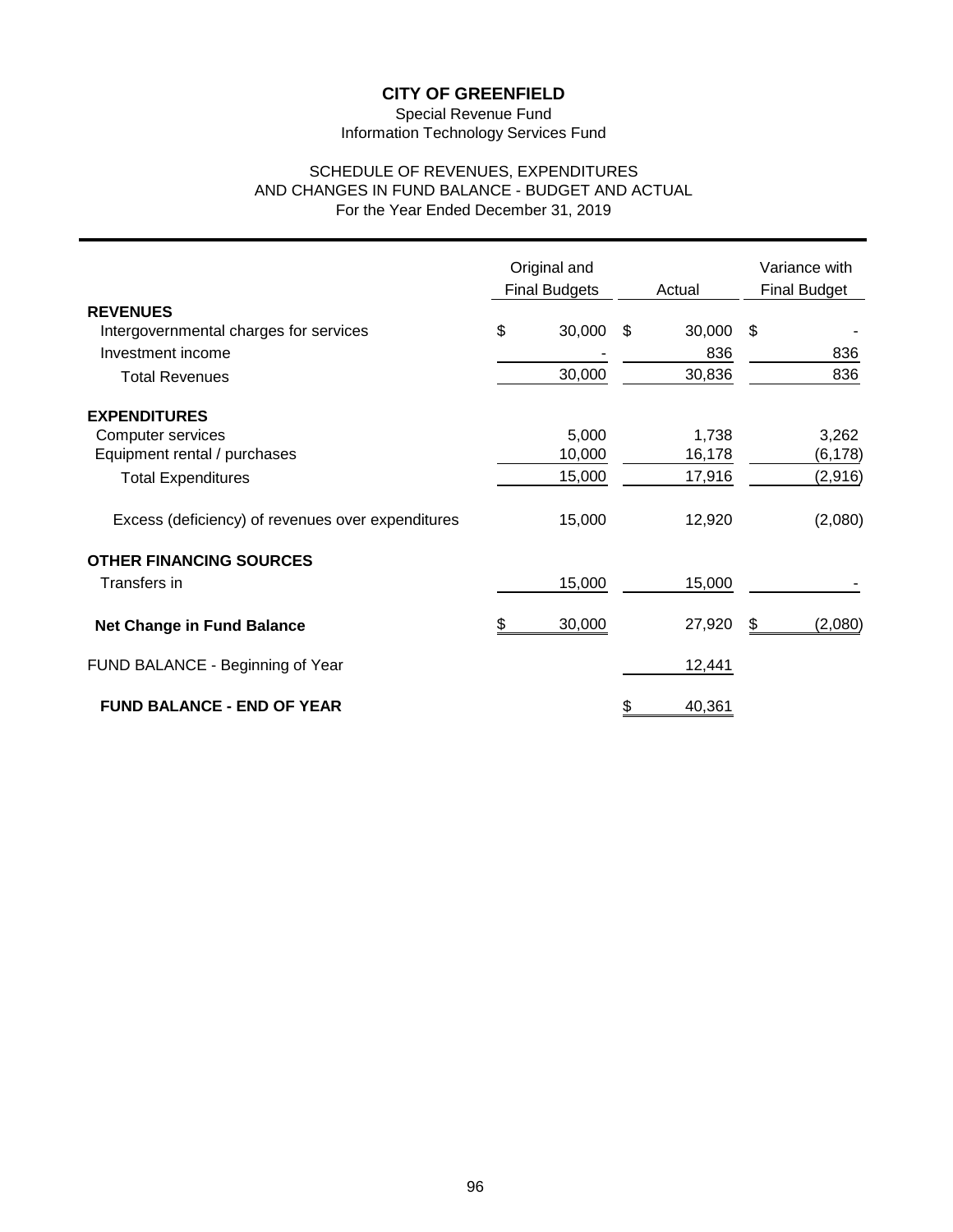Debt Service Fund

|                                                   | Original and         |                 | Variance with<br><b>Final Budget</b> |             |  |
|---------------------------------------------------|----------------------|-----------------|--------------------------------------|-------------|--|
|                                                   | <b>Final Budgets</b> | Actual          |                                      |             |  |
| <b>REVENUES</b>                                   |                      |                 |                                      |             |  |
| <b>Taxes</b>                                      | \$<br>4,519,884      | \$<br>4,519,884 | \$                                   |             |  |
| Commercial revenue                                |                      | 60              |                                      | 60          |  |
| <b>Total Revenues</b>                             | 4,519,884            | 4,519,944       |                                      | 60          |  |
| <b>EXPENDITURES - Debt service</b>                |                      |                 |                                      |             |  |
| Principal                                         | 3,934,569            | 7,209,569       |                                      | (3,275,000) |  |
| Interest                                          | 2,291,770            | 2,330,935       |                                      | (39, 165)   |  |
| Other debt service costs                          | 40,500               | 103,047         |                                      | (62, 547)   |  |
| <b>Total Expenditures</b>                         | 6,266,839            | 9,643,551       |                                      | (3,376,712) |  |
| Excess (deficiency) of revenues over expenditures | (1,746,955)          | (5, 123, 607)   |                                      | 3,376,772   |  |
| <b>OTHER FINANCING SOURCES</b>                    |                      |                 |                                      |             |  |
| Debt issued                                       | 35,500               | 3,000,000       |                                      | 2,964,500   |  |
| Premium on debt issued                            |                      | 402,518         |                                      | 402,518     |  |
| Transfers In                                      | 1,643,377            | 1,643,376       |                                      | (1)         |  |
| <b>Total Other Financing Sources</b>              | 1,678,877            | 5,045,894       |                                      | 3,367,017   |  |
| <b>Net Change in Fund Balance</b>                 | \$<br>(68,078)       | (77, 713)       | \$                                   | (9,635)     |  |
| FUND BALANCE - Beginning of Year                  |                      | 119,492         |                                      |             |  |
| <b>FUND BALANCE - END OF YEAR</b>                 |                      | \$<br>41,779    |                                      |             |  |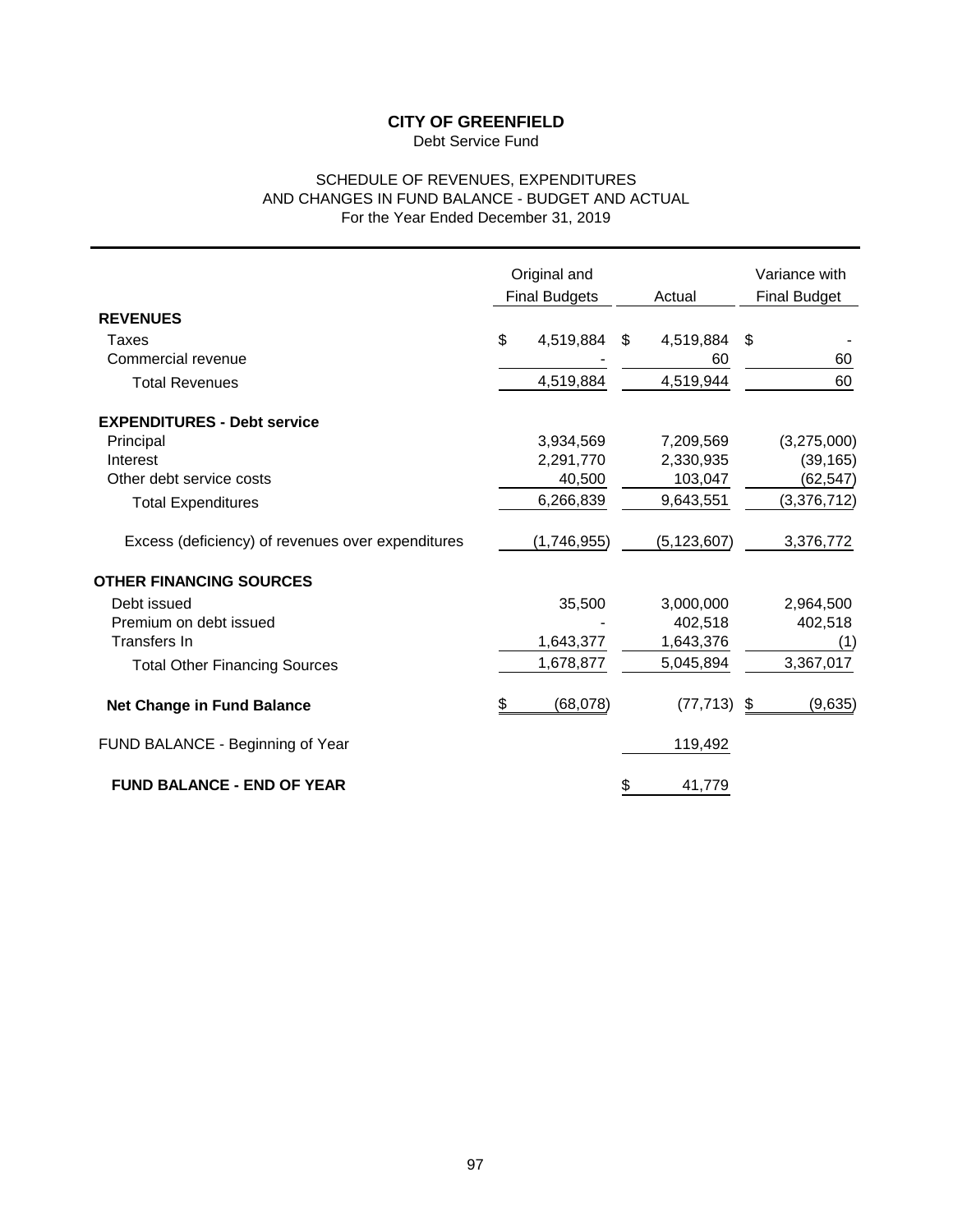Capital Projects Funds

|                                                               | Capital<br>Improvement<br>Funds |               | Special<br>Assessment<br>Fund | Capital<br>Equipment<br>Fund |             |    |                   |                  |               |  |  |  |  |  |  | Actual<br>Total |  | Original<br>and Final<br><b>Budget</b> | Variance<br>with Final<br><b>Budget</b> |
|---------------------------------------------------------------|---------------------------------|---------------|-------------------------------|------------------------------|-------------|----|-------------------|------------------|---------------|--|--|--|--|--|--|-----------------|--|----------------------------------------|-----------------------------------------|
| <b>REVENUES</b>                                               |                                 |               |                               |                              |             |    |                   |                  |               |  |  |  |  |  |  |                 |  |                                        |                                         |
| Taxes - General property taxes                                | \$<br>65,000                    | $\frac{1}{2}$ |                               | \$                           | 618,892     | \$ | 683,892           | \$<br>683,892 \$ |               |  |  |  |  |  |  |                 |  |                                        |                                         |
| Intergovernmental revenues                                    |                                 |               |                               |                              |             |    |                   |                  |               |  |  |  |  |  |  |                 |  |                                        |                                         |
| Government grants and reimbursement                           | 13,795                          |               |                               |                              |             |    | 13,795            |                  | 13,795        |  |  |  |  |  |  |                 |  |                                        |                                         |
| Special assessments                                           |                                 |               | 279,406                       |                              |             |    | 279,406           | 324,484          | (45,078)      |  |  |  |  |  |  |                 |  |                                        |                                         |
| Commercial revenue                                            |                                 |               |                               |                              |             |    |                   |                  |               |  |  |  |  |  |  |                 |  |                                        |                                         |
| Interest from investments                                     | 103,959                         |               | 14,300                        |                              | 79,765      |    | 198,024           | 15,736           | 182,288       |  |  |  |  |  |  |                 |  |                                        |                                         |
| Interest income                                               |                                 |               | 28,703                        |                              |             |    | 28,703            | 33,265           | (4, 562)      |  |  |  |  |  |  |                 |  |                                        |                                         |
| Gain (loss) on land held for resale<br>Miscellaneous revenues | 78,100                          |               |                               |                              | 109,877     |    | 78,100<br>301,874 | 2,000            | 78,100        |  |  |  |  |  |  |                 |  |                                        |                                         |
|                                                               | 191,997                         |               |                               |                              |             |    |                   |                  | 299,874       |  |  |  |  |  |  |                 |  |                                        |                                         |
| <b>Total Revenues</b>                                         | 452,851                         |               | 322,409                       |                              | 808,534     |    | 1,583,794         | 1,059,377        | 524,417       |  |  |  |  |  |  |                 |  |                                        |                                         |
| <b>EXPENDITURES</b>                                           |                                 |               |                               |                              |             |    |                   |                  |               |  |  |  |  |  |  |                 |  |                                        |                                         |
| <b>Capital Outlay</b>                                         |                                 |               |                               |                              |             |    |                   |                  |               |  |  |  |  |  |  |                 |  |                                        |                                         |
| Equipment                                                     |                                 |               |                               |                              | 1,208,785   |    | 1,208,785         | 807,800          | (400, 985)    |  |  |  |  |  |  |                 |  |                                        |                                         |
| Improvements                                                  | 3,917,882                       |               |                               |                              |             |    | 3,917,882         | 3,475,000        | (442, 882)    |  |  |  |  |  |  |                 |  |                                        |                                         |
| <b>Total Expenditures</b>                                     | 3,917,882                       |               |                               |                              | 1,208,785   |    | 5,126,667         | 4,282,800        | (843, 867)    |  |  |  |  |  |  |                 |  |                                        |                                         |
| Excess (deficiency) of revenues                               |                                 |               |                               |                              |             |    |                   |                  |               |  |  |  |  |  |  |                 |  |                                        |                                         |
| over expenditures                                             | (3,465,031)                     |               | 322,409                       |                              | (400, 251)  |    | (3,542,873)       | (3,223,423)      | (319, 450)    |  |  |  |  |  |  |                 |  |                                        |                                         |
| <b>OTHER FINANCING SOURCES (USES)</b>                         |                                 |               |                               |                              |             |    |                   |                  |               |  |  |  |  |  |  |                 |  |                                        |                                         |
| Proceeds from the sale of capital assets                      |                                 |               |                               |                              | 33,722      |    | 33,722            | 25,000           | 8,722         |  |  |  |  |  |  |                 |  |                                        |                                         |
| General obligation debt issued                                | 3,205,000                       |               |                               |                              |             |    | 3,205,000         | 2,910,000        | 295,000       |  |  |  |  |  |  |                 |  |                                        |                                         |
| Transfers in                                                  | 715,700                         |               |                               |                              | 66,500      |    | 782,200           | 534,000          | 248,200       |  |  |  |  |  |  |                 |  |                                        |                                         |
| <b>Transfers out</b>                                          |                                 |               | (500,000)                     |                              |             |    | (500,000)         | (500,000)        |               |  |  |  |  |  |  |                 |  |                                        |                                         |
| <b>Total Other Financing Sources (Uses)</b>                   | 3,920,700                       |               | (500,000)                     |                              | 100,222     |    | 3,520,922         | 2,969,000        | 551,922       |  |  |  |  |  |  |                 |  |                                        |                                         |
| <b>Net Change in Fund Balance</b>                             | 455,669                         |               | (177, 591)                    |                              | (300, 029)  |    | (21, 951)         | \$<br>(254, 423) | \$<br>232,472 |  |  |  |  |  |  |                 |  |                                        |                                         |
| FUND BALANCE - Beginning of Year                              | 741,065                         |               | 801,489                       |                              | 2,225,159   |    | 3,767,713         |                  |               |  |  |  |  |  |  |                 |  |                                        |                                         |
| <b>FUND BALANCE - END OF YEAR</b>                             | \$<br>1,196,734                 | \$            | 623,898                       |                              | \$1,925,130 | S  | 3,745,762         |                  |               |  |  |  |  |  |  |                 |  |                                        |                                         |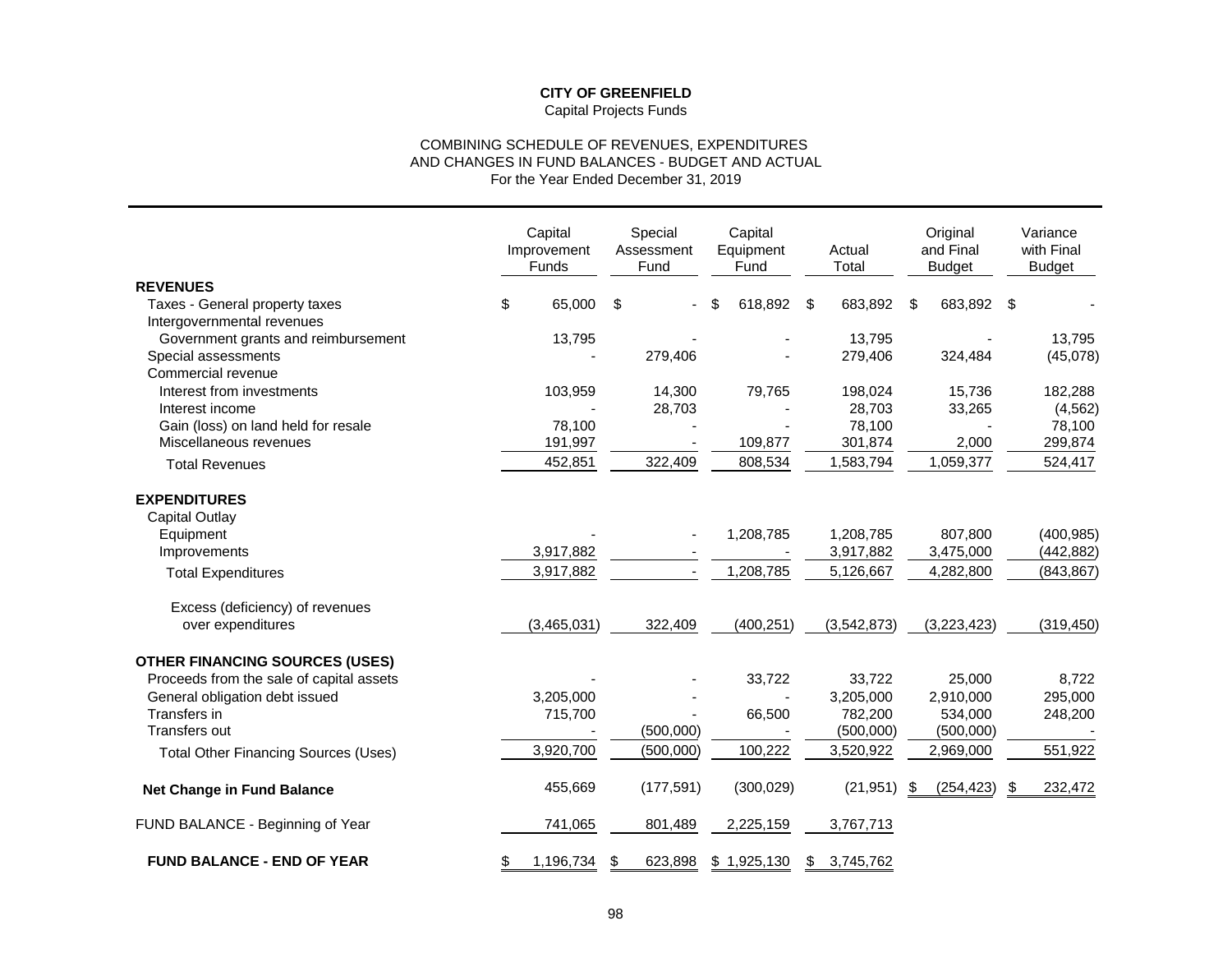### Sanitary Sewer Service Enterprise Fund

#### For the Year Ended December 31, 2019 SCHEDULE OF REVENUES, EXPENSES AND CHANGES IN NET POSITION - BUDGET AND ACTUAL - SANITARY SEWER ENTERPRISE FUND

|                                                  | Original and Final |    |            |                     | Variance with |  |
|--------------------------------------------------|--------------------|----|------------|---------------------|---------------|--|
|                                                  | <b>Budgets</b>     |    | Actual     | <b>Final Budget</b> |               |  |
| <b>OPERATING REVENUES</b>                        |                    |    |            |                     |               |  |
| Sewage collection charges                        | \$<br>4,049,990    | \$ | 4,228,035  | \$                  | 178,045       |  |
| Miscellaneous revenues                           | 85,000             |    | 109,151    |                     | 24,151        |  |
| <b>Total Operating Revenues</b>                  | 4,134,990          |    | 4,337,186  |                     | 202,196       |  |
| <b>OPERATING EXPENSES</b>                        |                    |    |            |                     |               |  |
| Operation and maintenance                        |                    |    |            |                     |               |  |
| Postage and printing                             | 20,000             |    | 18,947     |                     | 1,053         |  |
| Equipment rental                                 | 180,000            |    | 144,196    |                     | 35,804        |  |
| Sewer maintenance                                | 687,108            |    | 275,106    |                     | 412,002       |  |
| Data processing charges                          | 130,111            |    | 107,290    |                     | 22,821        |  |
| Engineering expense                              | 128,989            |    | 113,006    |                     | 15,983        |  |
| Treasurer's expense                              | 95,988             |    | 92,474     |                     | 3,514         |  |
| Comptroller's expense                            | 46,144             |    | 29,650     |                     | 16,494        |  |
| Metropolitan sewerage district charges           | 2,205,400          |    | 2,306,814  |                     | (101, 414)    |  |
| <b>Total Operation and Maintenance</b>           | 3,493,740          |    | 3,087,483  |                     | 406,257       |  |
| Depreciation expense                             | 290,000            |    | 298,911    |                     | (8,911)       |  |
| <b>Total Operating Expenses</b>                  | 3,783,740          |    | 3,386,394  |                     | 397,346       |  |
| <b>Operating Income</b>                          | 351,250            |    | 950,792    |                     | 599,542       |  |
| <b>NONOPERATING REVENUES</b>                     |                    |    |            |                     |               |  |
| Investment income                                | 50,000             |    | 246,888    |                     | 196,888       |  |
| <b>NONOPERATING EXPENSES</b>                     |                    |    |            |                     |               |  |
| Loss on disposal of fixed asset                  |                    |    | 9,883      |                     | (9,883)       |  |
| <b>NonOperating Income (Loss)</b>                | 50,000             |    | 237,005    |                     | 187,005       |  |
| <b>CAPITAL OUTLAY</b>                            |                    |    |            |                     |               |  |
| Sewer reconstruction and equipment               | 26,250             |    |            |                     | 26,250        |  |
| Income Before Capital Contributons and Transfers | 375,000            |    | 1,187,797  |                     | 812,797       |  |
| <b>CAPITAL CONTRIBUTIONS</b>                     |                    |    | 1,790,356  |                     | 1,790,356     |  |
| <b>TRANSFERS OUT</b>                             | (375,000)          |    | (67, 759)  |                     | 307,241       |  |
| <b>Change in Net Position</b>                    | \$                 |    | 2,910,394  | \$                  | 2,910,394     |  |
| TOTAL NET POSITION - Beginning of Year           |                    |    | 24,677,650 |                     |               |  |
| <b>TOTAL NET POSITION - END OF YEAR</b>          |                    |    | 27,588,044 |                     |               |  |